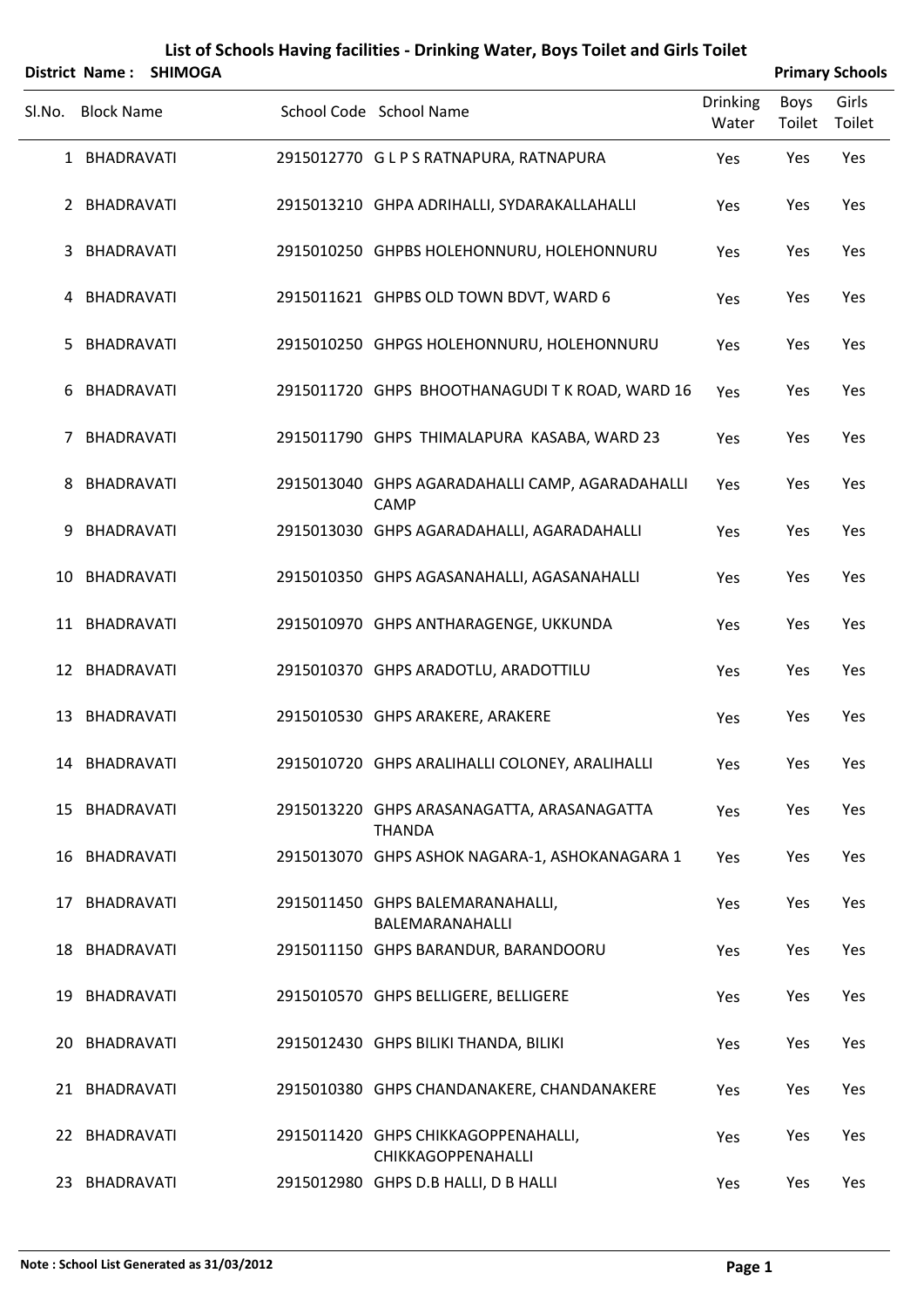|        |                   | District Name: SHIMOGA |                                                               |                          |                | <b>Primary Schools</b> |
|--------|-------------------|------------------------|---------------------------------------------------------------|--------------------------|----------------|------------------------|
| Sl.No. | <b>Block Name</b> |                        | School Code School Name                                       | <b>Drinking</b><br>Water | Boys<br>Toilet | Girls<br>Toilet        |
|        | 24 BHADRAVATI     |                        | 2915012460 GHPS DANAVADI, DANAWAD                             | Yes                      | Yes            | Yes                    |
|        | 25 BHADRAVATI     |                        | 2915010360 GHPS DASARAKALLAHALLI,<br>DASARAKALLAHALLI         | Yes                      | Yes            | Yes                    |
| 26     | BHADRAVATI        |                        | 2915010740 GHPS DEVARAHALLI, DEVARAHALLI                      | Yes                      | Yes            | Yes                    |
|        | 27 BHADRAVATI     |                        | 2915010760 GHPS DEVARANARASIPURA,<br>DEVARANARASIPURA         | Yes                      | Yes            | Yes                    |
| 28     | BHADRAVATI        |                        | 2915011780 GHPS DODDAGOPPENAHALLI, WARD 22                    | Yes                      | Yes            | Yes                    |
|        | 29 BHADRAVATI     |                        | 2915010920 GHPS DODDERI, DODDERI                              | Yes                      | Yes            | Yes                    |
| 30     | BHADRAVATI        |                        | 2915011060 GHPS DONABAGATTA, DONABAGHATTA                     | Yes                      | Yes            | Yes                    |
|        | 31 BHADRAVATI     |                        | 2915012780 GHPS GANDHINAGARA, GANDHI NAGARA                   | Yes                      | Yes            | Yes                    |
|        | 32 BHADRAVATI     |                        | 2915012810 GHPS GANGURU, GANGUR                               | Yes                      | Yes            | Yes                    |
|        | 33 BHADRAVATI     |                        | 2915013200 GHPS GUDDADAMALLAPURA, GUDDADA<br><b>MALLAPURA</b> | Yes                      | Yes            | Yes                    |
|        | 34 BHADRAVATI     |                        | 2915012920 GHPS GUDDADANERALAKERE, GUDDADA<br>NERALAKERE      | Yes                      | Yes            | Yes                    |
|        | 35 BHADRAVATI     |                        | 2915011140 GHPS HALLIKERE, HALLIKERE                          | Yes                      | Yes            | Yes                    |
|        | 36 BHADRAVATI     |                        | 2915010420 GHPS HANCHINA SIDDAPURA,<br>HANCHINASIDDAPURA      | Yes                      | Yes            | Yes                    |
|        | 37 BHADRAVATI     |                        | 2915010280 GHPS HANUMANTHAPURA,<br><b>HANUMANTHAPURA</b>      | Yes                      | Yes            | Yes                    |
|        | 38 BHADRAVATI     |                        | 2915011300 GHPS HIRIYURU, HIRIYUR                             | Yes                      | Yes            | Yes                    |
|        | 39 BHADRAVATI     |                        | 2915013100 GHPS HOSAKOPPA, HOSAKOPPA                          | Yes                      | Yes            | Yes                    |
| 40     | BHADRAVATI        |                        | 2915010090 GHPS ITTIGEHALLI, ITTIGEHALLI                      | Yes                      | Yes            | Yes                    |
|        | 41 BHADRAVATI     |                        | 2915010270 GHPS JAMBARAGATTE, JAMBARAGHATTA                   | Yes                      | Yes            | Yes                    |
|        | 42 BHADRAVATI     |                        | 2915011860 GHPS JAYASHRI CIRCLE BDVT, WARD 30                 | Yes                      | Yes            | Yes                    |
|        | 43 BHADRAVATI     |                        | 2915011220 GHPS KALLAHALLI, KALLAHALLI                        | Yes                      | Yes            | Yes                    |
|        | 44 BHADRAVATI     |                        | 2915010600 GHPS KALLAPURA, KALLAPURA                          | Yes                      | Yes            | Yes                    |
| 45     | BHADRAVATI        |                        | 2915010640 GHPS KALPANAHALLI, KALPANAHALLI                    | Yes                      | Yes            | Yes                    |
|        | 46 BHADRAVATI     |                        | 2915010230 GHPS KANASINAKATTE, KANASINAKATTE                  | Yes                      | Yes            | Yes                    |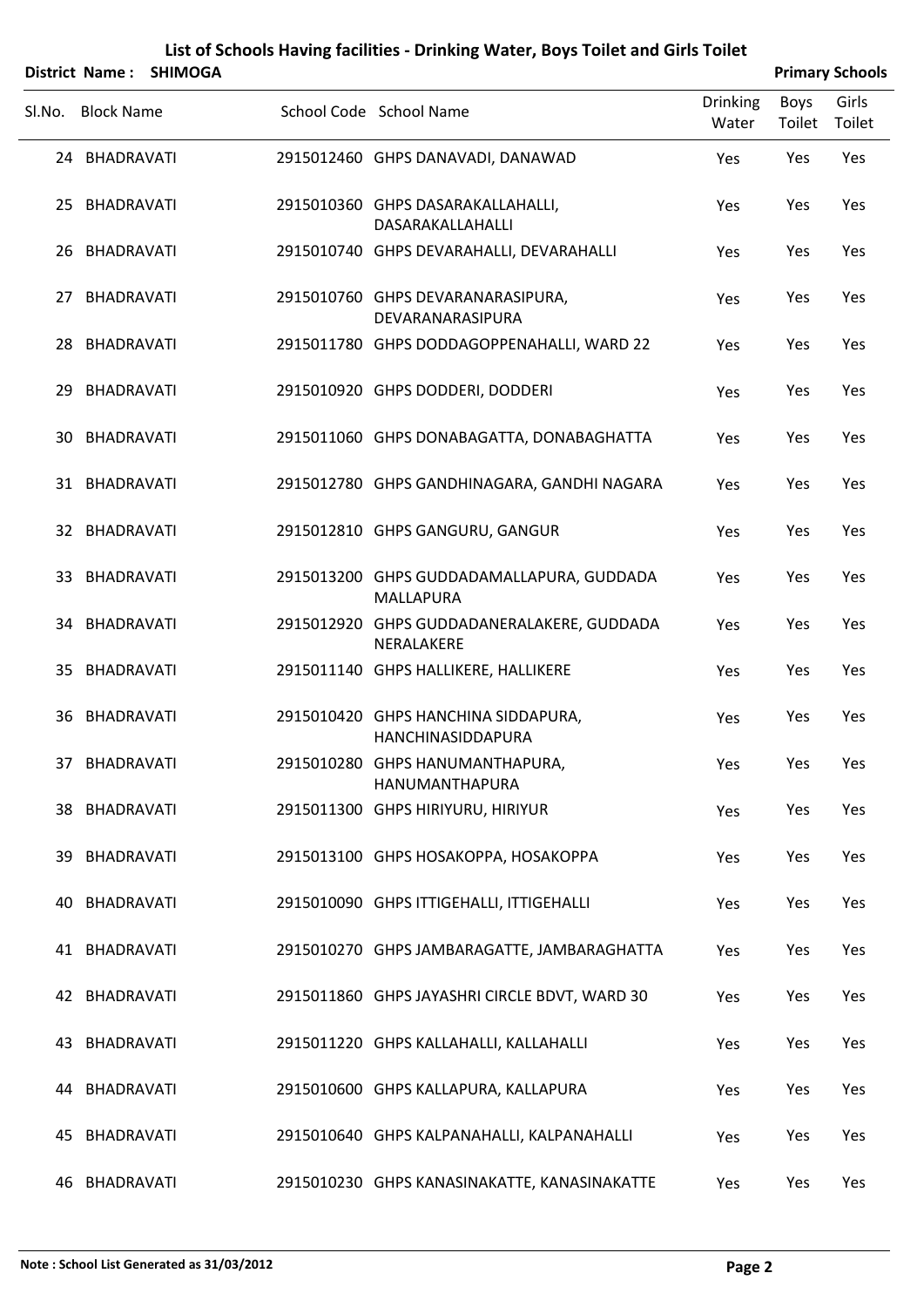|     | List of Schools Having facilities - Drinking Water, Boys Toilet and Girls Toilet |                |  |                                                                    |                          |                |                        |  |  |  |
|-----|----------------------------------------------------------------------------------|----------------|--|--------------------------------------------------------------------|--------------------------|----------------|------------------------|--|--|--|
|     | <b>District Name:</b>                                                            | <b>SHIMOGA</b> |  |                                                                    |                          |                | <b>Primary Schools</b> |  |  |  |
|     | Sl.No. Block Name                                                                |                |  | School Code School Name                                            | <b>Drinking</b><br>Water | Boys<br>Toilet | Girls<br>Toilet        |  |  |  |
|     | 47 BHADRAVATI                                                                    |                |  | 2915011170 GHPS KAREHALLI, KAREHALLI                               | Yes                      | Yes            | Yes                    |  |  |  |
|     | 48 BHADRAVATI                                                                    |                |  | 2915010300 GHPS KEREBEERANAHALLI,<br>KEREBEERANAHALLI              | Yes                      | Yes            | Yes                    |  |  |  |
| 49  | BHADRAVATI                                                                       |                |  | 2915010850 GHPS KUDLIGERE, KUDLIGERE                               | Yes                      | Yes            | Yes                    |  |  |  |
| 50. | BHADRAVATI                                                                       |                |  | 2915013360 GHPS KURUBARA VITALAPURA, KURUBARA<br><b>VITALAPURA</b> | Yes                      | Yes            | Yes                    |  |  |  |
|     | 51 BHADRAVATI                                                                    |                |  | 2915010140 GHPS MANGOTE, MANGOTE                                   | Yes                      | Yes            | Yes                    |  |  |  |
|     | 52 BHADRAVATI                                                                    |                |  | 2915010510 GHPS MARASHETTIHALLI, MARASETTYHALLI                    | Yes                      | Yes            | Yes                    |  |  |  |
|     | 53 BHADRAVATI                                                                    |                |  | 2915011040 GHPS MATHIGATTA, MATHIGHATTA                            | Yes                      | Yes            | Yes                    |  |  |  |
|     | 54 BHADRAVATI                                                                    |                |  | 2915010170 GHPS MYDOLALU, MYDOLALU                                 | Yes                      | Yes            | Yes                    |  |  |  |
| 55  | BHADRAVATI                                                                       |                |  | 2915010620 GHPS NAGATHIBELAGALU,<br>NAGATHIBELAGALU                | Yes                      | Yes            | Yes                    |  |  |  |
|     | 56 BHADRAVATI                                                                    |                |  | 2915011080 GHPS NAVILE BASAVAPURA, NAVILE<br><b>BASAVAPURA</b>     | Yes                      | Yes            | Yes                    |  |  |  |
|     | 57 BHADRAVATI                                                                    |                |  | 2915011400 GHPS NELLISARA, NELLISARA                               | Yes                      | Yes            | Yes                    |  |  |  |
| 58. | BHADRAVATI                                                                       |                |  | 2915010010 GHPS NIMBEGONDI, NIMBEGONDI                             | Yes                      | Yes            | Yes                    |  |  |  |
| 59  | BHADRAVATI                                                                       |                |  | 2915011020 GHPS PADMENAHALLI, PADMENAHALLI                         | Yes                      | Yes            | Yes                    |  |  |  |
|     | 60 BHADRAVATI                                                                    |                |  | 2915011770 GHPS PAPER TOWN WEST KAN, WARD 21                       | Yes                      | Yes            | Yes                    |  |  |  |
|     | 61 BHADRAVATI                                                                    |                |  | 2915012750 GHPS RUBBER KADU, RABBARKADU                            | Yes                      | Yes            | Yes                    |  |  |  |
|     | 62 BHADRAVATI                                                                    |                |  | 2915013160 GHPS S K MAGGI HOSUR, MAGGI HOSUR                       | Yes                      | Yes            | Yes                    |  |  |  |
|     | 63 BHADRAVATI                                                                    |                |  | 2915010220 GHPS S.K. MAGGI, SANNYASIKODAMAGGE                      | Yes                      | Yes            | Yes                    |  |  |  |
|     | 64 BHADRAVATI                                                                    |                |  | 2915011840 GHPS SIDDAPURA THANDA, WARD 28                          | Yes                      | Yes            | Yes                    |  |  |  |
|     | 65 BHADRAVATI                                                                    |                |  | 2915010210 GHPS SIDLIPURA, SIDLIPURA                               | Yes                      | Yes            | Yes                    |  |  |  |
|     | 66 BHADRAVATI                                                                    |                |  | 2915012690 GHPS SITARAMAPURA, SEETHARAMAPURA                       | Yes                      | Yes            | Yes                    |  |  |  |
|     | 67 BHADRAVATI                                                                    |                |  | 2915012720 GHPS SRIRAMANAGARA, SRIRAMANAGARA                       | Yes                      | Yes            | Yes                    |  |  |  |
|     | 68 BHADRAVATI                                                                    |                |  | 2915013210 GHPS SYDARAKALLAHALLI,<br>SYDARAKALLAHALLI              | Yes                      | Yes            | Yes                    |  |  |  |
|     | 69 BHADRAVATI                                                                    |                |  | 2915010610 GHPS TALLIKATTE, THALLIKATTE                            | Yes                      | Yes            | Yes                    |  |  |  |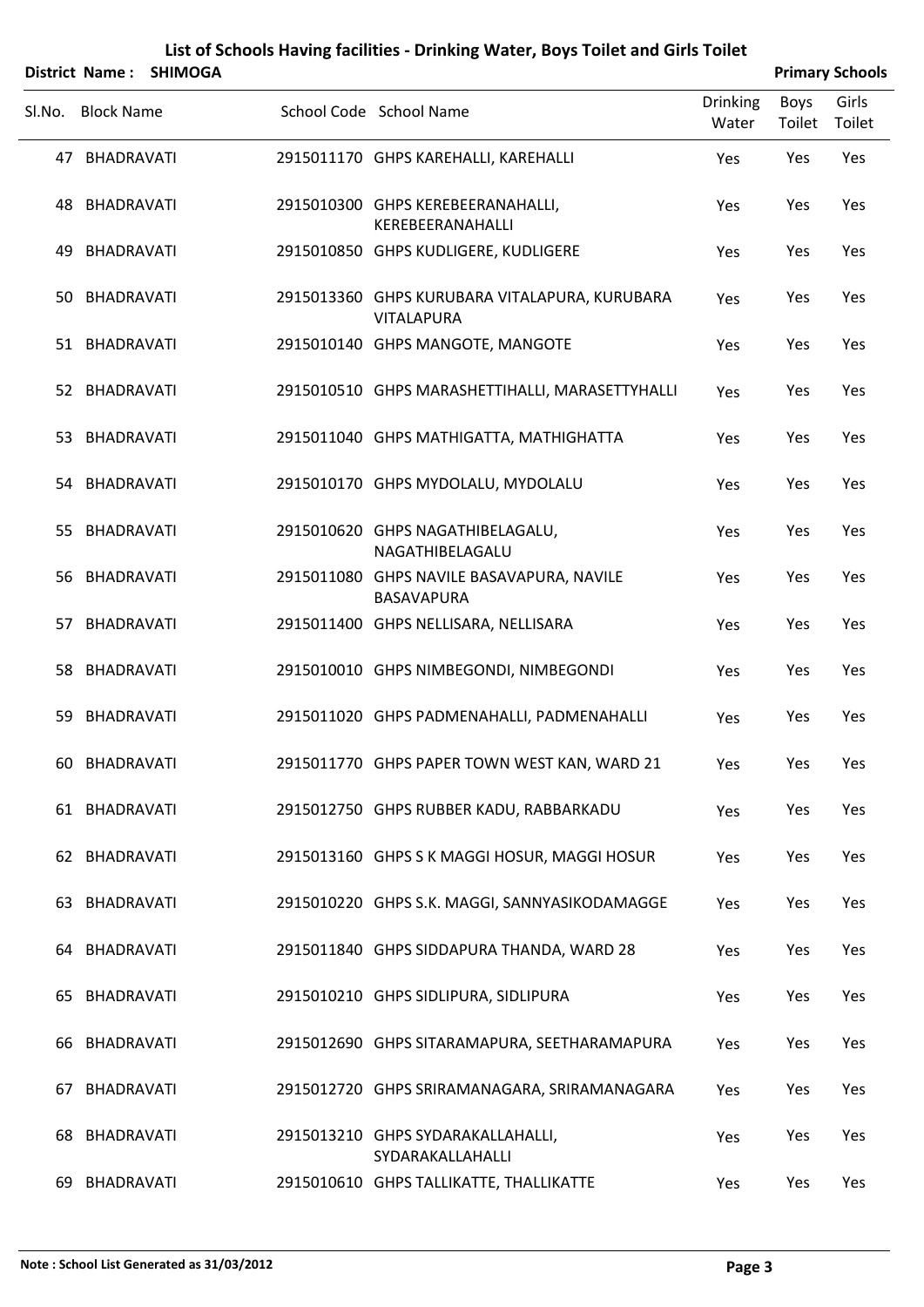|        | District Name:    | <b>SHIMOGA</b> |                                              |                          | <b>Primary Schools</b> |                 |
|--------|-------------------|----------------|----------------------------------------------|--------------------------|------------------------|-----------------|
| Sl.No. | <b>Block Name</b> |                | School Code School Name                      | <b>Drinking</b><br>Water | <b>Boys</b><br>Toilet  | Girls<br>Toilet |
|        | 70 BHADRAVATI     |                | 2915010490 GHPS TATTEHALLI, THATTEHALLI      | Yes                      | Yes                    | Yes             |
|        | 71 BHADRAVATI     |                | 2915010500 GHPS THIMMALAPURA, THIMMLAPURA    | Yes                      | Yes                    | Yes             |
|        | 72 BHADRAVATI     |                | 2915010970 GHPS UKKUNDA, UKKUNDA             | Yes                      | Yes                    | Yes             |
|        | 73 BHADRAVATI     |                | 2915012930 GHPS VIJAYANAGARA, VIAJAYANGARA   | Yes                      | Yes                    | Yes             |
| 74     | <b>BHADRAVATI</b> |                | 2915012990 GHPS VISHWANAGAR, VISHWANAGARA    | Yes                      | Yes                    | Yes             |
|        | 75 BHADRAVATI     |                | 2915010390 GHPS YADEHALLI, YEDEHALLI         | Yes                      | Yes                    | Yes             |
| 76     | <b>BHADRAVATI</b> |                | 2915010340 GHPS YAMMEHATTI, YAMMEHATTI       | Yes                      | Yes                    | Yes             |
|        | 77 BHADRAVATI     |                | 2915010790 GHPS YAREHALLI, YAREHALLI         | Yes                      | Yes                    | Yes             |
| 78     | BHADRAVATI        |                | 2915010840 GHPS, ATTIGUNDA, ATHIGUNDA        | Yes                      | Yes                    | Yes             |
| 79     | BHADRAVATI        |                | 2915011840 GHPS, HOSA SIDAPURA., WARD 28     | Yes                      | Yes                    | Yes             |
| 80     | <b>BHADRAVATI</b> |                | 2915012820 GHPS, BADANEHAL., BADANE HAL      | Yes                      | Yes                    | Yes             |
|        | 81 BHADRAVATI     |                | 2915011650 GHPS, BHADRACOLONY,, WARD 9       | Yes                      | Yes                    | Yes             |
|        | 82 BHADRAVATI     |                | 2915011720 GHPS, CHAMEGOWDA LINE., WARD 16   | Yes                      | Yes                    | Yes             |
|        | 83 BHADRAVATI     |                | 2915011650 GHPS, KANAKATTE BADAVANE,, WARD 9 | Yes                      | Yes                    | Yes             |
|        | 84 BHADRAVATI     |                | 2915013180 GKHPS BABALLI, BABALLI            | Yes                      | Yes                    | Yes             |
|        | 85 BHADRAVATI     |                | 2915011640 GKHPS AK COLONY SEEGEBAGI, WARD 8 | Yes                      | Yes                    | Yes             |
|        | 86 BHADRAVATI     |                | 2915010290 GKHPS ARAHATHOLALU, ARAHATHOLALU  | Yes                      | Yes                    | Yes             |
|        | 87 BHADRAVATI     |                | 2915010720 GKHPS ARALIHALLI, ARALIHALLI      | Yes                      | Yes                    | Yes             |
|        | 88 BHADRAVATI     |                | 2915011910 GKHPS BANDARAHALLI, WARD 35       | Yes                      | Yes                    | Yes             |
| 89.    | BHADRAVATI        |                | 2915011790 GKHPS BOMMANAKATTE, WARD 23       | Yes                      | Yes                    | Yes             |
|        | 90 BHADRAVATI     |                | 2915011350 GKHPS GONIBEEDU, GONEEBEEDU       | Yes                      | Yes                    | Yes             |
|        | 91 BHADRAVATI     |                | 2915010120 GKHPS GUDAMAGATTA, GUDUMAGATTA    | Yes                      | Yes                    | Yes             |
|        | 92 BHADRAVATI     |                | 2915011590 GKHPS HALAPPA CIRCLE, WARD 3      | Yes                      | Yes                    | Yes             |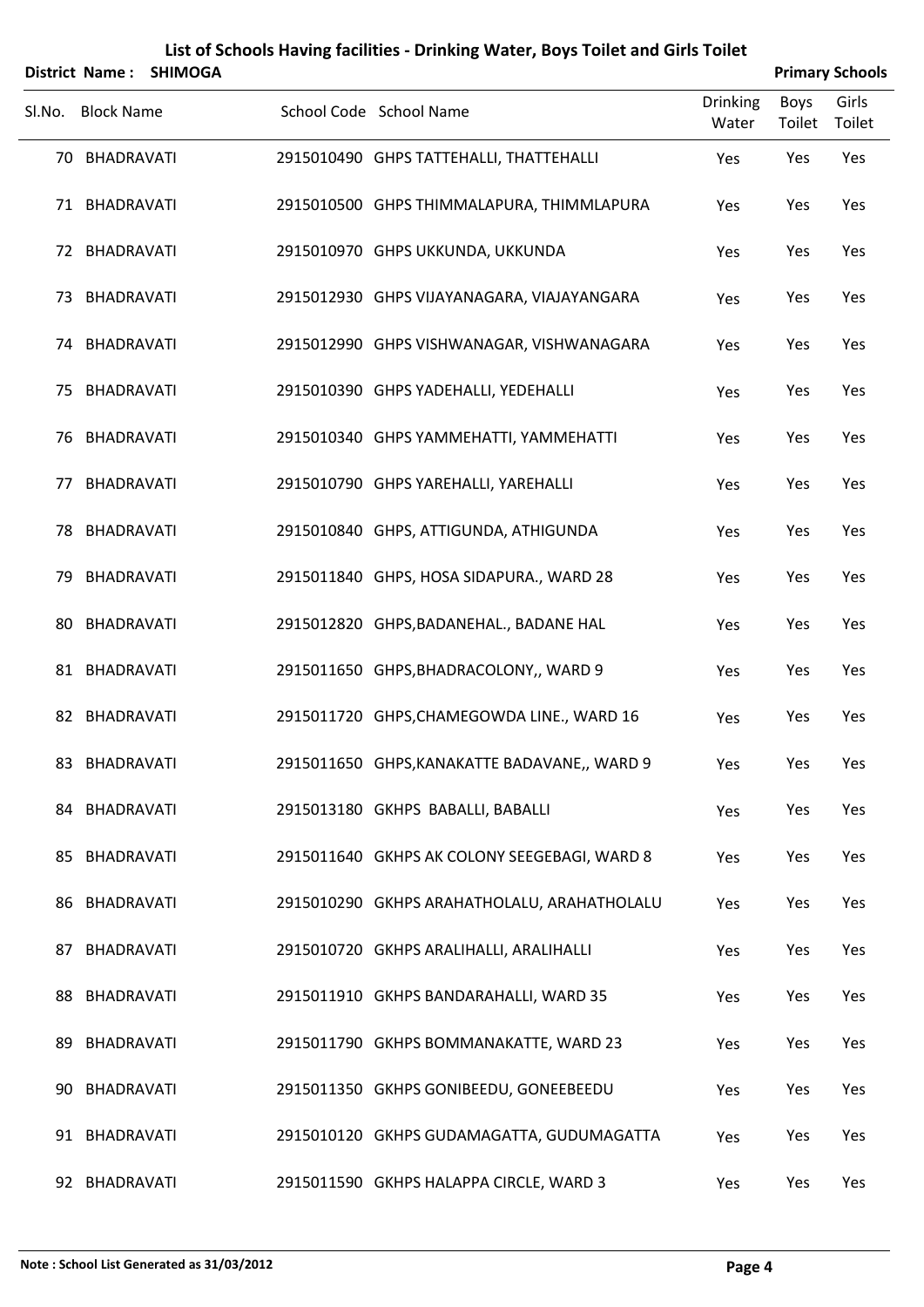|        | <b>District Name:</b> | <b>SHIMOGA</b> |                                                             |                          |                       | <b>Primary Schools</b> |
|--------|-----------------------|----------------|-------------------------------------------------------------|--------------------------|-----------------------|------------------------|
| Sl.No. | <b>Block Name</b>     |                | School Code School Name                                     | <b>Drinking</b><br>Water | <b>Boys</b><br>Toilet | Girls<br>Toilet        |
|        | 93 BHADRAVATI         |                | 2915011640 GKHPS HALESEEGEBHAGI, WARD 8                     | Yes                      | Yes                   | Yes                    |
|        | 94 BHADRAVATI         |                | 2915011700 GKHPS HOSAMANE, WARD 14                          | Yes                      | Yes                   | Yes                    |
|        | 95 BHADRAVATI         |                | 2915011270 GKHPS HUNASEKATTE, HUNASEKATTE                   | Yes                      | Yes                   | Yes                    |
|        | 96 BHADRAVATI         |                | 2915011580 GKHPS HUTTA B H ROAD, WARD 2                     | Yes                      | Yes                   | Yes                    |
|        | 97 BHADRAVATI         |                | 2915011740 GKHPS JPS COLONY, WARD 18                        | Yes                      | Yes                   | Yes                    |
|        | 98 BHADRAVATI         |                | 2915011910 GKHPS KADADAKATTE, WARD 35                       | Yes                      | Yes                   | Yes                    |
| 99     | BHADRAVATI            |                | 2915011180 GKHPS KALINGANAHALLI, KALINGANAHALLI             | Yes                      | Yes                   | Yes                    |
|        | 100 BHADRAVATI        |                | 2915011320 GKHPS KAMBADAL-HOSUR, KAMBADALA<br><b>HOSURU</b> | Yes                      | Yes                   | Yes                    |
|        | 101 BHADRAVATI        |                | 2915011130 GKHPS KENCHENAHALLI COLONY,<br>KENCHENAHALLI     | Yes                      | Yes                   | Yes                    |
|        | 102 BHADRAVATI        |                | 2915011120 GKHPS MAVINAKAERE COLONY,<br>MAVINAKERE          | Yes                      | Yes                   | Yes                    |
|        | 103 BHADRAVATI        |                | 2915010150 GKHPS NAGASAMUDRA, NAGASAMUDRA                   | Yes                      | Yes                   | Yes                    |
|        | 104 BHADRAVATI        |                | 2915011600 GKHPS OLD TOWN GIRLS, WARD 4                     | Yes                      | Yes                   | Yes                    |
| 105    | BHADRAVATI            |                | 2915012700 GKHPS SHANKARAGATTA, SHANKARAGHATTA              | Yes                      | Yes                   | Yes                    |
|        | 106 BHADRAVATI        |                | 2915011230 GKHPS SIRIYURU, SIRIYUR                          | Yes                      | Yes                   | Yes                    |
|        | 107 BHADRAVATI        |                | 2915010070 GKHPS VADERAPUR, VADERAPURA                      | Yes                      | Yes                   | Yes                    |
|        | 108 BHADRAVATI        |                | 2915010620 GKHPS, KALPANA HOSALLI,<br>NAGATHIBELAGALU       | Yes                      | Yes                   | Yes                    |
|        | 109 BHADRAVATI        |                | 2915011700 GKLPS ASHWATH NAGARA, WARD 14                    | Yes                      | Yes                   | Yes                    |
|        | 110 BHADRAVATI        |                | 2915011910 GKLPS DAIRY CAMP KUVEMPUR NAGR,<br>WARD 35       | Yes                      | Yes                   | Yes                    |
|        | 111 BHADRAVATI        |                | 2915011570 GKLPS HEBBANDI CMP, WARD 1                       | Yes                      | Yes                   | Yes                    |
|        | 112 BHADRAVATI        |                | 2915011570 GKLPS HEBBANDI, WARD 1                           | Yes                      | Yes                   | Yes                    |
|        | 113 BHADRAVATI        |                | 2915011910 GKLPS JEDIKATTE, WARD 35                         | Yes                      | Yes                   | Yes                    |
|        | 114 BHADRAVATI        |                | 2915011660 GKLPS KABALIKATTE, WARD 10                       | Yes                      | Yes                   | Yes                    |
|        | 115 BHADRAVATI        |                | 2915012940 GKLPS KAGEHALLA, KAGEHALLA                       | Yes                      | Yes                   | Yes                    |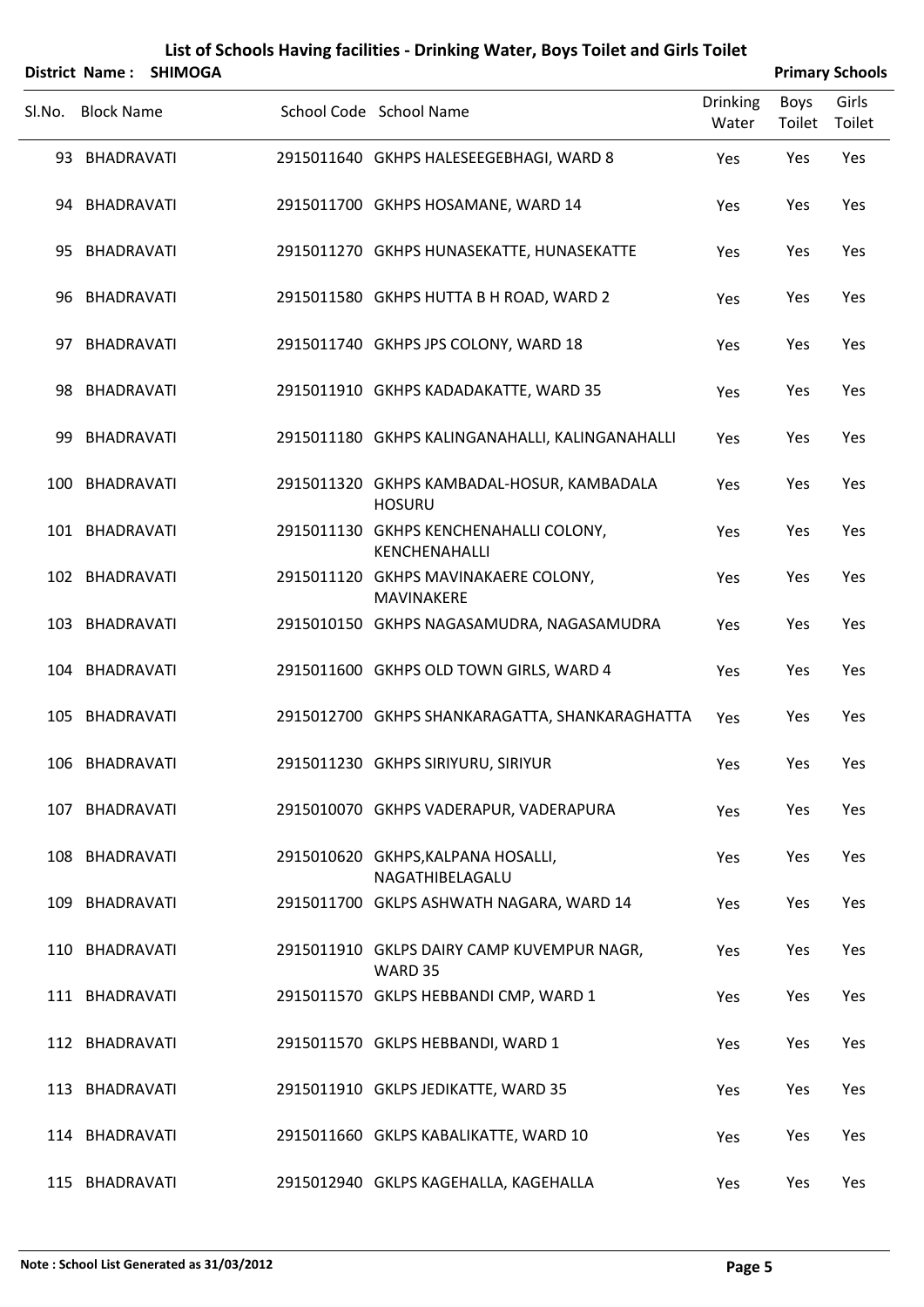|        | <b>District Name:</b> | <b>SHIMOGA</b> |                                                            |                          |                | <b>Primary Schools</b> |
|--------|-----------------------|----------------|------------------------------------------------------------|--------------------------|----------------|------------------------|
| SI.No. | <b>Block Name</b>     |                | School Code School Name                                    | <b>Drinking</b><br>Water | Boys<br>Toilet | Girls<br>Toilet        |
|        | 116 BHADRAVATI        |                | 2915011650 GKLPS KANAKATTE, WARD 9                         | Yes                      | Yes            | Yes                    |
|        | 117 BHADRAVATI        |                | 2915011170 GKLPS KEMPE GOWDA NAGAR, KAREHALLI              | Yes                      | Yes            | Yes                    |
|        | 118 BHADRAVATI        |                | 2915011710 GKLPS KODIHALLI KASABA, WARD 15                 | Yes                      | Yes            | Yes                    |
|        | 119 BHADRAVATI        |                | 2915011570 GKLPS LAKSHMPURA, WARD 1                        | Yes                      | Yes            | Yes                    |
| 120    | BHADRAVATI            |                | 2915011710 GKLPS MARUTHI NAGARA, WARD 15                   | Yes                      | Yes            | Yes                    |
|        | 121 BHADRAVATI        |                | 2915011910 GKLPS SHIVARAMANAGARA, WARD 35                  | Yes                      | Yes            | Yes                    |
|        | 122 BHADRAVATI        |                | 2915010251 GKLPS, A.K. COLONY, HOLEHONNUR,<br>HOLEHONNURU  | Yes                      | Yes            | Yes                    |
|        | 123 BHADRAVATI        |                | 2915013010 GLPS ARABILGHI VADDARAHA, ARABILACHI            | Yes                      | Yes            | Yes                    |
|        | 124 BHADRAVATI        |                | 2915011430 GLPS ARALIKOPPA, ARALIKOPPA                     | Yes                      | Yes            | Yes                    |
|        | 125 BHADRAVATI        |                | 2915013220 GLPS ARASANAGATTA TANDA,<br>ARASANAGATTA THANDA | Yes                      | Yes            | Yes                    |
|        | 126 BHADRAVATI        |                | 2915013060 GLPS ASHOKNAGARA 2, ASHOKANAGARA 2              | Yes                      | Yes            | Yes                    |
|        | 127 BHADRAVATI        |                | 2915011620 GLPS ASHRAYABHADAVANE, WARD 6                   | Yes                      | Yes            | Yes                    |
| 128    | BHADRAVATI            |                | 2915010850 GLPS ATAGARI CAMP, KUDLIGERE                    | Yes                      | Yes            | Yes                    |
|        | 129 BHADRAVATI        |                | 2915010900 GLPS BANDIGUDDA, BANDIGUDDA                     | Yes                      | Yes            | Yes                    |
|        | 130 BHADRAVATI        |                | 2915011150 GLPS BARANDURU, BARANDOORU                      | Yes                      | Yes            | Yes                    |
|        | 131 BHADRAVATI        |                | 2915010940 GLPS BELALAKATTE, BALEKATTE                     | Yes                      | Yes            | Yes                    |
|        | 132 BHADRAVATI        |                | 2915013080 GLPS BHAGAVATHIKERE, BHAGAVATHIKERE             | Yes                      | Yes            | Yes                    |
|        | 133 BHADRAVATI        |                | 2915010570 GLPS BHAIRU CAMP, BELLIGERE                     | Yes                      | Yes            | Yes                    |
|        | 134 BHADRAVATI        |                | 2915010810 GLPS BISALAMANE, BISILAMANE                     | Yes                      | Yes            | Yes                    |
|        | 135 BHADRAVATI        |                | 2915011160 GLPS BOMMENAHALLI, BOMMENAHALLI                 | Yes                      | Yes            | Yes                    |
|        | 136 BHADRAVATI        |                | 2915010240 GLPS DANAYAKAPURA, DANAYAKAPURA                 | Yes                      | Yes            | Yes                    |
|        | 137 BHADRAVATI        |                | 2915013190 GLPS DIGGENAHALLY, DIGGENAHALLY                 | Yes                      | Yes            | Yes                    |
|        | 138 BHADRAVATI        |                | 2915013050 GLPS DODDA SEEGE, DODDA SEEGE                   | Yes                      | Yes            | Yes                    |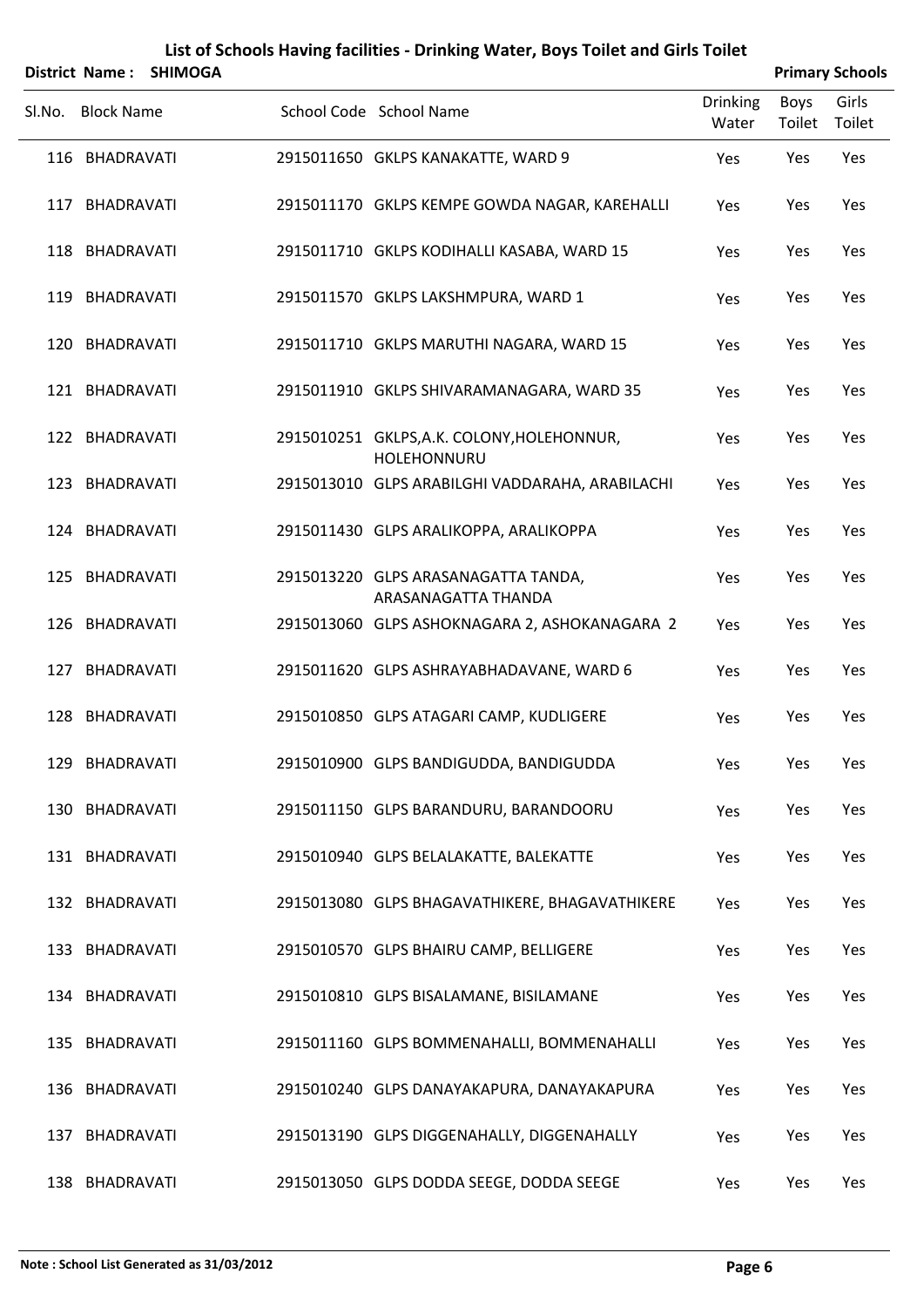|     |                   | District Name: SHIMOGA |                                                                |                          |                | <b>Primary Schools</b> |
|-----|-------------------|------------------------|----------------------------------------------------------------|--------------------------|----------------|------------------------|
|     | Sl.No. Block Name |                        | School Code School Name                                        | <b>Drinking</b><br>Water | Boys<br>Toilet | Girls<br>Toilet        |
|     | 139 BHADRAVATI    |                        | 2915012840 GLPS GONDI, GONDI                                   | Yes                      | Yes            | Yes                    |
|     | 140 BHADRAVATI    |                        | 2915012740 GLPS GUARAGE CAMP, GARAGE CAMP                      | Yes                      | Yes            | Yes                    |
|     | 141 BHADRAVATI    |                        | 2915013350 GLPS GUDDADAMMANAHALLI,<br><b>GUDDADAMMANAHALLI</b> | Yes                      | Yes            | Yes                    |
|     | 142 BHADRAVATI    |                        | 2915011190 GLPS HADALAGATTA, HADLAGHATTA                       | Yes                      | Yes            | Yes                    |
| 143 | BHADRAVATI        |                        | 2915012510 GLPS HAGALAMANE, HAGALMANE                          | Yes                      | Yes            | Yes                    |
|     | 144 BHADRAVATI    |                        | 2915012800 GLPS HALE GOWRAPURA, HOLEGOWRAPURA                  | Yes                      | Yes            | Yes                    |
|     | 145 BHADRAVATI    |                        | 2915012520 GLPS HALE NANJAPURA, HALENANJAPURA                  | Yes                      | Yes            | Yes                    |
|     | 146 BHADRAVATI    |                        | 2915011030 GLPS HATHIKATTE, HATHIKATTE                         | Yes                      | Yes            | Yes                    |
|     | 147 BHADRAVATI    |                        | 2915010240 GLPS HAVU GOLLARA CAMP,<br>DANAYAKAPURA             | Yes                      | Yes            | Yes                    |
|     | 148 BHADRAVATI    |                        | 2915010250 GLPS HELEKOPPA, HOLEHONNURU                         | Yes                      | Yes            | Yes                    |
| 149 | BHADRAVATI        |                        | 2915010330 GLPS HOLEBHAIRANAHALLI,<br>HOLEBYRANAHALLI          | Yes                      | Yes            | Yes                    |
|     | 150 BHADRAVATI    |                        | 2915012530 GLPS HOLEGANGURU, HOLEGANGOOR                       | Yes                      | Yes            | Yes                    |
|     | 151 BHADRAVATI    |                        | 2915011330 GLPS HONNEHATTI, HONNEHATTI                         | Yes                      | Yes            | Yes                    |
|     | 152 BHADRAVATI    |                        | 2915011790 GLPS HOSABULLAPURA, WARD 23                         | Yes                      | Yes            | Yes                    |
|     | 153 BHADRAVATI    |                        | 2915012860 GLPS HOSANANJAPURA, HOSA NANJAPURA                  | Yes                      | Yes            | Yes                    |
|     | 154 BHADRAVATI    |                        | 2915013130 GLPS HULIMATTI CAMP, HULIMATTI CAMP                 | Yes                      | Yes            | Yes                    |
|     | 155 BHADRAVATI    |                        | 2915012910 GLPS JAYANAGARA, JAYANAGARA                         | Yes                      | Yes            | Yes                    |
|     | 156 BHADRAVATI    |                        | 2915012570 GLPS KACHAGONDANAHALLI,<br>KAGHAGONDANAHALLI        | Yes                      | Yes            | Yes                    |
|     | 157 BHADRAVATI    |                        | 2915013150 GLPS KAGGE KODE MAGGE, KAGGE KODE<br>MAGGE          | Yes                      | Yes            | Yes                    |
|     | 158 BHADRAVATI    |                        | 2915010290 GLPS KAIMARA, ARAHATHOLALU                          | Yes                      | Yes            | Yes                    |
|     | 159 BHADRAVATI    |                        | 2915011280 GLPS KALANAKATTE, KALANAKATTE                       | Yes                      | Yes            | Yes                    |
| 160 | <b>BHADRAVATI</b> |                        | 2915010180 GLPS KALLAJJANAL, KALLAJJANAHAL                     | Yes                      | Yes            | Yes                    |
|     | 161 BHADRAVATI    |                        | 2915010470 GLPS KALLIHAL BRANCH, KALLIHAL                      | Yes                      | Yes            | Yes                    |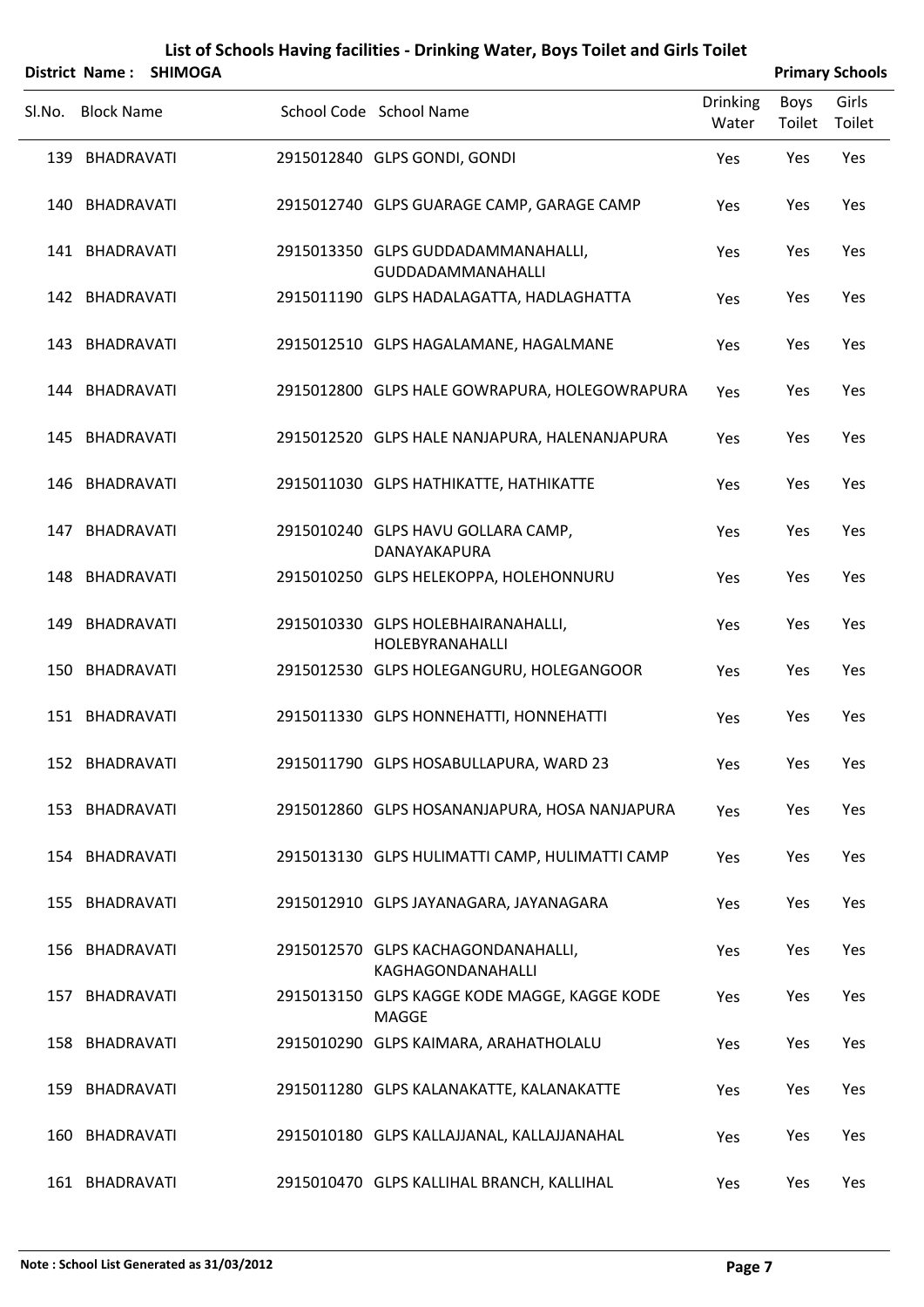|        | <b>District Name:</b> | <b>SHIMOGA</b> |                                                              |                          |                       | <b>Primary Schools</b> |
|--------|-----------------------|----------------|--------------------------------------------------------------|--------------------------|-----------------------|------------------------|
| Sl.No. | <b>Block Name</b>     |                | School Code School Name                                      | <b>Drinking</b><br>Water | <b>Boys</b><br>Toilet | Girls<br>Toilet        |
|        | 162 BHADRAVATI        |                | 2915010260 GLPS KANNEKOPPA, KANNEKOPPA                       | Yes                      | Yes                   | Yes                    |
|        | 163 BHADRAVATI        |                | 2915010960 GLPS KENCHAMMANAHALLI,<br>KENCHAMMANAHALLI        | Yes                      | Yes                   | Yes                    |
|        | 164 BHADRAVATI        |                | 2915011130 GLPS KENCHANAHALLI, KENCHENAHALLI                 | Yes                      | Yes                   | Yes                    |
|        | 165 BHADRAVATI        |                | 2915010860 GLPS KODIHALLI, KODIHALLI                         | Yes                      | Yes                   | Yes                    |
|        | 166 BHADRAVATI        |                | 2915010730 GLPS KOMARANAHALLI, KOMARANAHALLI                 | Yes                      | Yes                   | Yes                    |
|        | 167 BHADRAVATI        |                | 2915010770 GLPS KORLAKOPPA, KORALAKOPPA                      | Yes                      | Yes                   | Yes                    |
|        | 168 BHADRAVATI        |                | 2915010850 GLPS KUDLIGERE CROSS, KUDLIGERE                   | Yes                      | Yes                   | Yes                    |
|        | 169 BHADRAVATI        |                | 2915013140 GLPS KUMARI NARAYAN PURA, KUMARI<br>NARAYANA PURA | Yes                      | Yes                   | Yes                    |
|        | 170 BHADRAVATI        |                | 2915013000 GLPS LAKKAPPANA CAMP, LAKKAPPANA<br>CAMP          | Yes                      | Yes                   | Yes                    |
|        | 171 BHADRAVATI        |                | 2915013170 GLPS MAGGI THANDA, MAGGI THANDA                   | Yes                      | Yes                   | Yes                    |
|        | 172 BHADRAVATI        |                | 2915011090 GLPS MAJJIGENAHALLI, MAJJIGENAHALLI               | Yes                      | Yes                   | Yes                    |
|        | 173 BHADRAVATI        |                | 2915011410 GLPS MALEGENAHALLI, MALENAHALLI                   | Yes                      | Yes                   | Yes                    |
|        | 174 BHADRAVATI        |                | 2915013110 GLPS MANDYA CAMP, MANDYA CAMP                     | Yes                      | Yes                   | Yes                    |
|        | 175 BHADRAVATI        |                | 2915011110 GLPS MASARAHALLI, MASARAHALLI                     | Yes                      | Yes                   | Yes                    |
|        | 176 BHADRAVATI        |                | 2915010310 GLPS MUDALAVITTALAPURA,<br>MUDALAVITTALAPURA      | Yes                      | Yes                   | Yes                    |
|        | 177 BHADRAVATI        |                | 2915010620 GLPS NAGATHIBELAGALU TANDA,<br>NAGATHIBELAGALU    | Yes                      | Yes                   | Yes                    |
|        | 178 BHADRAVATI        |                | 2915013000 GLPS PANDARAHALLI, LAKKAPPANA CAMP                | Yes                      | Yes                   | Yes                    |
|        | 179 BHADRAVATI        |                | 2915011710 GLPS PWD COLONEY T K ROAD, WARD 15                | Yes                      | Yes                   | Yes                    |
|        | 180 BHADRAVATI        |                | 2915012830 GLPS RAMANAKOPPA, RAMANAKOPPA                     | Yes                      | Yes                   | Yes                    |
|        | 181 BHADRAVATI        |                | 2915010590 GLPS RANGANATAPURA, RANGANATHA PURA               | Yes                      | Yes                   | Yes                    |
|        | 182 BHADRAVATI        |                | 2915010590 GLPS RANGANATHAPURA, RANGANATHA<br><b>PURA</b>    | Yes                      | Yes                   | Yes                    |
|        | 183 BHADRAVATI        |                | 2915010080 GLPS RENUKANAGAR, ANAVERI                         | Yes                      | Yes                   | Yes                    |
|        | 184 BHADRAVATI        |                | 2915012970 GLPS SANJEEVA NAGARA, SANJEEVANAGARA              | Yes                      | Yes                   | Yes                    |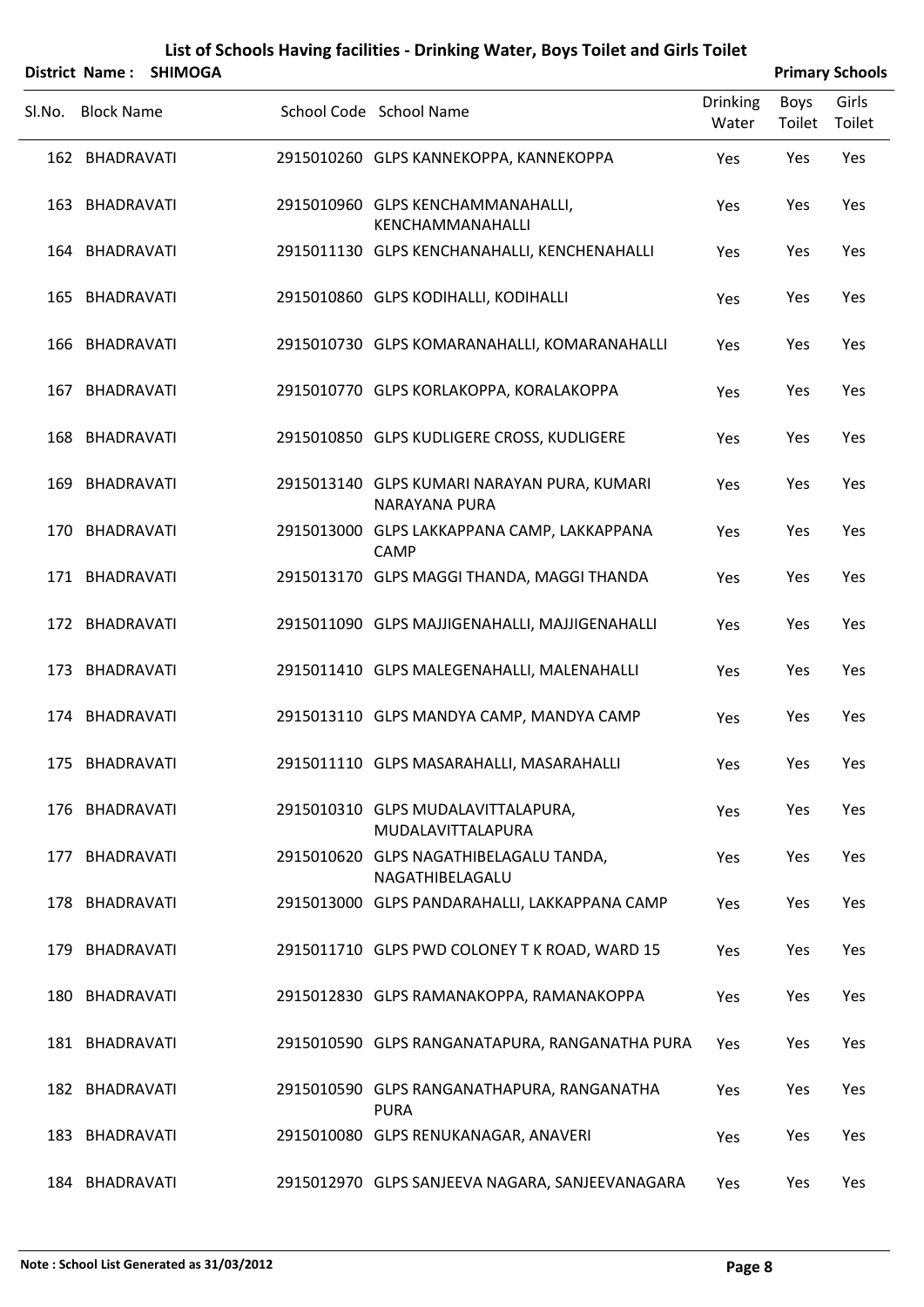|        | District Name:    | <b>SHIMOGA</b> |                                                                       |                   | <b>Primary Schools</b> |                 |
|--------|-------------------|----------------|-----------------------------------------------------------------------|-------------------|------------------------|-----------------|
| SI.No. | <b>Block Name</b> |                | School Code School Name                                               | Drinking<br>Water | <b>Boys</b><br>Toilet  | Girls<br>Toilet |
|        | 185 BHADRAVATI    |                | 2915011250 GLPS SANKLIPURA, SANKLIPURA                                | Yes               | Yes                    | Yes             |
|        | 186 BHADRAVATI    |                | 2915013320 GLPS SHIVAPURA, SRINIVASAPURA                              | Yes               | Yes                    | Yes             |
|        | 187 BHADRAVATI    |                | 2915012880 GLPS SIDDANAMATTI-2, SIDDANAMATTI                          | Yes               | Yes                    | Yes             |
|        | 188 BHADRAVATI    |                | 2915013040 GLPS SIDDARA COLONY, AGARADAHALLI<br><b>CAMP</b>           | Yes               | Yes                    | Yes             |
|        | 189 BHADRAVATI    |                | 2915010980 GLPS SIDDARAHALLI, SIDDARAHALLI                            | Yes               | Yes                    | Yes             |
|        | 190 BHADRAVATI    |                | 2915013120 GLPS SIDLIPURA HOSUR, HOSSUR SILDIPURA                     | Yes               | Yes                    | Yes             |
|        | 191 BHADRAVATI    |                | 2915010290 GLPS SRINIVASPURA, ARAHATHOLALU                            | Yes               | Yes                    | Yes             |
|        | 192 BHADRAVATI    |                | 2915012850 GLPS SULTHANAMATTI, SULTHANA MATTI                         | Yes               | Yes                    | Yes             |
|        | 193 BHADRAVATI    |                | 2915010200 GLPS TADASA, THADASA                                       | Yes               | Yes                    | Yes             |
|        | 194 BHADRAVATI    |                | 2915010200 GLPS TADASA, THADASA                                       | Yes               | Yes                    | Yes             |
|        | 195 BHADRAVATI    |                | 2915011340 GLPS TAMMADIHALLI, THAMMADIHALLI                           | Yes               | Yes                    | Yes             |
|        | 196 BHADRAVATI    |                | 2915011310 GLPS TARIKATTE, THARIKATTE                                 | Yes               | Yes                    | Yes             |
|        | 197 BHADRAVATI    |                | 2915012760 GLPS TASHKENT NAGARA, TASHKENTNAGARA                       | Yes               | Yes                    | Yes             |
|        | 198 BHADRAVATI    |                | 2915010490 GLPS THATTEHALLI CAMP, THATTEHALLI                         | Yes               | Yes                    | Yes             |
|        | 199 BHADRAVATI    |                | 2915010290 GLPS VADDARAHATTI, ARAHATHOLALU                            | Yes               | Yes                    | Yes             |
| 200    | BHADRAVATI        |                | 2915011240 GLPS VEERAPURA, VEERAPURA                                  | Yes               | Yes                    | Yes             |
|        | 201 BHADRAVATI    |                | 2915010700 GLPS VEERAPURA, VEERAPURA                                  | Yes               | Yes                    | Yes             |
|        | 202 BHADRAVATI    |                | 2915010790 GLPS YAREHALLI BOVICOLONY, YAREHALLI                       | Yes               | Yes                    | Yes             |
|        | 203 BHADRAVATI    |                | 2915010460 GLPS, BOMMANAKATTE, KALLIHAL,<br><b>BOMMANAKATTE</b>       | Yes               | Yes                    | Yes             |
|        | 204 BHADRAVATI    |                | 2915012740 GLPS, Goulera Camp, GARAGE CAMP                            | Yes               | Yes                    | Yes             |
|        | 205 BHADRAVATI    |                | 2915011621 GLPS, A.K COLONY,, WARD 6                                  | Yes               | Yes                    | Yes             |
| 206    | BHADRAVATI        |                | 2915012430 GLPS, BILIKI, BILIKI                                       | Yes               | Yes                    | Yes             |
|        | 207 BHADRAVATI    |                | 2915013330 GLPS, GUDDADAKENCHAMMANAHALLI.,<br>GUDDADAKENCHAMMANAHALLI | Yes               | Yes                    | Yes             |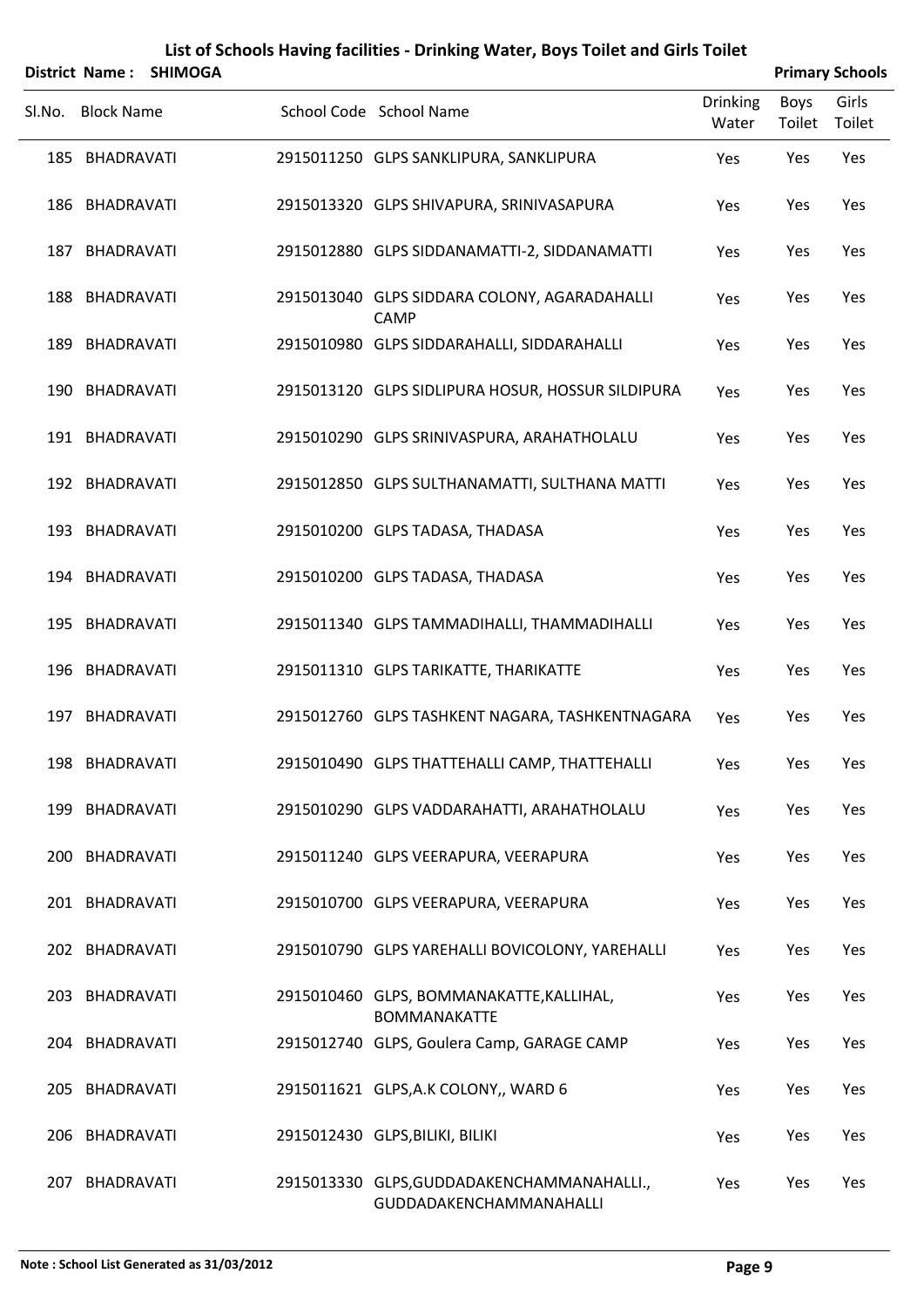|        |                   | District Name: SHIMOGA |                                                                         |                          |                | <b>Primary Schools</b> |
|--------|-------------------|------------------------|-------------------------------------------------------------------------|--------------------------|----------------|------------------------|
| Sl.No. | <b>Block Name</b> |                        | School Code School Name                                                 | <b>Drinking</b><br>Water | Boys<br>Toilet | Girls<br>Toilet        |
|        | 208 BHADRAVATI    |                        | 2915011840 GLPS, HALESIDDAPURA, WARD 28                                 | Yes                      | Yes            | Yes                    |
|        | 209 BHADRAVATI    |                        | 2915010530 GLPS, KODIHOSUR, ARAKERE                                     | Yes                      | Yes            | Yes                    |
|        | 210 BHADRAVATI    |                        | 2915012880 GLPS, SIDDANA MATTI-1, SIDDANAMATTI                          | Yes                      | Yes            | Yes                    |
|        | 211 BHADRAVATI    |                        | 2915011711 GLPS, SUNNADAHALLI., WARD 15                                 | Yes                      | Yes            | Yes                    |
|        | 212 BHADRAVATI    |                        | 2915010080 GMHPS ANAVERI, ANAVERI                                       | Yes                      | Yes            | Yes                    |
|        | 213 BHADRAVATI    |                        | 2915010520 GMHPS ARABILACHI, AREBILACHI                                 | Yes                      | Yes            | Yes                    |
|        | 214 BHADRAVATI    |                        | 2915011700 GMHPS BHOVI COLONY, WARD 14                                  | Yes                      | Yes            | Yes                    |
|        | 215 BHADRAVATI    |                        | 2915011380 GMHPS BR PROJECT, SINGANAMANE                                | Yes                      | Yes            | Yes                    |
|        | 216 BHADRAVATI    |                        | 2915010470 GMHPS KALLIHAL, KALLIHAL                                     | Yes                      | Yes            | Yes                    |
|        | 217 BHADRAVATI    |                        | 2915011750 GMHPS, PAPER TOWN, WARD 19                                   | Yes                      | Yes            | Yes                    |
|        | 218 BHADRAVATI    |                        | 2915012990 GTAMIL VISHWANAGAR, VISHWANAGARA                             | Yes                      | Yes            | Yes                    |
|        | 219 BHADRAVATI    |                        | 2915010720 GTHPS ARALIHALLI, ARALIHALLI                                 | Yes                      | Yes            | Yes                    |
| 220    | BHADRAVATI        |                        | 2915011730 GTHPS NEW TOWN JUNCTION ROAD, WARD<br>17                     | Yes                      | Yes            | Yes                    |
|        | 221 BHADRAVATI    |                        | 2915011720 GTHPS TK ROAD, WARD 16                                       | Yes                      | Yes            | Yes                    |
|        | 222 BHADRAVATI    |                        | 2915011701 GTHPS, BHADRAVATHI,, WARD 14                                 | Yes                      | Yes            | Yes                    |
|        | 223 BHADRAVATI    |                        | 2915011760 GTHPS, PAPER TOWN., WARD 20                                  | Yes                      | Yes            | Yes                    |
|        | 224 BHADRAVATI    |                        | 2915011590 GTLPS HALAPPA CIRCLE, WARD 3                                 | Yes                      | Yes            | Yes                    |
|        | 225 BHADRAVATI    |                        | 2915011650 GTLPS BHADRA COLONY, WARD 9                                  | Yes                      | Yes            | Yes                    |
|        | 226 BHADRAVATI    |                        | 2915011380 GTLPS, SINGANAMANE, SINGANAMANE                              | Yes                      | Yes            | Yes                    |
|        | 227 BHADRAVATI    |                        | 2915011060 GUHPBS DONABAGATTA, DONABAGHATTA                             | Yes                      | Yes            | Yes                    |
|        | 228 BHADRAVATI    |                        | 2915010251 GUHPBS HOLEHONNURU, HOLEHONNURU                              | Yes                      | Yes            | Yes                    |
| 229    | BHADRAVATI        |                        | 2915013300 GUHPBS, NEWTOWN BHADRAVATHI., NEW<br><b>TOWN BHADRAVATHI</b> | Yes                      | Yes            | Yes                    |
|        | 230 BHADRAVATI    |                        | 2915011060 GUHPGS DONABAGATTA, DONABAGHATTA                             | Yes                      | Yes            | Yes                    |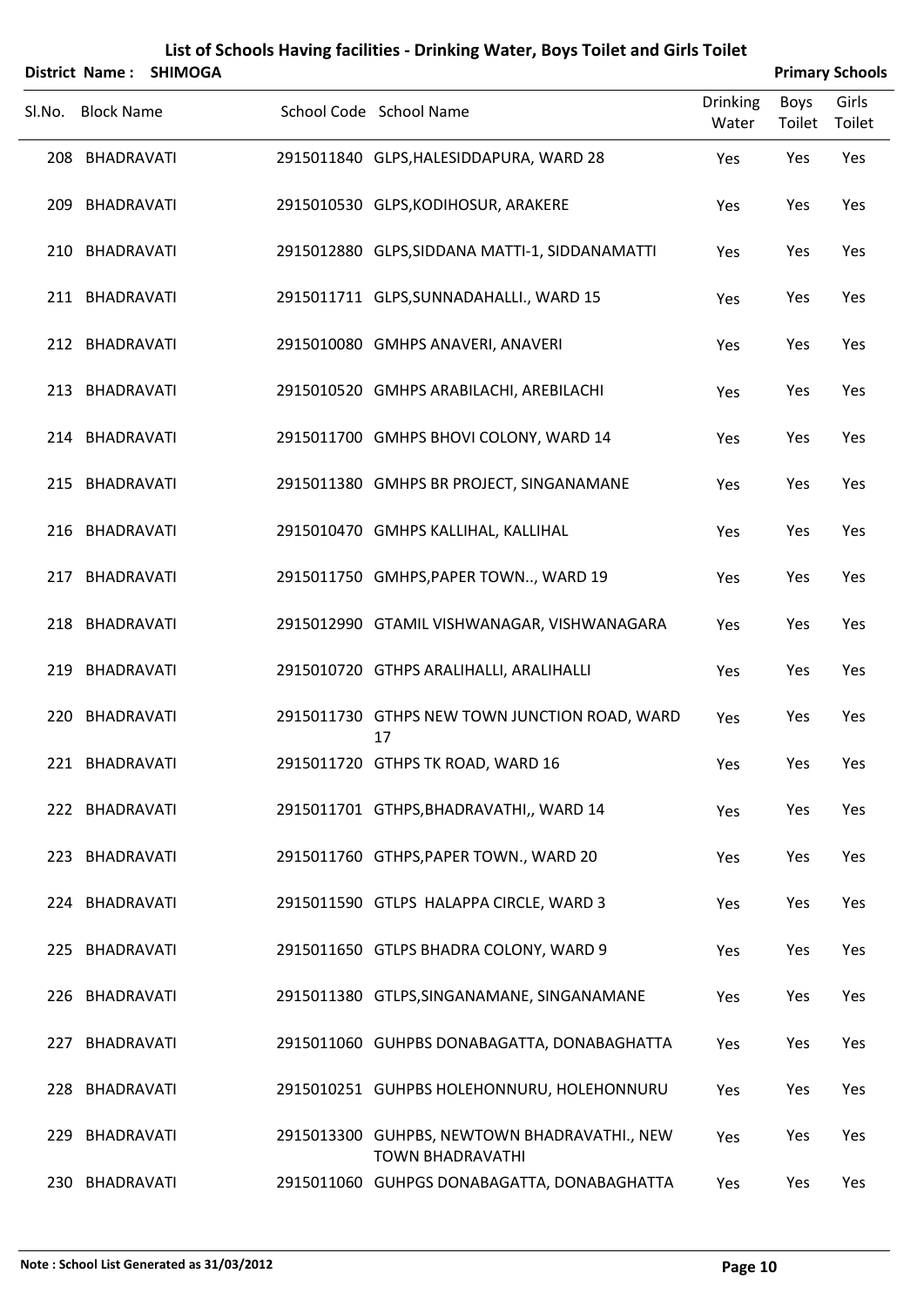|        |                   | District Name: SHIMOGA |                                                              |                          |                       | <b>Primary Schools</b> |
|--------|-------------------|------------------------|--------------------------------------------------------------|--------------------------|-----------------------|------------------------|
| Sl.No. | <b>Block Name</b> |                        | School Code School Name                                      | <b>Drinking</b><br>Water | <b>Boys</b><br>Toilet | Girls<br>Toilet        |
|        | 231 BHADRAVATI    |                        | 2915011640 GUHPS SYED COLONY SEEGEBAGI, WARD 8               | Yes                      | Yes                   | Yes                    |
|        | 232 BHADRAVATI    |                        | 2915011630 GUHPS ANWAR COLONY, WARD 7                        | Yes                      | Yes                   | Yes                    |
|        | 233 BHADRAVATI    |                        | 2915010720 GUHPS ARALIHALLI, ARALIHALLI                      | Yes                      | Yes                   | Yes                    |
|        | 234 BHADRAVATI    |                        | 2915010830 GUHPS BASALIKATTE, BASALIKATTE                    | Yes                      | Yes                   | Yes                    |
|        | 235 BHADRAVATI    |                        | 2915010460 GUHPS BOMMANAKATTE, BOMMANAKATTE                  | Yes                      | Yes                   | Yes                    |
|        | 236 BHADRAVATI    |                        | 2915010360 GUHPS DASARAKALLAHALLI,<br>DASARAKALLAHALLI       | Yes                      | Yes                   | Yes                    |
| 237    | BHADRAVATI        |                        | 2915012840 GUHPS GONDI, GONDI                                | Yes                      | Yes                   | Yes                    |
|        | 238 BHADRAVATI    |                        | 2915010680 GUHPS GOWDRAHALLI, GOWDARAHALLI                   | Yes                      | Yes                   | Yes                    |
| 239    | BHADRAVATI        |                        | 2915012920 GUHPS GUDDADANERALAKERE, GUDDADA<br>NERALAKERE    | Yes                      | Yes                   | Yes                    |
|        | 240 BHADRAVATI    |                        | 2915011100 GUHPS HOLENERALAKERE, HOLENERALAKERE              | <b>Yes</b>               | Yes                   | Yes                    |
|        | 241 BHADRAVATI    |                        | 2915010270 GUHPS JAMBARAGATTA, JAMBARAGHATTA                 | Yes                      | Yes                   | Yes                    |
|        | 242 BHADRAVATI    |                        | 2915013150 GUHPS KAGE KODE MAGGE, KAGGE KODE<br><b>MAGGE</b> | Yes                      | Yes                   | Yes                    |
| 243    | BHADRAVATI        |                        | 2915013280 GUHPS KHAJIMOHALLA, KHAZIMOHALLA                  | Yes                      | Yes                   | Yes                    |
|        | 244 BHADRAVATI    |                        | 2915010850 GUHPS KUDLIGERE, KUDLIGERE                        | Yes                      | Yes                   | Yes                    |
|        | 245 BHADRAVATI    |                        | 2915010280 GUHPS MATTE CAMP H.PURA,<br>HANUMANTHAPURA        | Yes                      | Yes                   | Yes                    |
|        | 246 BHADRAVATI    |                        | 2915011600 GUHPS OLD TOWN, WARD 4                            | Yes                      | Yes                   | Yes                    |
|        | 247 BHADRAVATI    |                        | 2915011750 GUHPS PAPER TOWN, WARD 19                         | Yes                      | Yes                   | Yes                    |
|        | 248 BHADRAVATI    |                        | 2915011840 GUHPS SIDDAPURA HOSUR, WARD 28                    | Yes                      | Yes                   | Yes                    |
|        | 249 BHADRAVATI    |                        | 2915010200 GUHPS TADASA, THADASA                             | Yes                      | Yes                   | Yes                    |
|        | 250 BHADRAVATI    |                        | 2915012950 GUHPS THIPLAPURA CAMP, THIPLAPUR<br>CAMP          | Yes                      | Yes                   | Yes                    |
|        | 251 BHADRAVATI    |                        | 2915011720 GUHPS TK ROAD, WARD 16                            | Yes                      | Yes                   | Yes                    |
|        | 252 BHADRAVATI    |                        | 2915011240 GUHPS VEERAPURA, VEERAPURA                        | Yes                      | Yes                   | Yes                    |
|        | 253 BHADRAVATI    |                        | 2915010390 GUHPS YADEHALLI, YEDEHALLI                        | Yes                      | Yes                   | Yes                    |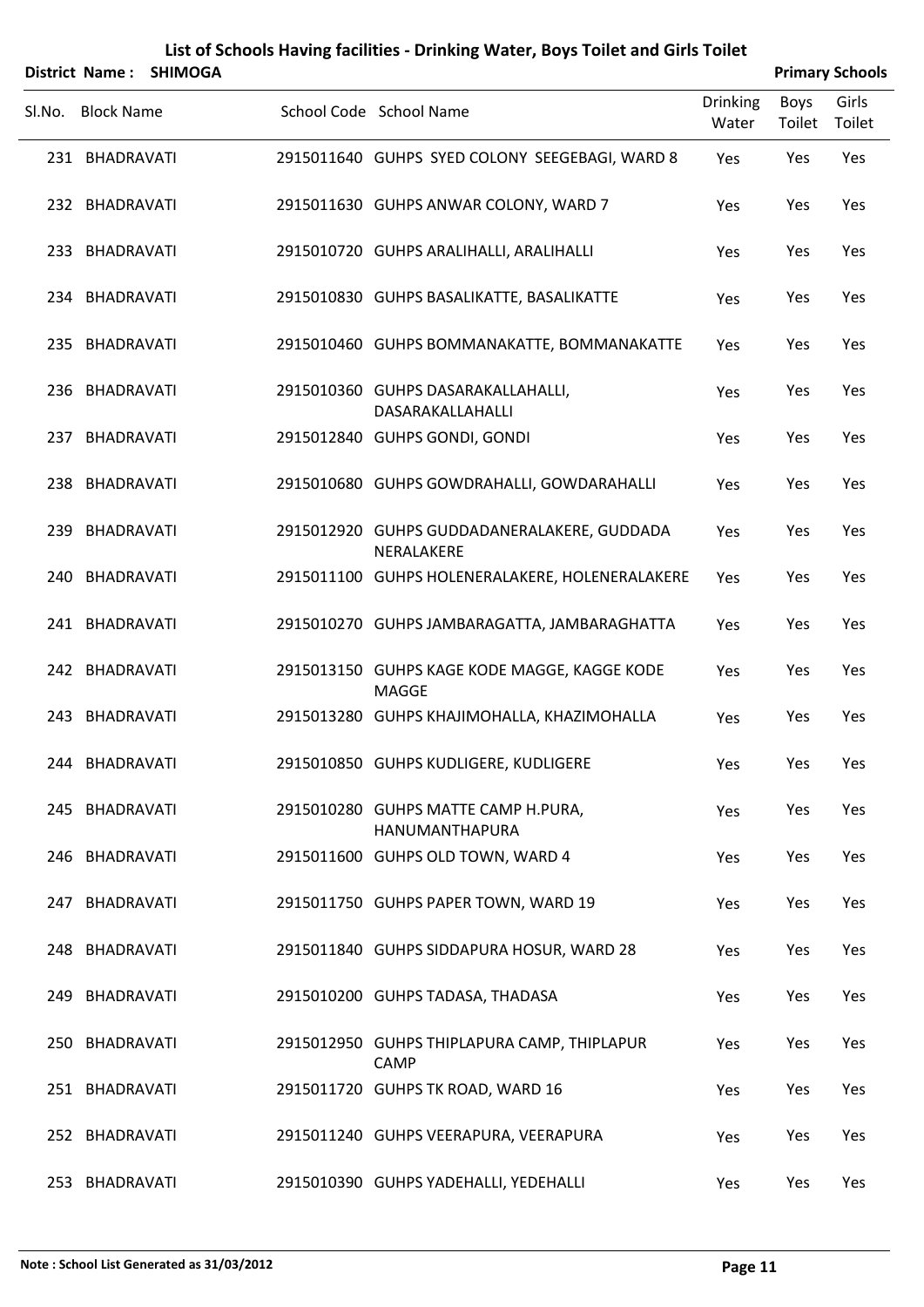|        | <b>District Name:</b> | <b>SHIMOGA</b> |                                                      |                          |                | <b>Primary Schools</b> |
|--------|-----------------------|----------------|------------------------------------------------------|--------------------------|----------------|------------------------|
| Sl.No. | <b>Block Name</b>     |                | School Code School Name                              | <b>Drinking</b><br>Water | Boys<br>Toilet | Girls<br>Toilet        |
|        | 254 BHADRAVATI        |                | 2915011060 GUHPS, TANKMOHALLA, DONABAGHATTA          | Yes                      | Yes            | Yes                    |
|        | 255 BHADRAVATI        |                | 2915010080 GULPS ANAVERI, ANAVERI                    | Yes                      | Yes            | Yes                    |
|        | 256 BHADRAVATI        |                | 2915010520 GULPS ARABILACHI, AREBILACHI              | Yes                      | Yes            | Yes                    |
|        | 257 BHADRAVATI        |                | 2915010290 GULPS ARAHATHOLALU, ARAHATHOLALU          | Yes                      | Yes            | Yes                    |
|        | 258 BHADRAVATI        |                | 2915010840 GULPS ATTIGUNDA, ATHIGUNDA                | Yes                      | Yes            | Yes                    |
|        | 259 BHADRAVATI        |                | 2915013180 GULPS BABALLI, BABALLI                    | Yes                      | Yes            | Yes                    |
| 260    | BHADRAVATI            |                | 2915011911 GULPS BANDARAHALLI, WARD 35               | Yes                      | Yes            | Yes                    |
|        | 261 BHADRAVATI        |                | 2915011720 GULPS HALAPPA CIRCLE, WARD 16             | Yes                      | Yes            | Yes                    |
|        | 262 BHADRAVATI        |                | 2915011650 GULPS HANUMANTHANAGARA, WARD 9            | Yes                      | Yes            | Yes                    |
|        | 263 BHADRAVATI        |                | 2915010470 GULPS KALLIHAL, KALLIHAL                  | Yes                      | Yes            | Yes                    |
|        | 264 BHADRAVATI        |                | 2915011710 GULPS SADATH COLONY, WARD 15              | Yes                      | Yes            | Yes                    |
|        | 265 BHADRAVATI        |                | 2915013120 GULPS SIDLIPURA, HOSSUR SILDIPURA         | Yes                      | Yes            | Yes                    |
| 266    | BHADRAVATI            |                | 2915010220 GULPS SK MAGGI, SANNYASIKODAMAGGE         | Yes                      | Yes            | Yes                    |
|        | 267 BHADRAVATI        |                | 2915012960 GULPS THIPLAPURA, THIPLAPUR               | Yes                      | Yes            | Yes                    |
|        | 268 BHADRAVATI        |                | 2915012880 GULPS URDU SIDDANNAMATTI,<br>SIDDANAMATTI | Yes                      | Yes            | Yes                    |
|        | 269 BHADRAVATI        |                | 2915011660 GULPS, SUBHASH NAGAR NMC, WARD 10         | Yes                      | Yes            | Yes                    |
|        | 270 BHADRAVATI        |                | 2915011870 GULPS, RBC, HUTTA., WARD 31               | Yes                      | Yes            | Yes                    |
|        | 271 HOSANAGAR         |                | 2915022340 GHPBS HOSANAGAR, HOSANAGARA               | Yes                      | Yes            | Yes                    |
|        | 272 HOSANAGAR         |                | 2915022080 GHPBS NAGARA, MUDUGOPPA                   | Yes                      | Yes            | Yes                    |
|        | 273 HOSANAGAR         |                | 2915021010 GHPGS BARUVE, BARUVE                      | Yes                      | Yes            | Yes                    |
|        | 274 HOSANAGAR         |                | 2915022340 GHPGS HOSANAGARA, HOSANAGARA              | Yes                      | Yes            | Yes                    |
|        | 275 HOSANAGAR         |                | 2915022080 GHPGS NAGAR, MUDUGOPPA                    | Yes                      | Yes            | Yes                    |
|        | 276 HOSANAGAR         |                | 2915020700 GHPS ALAGERIMANDRI, ALAGERI MANDRI        | Yes                      | Yes            | Yes                    |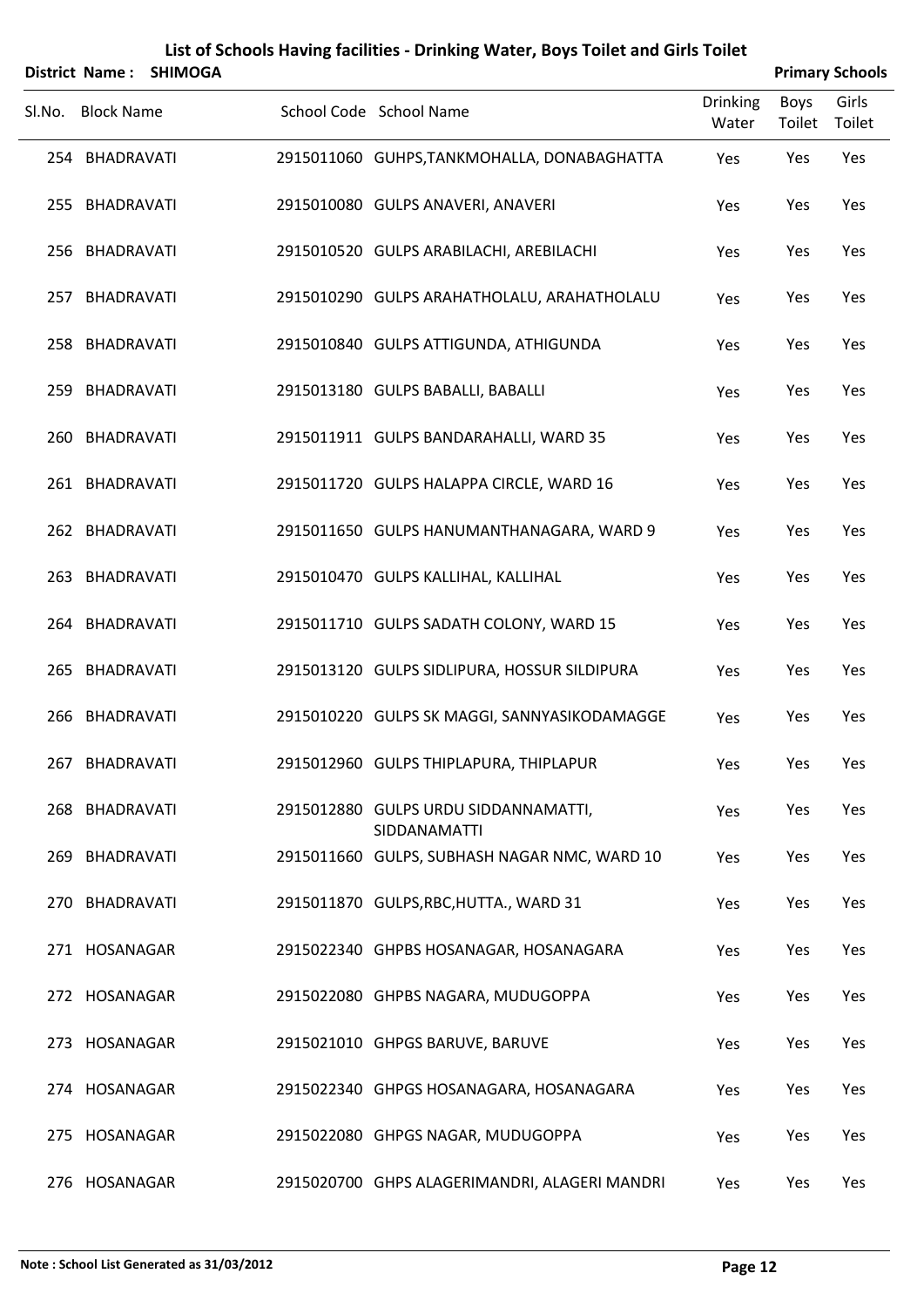|        | <b>District Name:</b> | <b>SHIMOGA</b> |                                            |                          |                       | <b>Primary Schools</b> |
|--------|-----------------------|----------------|--------------------------------------------|--------------------------|-----------------------|------------------------|
| Sl.No. | <b>Block Name</b>     |                | School Code School Name                    | <b>Drinking</b><br>Water | <b>Boys</b><br>Toilet | Girls<br>Toilet        |
|        | 277 HOSANAGAR         |                | 2915020970 GHPS ALUVALLI, ALAVALLI         | Yes                      | Yes                   | Yes                    |
|        | 278 HOSANAGAR         |                | 2915021870 GHPS ANDAGADUDUR, ANADAGADODURU | Yes                      | Yes                   | Yes                    |
|        | 279 HOSANAGAR         |                | 2915021400 GHPS ANEGADDE RASTE, HONNE BYLU | Yes                      | Yes                   | Yes                    |
|        | 280 HOSANAGAR         |                | 2915021050 GHPS ARASAL, ARASALU            | Yes                      | Yes                   | Yes                    |
|        | 281 HOSANAGAR         |                | 2915021740 GHPS ARMANEKOPPA, ARAMANE KOPPA | Yes                      | Yes                   | Yes                    |
|        | 282 HOSANAGAR         |                | 2915021780 GHPS BAISE, BYSE                | Yes                      | Yes                   | Yes                    |
|        | 283 HOSANAGAR         |                | 2915020880 GHPS BALUR, BALUR               | Yes                      | Yes                   | Yes                    |
|        | 284 HOSANAGAR         |                | 2915020880 GHPS BALUR-NAGAR, BALUR         | Yes                      | Yes                   | Yes                    |
|        | 285 HOSANAGAR         |                | 2915020360 GHPS BASAVAPURA, BASAVAPURA     | Yes                      | Yes                   | Yes                    |
|        | 286 HOSANAGAR         |                | 2915021110 GHPS BELLUR, BELLUR             | Yes                      | Yes                   | Yes                    |
|        | 287 HOSANAGAR         |                | 2915020010 GHPS BELURNAGODI, NAGODI        | Yes                      | Yes                   | Yes                    |
|        | 288 HOSANAGAR         |                | 2915022290 GHPS BIDARAHALLI, BIDARAHALLI   | Yes                      | Yes                   | Yes                    |
|        | 289 HOSANAGAR         |                | 2915021480 GHPS BILLESWARA, HUMCHA         | Yes                      | Yes                   | Yes                    |
|        | 290 HOSANAGAR         |                | 2915021270 GHPS BILLODI, BILLODI           | Yes                      | Yes                   | Yes                    |
|        | 291 HOSANAGAR         |                | 2915020440 GHPS BRAMESHWARA, PUNAJE        | Yes                      | Yes                   | Yes                    |
|        | 292 HOSANAGAR         |                | 2915022080 GHPS CHAKRANAGAR, MUDUGOPPA     | Yes                      | Yes                   | Yes                    |
|        | 293 HOSANAGAR         |                | 2915020960 GHPS CHANDAVALLI, MADAPURA      | Yes                      | Yes                   | Yes                    |
|        | 294 HOSANAGAR         |                | 2915022370 GHPS DOBAILU, DOBAILU           | Yes                      | Yes                   | Yes                    |
|        | 295 HOSANAGAR         |                | 2915021290 GHPS DODLIMANE, SONALE          | Yes                      | Yes                   | Yes                    |
|        | 296 HOSANAGAR         |                | 2915022410 GHPS GAVATOOR, GAVATOOR         | Yes                      | Yes                   | Yes                    |
|        | 297 HOSANAGAR         |                | 2915020300 GHPS GERUPURA, GERUPURA         | Yes                      | Yes                   | Yes                    |
|        | 298 HOSANAGAR         |                | 2915021920 GHPS GINIKAL, GINIKALLU         | Yes                      | Yes                   | Yes                    |
|        | 299 HOSANAGAR         |                | 2915021130 GHPS HANIYA, HANIYA             | Yes                      | Yes                   | Yes                    |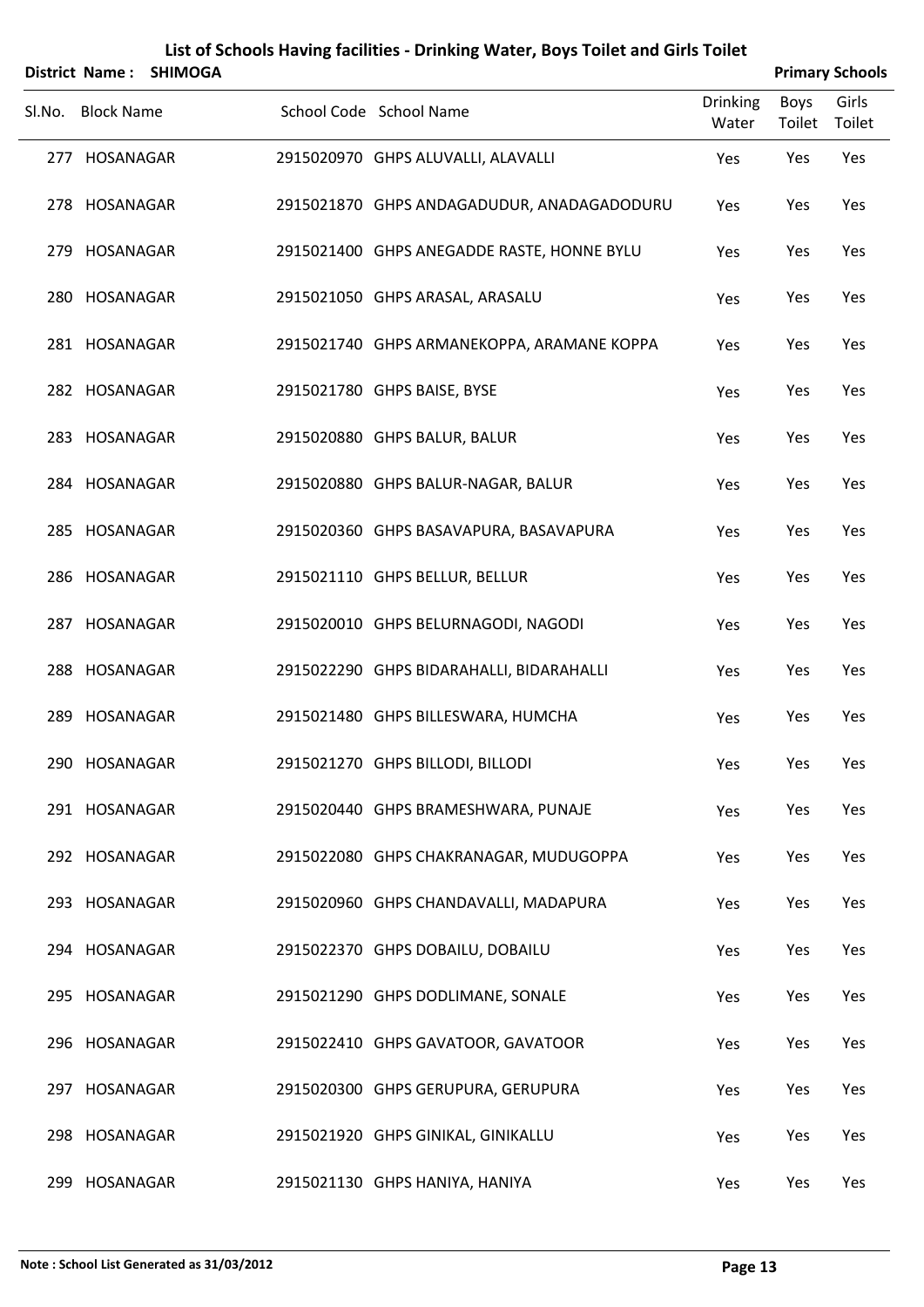|        |                   | District Name: SHIMOGA |                                                        |                          | <b>Primary Schools</b> |                 |
|--------|-------------------|------------------------|--------------------------------------------------------|--------------------------|------------------------|-----------------|
| Sl.No. | <b>Block Name</b> |                        | School Code School Name                                | <b>Drinking</b><br>Water | Boys<br>Toilet         | Girls<br>Toilet |
|        | 300 HOSANAGAR     |                        | 2915020740 GHPS HARATHALU, HARATHALU                   | Yes                      | Yes                    | Yes             |
|        | 301 HOSANAGAR     |                        | 2915020640 GHPS HARIDAVATHI, HARIDRAVATI               | Yes                      | Yes                    | Yes             |
|        | 302 HOSANAGAR     |                        | 2915021070 GHPS HAROHITTALU, HAROHITHLU                | Yes                      | Yes                    | Yes             |
|        | 303 HOSANAGAR     |                        | 2915020620 GHPS HEBBAILU, HEBBYLU                      | Yes                      | Yes                    | Yes             |
|        | 304 HOSANAGAR     |                        | 2915021960 GHPS HEBBALABAYALU, YADUR                   | Yes                      | Yes                    | Yes             |
|        | 305 HOSANAGAR     |                        | 2915020020 GHPS HEBBIGE, HEBBIGE                       | Yes                      | Yes                    | Yes             |
|        | 306 HOSANAGAR     |                        | 2915021680 GHPS HEBURALI, HEBBURLI                     | Yes                      | Yes                    | Yes             |
|        | 307 HOSANAGAR     |                        | 2915021590 GHPS HEDDARIPURA, MUGADTHI                  | Yes                      | Yes                    | Yes             |
|        | 308 HOSANAGAR     |                        | 2915020690 GHPS HELLAGODU, HEELAGODU                   | Yes                      | Yes                    | Yes             |
|        | 309 HOSANAGAR     |                        | 2915021440 GHPS HIREJENI, HIREJENI                     | Yes                      | Yes                    | Yes             |
|        | 310 HOSANAGAR     |                        | 2915020830 GHPS HIRMATHI, HIREMAITHE                   | Yes                      | Yes                    | Yes             |
|        | 311 HOSANAGAR     |                        | 2915020010 GHPS HOLAGARU, NAGODI                       | Yes                      | Yes                    | Yes             |
|        | 312 HOSANAGAR     |                        | 2915020080 GHPS HOSANADU, HOSANADU                     | Yes                      | Yes                    | Yes             |
|        | 313 HOSANAGAR     |                        | 2915021480 GHPS HUMCHA, HUMCHA                         | Yes                      | Yes                    | Yes             |
|        | 314 HOSANAGAR     |                        | 2915020560 GHPS ICHALUKOPPA, ECHALA KOPPA              | Yes                      | Yes                    | Yes             |
|        | 315 HOSANAGAR     |                        | 2915022350 GHPS JENIGRAMA, JENI GRAMA                  | Yes                      | Yes                    | Yes             |
|        | 316 HOSANAGAR     |                        | 2915020490 GHPS KACHIGEBAILU, KACHIGEBYLU              | Yes                      | Yes                    | Yes             |
|        | 317 HOSANAGAR     |                        | 2915021470 GHPS KADASOOR, NAGARAHALLI                  | Yes                      | Yes                    | Yes             |
|        | 318 HOSANAGAR     |                        | 2915021630 GHPS KAGACHI-KURAMBALLI, KAGACHI            | Yes                      | Yes                    | Yes             |
|        | 319 HOSANAGAR     |                        | 2915021260 GHPS KALLODIABBIGAL, KALLUVIDI<br>ABBIGALLA | Yes                      | Yes                    | Yes             |
|        | 320 HOSANAGAR     |                        | 2915020500 GHPS KALLUHALLA, GUBBIGA                    | Yes                      | Yes                    | Yes             |
|        | 321 HOSANAGAR     |                        | 2915020650 GHPS KALLUKOPPA, P.KALLUKOPPA               | Yes                      | Yes                    | Yes             |
|        | 322 HOSANAGAR     |                        | 2915021560 GHPS KAMMACHI, KAMMACHI                     | Yes                      | Yes                    | Yes             |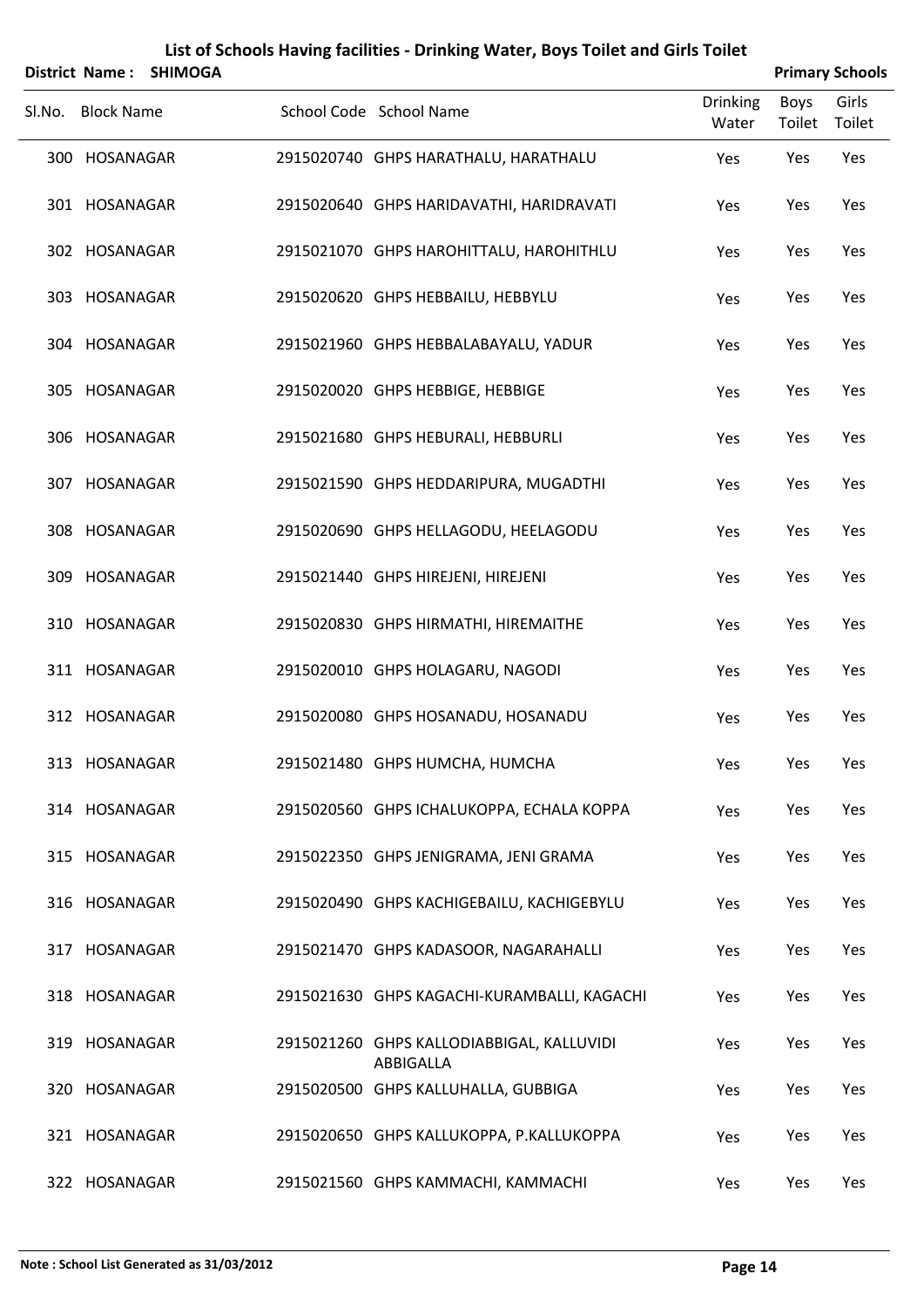|        |                   | District Name: SHIMOGA |                                             |                          |                | <b>Primary Schools</b> |
|--------|-------------------|------------------------|---------------------------------------------|--------------------------|----------------|------------------------|
| SI.No. | <b>Block Name</b> |                        | School Code School Name                     | <b>Drinking</b><br>Water | Boys<br>Toilet | Girls<br>Toilet        |
|        | 323 HOSANAGAR     |                        | 2915021340 GHPS KAREMATTI, KODUR            | Yes                      | Yes            | Yes                    |
|        | 324 HOSANAGAR     |                        | 2915021450 GHPS KARIGERASU, KARIGERASU      | Yes                      | Yes            | Yes                    |
|        | 325 HOSANAGAR     |                        | 2915021800 GHPS KARIMANE, KARIMANE          | Yes                      | Yes            | Yes                    |
|        | 326 HOSANAGAR     |                        | 2915021420 GHPS KEELAMBI, MALUR             | Yes                      | Yes            | Yes                    |
|        | 327 HOSANAGAR     |                        | 2915020990 GHPS KENCHANALA, KENCHANALA      | Yes                      | Yes            | Yes                    |
|        | 328 HOSANAGAR     |                        | 2915021340 GHPS KODUR, KODUR                | Yes                      | Yes            | Yes                    |
|        | 329 HOSANAGAR     |                        | 2915021960 GHPS KOLAVADI, YADUR             | Yes                      | Yes            | Yes                    |
|        | 330 HOSANAGAR     |                        | 2915021530 GHPS KOLAVALLI, KOLAVALLI        | Yes                      | Yes            | Yes                    |
|        | 331 HOSANAGAR     |                        | 2915022320 GHPS KOTETHARIGA, KOTETHARIGA    | Yes                      | Yes            | Yes                    |
|        | 332 HOSANAGAR     |                        | 2915021650 GHPS KUMBLE, MANJAGALALE         | Yes                      | Yes            | Yes                    |
|        | 333 HOSANAGAR     |                        | 2915020450 GHPS M GUDDEKOPPA, M.GUDDEKOPPA  | Yes                      | Yes            | Yes                    |
|        | 334 HOSANAGAR     |                        | 2915020530 GHPS MAJVANA, HOSAKESARE         | Yes                      | Yes            | Yes                    |
|        | 335 HOSANAGAR     |                        | 2915020200 GHPS MALALI, MALALI              | Yes                      | Yes            | Yes                    |
|        | 336 HOSANAGAR     |                        | 2915021180 GHPS MALINABESUGE, MELINA BESIGE | Yes                      | Yes            | Yes                    |
|        | 337 HOSANAGAR     |                        | 2915020520 GHPS MARUTHIPURA, MARUTHIPURA    | Yes                      | Yes            | Yes                    |
|        | 338 HOSANAGAR     |                        | 2915020320 GHPS MASAGLLI, MASAGALLI         | Yes                      | Yes            | Yes                    |
|        | 339 HOSANAGAR     |                        | 2915022140 GHPS MASTHIKATTE, KAIRGUNDA      | Yes                      | Yes            | Yes                    |
|        | 340 HOSANAGAR     |                        | 2915021700 GHPS MATHI KAI, MATHIKAI         | Yes                      | Yes            | Yes                    |
|        | 341 HOSANAGAR     |                        | 2915021740 GHPS MATHIMANE, ARAMANE KOPPA    | Yes                      | Yes            | Yes                    |
|        | 342 HOSANAGAR     |                        | 2915022260 GHPS MATTIGA, KAVARI             | Yes                      | Yes            | Yes                    |
|        | 343 HOSANAGAR     |                        | 2915020290 GHPS MAVINAKOPPA, MAVINAKOPPA    | Yes                      | Yes            | Yes                    |
|        | 344 HOSANAGAR     |                        | 2915021250 GHPS MNDROLLI, THOGARE           | Yes                      | Yes            | Yes                    |
|        | 345 HOSANAGAR     |                        | 2915021590 GHPS MUGUDTHI, MUGADTHI          | Yes                      | Yes            | Yes                    |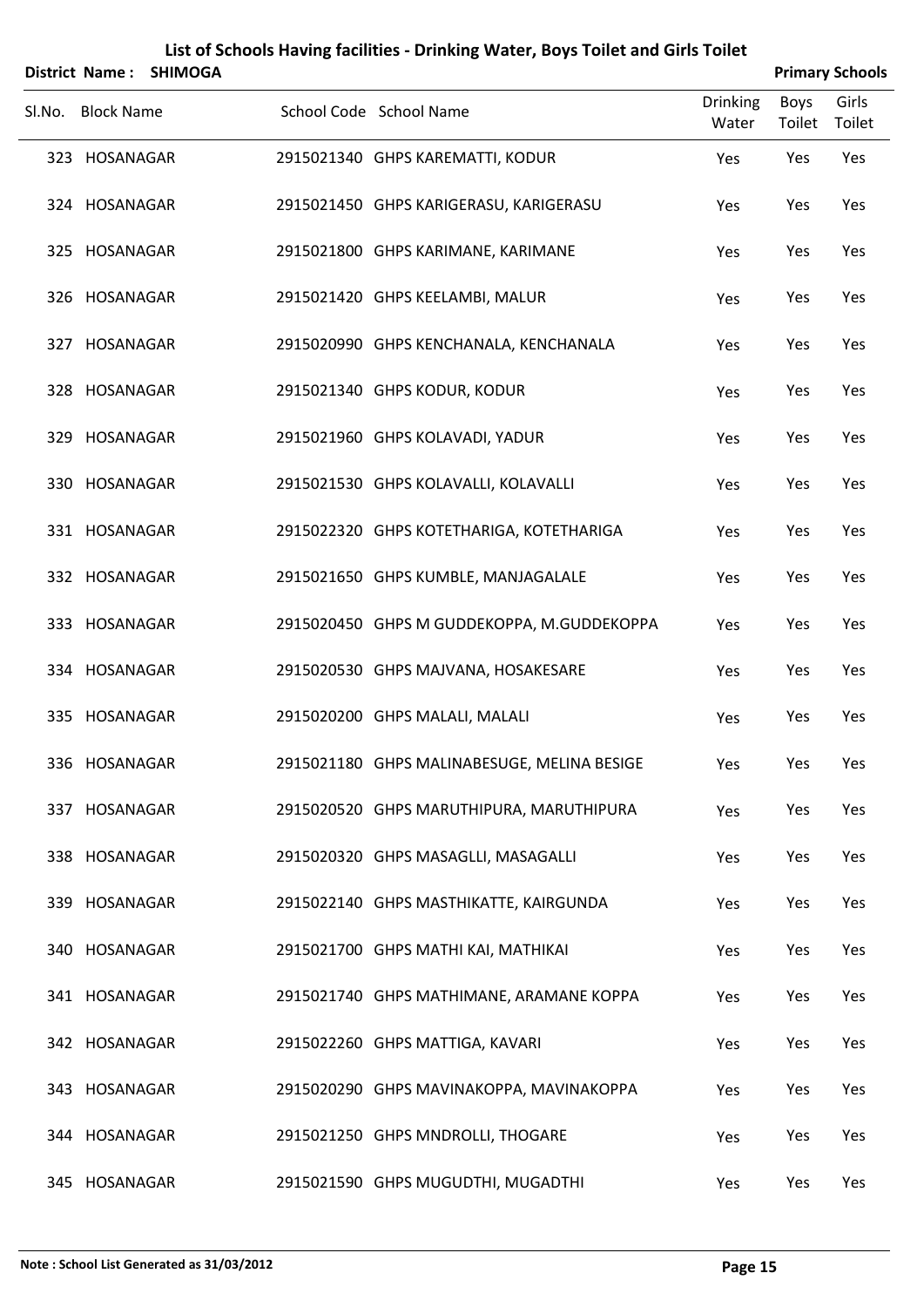|        | <b>District Name:</b> | <b>SHIMOGA</b> |                                                     |                          |                       | <b>Primary Schools</b> |
|--------|-----------------------|----------------|-----------------------------------------------------|--------------------------|-----------------------|------------------------|
| Sl.No. | <b>Block Name</b>     |                | School Code School Name                             | <b>Drinking</b><br>Water | <b>Boys</b><br>Toilet | Girls<br>Toilet        |
|        | 346 HOSANAGAR         |                | 2915020190 GHPS MULUGUDDE, MULAGADDE                | Yes                      | Yes                   | Yes                    |
|        | 347 HOSANAGAR         |                | 2915020460 GHPS MUMBARU, MUMBARU                    | Yes                      | Yes                   | Yes                    |
|        | 348 HOSANAGAR         |                | 2915020760 GHPS MUTHLA, MUTHALA                     | Yes                      | Yes                   | Yes                    |
|        | 349 HOSANAGAR         |                | 2915020850 GHPS NANJAVALLI, NANJAVALLI              | Yes                      | Yes                   | Yes                    |
|        | 350 HOSANAGAR         |                | 2915020380 GHPS NELAGALALE, NELAGALALE              | Yes                      | Yes                   | Yes                    |
|        | 351 HOSANAGAR         |                | 2915020870 GHPS NEVTUR, NEVATOOR                    | Yes                      | Yes                   | Yes                    |
|        | 352 HOSANAGAR         |                | 2915021930 GHPS NIDAGODU, NIDAGODU                  | Yes                      | Yes                   | Yes                    |
|        | 353 HOSANAGAR         |                | 2915020010 GHPS NITTUR, NAGODI                      | Yes                      | Yes                   | Yes                    |
|        | 354 HOSANAGAR         |                | 2915022080 GHPS NULIGGERE, MUDUGOPPA                | Yes                      | Yes                   | Yes                    |
|        | 355 HOSANAGAR         |                | 2915020580 GHPS PURAPPEMANE, PURAPPE MANE           | Yes                      | Yes                   | Yes                    |
|        | 356 HOSANAGAR         |                | 2915021170 GHPS RAMACHANDRAPURA,<br>RAMACHANDRAPURA | Yes                      | Yes                   | Yes                    |
|        | 357 HOSANAGAR         |                | 2915021900 GHPS RYAVEGUDDEKOPPA, RYAVE              | Yes                      | Yes                   | Yes                    |
|        | 358 HOSANAGAR         |                | 2915021400 GHPS SAMAIAGARU, HONNE BYLU              | Yes                      | Yes                   | Yes                    |
|        | 359 HOSANAGAR         |                | 2915021690 GHPS SAMPEKATTE, HOSUR                   | Yes                      | Yes                   | Yes                    |
|        | 360 HOSANAGAR         |                | 2915020790 GHPS SIDDAGIRI, KUSGUNDI                 | Yes                      | Yes                   | Yes                    |
|        | 361 HOSANAGAR         |                | 2915021290 GHPS SONALE, SONALE                      | Yes                      | Yes                   | Yes                    |
|        | 362 HOSANAGAR         |                | 2915020240 GHPS SUTHA, SUTHA                        | Yes                      | Yes                   | Yes                    |
|        | 363 HOSANAGAR         |                | 2915021620 GHPS TALALE, TALALE                      | Yes                      | Yes                   | Yes                    |
|        | 364 HOSANAGAR         |                | 2915021040 GHPS THAMMADIKOPPA, THAMMADIKOPPA        | Yes                      | Yes                   | Yes                    |
|        | 365 HOSANAGAR         |                | 2915021240 GHPS THRINIVE, THRINIVE                  | Yes                      | Yes                   | Yes                    |
|        | 366 HOSANAGAR         |                | 2915020880 GHPS VADAGERE, BALUR                     | Yes                      | Yes                   | Yes                    |
|        | 367 HOSANAGAR         |                | 2915021210 GHPS VARAMBALLI, VARAMBALLI              | Yes                      | Yes                   | Yes                    |
|        | 368 HOSANAGAR         |                | 2915021350 GHPS YALAGALLU, YALAGALLU                | Yes                      | Yes                   | Yes                    |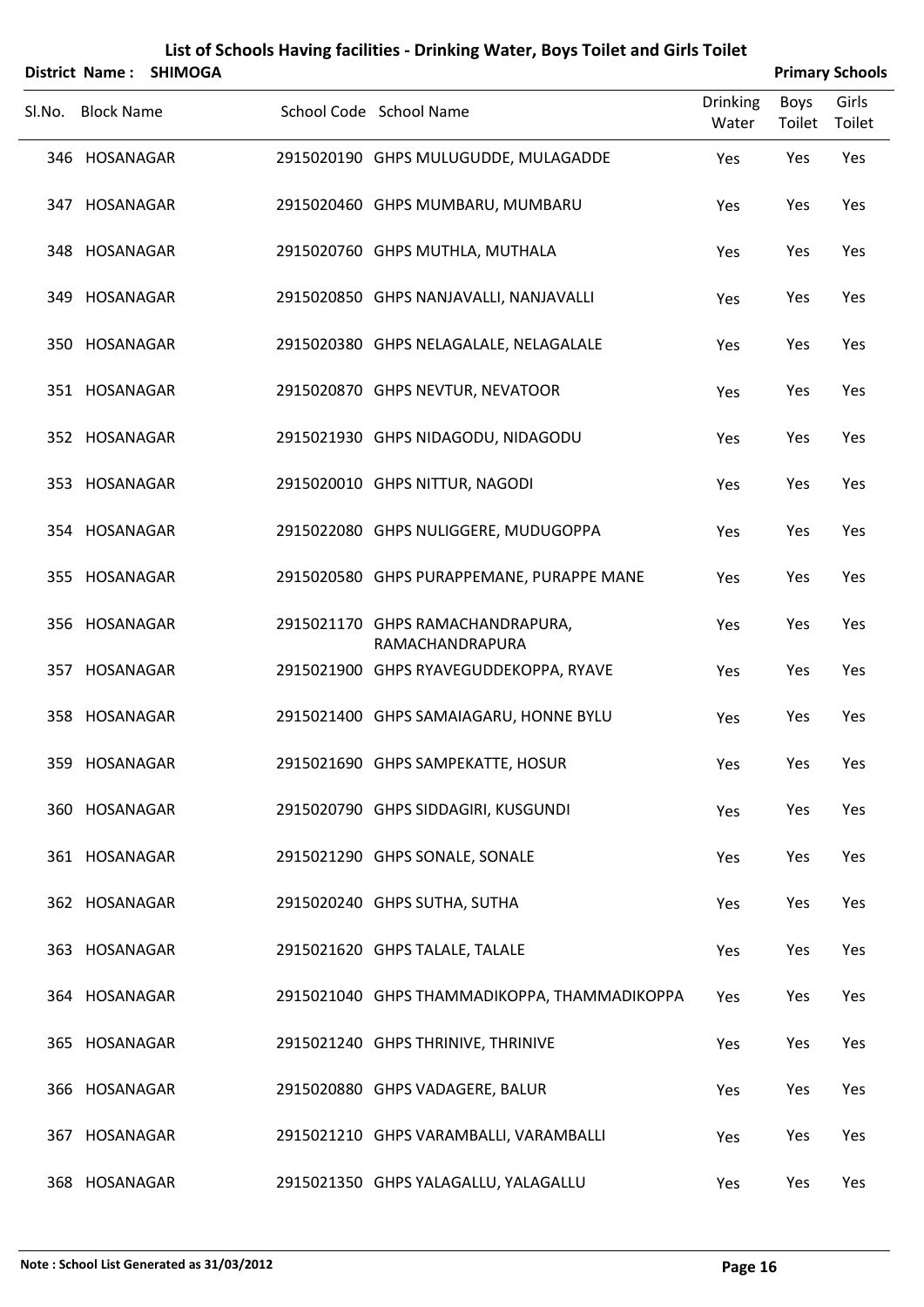|                   | District Name: SHIMOGA |                                                    |                          | <b>Primary Schools</b> |                 |
|-------------------|------------------------|----------------------------------------------------|--------------------------|------------------------|-----------------|
| Sl.No. Block Name |                        | School Code School Name                            | <b>Drinking</b><br>Water | Boys<br>Toilet         | Girls<br>Toilet |
| 369 HOSANAGAR     |                        | 2915021940 GHPS YEDUR, SULAGODU                    | Yes                      | Yes                    | Yes             |
| 370 HOSANAGAR     |                        | 2915020500 GLPS ADDERI, GUBBIGA                    | Yes                      | Yes                    | Yes             |
| 371 HOSANAGAR     |                        | 2915021040 GLPS AKASHAMAKKI, THAMMADIKOPPA         | Yes                      | Yes                    | Yes             |
| 372 HOSANAGAR     |                        | 2915021350 GLPS ALLI KEVI, YALAGALLU               | Yes                      | Yes                    | Yes             |
| 373 HOSANAGAR     |                        | 2915021550 GLPS AMRUTHA, AMRUTHA                   | Yes                      | Yes                    | Yes             |
| 374 HOSANAGAR     |                        | 2915021680 GLPS BADEBAILU, HEBBURLI                | Yes                      | Yes                    | Yes             |
| 375 HOSANAGAR     |                        | 2915022100 GLPS BAISGUNDA, BAISAGUNDA              | Yes                      | Yes                    | Yes             |
| 376 HOSANAGAR     |                        | 2915021140 GLPS BALEKOPPA, BALEKOPPA               | Yes                      | Yes                    | Yes             |
| 377 HOSANAGAR     |                        | 2915020510 GLPS BANIGA, BANIGA                     | Yes                      | Yes                    | Yes             |
| 378 HOSANAGAR     |                        | 2915021770 GLPS BASAVANABYANA, BASAVANABYANA       | Yes                      | Yes                    | Yes             |
| 379 HOSANAGAR     |                        | 2915020360 GLPS BASAVAPURA, BASAVAPURA             | Yes                      | Yes                    | Yes             |
| 380 HOSANAGAR     |                        | 2915020360 GLPS BATANIJADDU, BASAVAPURA            | Yes                      | Yes                    | Yes             |
| 381 HOSANAGAR     |                        | 2915021210 GLPS BAVIKAI, VARAMBALLI                | Yes                      | Yes                    | Yes             |
| 382 HOSANAGAR     |                        | 2915021330 GLPS BEHALLI, BEHALLI                   | Yes                      | Yes                    | Yes             |
| 383 HOSANAGAR     |                        | 2915021000 GLPS BENAVALLI, BENAVALLI               | Yes                      | Yes                    | Yes             |
| 384 HOSANAGAR     |                        | 2915020620 GLPS BILAGODI, HEBBYLU                  | Yes                      | Yes                    | Yes             |
| 385 HOSANAGAR     |                        | 2915020910 GLPS BILAKI, BILKI                      | Yes                      | Yes                    | Yes             |
| 386 HOSANAGAR     |                        | 2915020460 GLPS BILEHALLI-SAVANTHUR, MUMBARU       | Yes                      | Yes                    | Yes             |
| 387 HOSANAGAR     |                        | 2915020620 GLPS BILPATHRE, HEBBYLU                 | Yes                      | Yes                    | Yes             |
| 388 HOSANAGAR     |                        | 2915021750 GLPS BRAMANATHARUVE,<br>BRAHMANATHARUVE | Yes                      | Yes                    | Yes             |
| 389 HOSANAGAR     |                        | 2915022620 GLPS BULDOZER GUDDA(KARAKKI), KAREKAI   | Yes                      | Yes                    | Yes             |
| 390 HOSANAGAR     |                        | 2915020710 GLPS DOMBEKOPPA, DOMBEKOPPA             | Yes                      | Yes                    | Yes             |
| 391 HOSANAGAR     |                        | 2915021000 GLPS DOONA, BENAVALLI                   | Yes                      | Yes                    | Yes             |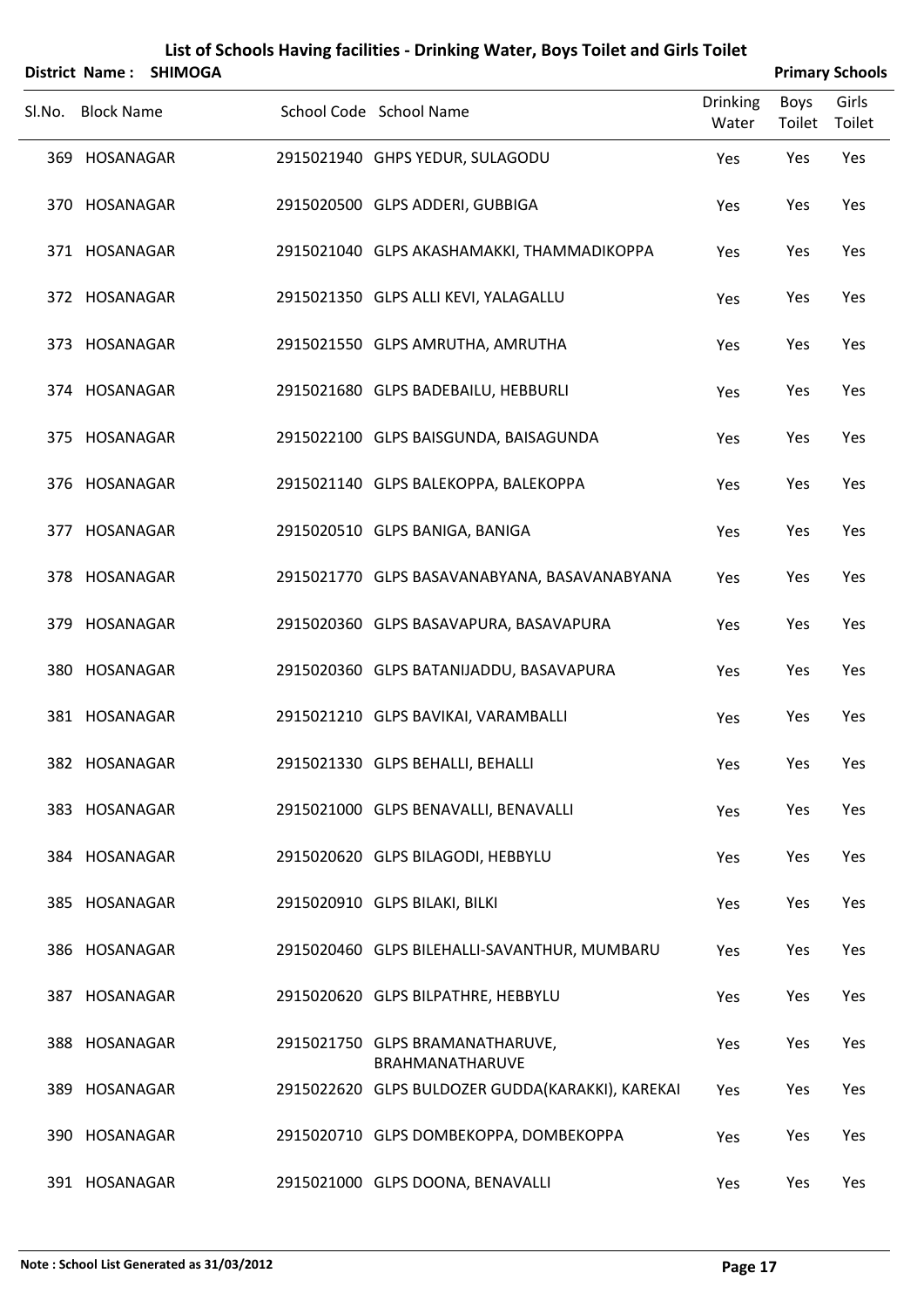|        |                   | District Name: SHIMOGA |                                                         |                          |                       | <b>Primary Schools</b> |
|--------|-------------------|------------------------|---------------------------------------------------------|--------------------------|-----------------------|------------------------|
| SI.No. | <b>Block Name</b> |                        | School Code School Name                                 | <b>Drinking</b><br>Water | <b>Boys</b><br>Toilet | Girls<br>Toilet        |
|        | 392 HOSANAGAR     |                        | 2915022080 GLPS DUBARATATTI, MUDUGOPPA                  | Yes                      | Yes                   | Yes                    |
|        | 393 HOSANAGAR     |                        | 2915020180 GLPS DUMMA, DUMMA                            | Yes                      | Yes                   | Yes                    |
|        | 394 HOSANAGAR     |                        | 2915021540 GLPS GANDRAHALLI, HULIGADDE                  | Yes                      | Yes                   | Yes                    |
|        | 395 HOSANAGAR     |                        | 2915021590 GLPS GINASE, MUGADTHI                        | Yes                      | Yes                   | Yes                    |
|        | 396 HOSANAGAR     |                        | 2915021220 GLPS GORAGODU, GORAGODU                      | Yes                      | Yes                   | Yes                    |
|        | 397 HOSANAGAR     |                        | 2915021340 GLPS GOWDA KOPPA, KODUR                      | Yes                      | Yes                   | Yes                    |
|        | 398 HOSANAGAR     |                        | 2915020500 GLPS GUBBIGA, GUBBIGA                        | Yes                      | Yes                   | Yes                    |
|        | 399 HOSANAGAR     |                        | 2915020020 GLPS GUDLUGODU, HEBBIGE                      | Yes                      | Yes                   | Yes                    |
|        | 400 HOSANAGAR     |                        | 2915020310 GLPS GULLEKOPPA, KALUR                       | Yes                      | Yes                   | Yes                    |
|        | 401 HOSANAGAR     |                        | 2915021430 GLPS H KUNNUR, H.KUNNUR                      | Yes                      | Yes                   | Yes                    |
|        | 402 HOSANAGAR     |                        | 2915021410 GLPS HADLU BAILU, KADASOOR                   | Yes                      | Yes                   | Yes                    |
|        | 403 HOSANAGAR     |                        | 2915021490 GLPS HALANDURU, HALANDUR                     | Yes                      | Yes                   | Yes                    |
|        | 404 HOSANAGAR     |                        | 2915020860 GLPS HALUGUDDE, HALUGUDDE                    | Yes                      | Yes                   | Yes                    |
|        | 405 HOSANAGAR     |                        | 2915022400 GLPS HALUSALEMALAVALLI,<br>HALUSALEMALAVALLI | Yes                      | Yes                   | Yes                    |
|        | 406 HOSANAGAR     |                        | 2915022360 GLPS HARAMBALLI, THALALE                     | Yes                      | Yes                   | Yes                    |
|        | 407 HOSANAGAR     |                        | 2915020500 GLPS HARIDRVATI II GUBBIGA, GUBBIGA          | Yes                      | Yes                   | Yes                    |
|        | 408 HOSANAGAR     |                        | 2915022370 GLPS HEBBALLI, DOBAILU                       | Yes                      | Yes                   | Yes                    |
|        | 409 HOSANAGAR     |                        | 2915022080 GLPS HENDECADDE, MUDUGOPPA                   | Yes                      | Yes                   | Yes                    |
|        | 410 HOSANAGAR     |                        | 2915021220 GLPS HERAGALLU, GORAGODU                     | Yes                      | Yes                   | Yes                    |
|        | 411 HOSANAGAR     |                        | 2915021870 GLPS HERATE, ANADAGADODURU                   | Yes                      | Yes                   | Yes                    |
|        | 412 HOSANAGAR     |                        | 2915021850 GLPS HILUKUNJI, HILUKUNJI                    | Yes                      | Yes                   | Yes                    |
|        | 413 HOSANAGAR     |                        | 2915021450 GLPS HINDALAMANE, KARIGERASU                 | Yes                      | Yes                   | Yes                    |
|        | 414 HOSANAGAR     |                        | 2915021090 GLPS HIRESANI, MASAKANI                      | Yes                      | Yes                   | Yes                    |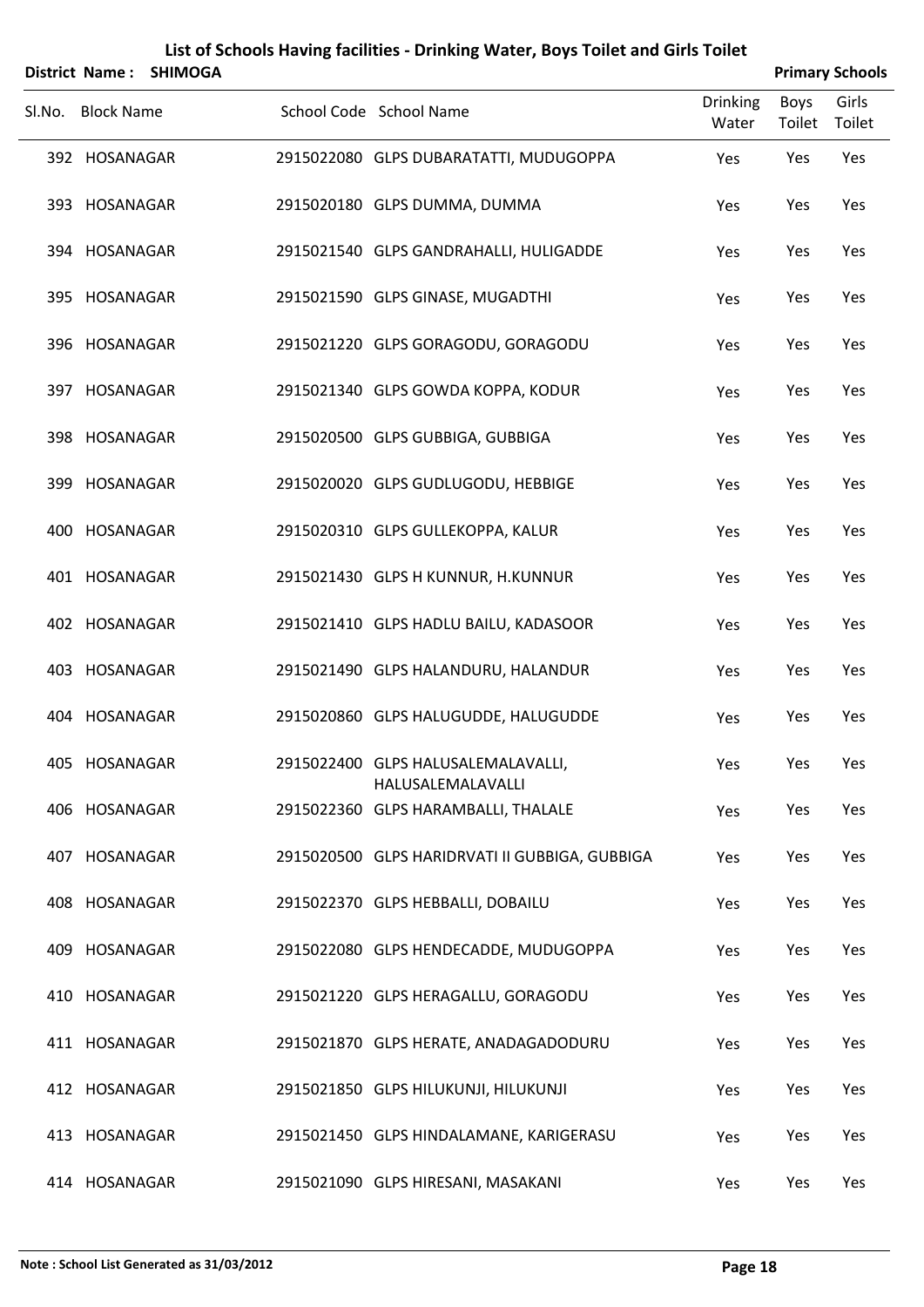|     | <b>District Name:</b> | <b>SHIMOGA</b> |                                                |                          |                | <b>Primary Schools</b> |
|-----|-----------------------|----------------|------------------------------------------------|--------------------------|----------------|------------------------|
|     | Sl.No. Block Name     |                | School Code School Name                        | <b>Drinking</b><br>Water | Boys<br>Toilet | Girls<br>Toilet        |
|     | 415 HOSANAGAR         |                | 2915021480 GLPS HONDALAGADDE, HUMCHA           | Yes                      | Yes            | Yes                    |
|     | 416 HOSANAGAR         |                | 2915021400 GLPS HONNEBAILU, HONNE BYLU         | Yes                      | Yes            | Yes                    |
|     | 417 HOSANAGAR         |                | 2915020540 GLPS HOOVINAKONE, MAJAVANA          | Yes                      | Yes            | Yes                    |
|     | 418 HOSANAGAR         |                | 2915021110 GLPS HORABAILU, BELLUR              | Yes                      | Yes            | Yes                    |
|     | 419 HOSANAGAR         |                | 2915021690 GLPS HOSUR, HOSUR                   | Yes                      | Yes            | Yes                    |
|     | 420 HOSANAGAR         |                | 2915021540 GLPS HULIGADDE, HULIGADDE           | Yes                      | Yes            | Yes                    |
|     | 421 HOSANAGAR         |                | 2915020070 GLPS JALA, JALA                     | Yes                      | Yes            | Yes                    |
|     | 422 HOSANAGAR         |                | 2915021500 GLPS JAMBALLI, JAMBALLI             | Yes                      | Yes            | Yes                    |
|     | 423 HOSANAGAR         |                | 2915022290 GLPS JEERIGE MANE, BIDARAHALLI      | Yes                      | Yes            | Yes                    |
|     | 424 HOSANAGAR         |                | 2915020730 GLPS K HUNASAVALLI, K.HUNASAVALLI   | Yes                      | Yes            | Yes                    |
| 425 | HOSANAGAR             |                | 2915021630 GLPS KAGACHI, KAGACHI               | Yes                      | Yes            | Yes                    |
|     | 426 HOSANAGAR         |                | 2915021340 GLPS KAGEMARADU, KODUR              | Yes                      | Yes            | Yes                    |
|     | 427 HOSANAGAR         |                | 2915022360 GLPS KAGGALI ZEEDU, THALALE         | Yes                      | Yes            | Yes                    |
|     | 428 HOSANAGAR         |                | 2915021080 GLPS KALASE, KALASE                 | Yes                      | Yes            | Yes                    |
|     | 429 HOSANAGAR         |                | 2915020880 GLPS KALESWARA, BALUR               | Yes                      | Yes            | Yes                    |
|     | 430 HOSANAGAR         |                | 2915021580 GLPS KALLURU, KALLUR                | Yes                      | Yes            | Yes                    |
|     | 431 HOSANAGAR         |                | 2915021600 GLPS KANABANDUR, KANABURU           | Yes                      | Yes            | Yes                    |
|     | 432 HOSANAGAR         |                | 2915021610 GLPS KARAGODU, KARAGODU             | Yes                      | Yes            | Yes                    |
|     | 433 HOSANAGAR         |                | 2915021480 GLPS KARGALLU, HUMCHA               | Yes                      | Yes            | Yes                    |
|     | 434 HOSANAGAR         |                | 2915021710 GLPS KATTINAHOLE CROSS, KATTINAHOLE | Yes                      | Yes            | Yes                    |
|     | 435 HOSANAGAR         |                | 2915021950 GLPS KAVARI, KAVARI                 | Yes                      | Yes            | Yes                    |
|     | 436 HOSANAGAR         |                | 2915020950 GLPS KEDALAGUDDE, BELANDURU         | Yes                      | Yes            | Yes                    |
|     | 437 HOSANAGAR         |                | 2915020940 GLPS KEREHALLI, KEREHALLI           | Yes                      | Yes            | Yes                    |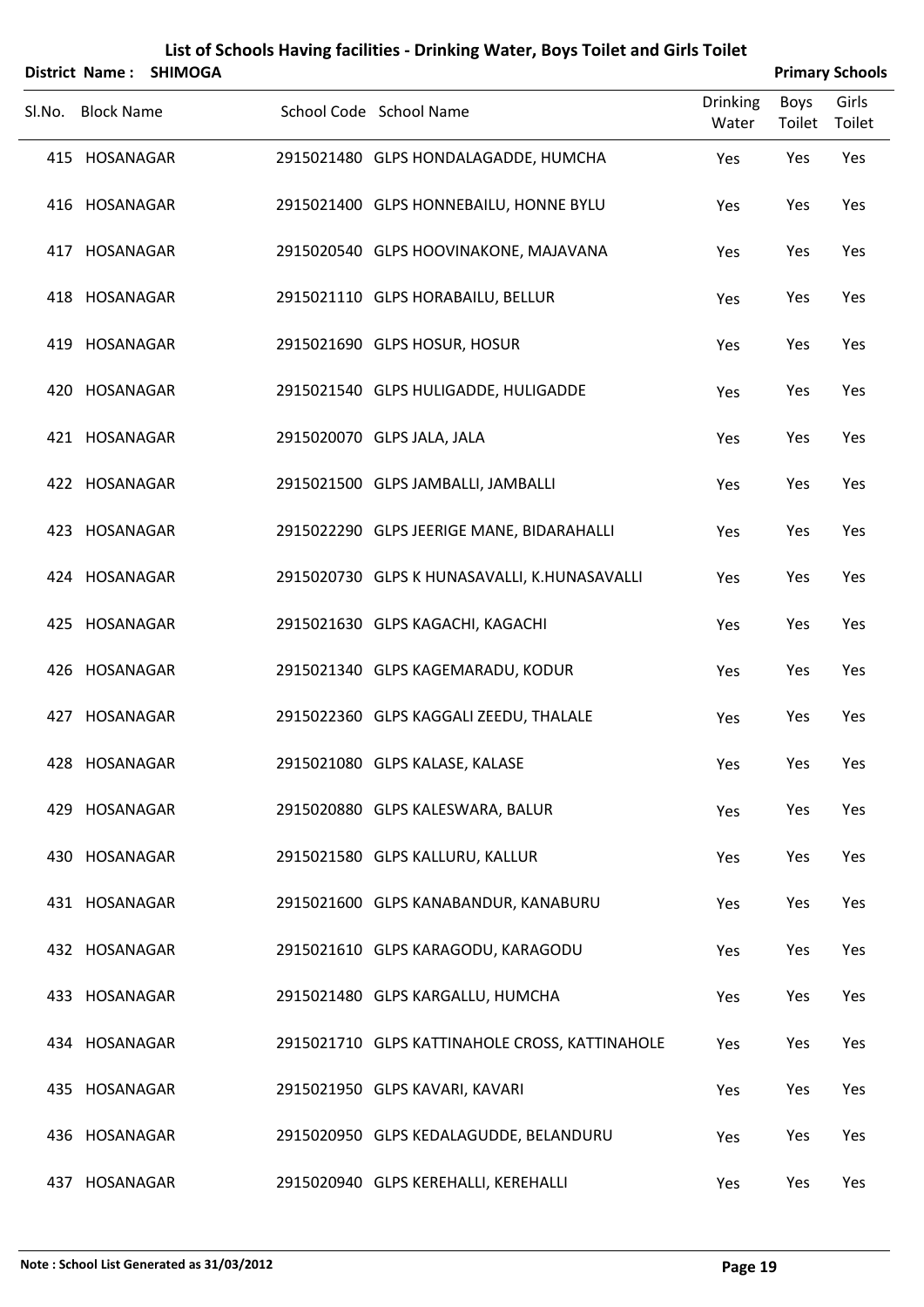| <b>District Name:</b> | <b>SHIMOGA</b> |                                             |                          |                | <b>Primary Schools</b> |
|-----------------------|----------------|---------------------------------------------|--------------------------|----------------|------------------------|
| Sl.No. Block Name     |                | School Code School Name                     | <b>Drinking</b><br>Water | Boys<br>Toilet | Girls<br>Toilet        |
| 438 HOSANAGAR         |                | 2915020510 GLPS KESFHAVAPURA, BANIGA        | Yes                      | Yes            | Yes                    |
| 439 HOSANAGAR         |                | 2915021810 GLPS KILANDUR, KILANDUR          | Yes                      | Yes            | Yes                    |
| 440 HOSANAGAR         |                | 2915021400 GLPS KILERIMUDLI, HONNE BYLU     | Yes                      | Yes            | Yes                    |
| 441 HOSANAGAR         |                | 2915021840 GLPS KODASE, KODASE              | Yes                      | Yes            | Yes                    |
| 442 HOSANAGAR         |                | 2915021300 GLPS KOLAGI, KOLAGI              | Yes                      | Yes            | Yes                    |
| 443 HOSANAGAR         |                | 2915021070 GLPS KOLAVANKA, HAROHITHLU       | Yes                      | Yes            | Yes                    |
| 444 HOSANAGAR         |                | 2915020360 GLPS KONANAJEDDU, BASAVAPURA     | Yes                      | Yes            | Yes                    |
| 445 HOSANAGAR         |                | 2915021960 GLPS KORNAKOTE, YADUR            | Yes                      | Yes            | Yes                    |
| 446 HOSANAGAR         |                | 2915020030 GLPS KOTESHIRUR, KOTESHIRUR      | Yes                      | Yes            | Yes                    |
| 447 HOSANAGAR         |                | 2915020900 GLPS KUKAKALALE, KUKAKALALE      | Yes                      | Yes            | Yes                    |
| 448 HOSANAGAR         |                | 2915021760 GLPS KUMBATHI, KUMBATTI          | Yes                      | Yes            | Yes                    |
| 449 HOSANAGAR         |                | 2915020790 GLPS KUSUGUNDI, KUSGUNDI         | Yes                      | Yes            | Yes                    |
| 450 HOSANAGAR         |                | 2915020220 GLPS L GUDDEKOPPA, L.GUDDEKOPPA  | Yes                      | Yes            | Yes                    |
| 451 HOSANAGAR         |                | 2915020850 GLPS LINGANAKOPPA, NANJAVALLI    | Yes                      | Yes            | Yes                    |
| 452 HOSANAGAR         |                | 2915020420 GLPS M SAMPALLI, MELINA SAMPALLI | Yes                      | Yes            | Yes                    |
| 453 HOSANAGAR         |                | 2915020960 GLPS MADAPURA, MADAPURA          | Yes                      | Yes            | Yes                    |
| 454 HOSANAGAR         |                | 2915021420 GLPS MAITHALLI, MALUR            | Yes                      | Yes            | Yes                    |
| 455 HOSANAGAR         |                | 2915021460 GLPS MALALIKOPPA, MALALI KOPPA   | Yes                      | Yes            | Yes                    |
| 456 HOSANAGAR         |                | 2915021020 GLPS MALAVALLI, MALAVALLI        | Yes                      | Yes            | Yes                    |
| 457 HOSANAGAR         |                | 2915021420 GLPS MALUR, MALUR                | Yes                      | Yes            | Yes                    |
| 458 HOSANAGAR         |                | 2915021180 GLPS MANASHETTE, MELINA BESIGE   | Yes                      | Yes            | Yes                    |
| 459 HOSANAGAR         |                | 2915022270 GLPS MASAROOR, MASAROOR          | Yes                      | Yes            | Yes                    |
| 460 HOSANAGAR         |                | 2915021090 GLPS MASKANI, MASAKANI           | Yes                      | Yes            | Yes                    |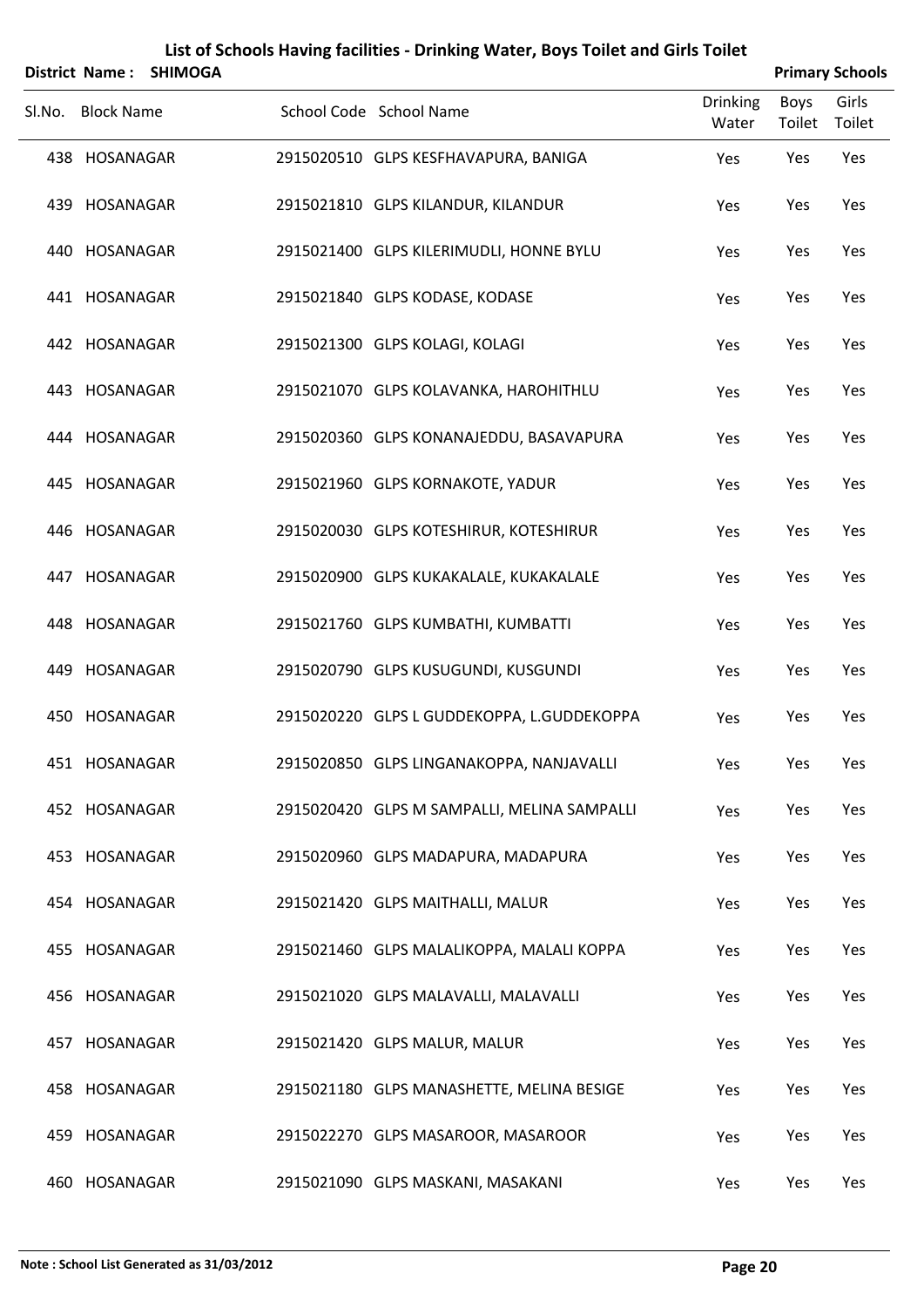| <b>District Name:</b> | <b>SHIMOGA</b> |                                          |                          |                       | <b>Primary Schools</b> |
|-----------------------|----------------|------------------------------------------|--------------------------|-----------------------|------------------------|
| Sl.No. Block Name     |                | School Code School Name                  | <b>Drinking</b><br>Water | <b>Boys</b><br>Toilet | Girls<br>Toilet        |
| 461 HOSANAGAR         |                | 2915021070 GLPS MATHALIJADDU, HAROHITHLU | Yes                      | Yes                   | Yes                    |
| 462 HOSANAGAR         |                | 2915021020 GLPS MATTIKOPPA, MALAVALLI    | Yes                      | Yes                   | Yes                    |
| 463 HOSANAGAR         |                | 2915020290 GLPS MAVINASARA, MAVINAKOPPA  | Yes                      | Yes                   | Yes                    |
| 464 HOSANAGAR         |                | 2915021660 GLPS MUKARTHI, ADAGODI        | Yes                      | Yes                   | Yes                    |
| 465 HOSANAGAR         |                | 2915020830 GLPS NANDIMANE, HIREMAITHE    | Yes                      | Yes                   | Yes                    |
| 466 HOSANAGAR         |                | 2915022000 GLPS NEERUTOTTILU, ULTHIGA    | Yes                      | Yes                   | Yes                    |
| 467 HOSANAGAR         |                | 2915021500 GLPS NENABASTI II, JAMBALLI   | Yes                      | Yes                   | Yes                    |
| 468 HOSANAGAR         |                | 2915020890 GLPS NERALAMANE, NERALA MANE  | Yes                      | Yes                   | Yes                    |
| 469 HOSANAGAR         |                | 2915020200 GLPS NEWMALALI, MALALI        | Yes                      | Yes                   | Yes                    |
| 470 HOSANAGAR         |                | 2915020530 GLPS NIMBESARA, HOSAKESARE    | Yes                      | Yes                   | Yes                    |
| 471 HOSANAGAR         |                | 2915020520 GLPS NIRERI, MARUTHIPURA      | Yes                      | Yes                   | Yes                    |
| 472 HOSANAGAR         |                | 2915021380 GLPS NIVANE, NIVANE           | Yes                      | Yes                   | Yes                    |
| 473 HOSANAGAR         |                | 2915020440 GLPS PUNAJE, PUNAJE           | Yes                      | Yes                   | Yes                    |
| 474 HOSANAGAR         |                | 2915021900 GLPS RYAVE, RYAVE             | Yes                      | Yes                   | Yes                    |
| 475 HOSANAGAR         |                | 2915021730 GLPS SAMAGODU, BHRAMANAVADA   | Yes                      | Yes                   | Yes                    |
| 476 HOSANAGAR         |                | 2915021360 GLPS SHAKAVALLI, SHAKAVALLI   | Yes                      | Yes                   | Yes                    |
| 477 HOSANAGAR         |                | 2915022350 GLPS SIDIYAPURA, JENI GRAMA   | Yes                      | Yes                   | Yes                    |
| 478 HOSANAGAR         |                | 2915021920 GLPS SULADAMAKKI, GINIKALLU   | Yes                      | Yes                   | Yes                    |
| 479 HOSANAGAR         |                | 2915022040 GLPS SUNNADAMANE, KATTEKOPPA  | Yes                      | Yes                   | Yes                    |
| 480 HOSANAGAR         |                | 2915022170 GLPS THALANERI, THALANERI     | Yes                      | Yes                   | Yes                    |
| 481 HOSANAGAR         |                | 2915021250 GLPS THOGARE, THOGARE         | Yes                      | Yes                   | Yes                    |
| 482 HOSANAGAR         |                | 2915021640 GLPS VADAHOSALLI, VADAHOSALLI | Yes                      | Yes                   | Yes                    |
| 483 HOSANAGAR         |                | 2915021380 GLPS VALEMANE, NIVANE         | Yes                      | Yes                   | Yes                    |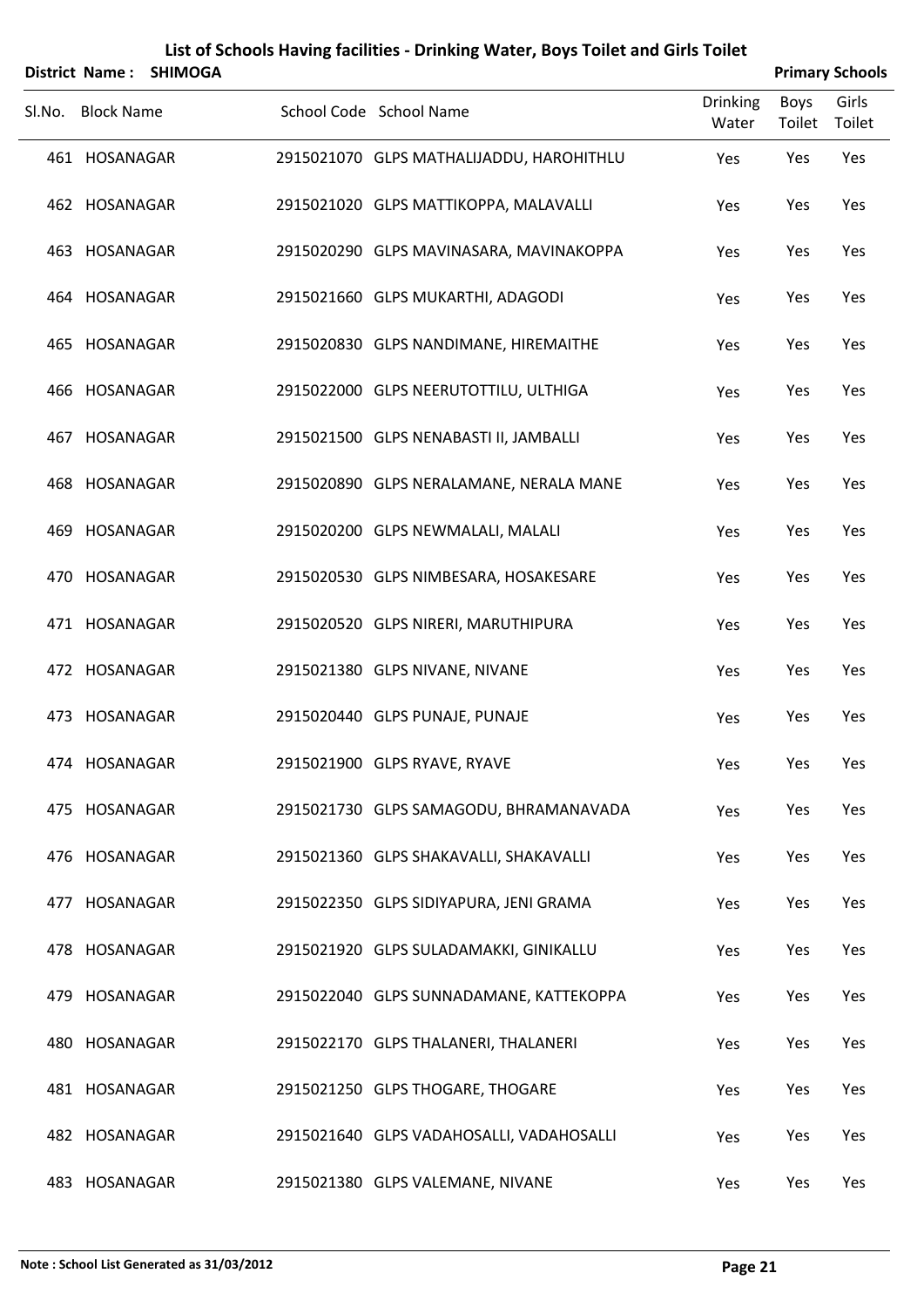|        |                   | District Name: SHIMOGA |                                               |                          |                | <b>Primary Schools</b> |
|--------|-------------------|------------------------|-----------------------------------------------|--------------------------|----------------|------------------------|
| SI.No. | <b>Block Name</b> |                        | School Code School Name                       | <b>Drinking</b><br>Water | Boys<br>Toilet | Girls<br>Toilet        |
|        | 484 HOSANAGAR     |                        | 2915021190 GLPS VASAVE, VASAVE                | Yes                      | Yes            | Yes                    |
|        | 485 HOSANAGAR     |                        | 2915022420 GLPS VINAYAKA NAGARA, RIPPONPETE   | Yes                      | Yes            | Yes                    |
|        | 486 HOSANAGAR     |                        | 2915021650 GLPS YAMMEHONDA, MANJAGALALE       | Yes                      | Yes            | Yes                    |
|        | 487 HOSANAGAR     |                        | 2915020850 GLPS YARESHIME, NANJAVALLI         | Yes                      | Yes            | Yes                    |
|        | 488 HOSANAGAR     |                        | 2915022410 GMHPBS RIPPONPET, GAVATOOR         | Yes                      | Yes            | Yes                    |
|        | 489 HOSANAGAR     |                        | 2915020310 GUHPS HOSANAGAR, KALUR             | Yes                      | Yes            | Yes                    |
|        | 490 HOSANAGAR     |                        | 2915020990 GUHPS KENCHANALA, KENCHANALA       | Yes                      | Yes            | Yes                    |
|        | 491 HOSANAGAR     |                        | 2915022420 GUHPS RIPPONPET, RIPPONPETE        | Yes                      | Yes            | Yes                    |
|        | 492 HOSANAGAR     |                        | 2915020970 GULPS GALIBAILU, ALAVALLI          | Yes                      | Yes            | Yes                    |
|        | 493 HOSANAGAR     |                        | 2915021180 GULPS JAYANAGARA, MELINA BESIGE    | Yes                      | Yes            | Yes                    |
|        | 494 HOSANAGAR     |                        | 2915021340 GULPS KODUR, KODUR                 | Yes                      | Yes            | Yes                    |
|        | 495 HOSANAGAR     |                        | 2915021540 GULPS YANNENODLU, HULIGADDE        | Yes                      | Yes            | Yes                    |
|        | 496 HOSANAGAR     |                        | 2915020100 GUPS ADAGODI, ADAGODI              | Yes                      | Yes            | Yes                    |
|        | 497 HOSANAGAR     |                        | 2915022390 GUPS BHANAVARA, KESRE              | Yes                      | Yes            | Yes                    |
|        | 498 HOSANAGAR     |                        | 2915022390 GUPS KUDLAKOPPA, KESRE             | Yes                      | Yes            | Yes                    |
|        | 499 SAGAR         |                        | 2915032250 GHPBS HAMSAGARU HOSALLI, HOSAHALLI | Yes                      | Yes            | Yes                    |
|        | 500 SAGAR         |                        | 2915031360 GHPGS THYAGARTHI, THYAGARTHI       | Yes                      | Yes            | Yes                    |
|        | 501 SAGAR         |                        | 2915030550 GHPS ADARANATHE, ADARANATHE        | Yes                      | Yes            | Yes                    |
|        | 502 SAGAR         |                        | 2915031450 GHPS ADURU, ADUR                   | Yes                      | Yes            | Yes                    |
|        | 503 SAGAR         |                        | 2915030800 GHPS AK MANCHALE, BRAHMANAMANCHALE | Yes                      | Yes            | Yes                    |
|        | 504 SAGAR         |                        | 2915031630 GHPS ANANDAPURAM, ANANDAPURAM      | Yes                      | Yes            | Yes                    |
|        | 505 SAGAR         |                        | 2915031950 GHPS AVINAHALLI, AVINAHALLI        | Yes                      | Yes            | Yes                    |
|        | 506 SAGAR         |                        | 2915030500 GHPS BARADAVALLI, BARADAVALLI      | Yes                      | Yes            | Yes                    |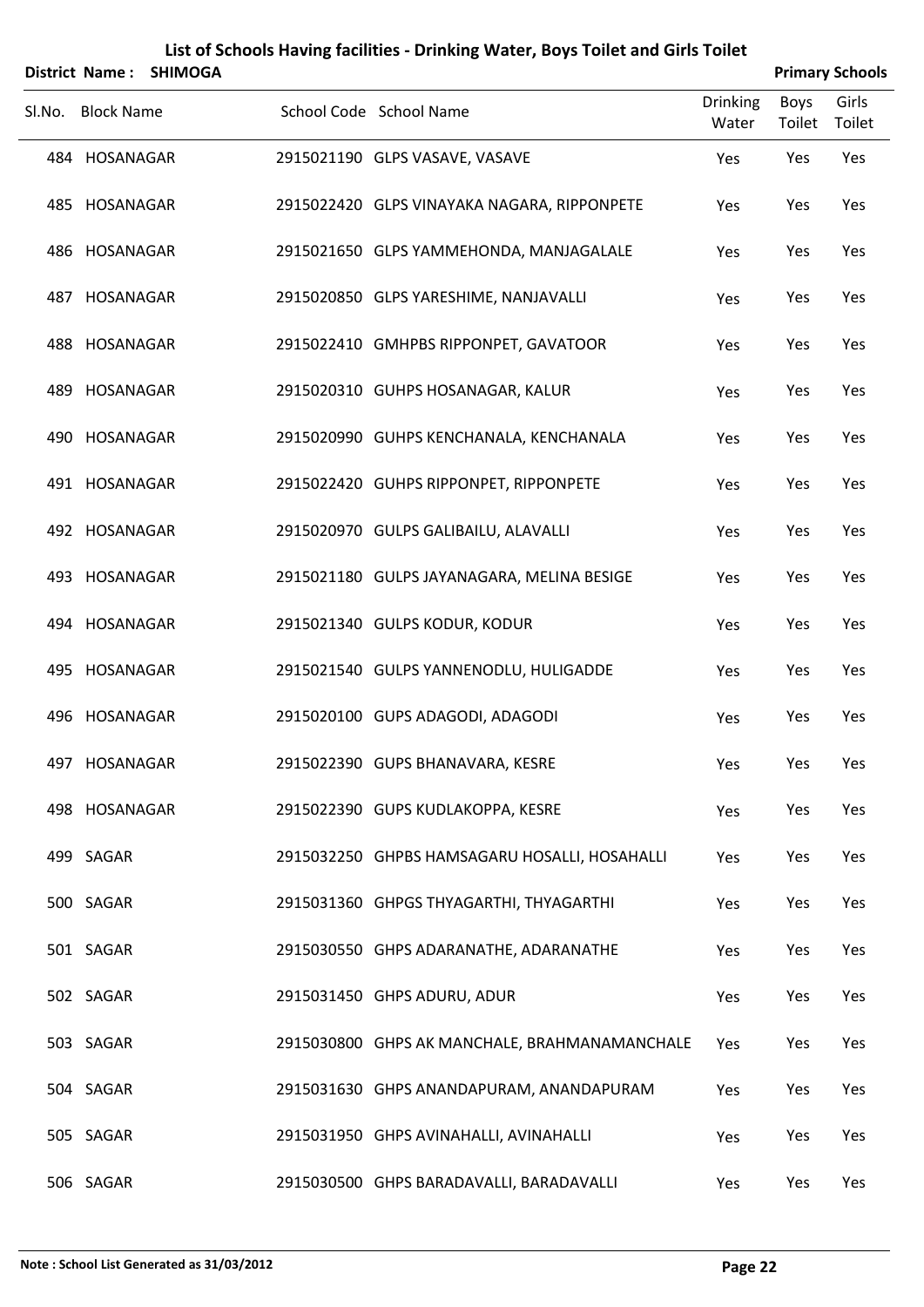|                   | District Name: SHIMOGA |                                                         |                          |                | <b>Primary Schools</b> |
|-------------------|------------------------|---------------------------------------------------------|--------------------------|----------------|------------------------|
| Sl.No. Block Name |                        | School Code School Name                                 | <b>Drinking</b><br>Water | Boys<br>Toilet | Girls<br>Toilet        |
| 507 SAGAR         |                        | 2915030960 GHPS BARURU-TEPPAGODU, BARUR                 | Yes                      | Yes            | Yes                    |
| 508 SAGAR         |                        | 2915031390 GHPS BELANDURU, BELANDUR                     | Yes                      | Yes            | Yes                    |
| 509 SAGAR         |                        | 2915030570 GHPS BELEYURU, CHIKKANELLUR                  | Yes                      | Yes            | Yes                    |
| 510 SAGAR         |                        | 2915030580 GHPS BELURU, BELURU                          | Yes                      | Yes            | Yes                    |
| 511 SAGAR         |                        | 2915031830 GHPS BENKATAVALLI, BENKATAVALLI              | Yes                      | Yes            | Yes                    |
| 512 SAGAR         |                        | 2915031080 GHPS BHEEMANAKONE, BHIMANAKONE               | Yes                      | Yes            | Yes                    |
| 513 SAGAR         |                        | 2915030920 GHPS BILLISIRI, BILLISIRI                    | Yes                      | Yes            | Yes                    |
| 514 SAGAR         |                        | 2915032280 GHPS BR KEPRIGE, BRAHMANA KEPPIGE            | Yes                      | Yes            | Yes                    |
| 515 SAGAR         |                        | 2915030800 GHPS BR MANCHALE, BRAHMANAMANCHALE           | Yes                      | Yes            | Yes                    |
| 516 SAGAR         |                        | 2915031980 GHPS BRAHMANA BEDUR, YADAJIGALEMANE          | Yes                      | Yes            | Yes                    |
| 517 SAGAR         |                        | 2915032220 GHPS BYAKODU, KUDARURU                       | Yes                      | Yes            | Yes                    |
| 518 SAGAR         |                        | 2915032700 GHPS BYRAURA, BYRAURA                        | Yes                      | Yes            | Yes                    |
| 519 SAGAR         |                        | 2915032170 GHPS CHADURAVALLI, CHANDARAVALLI             | Yes                      | Yes            | Yes                    |
| 520 SAGAR         |                        | 2915031430 GHPS CHANNASHETTIKOPPA,<br>CHANNASHETTIKOPPA | Yes                      | Yes            | Yes                    |
| 521 SAGAR         |                        | 2915031320 GHPS CHIPLI LINGADHAHALLI, CHIPLI            | Yes                      | Yes            | Yes                    |
| 522 SAGAR         |                        | 2915032020 GHPS EDAJIGALEMANE, KALMANE                  | Yes                      | Yes            | Yes                    |
| 523 SAGAR         |                        | 2915030630 GHPS EELI, ELI                               | Yes                      | Yes            | Yes                    |
| 524 SAGAR         |                        | 2915030480 GHPS GALIPURA, HOSAKOPPA                     | Yes                      | Yes            | Yes                    |
| 525 SAGAR         |                        | 2915032080 GHPS GENASINAKUNI, GENASINAKUNI              | Yes                      | Yes            | Yes                    |
| 526 SAGAR         |                        | 2915031690 GHPS GILALAGUNDI, GILALAGUNDI                | Yes                      | Yes            | Yes                    |
| 527 SAGAR         |                        | 2915031540 GHPS GOWTHAMAPURA, GOWTHAMPURA               | Yes                      | Yes            | Yes                    |
| 528 SAGAR         |                        | 2915030290 GHPS GUDDEMANE, TALAGUPPA                    | Yes                      | Yes            | Yes                    |
| 529 SAGAR         |                        | 2915032210 GHPS HALASASI, KODANAVALLI                   | Yes                      | Yes            | Yes                    |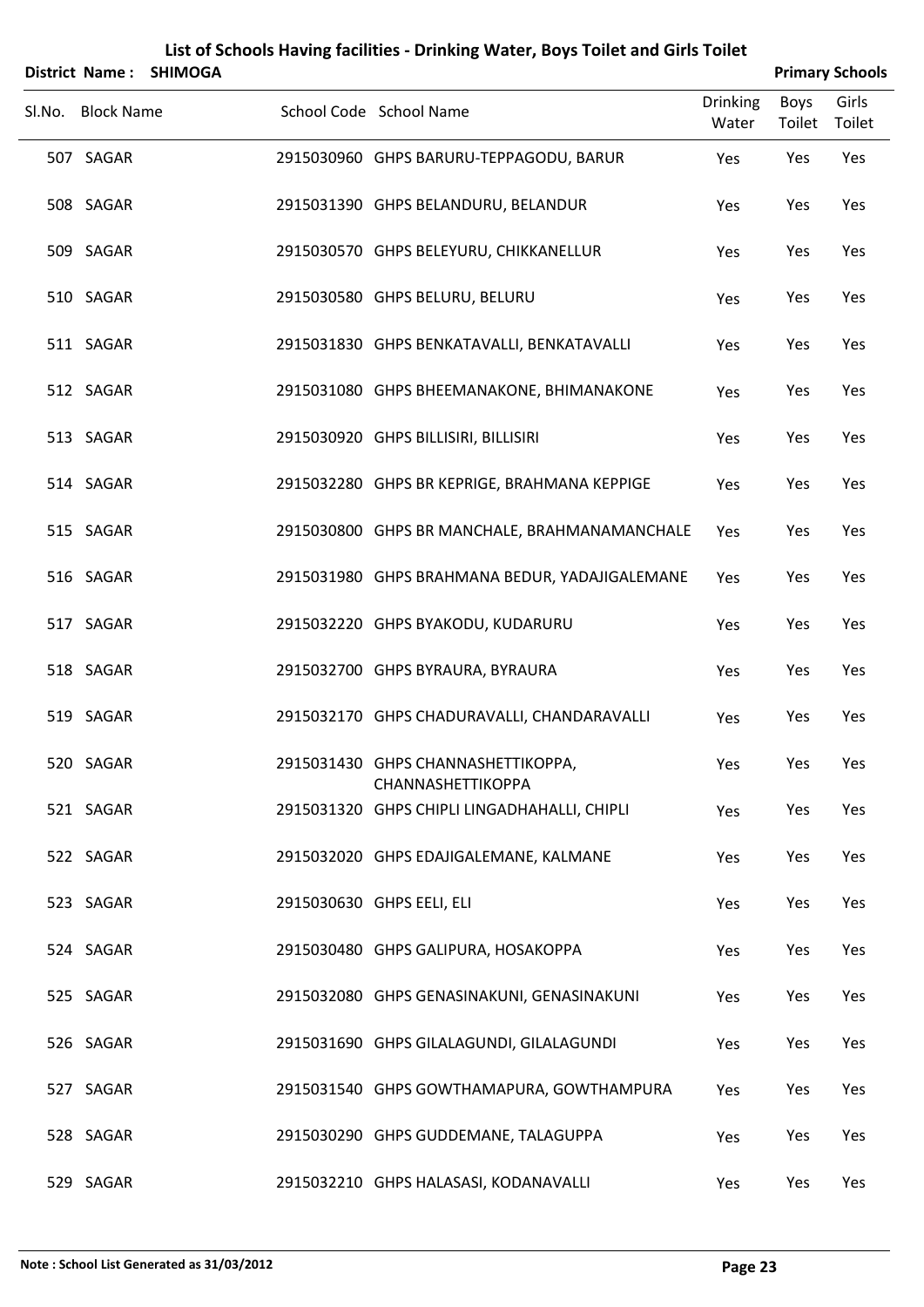|                   | District Name: SHIMOGA |                                                |                          |                | <b>Primary Schools</b> |
|-------------------|------------------------|------------------------------------------------|--------------------------|----------------|------------------------|
| Sl.No. Block Name |                        | School Code School Name                        | <b>Drinking</b><br>Water | Boys<br>Toilet | Girls<br>Toilet        |
| 530 SAGAR         |                        | 2915031170 GHPS HEBBARIGE, HEBBARIGE           | Yes                      | Yes            | Yes                    |
| 531 SAGAR         |                        | 2915032580 GHPS HENNY, HENNY                   | Yes                      | Yes            | Yes                    |
| 532 SAGAR         |                        | 2915032860 GHPS HINDLEKOPPA, KANLE             | Yes                      | Yes            | Yes                    |
| 533 SAGAR         |                        | 2915031580 GHPS HIREHARKA, HIREHARAKA          | Yes                      | Yes            | Yes                    |
| 534 SAGAR         |                        | 2915030280 GHPS HIREMANE, HIREMANE             | Yes                      | Yes            | Yes                    |
| 535 SAGAR         |                        | 2915030420 GHPS HIRENALLURU, HIRENELLUR        | Yes                      | Yes            | Yes                    |
| 536 SAGAR         |                        | 2915032180 GHPS HONAGALU, HONAGALLU            | Yes                      | Yes            | Yes                    |
| 537 SAGAR         |                        | 2915031130 GHPS HONNESARA, HONNESARA           | Yes                      | Yes            | Yes                    |
| 538 SAGAR         |                        | 2915031300 GHPS HOSAGUNDA COLONY, HOSAGUNDA    | Yes                      | Yes            | Yes                    |
| 539 SAGAR         |                        | 2915031350 GHPS HOSANTHE, HOSANTHE             | Yes                      | Yes            | Yes                    |
| 540 SAGAR         |                        | 2915031440 GHPS HOSUR, HOSUR                   | Yes                      | Yes            | Yes                    |
| 541 SAGAR         |                        | 2915030450 GHPS HULEGARU, HULEGARU             | Yes                      | Yes            | Yes                    |
| 542 SAGAR         |                        | 2915030360 GHPS HUNASUR, HUNASURU              | Yes                      | Yes            | Yes                    |
| 543 SAGAR         |                        | 2915030160 GHPS IDUVANI, IDUVANI               | Yes                      | Yes            | Yes                    |
| 544 SAGAR         |                        | 2915032310 GHPS IKKEBEELU, MARATI              | Yes                      | Yes            | Yes                    |
| 545 SAGAR         |                        | 2915032820 GHPS JAMBAGARU BADAVANE, BELALMAKKI | Yes                      | Yes            | Yes                    |
| 546 SAGAR         |                        | 2915030940 GHPS JAMBANE, JAMBANI               | Yes                      | Yes            | Yes                    |
| 547 SAGAR         |                        | 2915030070 GHPS K BHANUKULI, BHANUKULI         | Yes                      | Yes            | Yes                    |
| 548 SAGAR         |                        | 2915032070 GHPS KAGEHALLA, HOSUR               | Yes                      | Yes            | Yes                    |
| 549 SAGAR         |                        | 2915030420 GHPS KAGODU, HIRENELLUR             | Yes                      | Yes            | Yes                    |
| 550 SAGAR         |                        | 2915032020 GHPS KALMANE, KALMANE               | Yes                      | Yes            | Yes                    |
| 551 SAGAR         |                        | 2915032240 GHPS KALSAVALLI, KALASAVALLI        | Yes                      | Yes            | Yes                    |
| 552 SAGAR         |                        | 2915032150 GHPS KALURU, KALURU                 | Yes                      | Yes            | Yes                    |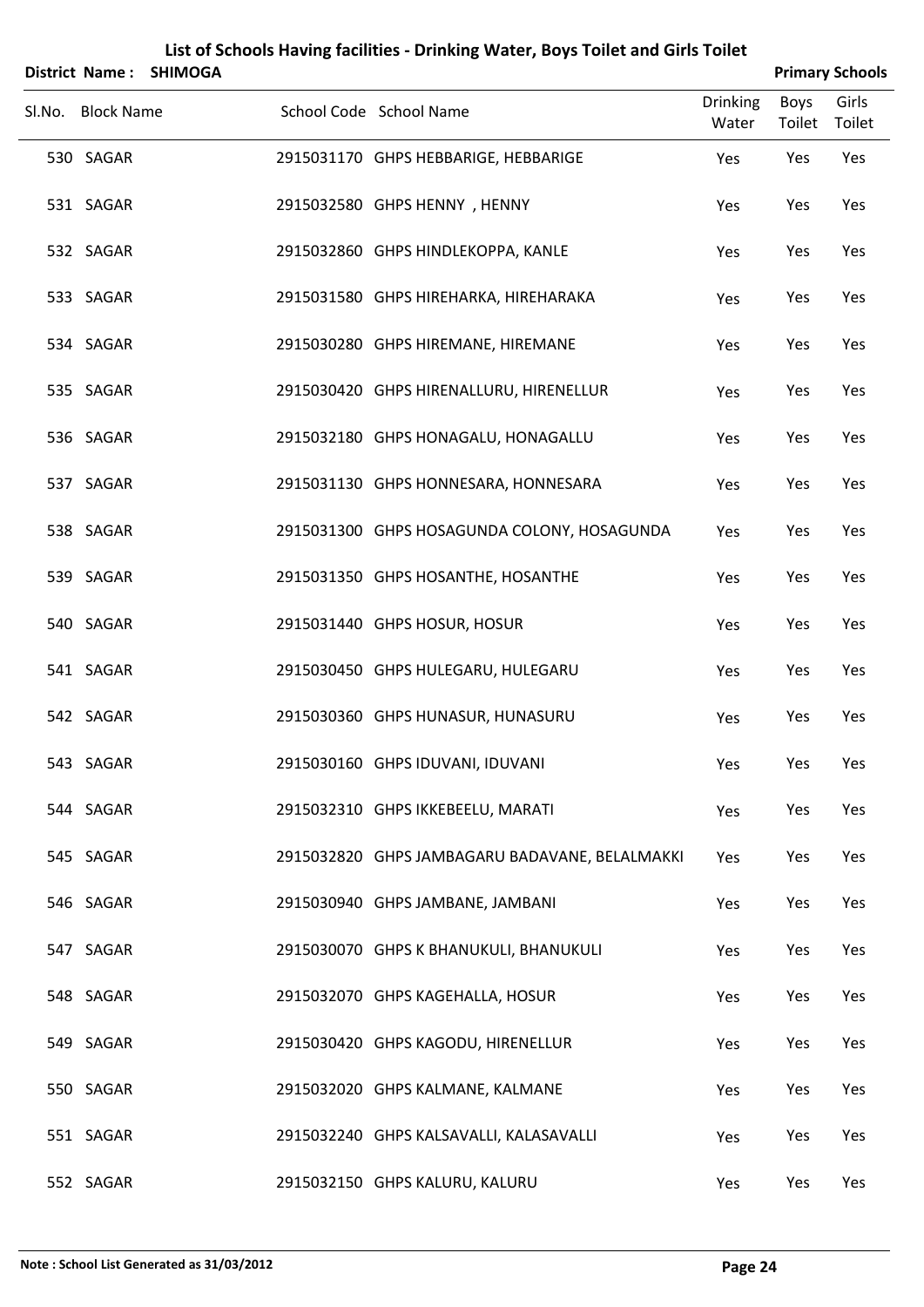|                   | District Name: SHIMOGA |                                            |                          |                | <b>Primary Schools</b> |
|-------------------|------------------------|--------------------------------------------|--------------------------|----------------|------------------------|
| Sl.No. Block Name |                        | School Code School Name                    | <b>Drinking</b><br>Water | Boys<br>Toilet | Girls<br>Toilet        |
| 553 SAGAR         |                        | 2915031660 GHPS KAN ACHAPURA, ACHAPURA     | Yes                      | Yes            | Yes                    |
| 554 SAGAR         |                        | 2915030380 GHPS KANALE, KANLE              | Yes                      | Yes            | Yes                    |
| 555 SAGAR         |                        | 2915030390 GHPS KANASE, SYDUR              | Yes                      | Yes            | Yes                    |
| 556 SAGAR         |                        | 2915033100 GHPS KANNUR, KANNUR             | Yes                      | Yes            | Yes                    |
| 557 SAGAR         |                        | 2915032200 GHPS KARANI, KARANI             | Yes                      | Yes            | Yes                    |
| 558 SAGAR         |                        | 2915032540 GHPS KARGAL, KARGAL             | Yes                      | Yes            | Yes                    |
| 559 SAGAR         |                        | 2915032140 GHPS KATTINAKARU, CHANNAGONDA   | Yes                      | Yes            | Yes                    |
| 560 SAGAR         |                        | 2915030590 GHPS KELADI, KELADI             | Yes                      | Yes            | Yes                    |
| 561 SAGAR         |                        | 2915031030 GHPS KELAGINAMANE, KELAGINAMANE | Yes                      | Yes            | Yes                    |
| 562 SAGAR         |                        | 2915030460 GHPS KHANDIKA, KHANDIKA         | Yes                      | Yes            | Yes                    |
| 563 SAGAR         |                        | 2915032210 GHPS KODANAVALLI, KODANAVALLI   | Yes                      | Yes            | Yes                    |
| 564 SAGAR         |                        | 2915031890 GHPS KOLURU, KOLUR              | Yes                      | Yes            | Yes                    |
| 565 SAGAR         |                        | 2915030980 GHPS KORLIKOPPA, KORLIKOPPA     | Yes                      | Yes            | Yes                    |
| 566 SAGAR         |                        | 2915031420 GHPS KOTEKOPPA, KOTEKOPPA       | Yes                      | Yes            | Yes                    |
| 567 SAGAR         |                        | 2915032220 GHPS KUDARUR, KUDARURU          | Yes                      | Yes            | Yes                    |
| 568 SAGAR         |                        | 2915030510 GHPS KUGVE, KUGVE               | Yes                      | Yes            | Yes                    |
| 569 SAGAR         |                        | 2915031000 GHPS LAVIGGERE, LAVIGGERE       | Yes                      | Yes            | Yes                    |
| 570 SAGAR         |                        | 2915032560 GHPS LINGANAMAKKI, LINGANAMAKKI | Yes                      | Yes            | Yes                    |
| 571 SAGAR         |                        | 2915030750 GHPS M L HALLI, MADASURU        | Yes                      | Yes            | Yes                    |
| 572 SAGAR         |                        | 2915030640 GHPS MALVE, MALVE               | Yes                      | Yes            | Yes                    |
| 573 SAGAR         |                        | 2915030380 GHPS MANDAGALALE, KANLE         | Yes                      | Yes            | Yes                    |
| 574 SAGAR         |                        | 2915030140 GHPS MANDAVALLI, MANDAVALLI     | Yes                      | Yes            | Yes                    |
| 575 SAGAR         |                        | 2915030570 GHPS MANEGHATTA, CHIKKANELLUR   | Yes                      | Yes            | Yes                    |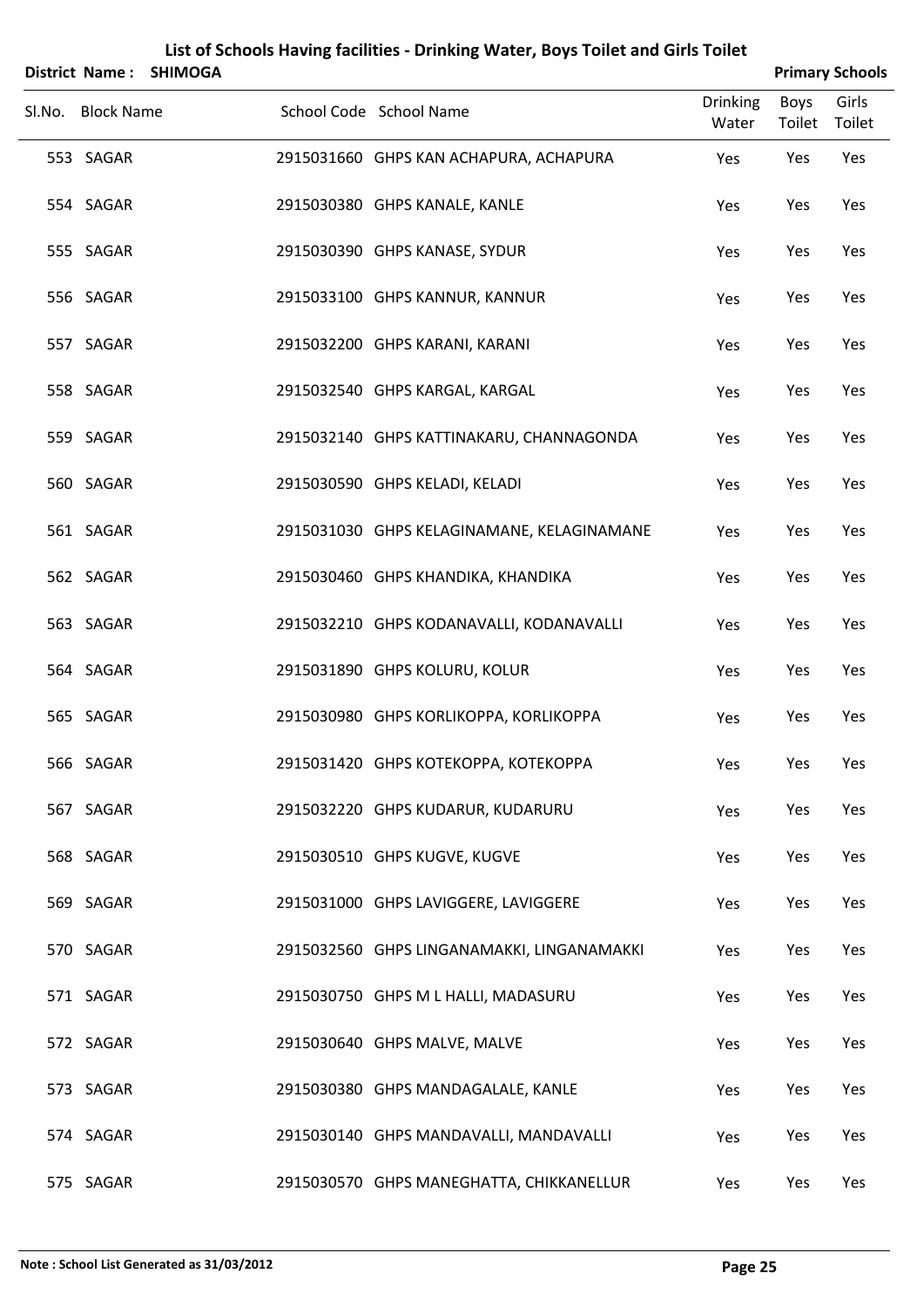| <b>District Name:</b> | <b>SHIMOGA</b> |                                                 |                          |                | <b>Primary Schools</b> |
|-----------------------|----------------|-------------------------------------------------|--------------------------|----------------|------------------------|
| Sl.No. Block Name     |                | School Code School Name                         | <b>Drinking</b><br>Water | Boys<br>Toilet | Girls<br>Toilet        |
| 576 SAGAR             |                | 2915032150 GHPS MARALAGODU, KALURU              | Yes                      | Yes            | Yes                    |
| 577 SAGAR             |                | 2915030300 GHPS MARATHURU, MARTHUR              | Yes                      | Yes            | Yes                    |
| 578 SAGAR             |                | 2915033050 GHPS MARATI, MARATI                  | Yes                      | Yes            | Yes                    |
| 579 SAGAR             |                | 2915030560 GHPS MASUR, MASURU                   | Yes                      | Yes            | Yes                    |
| 580 SAGAR             |                | 2915031070 GHPS MATHIKOPPA, MATHIKOPPA          | Yes                      | Yes            | Yes                    |
| 581 SAGAR             |                | 2915030560 GHPS MELAVARIGE, MASURU              | Yes                      | Yes            | Yes                    |
| 582 SAGAR             |                | 2915031730 GHPS MUNGLIMANE, MARADAVALLI         | Yes                      | Yes            | Yes                    |
| 583 SAGAR             |                | 2915030790 GHPS NADAKALASI, NADAKALASI          | Yes                      | Yes            | Yes                    |
| 584 SAGAR             |                | 2915030030 GHPS NAGAVALLI, NAGAVALLI            | Yes                      | Yes            | Yes                    |
| 585 SAGAR             |                | 2915031240 GHPS NANDITHALE, NANDITALE           | Yes                      | Yes            | Yes                    |
| 586 SAGAR             |                | 2915030220 GHPS NANDODI, BANUMANE               | Yes                      | Yes            | Yes                    |
| 587 SAGAR             |                | 2915032960 GHPS NEHARU NAGAR SAGAR, WARD 20     | Yes                      | Yes            | Yes                    |
| 588 SAGAR             |                | 2915032290 GHPS NELLIBEEDU, MALURU              | Yes                      | Yes            | Yes                    |
| 589 SAGAR             |                | 2915030760 GHPS PADAVAGODU, PADAVAGODU          | Yes                      | Yes            | Yes                    |
| 590 SAGAR             |                | 2915032393 GHPS RAMANAGAR, SAGAR CITY           | Yes                      | Yes            | Yes                    |
| 591 SAGAR             |                | 2915032330 GHPS S S BHOGH, SHANKANNA SHANUBHOG  | Yes                      | Yes            | Yes                    |
| 592 SAGAR             |                | 2915032770 GHPS S.N NAGAR EXTN., WARD 11        | Yes                      | Yes            | Yes                    |
| 593 SAGAR             |                | 2915032870 GHPS SANNA MANE EXTN. SAGAR, WARD 18 | Yes                      | Yes            | Yes                    |
| 594 SAGAR             |                | 2915031040 GHPS SHEDTHIKERE, SHEDTIKERE         | Yes                      | Yes            | Yes                    |
| 595 SAGAR             |                | 2915030600 GHPS SHIRAVALA, SHIRAVALA            | Yes                      | Yes            | Yes                    |
| 596 SAGAR             |                | 2915030490 GHPS SHIRAVANTHE, SHIRAVANTHE        | Yes                      | Yes            | Yes                    |
| 597 SAGAR             |                | 2915030430 GHPS SHIRURU ALALLI, SHIRURU         | Yes                      | Yes            | Yes                    |
| 598 SAGAR             |                | 2915030410 GHPS SHUNTIKOPPA, SHUNTIKOPPA        | Yes                      | Yes            | Yes                    |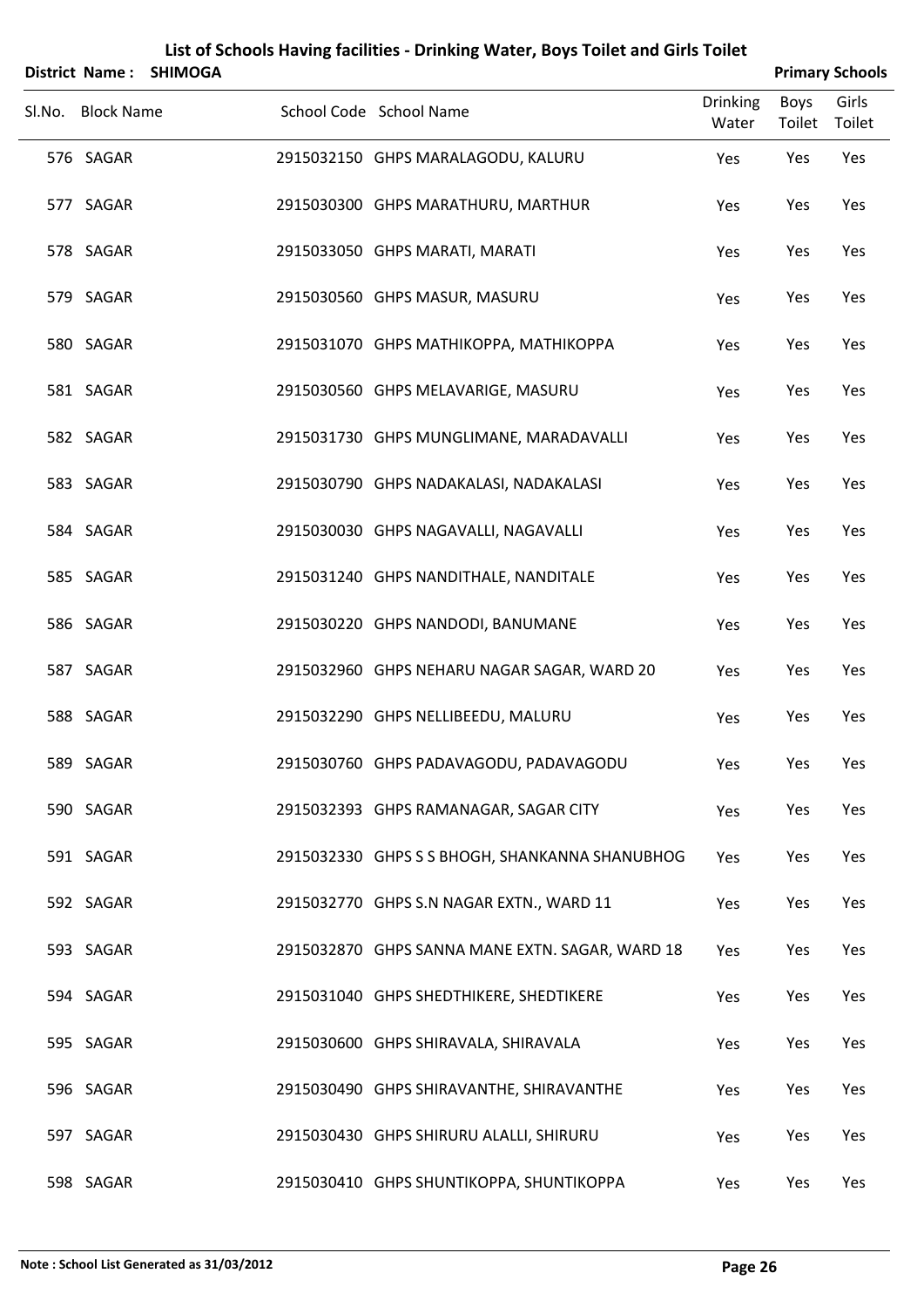|                   | District Name: SHIMOGA |                                                                         |                          |                       | <b>Primary Schools</b> |
|-------------------|------------------------|-------------------------------------------------------------------------|--------------------------|-----------------------|------------------------|
| Sl.No. Block Name |                        | School Code School Name                                                 | <b>Drinking</b><br>Water | <b>Boys</b><br>Toilet | Girls<br>Toilet        |
| 599 SAGAR         |                        | 2915031500 GHPS SIDDESHWARA COLONY, TAVAREHALLI                         | Yes                      | Yes                   | Yes                    |
| 600 SAGAR         |                        | 2915033000 GHPS SN NAGARA EXTN SAGAR, WARD 26                           | Yes                      | Yes                   | Yes                    |
| 601 SAGAR         |                        | 2915032840 GHPS SOORANAGADDE, SOORANAGADDE                              | Yes                      | Yes                   | Yes                    |
| 602 SAGAR         |                        | 2915032810 GHPS SRIDHARANAGARA APMC SAGAR,<br><b>WARD 2 MUNCIPALITY</b> | Yes                      | Yes                   | Yes                    |
| 603 SAGAR         |                        | 2915030390 GHPS SULLURU, SYDUR                                          | Yes                      | Yes                   | Yes                    |
| 604 SAGAR         |                        | 2915032550 GHPS SVP JOGFALLS, JOG FALLS                                 | Yes                      | Yes                   | Yes                    |
| 605 SAGAR         |                        | 2915032750 GHPS SWC SAGAR, SANDALWOOD COMPLEX<br>WARD <sub>3</sub>      | Yes                      | Yes                   | Yes                    |
| 606 SAGAR         |                        | 2915030390 GHPS SYDURU, SYDUR                                           | Yes                      | Yes                   | Yes                    |
| 607 SAGAR         |                        | 2915030400 GHPS TADAGALALE EXTN., TADAGALALE                            | Yes                      | Yes                   | Yes                    |
| 608 SAGAR         |                        | 2915030290 GHPS TALAGUPPA, TALAGUPPA                                    | Yes                      | Yes                   | Yes                    |
| 609 SAGAR         |                        | 2915032740 GHPS TANK SAGAR, WARD 15                                     | Yes                      | Yes                   | Yes                    |
| 610 SAGAR         |                        | 2915030400 GHPS THADAGALALE, TADAGALALE                                 | Yes                      | Yes                   | Yes                    |
| 611 SAGAR         |                        | 2915030270 GHPS THALAVATA, TALAVATA                                     | Yes                      | Yes                   | Yes                    |
| 612 SAGAR         |                        | 2915032230 GHPS TUMARI, TUMARI                                          | Yes                      | Yes                   | Yes                    |
| 613 SAGAR         |                        | 2915031360 GHPS TYAGARTHI, THYAGARTHI                                   | Yes                      | Yes                   | Yes                    |
| 614 SAGAR         |                        | 2915030880 GHPS ULLURU, ULLURU                                          | Yes                      | Yes                   | Yes                    |
| 615 SAGAR         |                        | 2915031660 GHPS URDU ACHAPURA, ACHAPURA                                 | Yes                      | Yes                   | Yes                    |
| 616 SAGAR         |                        | 2915032970 GHPS VINOBHANAGAR SAGAR, WARD 12                             | Yes                      | Yes                   | Yes                    |
| 617 SAGAR         |                        | 2915031640 GHPS YADEHALLI, YADEHALLI                                    | Yes                      | Yes                   | Yes                    |
| 618 SAGAR         |                        | 2915032550 GL P S WORKMEN BLOCK JOGFALLS, JOG<br><b>FALLS</b>           | Yes                      | Yes                   | Yes                    |
| 619 SAGAR         |                        | 2915031690 GLPBS URDU GILALAGUNDI, GILALAGUNDI                          | Yes                      | Yes                   | Yes                    |
| 620 SAGAR         |                        | 2915032370 GLPS ALURU, KIRUVASE                                         | Yes                      | Yes                   | Yes                    |
| 621 SAGAR         |                        | 2915030220 GLPS BRAHMANA ILAKALALE, BANUMANE                            | Yes                      | Yes                   | Yes                    |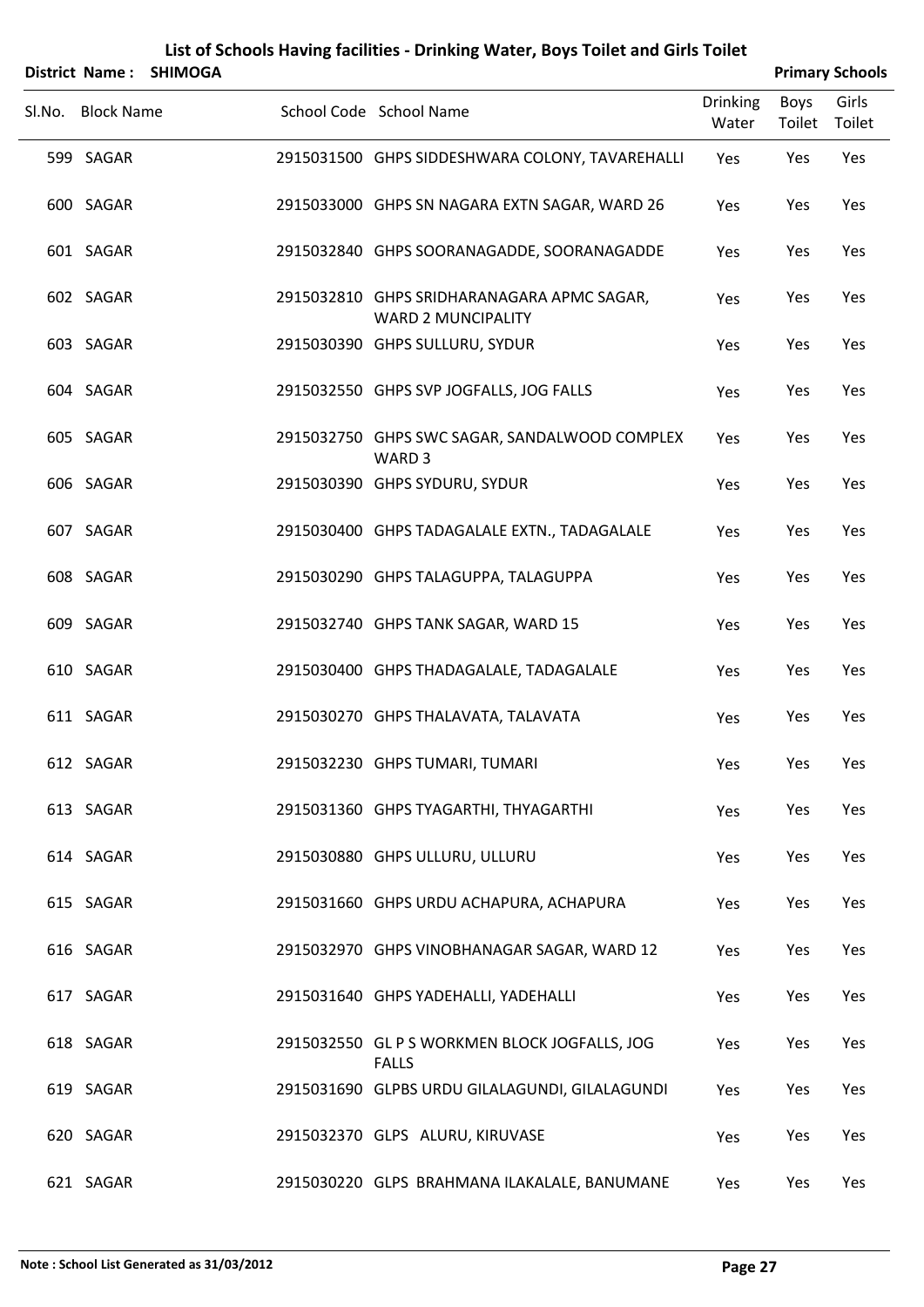| <b>District Name:</b> | <b>SHIMOGA</b> |                                                                  |                   |                       | <b>Primary Schools</b> |
|-----------------------|----------------|------------------------------------------------------------------|-------------------|-----------------------|------------------------|
| Sl.No. Block Name     |                | School Code School Name                                          | Drinking<br>Water | Boys<br>Toilet Toilet | Girls                  |
| 622 SAGAR             |                | 2915030970 GLPS GUTTANAHALLI, GUTHANAHALLI                       | Yes               | Yes                   | Yes                    |
| 623 SAGAR             |                | 2915030750 GLPS N MADASUR, MADASURU                              | Yes               | Yes                   | Yes                    |
| 624 SAGAR             |                | 2915031020 GLPS NEECHADI, NEECHADI                               | Yes               | Yes                   | Yes                    |
| 625 SAGAR             |                | 2915033210 GLPS ABASE, ABASE                                     | Yes               | Yes                   | Yes                    |
| 626 SAGAR             |                | 2915032300 GLPS ADAGALALE, ADAGALALE                             | Yes               | Yes                   | Yes                    |
| 627 SAGAR             |                | 2915033070 GLPS ADUR HARNAHALLI, ADUR HARNAHLLI                  | Yes               | Yes                   | Yes                    |
| 628 SAGAR             |                | 2915032140 GLPS ALEMANE, CHANNAGONDA                             | Yes               | Yes                   | Yes                    |
| 629 SAGAR             |                | 2915031810 GLPS AMBARAGODLU, AMBARAGODLU                         | Yes               | Yes                   | Yes                    |
| 630 SAGAR             |                | 2915031630 GLPS ANADAPURAM, ANANDAPURAM                          | Yes               | Yes                   | Yes                    |
| 631 SAGAR             |                | 2915032680 GLPS ANDASURA, ANANDAPURA                             | Yes               | Yes                   | Yes                    |
| 632 SAGAR             |                | 2915032270 GLPS ARABALLI, ARABALLI                               | Yes               | Yes                   | Yes                    |
| 633 SAGAR             |                | 2915032010 GLPS ARALIKOPPA, ARALIKOPPA                           | Yes               | Yes                   | Yes                    |
| 634 SAGAR             |                | 2915033190 GLPS ARKALA, ARKALA                                   | Yes               | Yes                   | Yes                    |
| 635 SAGAR             |                | 2915030390 GLPS ATTISALU, SYDUR                                  | Yes               | Yes                   | Yes                    |
| 636 SAGAR             |                | 2915032220 GLPS AVIGE, KUDARURU                                  | Yes               | Yes                   | Yes                    |
| 637 SAGAR             |                | 2915032700 GLPS B HOSURU, BYRAURA                                | Yes               | Yes                   | Yes                    |
| 638 SAGAR             |                | 2915030040 GLPS BACHODI, NELAHARI                                | Yes               | Yes                   | Yes                    |
| 639 SAGAR             |                | 2915030700 GLPS BALASAGODU, BALASAGODU                           | Yes               | Yes                   | Yes                    |
| 640 SAGAR             |                | 2915030370 GLPS BALEGARU, BALEGARU                               | Yes               | Yes                   | Yes                    |
| 641 SAGAR             |                | 2915030890 GLPS BALEGUNDI, BALEGUNDI                             | Yes               | Yes                   | Yes                    |
| 642 SAGAR             |                | 2915030250 GLPS BALIGGERE, BALIGERE                              | Yes               | Yes                   | Yes                    |
| 643 SAGAR             |                | 2915031290 GLPS BALLIBYLU, BALLIBYLU                             | Yes               | Yes                   | Yes                    |
| 644 SAGAR             |                | 2915031540 GLPS BANASHANKARI EXTN. G.PURA,<br><b>GOWTHAMPURA</b> | Yes               | Yes                   | Yes                    |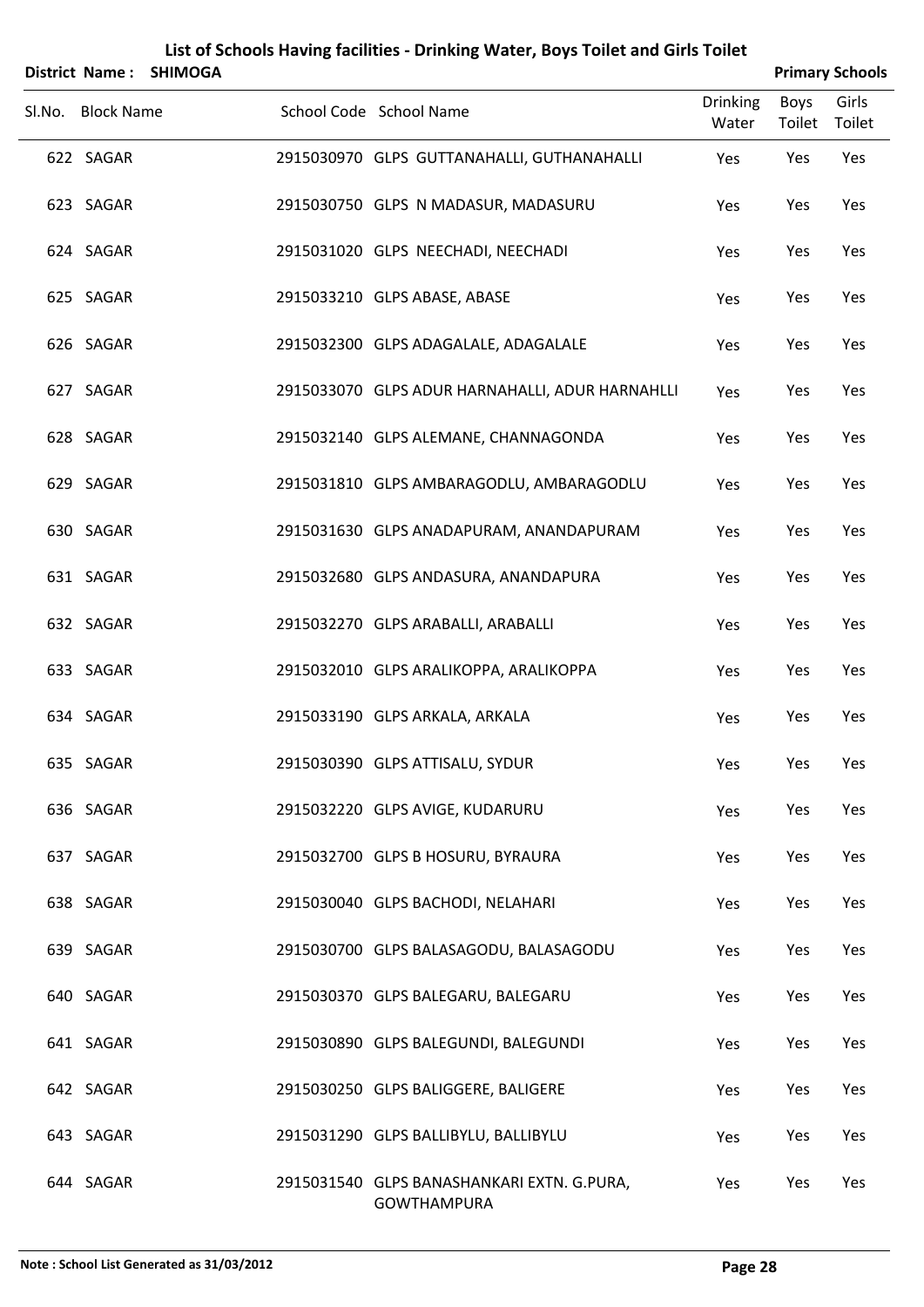|                   | District Name: SHIMOGA |                                                     |                          |                | <b>Primary Schools</b> |
|-------------------|------------------------|-----------------------------------------------------|--------------------------|----------------|------------------------|
| Sl.No. Block Name |                        | School Code School Name                             | <b>Drinking</b><br>Water | Boys<br>Toilet | Girls<br>Toilet        |
| 645 SAGAR         |                        | 2915031640 GLPS BANTUMANE, YADEHALLI                | Yes                      | Yes            | Yes                    |
| 646 SAGAR         |                        | 2915030400 GLPS BEESANAGADDE, TADAGALALE            | Yes                      | Yes            | Yes                    |
| 647 SAGAR         |                        | 2915032220 GLPS BELAMAKKI, KUDARURU                 | Yes                      | Yes            | Yes                    |
| 648 SAGAR         |                        | 2915030310 GLPS BELLENNE, BELLANNE                  | Yes                      | Yes            | Yes                    |
| 649 SAGAR         |                        | 2915032220 GLPS BERALA, KUDARURU                    | Yes                      | Yes            | Yes                    |
| 650 SAGAR         |                        | 2915031880 GLPS BESURU, BESUR                       | Yes                      | Yes            | Yes                    |
| 651 SAGAR         |                        | 2915030660 GLPS BHEEMANERI, BHIMANERI               | Yes                      | Yes            | Yes                    |
| 652 SAGAR         |                        | 2915032220 GLPS BICHAGODU, KUDARURU                 | Yes                      | Yes            | Yes                    |
| 653 SAGAR         |                        | 2915030150 GLPS BIDARURU, BIDARUR                   | Yes                      | Yes            | Yes                    |
| 654 SAGAR         |                        | 2915031850 GLPS BIKKALLI, CHIKKAMATTUR              | Yes                      | Yes            | Yes                    |
| 655 SAGAR         |                        | 2915031190 GLPS BILAGODI, BILAGODI                  | Yes                      | Yes            | Yes                    |
| 656 SAGAR         |                        | 2915030120 GLPS BILAKANDURU, MUPPANE                | Yes                      | Yes            | Yes                    |
| 657 SAGAR         |                        | 2915032190 GLPS BOBBIGE, BOBBIGE                    | Yes                      | Yes            | Yes                    |
| 658 SAGAR         |                        | 2915030860 GLPS BR CHITHRATTE, BRAHMANACHITRATTE    | Yes                      | Yes            | Yes                    |
| 659 SAGAR         |                        | 2915030790 GLPS BR KALASI, NADAKALASI               | Yes                      | Yes            | Yes                    |
| 660 SAGAR         |                        | 2915031330 GLPS BYADARAKOPPA, BYADARAKOPPA          | Yes                      | Yes            | Yes                    |
| 661 SAGAR         |                        | 2915030570 GLPS CHAKKODU, CHIKKANELLUR              | Yes                      | Yes            | Yes                    |
| 662 SAGAR         |                        | 2915032290 GLPS CHANGAVALI, MALURU                  | Yes                      | Yes            | Yes                    |
| 663 SAGAR         |                        | 2915032140 GLPS CHANNAGONDA, CHANNAGONDA            | Yes                      | Yes            | Yes                    |
| 664 SAGAR         |                        | 2915031690 GLPS CHANNAKOPPA, GILALAGUNDI            | Yes                      | Yes            | Yes                    |
| 665 SAGAR         |                        | 2915031560 GLPS CHANNAPURA, NADAVALLI               | Yes                      | Yes            | Yes                    |
| 666 SAGAR         |                        | 2915031110 GLPS CHENNIGANATHOTA,<br>CHANNIGANATHOTA | Yes                      | Yes            | Yes                    |
| 667 SAGAR         |                        | 2915031340 GLPS CHIKKA BILGUNJI, CHIKKABILAGUNJI    | Yes                      | Yes            | Yes                    |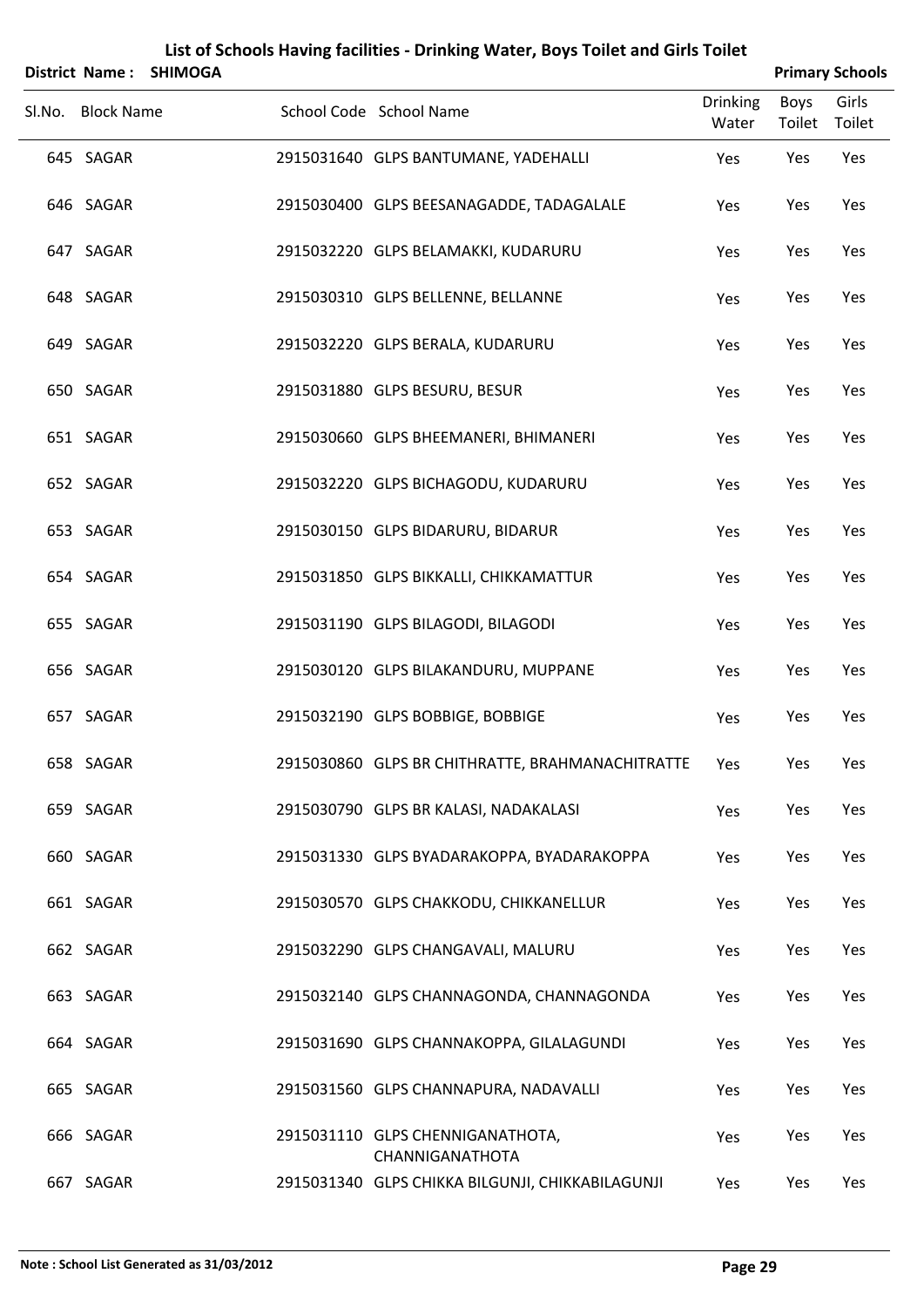| <b>District Name:</b> | <b>SHIMOGA</b> |                                             |                          |                       | <b>Primary Schools</b> |
|-----------------------|----------------|---------------------------------------------|--------------------------|-----------------------|------------------------|
| Sl.No. Block Name     |                | School Code School Name                     | <b>Drinking</b><br>Water | <b>Boys</b><br>Toilet | Girls<br>Toilet        |
| 668 SAGAR             |                | 2915031850 GLPS CHIKKAMATTURU, CHIKKAMATTUR | Yes                      | Yes                   | Yes                    |
| 669 SAGAR             |                | 2915030570 GLPS CHIKKANALLURU, CHIKKANELLUR | Yes                      | Yes                   | Yes                    |
| 670 SAGAR             |                | 2915030390 GLPS CHOONIKOPPA, SYDUR          | Yes                      | Yes                   | Yes                    |
| 671 SAGAR             |                | 2915031620 GLPS DASAKOPPA, MALANDURU        | Yes                      | Yes                   | Yes                    |
| 672 SAGAR             |                | 2915033200 GLPS DEVAGARU, DEVAGARU          | Yes                      | Yes                   | Yes                    |
| 673 SAGAR             |                | 2915030030 GLPS DODDABAILU, NAGAVALLI       | Yes                      | Yes                   | Yes                    |
| 674 SAGAR             |                | 2915032700 GLPS DODDABYANA, BYRAURA         | Yes                      | Yes                   | Yes                    |
| 675 SAGAR             |                | 2915030340 GLPS GADIGGERE, SASARAVALLI      | Yes                      | Yes                   | Yes                    |
| 676 SAGAR             |                | 2915031130 GLPS GHADIKATTE, HONNESARA       | Yes                      | Yes                   | Yes                    |
| 677 SAGAR             |                | 2915032730 GLPS GOPALAGOWDANAGAR, WARD 6    | Yes                      | Yes                   | Yes                    |
| 678 SAGAR             |                | 2915031570 GLPS GOWRIHALLA (SSA), BHYRAPURA | Yes                      | Yes                   | Yes                    |
| 679 SAGAR             |                | 2915030430 GLPS GUDDE ALALLI, SHIRURU       | Yes                      | Yes                   | Yes                    |
| 680 SAGAR             |                | 2915030740 GLPS GUDDEKOUTHI, MARASA         | Yes                      | Yes                   | Yes                    |
| 681 SAGAR             |                | 2915030570 GLPS GUDDEMANE, CHIKKANELLUR     | Yes                      | Yes                   | Yes                    |
| 682 SAGAR             |                | 2915031930 GLPS GULEHALLI, GULEHALLI        | Yes                      | Yes                   | Yes                    |
| 683 SAGAR             |                | 2915031730 GLPS HAKKARE, MARADAVALLI        | Yes                      | Yes                   | Yes                    |
| 684 SAGAR             |                | 2915033030 GLPS HALAGERI, KATTINAKARU       | Yes                      | Yes                   | Yes                    |
| 685 SAGAR             |                | 2915032440 GLPS HEBBODI, HEBBODI            | Yes                      | Yes                   | Yes                    |
| 686 SAGAR             |                | 2915031060 GLPS HENIGERE, HENAGERE          | Yes                      | Yes                   | Yes                    |
| 687 SAGAR             |                | 2915032190 GLPS HERABETTU (MINCHA), BOBBIGE | Yes                      | Yes                   | Yes                    |
| 688 SAGAR             |                | 2915032160 GLPS HINSODI, VALAGERE           | Yes                      | Yes                   | Yes                    |
| 689 SAGAR             |                | 2915030770 GLPS HIRALEMARUR, MARUR          | Yes                      | Yes                   | Yes                    |
| 690 SAGAR             |                | 2915030380 GLPS HONKERI, KANLE              | Yes                      | Yes                   | Yes                    |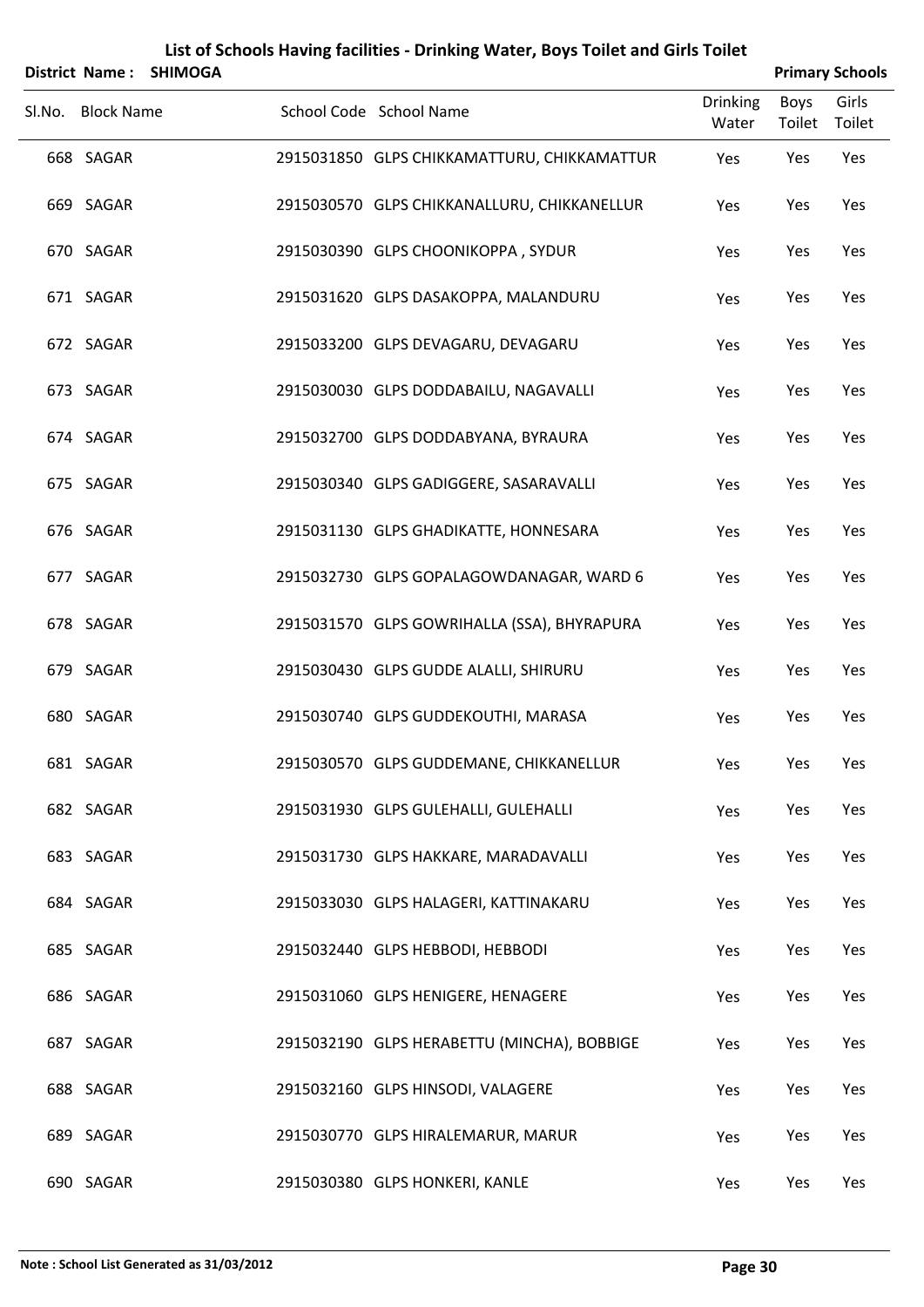|                   | District Name: SHIMOGA |                                                     |                          |                | <b>Primary Schools</b> |
|-------------------|------------------------|-----------------------------------------------------|--------------------------|----------------|------------------------|
| Sl.No. Block Name |                        | School Code School Name                             | <b>Drinking</b><br>Water | Boys<br>Toilet | Girls<br>Toilet        |
| 691 SAGAR         |                        | 2915030080 GLPS HOSAGGADDE SHYNUBHOG,<br>KANAPAGARU | Yes                      | Yes            | Yes                    |
| 692 SAGAR         |                        | 2915030080 GLPS HOSAHADU, KANAPAGARU                | Yes                      | Yes            | Yes                    |
| 693 SAGAR         |                        | 2915031100 GLPS HOSAKOPPA, ATHAVADI                 | Yes                      | Yes            | Yes                    |
| 694 SAGAR         |                        | 2915032310 GLPS HOSOORU, MARATI                     | Yes                      | Yes            | Yes                    |
| 695 SAGAR         |                        | 2915032640 GLPS HULKODU, HULKODU                    | Yes                      | Yes            | Yes                    |
| 696 SAGAR         |                        | 2915030450 GLPS HULLATHI, HULEGARU                  | Yes                      | Yes            | Yes                    |
| 697 SAGAR         |                        | 2915032220 GLPS HURULI, KUDARURU                    | Yes                      | Yes            | Yes                    |
| 698 SAGAR         |                        | 2915031020 GLPS HUTTADIMBA, NEECHADI                | Yes                      | Yes            | Yes                    |
| 699 SAGAR         |                        | 2915031150 GLPS HYTHURU, HYTHURU                    | Yes                      | Yes            | Yes                    |
| 700 SAGAR         |                        | 2915031310 GLPS IGINABYLU, IGINABYLU                | Yes                      | Yes            | Yes                    |
| 701 SAGAR         |                        | 2915031650 GLPS IRUVAKKI, IRUAKKI                   | Yes                      | Yes            | Yes                    |
| 702 SAGAR         |                        | 2915032550 GLPS JALI GADDE, JOG FALLS               | Yes                      | Yes            | Yes                    |
| 703 SAGAR         |                        | 2915031430 GLPS JAMBURUMANE, CHANNASHETTIKOPPA      | Yes                      | Yes            | Yes                    |
| 704 SAGAR         |                        | 2915030490 GLPS JANNEHAKLU, SHIRAVANTHE             | Yes                      | Yes            | Yes                    |
| 705 SAGAR         |                        | 2915031500 GLPS JEDISARA, TAVAREHALLI               | Yes                      | Yes            | Yes                    |
| 706 SAGAR         |                        | 2915030900 GLPS JIGAI EMANE (U SSA), SHIRAGUPPE     | Yes                      | Yes            | Yes                    |
| 707 SAGAR         |                        | 2915032250 GLPS K. HOSAHALLI, HOSAHALLI             | Yes                      | Yes            | Yes                    |
| 708 SAGAR         |                        | 2915030480 GLPS K.HOSAKOPPA, HOSAKOPPA              | Yes                      | Yes            | Yes                    |
| 709 SAGAR         |                        | 2915030080 GLPS KADAKODU, KANAPAGARU                | Yes                      | Yes            | Yes                    |
| 710 SAGAR         |                        | 2915030190 GLPS KALAMANJI, KARUMANE                 | Yes                      | Yes            | Yes                    |
| 711 SAGAR         |                        | 2915030790 GLPS KALASIPETE, NADAKALASI              | Yes                      | Yes            | Yes                    |
| 712 SAGAR         |                        | 2915031480 GLPS KALLARIDIMBA, GANTINAKOPPA          | Yes                      | Yes            | Yes                    |
| 713 SAGAR         |                        | 2915031580 GLPS KALLUVODDU MAJIRE, HIREHARAKA       | Yes                      | Yes            | Yes                    |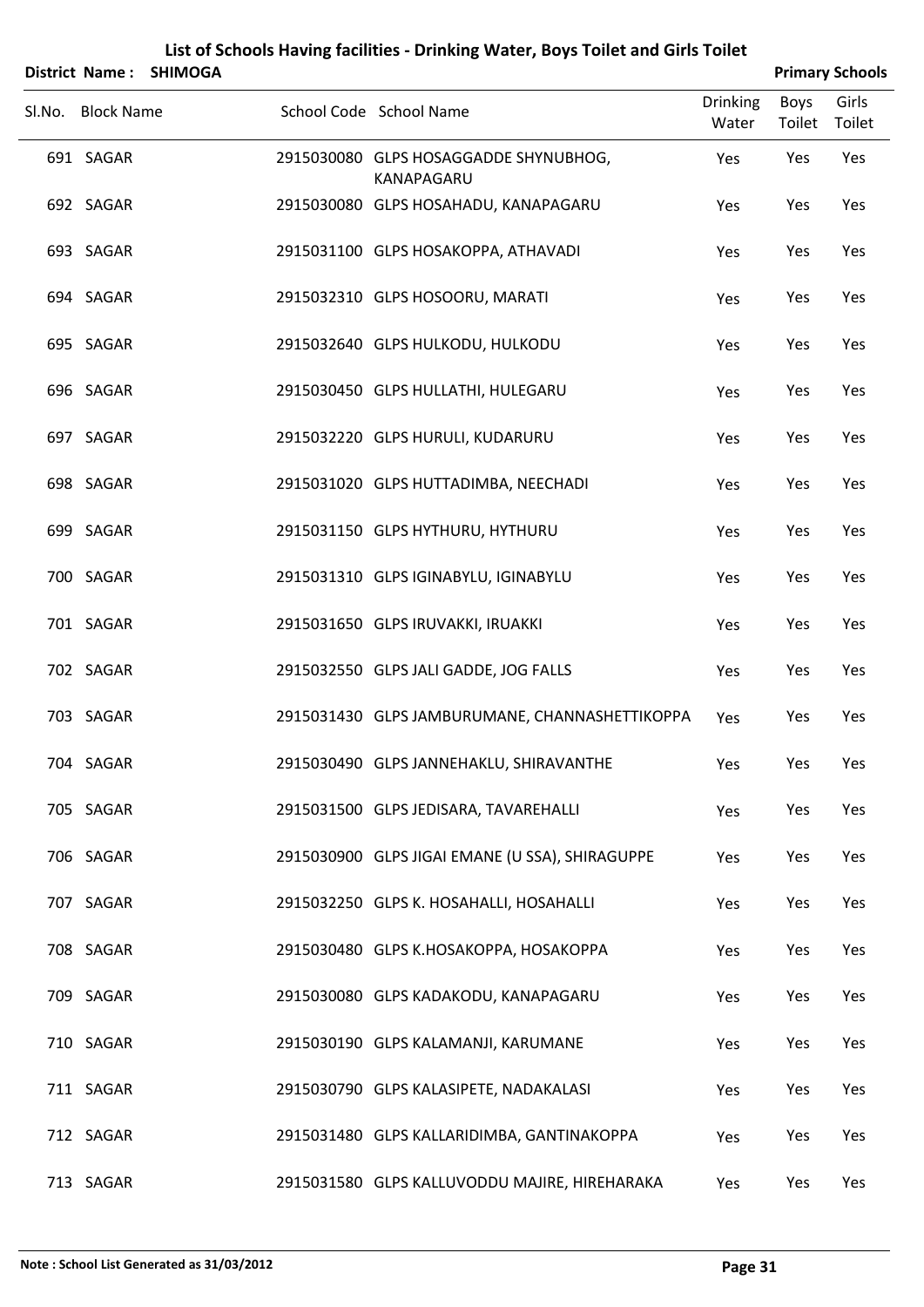|                   | District Name: SHIMOGA |                                               |                          |                       | <b>Primary Schools</b> |
|-------------------|------------------------|-----------------------------------------------|--------------------------|-----------------------|------------------------|
| Sl.No. Block Name |                        | School Code School Name                       | <b>Drinking</b><br>Water | <b>Boys</b><br>Toilet | Girls<br>Toilet        |
| 714 SAGAR         |                        | 2915032650 GLPS KAMBLIKOPPA, KAMBLIKOPPA      | Yes                      | Yes                   | Yes                    |
| 715 SAGAR         |                        | 2915030500 GLPS KANALEPURA, BARADAVALLI       | Yes                      | Yes                   | Yes                    |
| 716 SAGAR         |                        | 2915030080 GLPS KANAPAGARU, KANAPAGARU        | Yes                      | Yes                   | Yes                    |
| 717 SAGAR         |                        | 2915031900 GLPS KANIKE (U SSA), KANIKE        | Yes                      | Yes                   | Yes                    |
| 718 SAGAR         |                        | 2915033110 GLPS KANUR, KANUR                  | Yes                      | Yes                   | Yes                    |
| 719 SAGAR         |                        | 2915030170 GLPS KANUTHOTA, KANUTHOTA          | Yes                      | Yes                   | Yes                    |
| 720 SAGAR         |                        | 2915032620 GLPS KAPPADURU, MALURU             | Yes                      | Yes                   | Yes                    |
| 721 SAGAR         |                        | 2915031250 GLPS KASPADI, KASPADI              | Yes                      | Yes                   | Yes                    |
| 722 SAGAR         |                        | 2915030590 GLPS KELADI PURA, KELADI           | Yes                      | Yes                   | Yes                    |
| 723 SAGAR         |                        | 2915030160 GLPS KEPPIGE, IDUVANI              | Yes                      | Yes                   | Yes                    |
| 724 SAGAR         |                        | 2915032670 GLPS KEREHITHLU, KEREHITHLU        | Yes                      | Yes                   | Yes                    |
| 725 SAGAR         |                        | 2915032160 GLPS KEREKAI, VALAGERE             | Yes                      | Yes                   | Yes                    |
| 726 SAGAR         |                        | 2915031480 GLPS KEREKOPPA, GANTINAKOPPA       | Yes                      | Yes                   | Yes                    |
| 727 SAGAR         |                        | 2915031670 GLPS KHYRA, KHYRA                  | Yes                      | Yes                   | Yes                    |
| 728 SAGAR         |                        | 2915032370 GLPS KIRUVASE, KIRUVASE            | Yes                      | Yes                   | Yes                    |
| 729 SAGAR         |                        | 2915032140 GLPS KOGAR, CHANNAGONDA            | Yes                      | Yes                   | Yes                    |
| 730 SAGAR         |                        | 2915030920 GLPS KOLLOKOPPA, BILLISIRI         | Yes                      | Yes                   | Yes                    |
| 731 SAGAR         |                        | 2915031290 GLPS KONGANAHOSALLI, BALLIBYLU     | Yes                      | Yes                   | Yes                    |
| 732 SAGAR         |                        | 2915031010 GLPS KOPPA, MALLA                  | Yes                      | Yes                   | Yes                    |
| 733 SAGAR         |                        | 2915030740 GLPS KOUTHI (U SSA0, MARASA        | Yes                      | Yes                   | Yes                    |
| 734 SAGAR         |                        | 2915031400 GLPS KUDIGGERE, KUDIGERE           | Yes                      | Yes                   | Yes                    |
| 735 SAGAR         |                        | 2915030110 GLPS KUDUGUNJI, BRAHMANA ILAKALALE | Yes                      | Yes                   | Yes                    |
| 736 SAGAR         |                        | 2915030980 GLPS KUNDURU, KORLIKOPPA           | Yes                      | Yes                   | Yes                    |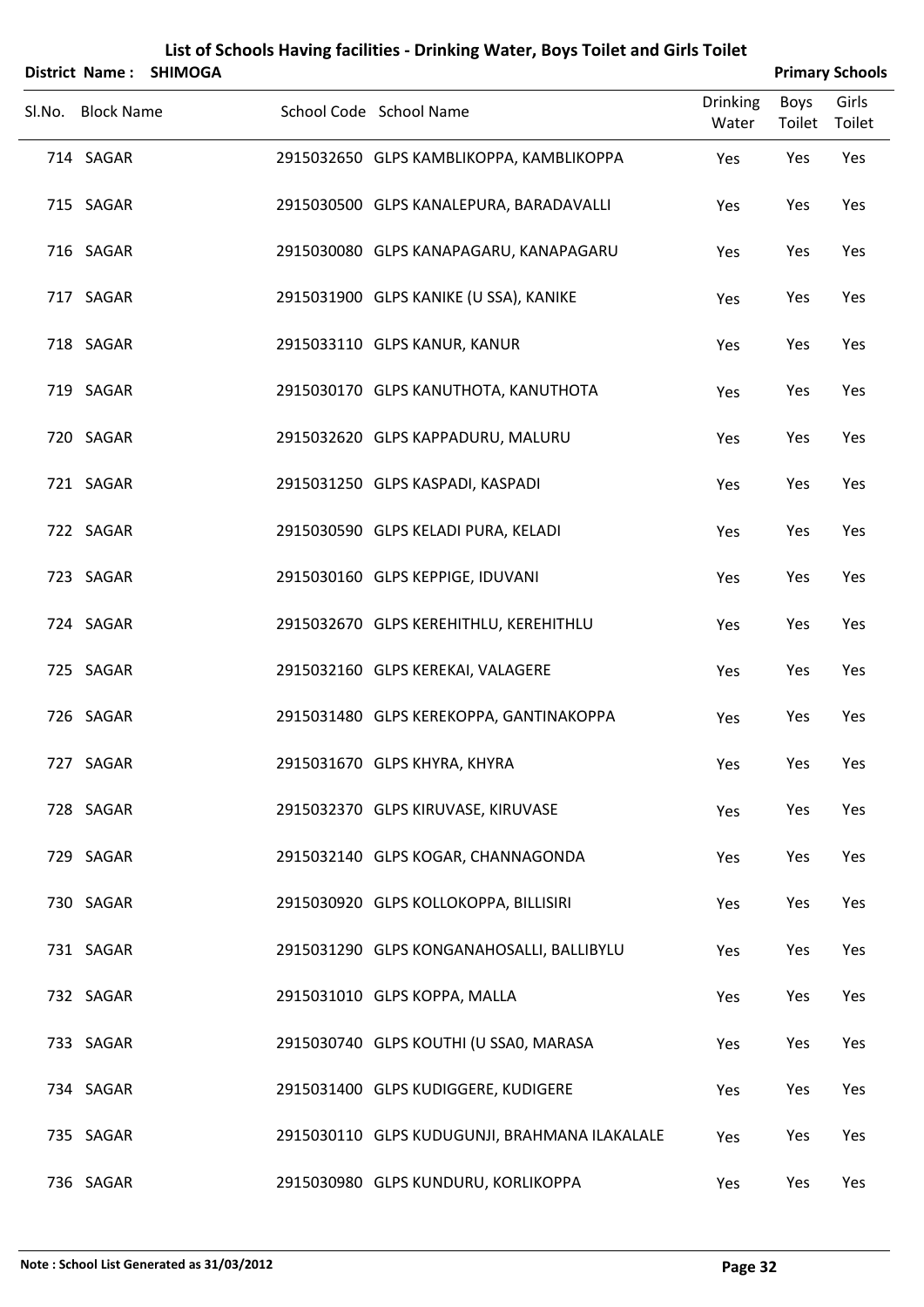|                   | District Name: SHIMOGA |                                              |                          |                       | <b>Primary Schools</b> |
|-------------------|------------------------|----------------------------------------------|--------------------------|-----------------------|------------------------|
| Sl.No. Block Name |                        | School Code School Name                      | <b>Drinking</b><br>Water | <b>Boys</b><br>Toilet | Girls<br>Toilet        |
| 737 SAGAR         |                        | 2915031710 GLPS LAKKAVALI, LAKKAVALLI        | Yes                      | Yes                   | Yes                    |
| 738 SAGAR         |                        | 2915030810 GLPS M KANUGODU, NADAMANCHALE     | Yes                      | Yes                   | Yes                    |
| 739 SAGAR         |                        | 2915030980 GLPS MADIVALANAKATTE, KORLIKOPPA  | Yes                      | Yes                   | Yes                    |
| 740 SAGAR         |                        | 2915032470 GLPS MAIYALLI, K BANUKULI         | Yes                      | Yes                   | Yes                    |
| 741 SAGAR         |                        | 2915031210 GLPS MALALIMATA, MALALI           | Yes                      | Yes                   | Yes                    |
| 742 SAGAR         |                        | 2915031620 GLPS MALANDURU, MALANDURU         | Yes                      | Yes                   | Yes                    |
| 743 SAGAR         |                        | 2915031010 GLPS MALLA, MALLA                 | Yes                      | Yes                   | Yes                    |
| 744 SAGAR         |                        | 2915032290 GLPS MALURU, MALURU               | Yes                      | Yes                   | Yes                    |
| 745 SAGAR         |                        | 2915030420 GLPS MANAGADDE, HIRENELLUR        | Yes                      | Yes                   | Yes                    |
| 746 SAGAR         |                        | 2915032140 GLPS MANAKANDURU, CHANNAGONDA     | Yes                      | Yes                   | Yes                    |
| 747 SAGAR         |                        | 2915030280 GLPS MANJINAKANU, HIREMANE        | Yes                      | Yes                   | Yes                    |
| 748 SAGAR         |                        | 2915031990 GLPS MANKALALE, MANKALALE         | Yes                      | Yes                   | Yes                    |
| 749 SAGAR         |                        | 2915030330 GLPS MARANAKULI, AREHADA          | Yes                      | Yes                   | Yes                    |
| 750 SAGAR         |                        | 2915030740 GLPS MARASA, MARASA               | Yes                      | Yes                   | Yes                    |
| 751 SAGAR         |                        | 2915030380 GLPS MARIKATTE KANLE, KANLE       | Yes                      | Yes                   | Yes                    |
| 752 SAGAR         |                        | 2915030300 GLPS MARUTHINAGAR, MARTHUR        | Yes                      | Yes                   | Yes                    |
| 753 SAGAR         |                        | 2915033220 GLPS MASTHIHAKKALU, MASTHIHAKKALU | Yes                      | Yes                   | Yes                    |
| 754 SAGAR         |                        | 2915030560 GLPS MASURU PETE, MASURU          | Yes                      | Yes                   | Yes                    |
| 755 SAGAR         |                        | 2915031090 GLPS MAVINASARA, MAVINASARA       | Yes                      | Yes                   | Yes                    |
| 756 SAGAR         |                        | 2915030050 GLPS MEGHANE, BALIGE              | Yes                      | Yes                   | Yes                    |
| 757 SAGAR         |                        | 2915032030 GLPS MELINAMANE, HALEIKKERI       | Yes                      | Yes                   | Yes                    |
| 758 SAGAR         |                        | 2915030980 GLPS MIDINAGARA, KORLIKOPPA       | Yes                      | Yes                   | Yes                    |
| 759 SAGAR         |                        | 2915032220 GLPS MUCHALLI, KUDARURU           | Yes                      | Yes                   | Yes                    |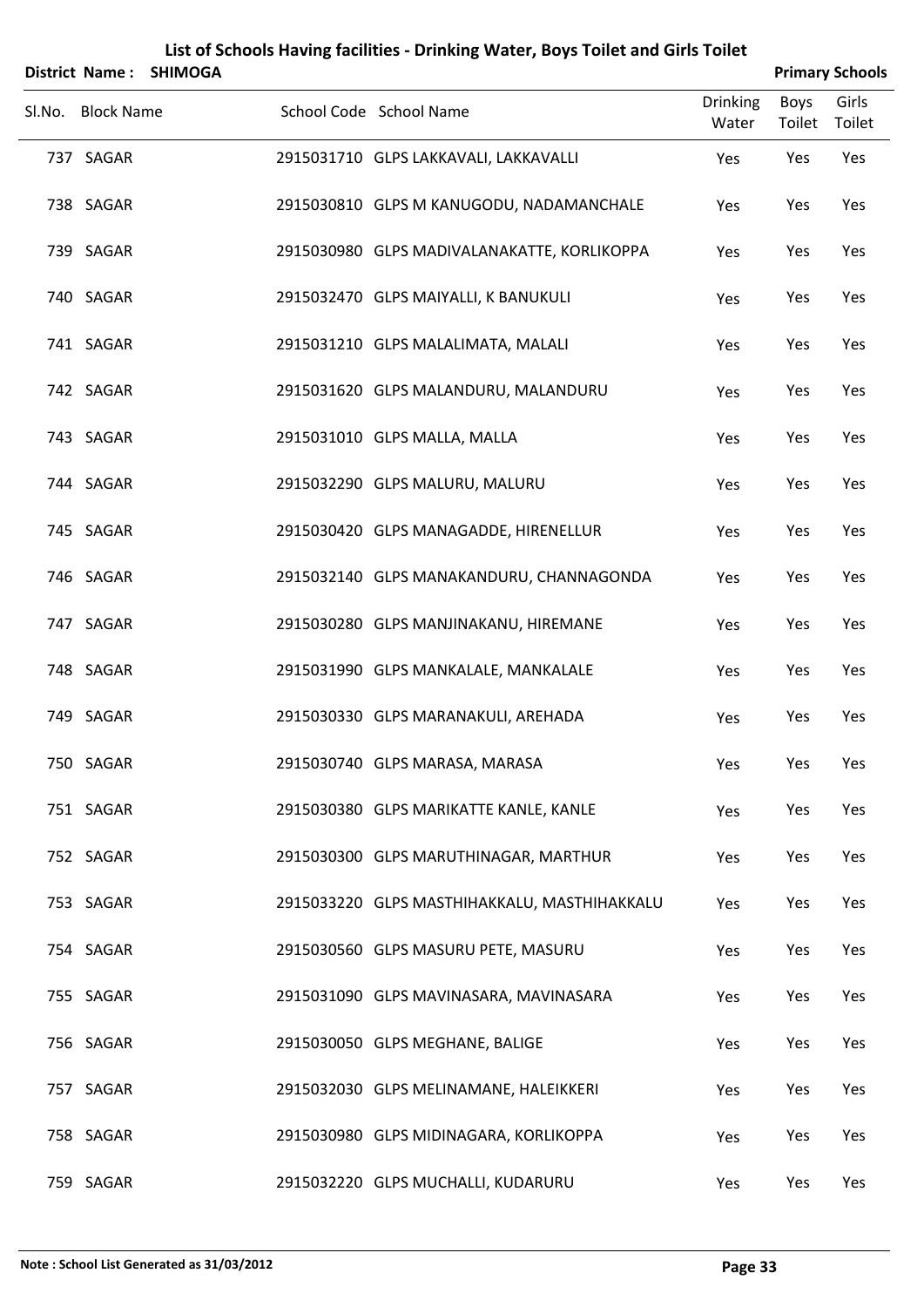| List of Schools Having facilities - Drinking Water, Boys Toilet and Girls Toilet |                        |                                                 |                          |                       |                        |  |  |  |
|----------------------------------------------------------------------------------|------------------------|-------------------------------------------------|--------------------------|-----------------------|------------------------|--|--|--|
|                                                                                  | District Name: SHIMOGA |                                                 |                          |                       | <b>Primary Schools</b> |  |  |  |
| Sl.No. Block Name                                                                |                        | School Code School Name                         | <b>Drinking</b><br>Water | <b>Boys</b><br>Toilet | Girls<br>Toilet        |  |  |  |
| 760 SAGAR                                                                        |                        | 2915031450 GLPS MUDALISARA, ADUR                | Yes                      | Yes                   | Yes                    |  |  |  |
| 761 SAGAR                                                                        |                        | 2915030920 GLPS MUDALLI, BILLISIRI              | Yes                      | Yes                   | Yes                    |  |  |  |
| 762 SAGAR                                                                        |                        | 2915030950 GLPS MULLAKERI, MULLAKERE            | Yes                      | Yes                   | Yes                    |  |  |  |
| 763 SAGAR                                                                        |                        | 2915031140 GLPS MUNDIGESARA, MUNDIGESARA        | Yes                      | Yes                   | Yes                    |  |  |  |
| 764 SAGAR                                                                        |                        | 2915031140 GLPS MUNDIGESARA, MUNDIGESARA        | Yes                      | Yes                   | Yes                    |  |  |  |
| 765 SAGAR                                                                        |                        | 2915031050 GLPS MUNGARAVALLI, KEREKOPPA         | Yes                      | Yes                   | Yes                    |  |  |  |
| 766 SAGAR                                                                        |                        | 2915030200 GLPS MUPPANE, ARALAGODU              | Yes                      | Yes                   | Yes                    |  |  |  |
| 767 SAGAR                                                                        |                        | 2915032310 GLPS MURALLI, MARATI                 | Yes                      | Yes                   | Yes                    |  |  |  |
| 768 SAGAR                                                                        |                        | 2915030980 GLPS MUTTALABYLU, KORLIKOPPA         | Yes                      | Yes                   | Yes                    |  |  |  |
| 769 SAGAR                                                                        |                        | 2915031560 GLPS NADAVALLI, NADAVALLI            | Yes                      | Yes                   | Yes                    |  |  |  |
| 770 SAGAR                                                                        |                        | 2915033090 GLPS NAKKLU, NAKKLU                  | Yes                      | Yes                   | Yes                    |  |  |  |
| 771 SAGAR                                                                        |                        | 2915031520 GLPS NARASIPURA, NARASIPURA          | Yes                      | Yes                   | Yes                    |  |  |  |
| 772 SAGAR                                                                        |                        | 2915031260 GLPS NEDARAVALLI, NEDARAVALLI        | Yes                      | Yes                   | Yes                    |  |  |  |
| 773 SAGAR                                                                        |                        | 2915032230 GLPS NELLYARA, TUMARI                | Yes                      | Yes                   | Yes                    |  |  |  |
| 774 SAGAR                                                                        |                        | 2915030600 GLPS NERALAGE, SHIRAVALA             | Yes                      | Yes                   | Yes                    |  |  |  |
| 775 SAGAR                                                                        |                        | 2915030260 GLPS NITLE HALETHOTA, NITLIHALETHOTA | Yes                      | Yes                   | Yes                    |  |  |  |
| 776 SAGAR                                                                        |                        | 2915030690 GLPS OTHIGODU, YALAGALALE            | Yes                      | Yes                   | Yes                    |  |  |  |
| 777 SAGAR                                                                        |                        | 2915030380 GLPS PADAVAGODU, KANLE               | Yes                      | Yes                   | Yes                    |  |  |  |
| 778 SAGAR                                                                        |                        | 2915030310 GLPS SADAGALALE, BELLANNE            | Yes                      | Yes                   | Yes                    |  |  |  |
| 779 SAGAR                                                                        |                        | 2915031580 GLPS SANGANNANAKERE, HIREHARAKA      | Yes                      | Yes                   | Yes                    |  |  |  |
| 780 SAGAR                                                                        |                        | 2915030420 GLPS SANNAAMANE, HIRENELLUR          | Yes                      | Yes                   | Yes                    |  |  |  |
| 781 SAGAR                                                                        |                        | 2915032100 GLPS SATHLALU, SATALALU              | Yes                      | Yes                   | Yes                    |  |  |  |
| 782 SAGAR                                                                        |                        | 2915032710 GLPS SHEDDIKOPPA, GODEKOPPA          | Yes                      | Yes                   | Yes                    |  |  |  |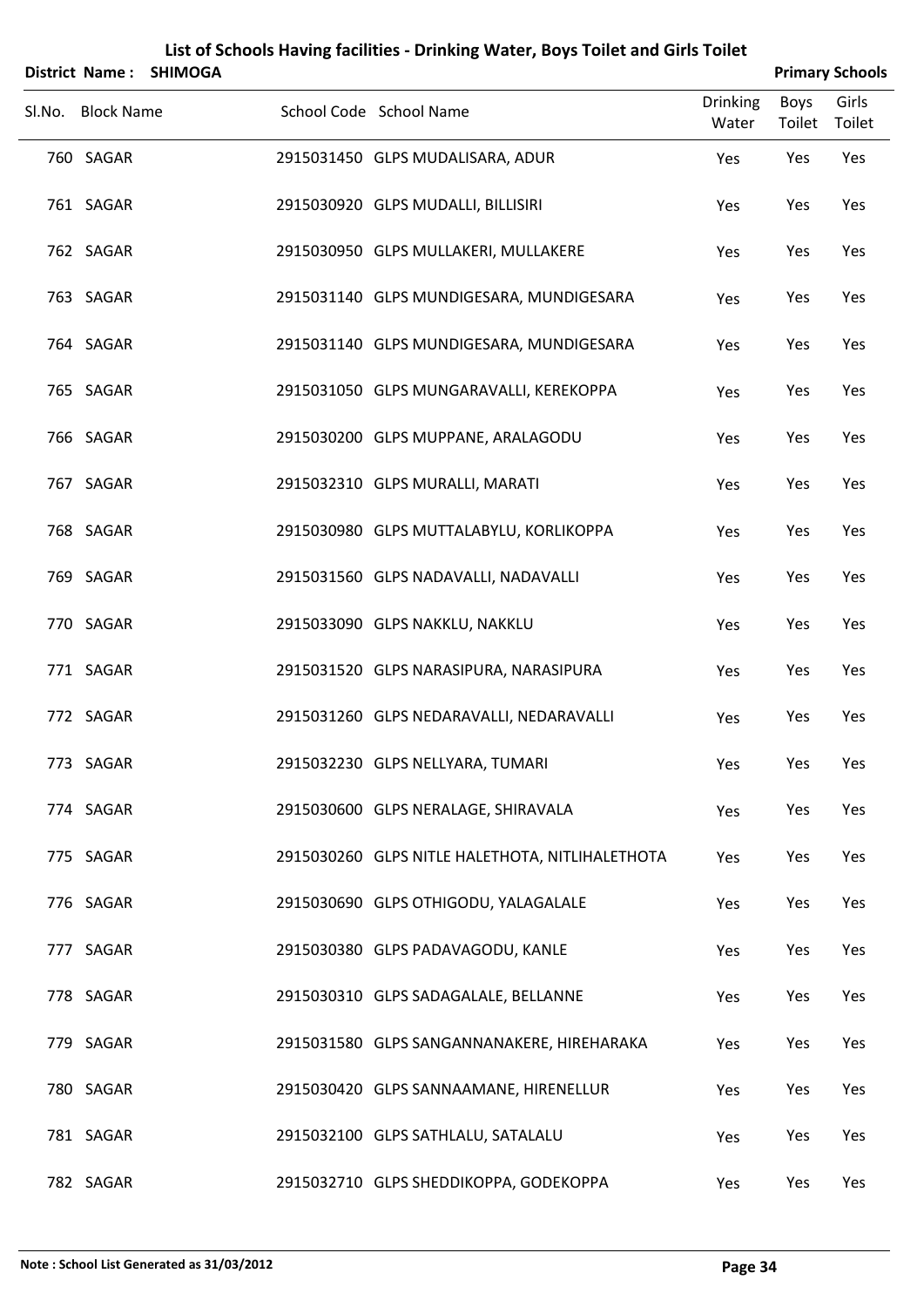| <b>District Name:</b> | <b>SHIMOGA</b> |                                                  |                          |                | <b>Primary Schools</b> |
|-----------------------|----------------|--------------------------------------------------|--------------------------|----------------|------------------------|
| Sl.No. Block Name     |                | School Code School Name                          | <b>Drinking</b><br>Water | Boys<br>Toilet | Girls<br>Toilet        |
| 783 SAGAR             |                | 2915032140 GLPS SHIGGALLU, CHANNAGONDA           | Yes                      | Yes            | Yes                    |
| 784 SAGAR             |                | 2915030900 GLPS SHIRAGUPPE, SHIRAGUPPE           | Yes                      | Yes            | Yes                    |
| 785 SAGAR             |                | 2915031160 GLPS SOPPINAMALLE, HEGGATTU           | Yes                      | Yes            | Yes                    |
| 786 SAGAR             |                | 2915030030 GLPS SOUTHKERI, NAGAVALLI             | Yes                      | Yes            | Yes                    |
| 787 SAGAR             |                | 2915030570 GLPS SRIDHARAPURA, CHIKKANELLUR       | Yes                      | Yes            | Yes                    |
| 788 SAGAR             |                | 2915030810 GLPS STATION BALEGUNDI, NADAMANCHALE  | Yes                      | Yes            | Yes                    |
| 789 SAGAR             |                | 2915030090 GLPS SUNKADAMANE, TALAKALALE          | Yes                      | Yes            | Yes                    |
| 790 SAGAR             |                | 2915030410 GLPS SURAGUPPE, SHUNTIKOPPA           | Yes                      | Yes            | Yes                    |
| 791 SAGAR             |                | 2915030290 GLPS TALAGUPPA, TALAGUPPA             | Yes                      | Yes            | Yes                    |
| 792 SAGAR             |                | 2915031680 GLPS THANGALAVAD (U SSA), TANGALAVADI | Yes                      | Yes            | Yes                    |
| 793 SAGAR             |                | 2915030410 GLPS THATTEGUNDI, SHUNTIKOPPA         | Yes                      | Yes            | Yes                    |
| 794 SAGAR             |                | 2915031580 GLPS UDDANURU, HIREHARAKA             | Yes                      | Yes            | Yes                    |
| 795 SAGAR             |                | 2915032290 GLPS UDKESARA, MALURU                 | Yes                      | Yes            | Yes                    |
| 796 SAGAR             |                | 2915031630 GLPS URDU ANANDAPURAM,<br>ANANDAPURAM | Yes                      | Yes            | Yes                    |
| 797 SAGAR             |                | 2915031360 GLPS URDU TYAGARTHI, THYAGARTHI       | Yes                      | Yes            | Yes                    |
| 798 SAGAR             |                | 2915032590 GLPS VADANA BYLU, VADANABAILU         | Yes                      | Yes            | Yes                    |
| 799 SAGAR             |                | 2915030710 GLPS VADDANALA, YALAVARSI             | Yes                      | Yes            | Yes                    |
| 800 SAGAR             |                | 2915032320 GLPS VALUR, VALUR                     | Yes                      | Yes            | Yes                    |
| 801 SAGAR             |                | 2915031970 GLPS VARADAHALLI, BRAHMANA BEDUR      | Yes                      | Yes            | Yes                    |
| 802 SAGAR             |                | 2915030690 GLPS YALAGALALE, YALAGALALE           | Yes                      | Yes            | Yes                    |
| 803 SAGAR             |                | 2915032560 GLPS YEDDALLI, LINGANAMAKKI           | Yes                      | Yes            | Yes                    |
| 804 SAGAR             |                | 2915032230 GLPS YLIGEI, TUMARI                   | Yes                      | Yes            | Yes                    |
| 805 SAGAR             |                | 2915032820 GMHPS BELELAMAKKI, BELALMAKKI         | Yes                      | Yes            | Yes                    |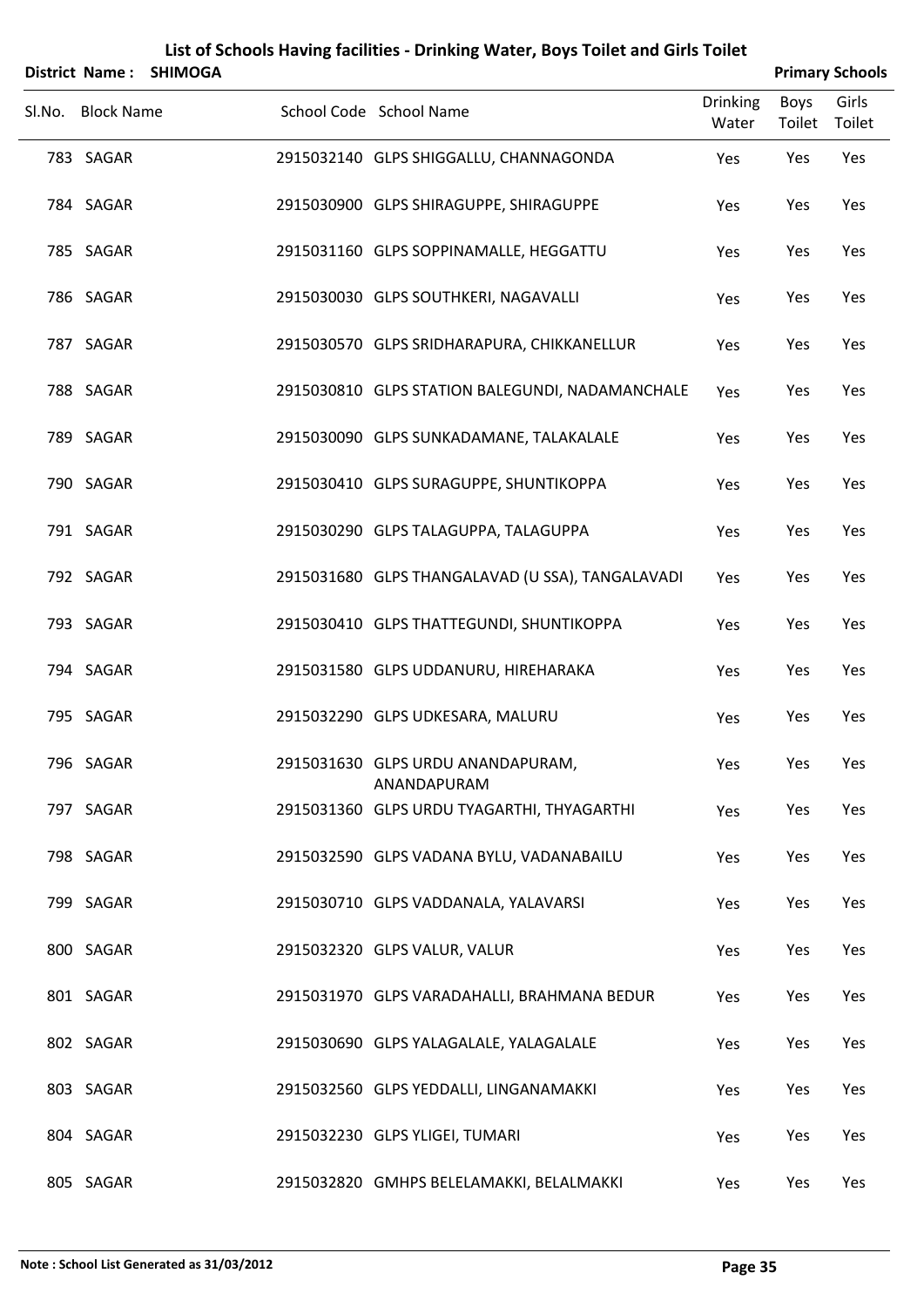| List of Schools Having facilities - Drinking Water, Boys Toilet and Girls Toilet<br><b>Primary Schools</b><br>District Name:<br><b>SHIMOGA</b> |  |  |                                                                      |                          |                |                 |  |  |  |
|------------------------------------------------------------------------------------------------------------------------------------------------|--|--|----------------------------------------------------------------------|--------------------------|----------------|-----------------|--|--|--|
| Sl.No. Block Name                                                                                                                              |  |  | School Code School Name                                              | <b>Drinking</b><br>Water | Boys<br>Toilet | Girls<br>Toilet |  |  |  |
| 806 SAGAR                                                                                                                                      |  |  | 2915032980 GOVT SRI SIDDESWARA HPS SAGAR, WARD 2                     | Yes                      | Yes            | Yes             |  |  |  |
| 807 SAGAR                                                                                                                                      |  |  | 2915032940 GUHPBS IDGAH MOHALLA SAGAR, WARD 5                        | Yes                      | Yes            | Yes             |  |  |  |
| 808 SAGAR                                                                                                                                      |  |  | 2915032880 GUHPBS MAIN SAGAR, WARD 13                                | Yes                      | Yes            | Yes             |  |  |  |
| 809 SAGAR                                                                                                                                      |  |  | 2915032900 GUHPS ARLIKATTE, WARD 23                                  | Yes                      | Yes            | Yes             |  |  |  |
| 810 SAGAR                                                                                                                                      |  |  | 2915032920 GUHPS GANDHINAGAR, WARD 15                                | Yes                      | Yes            | Yes             |  |  |  |
| 811 SAGAR                                                                                                                                      |  |  | 2915032890 GUHPS SN NAGAR, WARD 27                                   | Yes                      | Yes            | Yes             |  |  |  |
| 812 SAGAR                                                                                                                                      |  |  | 2915033010 GULPS HALLIBAIL, HALLIBAIL                                | Yes                      | Yes            | Yes             |  |  |  |
| 813 SAGAR                                                                                                                                      |  |  | 2915031660 GULPS HOLLURU, ACHAPURA                                   | Yes                      | Yes            | Yes             |  |  |  |
| 814 SAGAR                                                                                                                                      |  |  | 2915032930 GULPS JANNATH NAGAR, WARD 17                              | Yes                      | Yes            | Yes             |  |  |  |
| 815 SHIKARIPUR                                                                                                                                 |  |  | 2915042740 GHPBS PETE SCHOOL, SHIKARIPUR WARD 16                     | Yes                      | Yes            | Yes             |  |  |  |
| 816 SHIKARIPUR                                                                                                                                 |  |  | 2915042760 GHPGS, SHIDDALINGESWAR PETA,<br><b>SHIKARIPUR WARD 20</b> | Yes                      | Yes            | Yes             |  |  |  |
| 817 SHIKARIPUR                                                                                                                                 |  |  | 2915040580 GHPS ADAGANTI, ADAGANTI                                   | Yes                      | Yes            | Yes             |  |  |  |
| 818 SHIKARIPUR                                                                                                                                 |  |  | 2915042320 GHPS AGRAHARA MUACHADI, AGRAHARA<br><b>MUACHADI</b>       | Yes                      | Yes            | Yes             |  |  |  |
| 819 SHIKARIPUR                                                                                                                                 |  |  | 2915041770 GHPS AMATEKOPPA, AMTEKOPPA                                | Yes                      | Yes            | Yes             |  |  |  |
| 820 SHIKARIPUR                                                                                                                                 |  |  | 2915042540 GHPS AMBARAGOPPA, AMBARAGOPPA                             | Yes                      | Yes            | Yes             |  |  |  |
| 821 SHIKARIPUR                                                                                                                                 |  |  | 2915042820 GHPS AMBLIGOLA, AMBLIGOLA                                 | Yes                      | Yes            | Yes             |  |  |  |
| 822 SHIKARIPUR                                                                                                                                 |  |  | 2915041690 GHPS ANJANAPURA, ANJANAPURA                               | Yes                      | Yes            | Yes             |  |  |  |
| 823 SHIKARIPUR                                                                                                                                 |  |  | 2915041420 GHPS ARALEHALLY, ARALEHALLI                               | Yes                      | Yes            | Yes             |  |  |  |
| 824 SHIKARIPUR                                                                                                                                 |  |  | 2915041520 GHPS ARISINGERE, ARASINAGERE                              | Yes                      | Yes            | Yes             |  |  |  |
| 825 SHIKARIPUR                                                                                                                                 |  |  | 2915041190 GHPS BAGANAKATTE, BAGANAKATTE                             | Yes                      | Yes            | Yes             |  |  |  |
| 826 SHIKARIPUR                                                                                                                                 |  |  | 2915042370 GHPS BALLIGAVI, BALLIGAVI                                 | Yes                      | Yes            | Yes             |  |  |  |
| 827 SHIKARIPUR                                                                                                                                 |  |  | 2915041400 GHPS BALUR, BALURU                                        | Yes                      | Yes            | Yes             |  |  |  |
| 828 SHIKARIPUR                                                                                                                                 |  |  | 2915041460 GHPS BANNUR, SALURU                                       | Yes                      | Yes            | Yes             |  |  |  |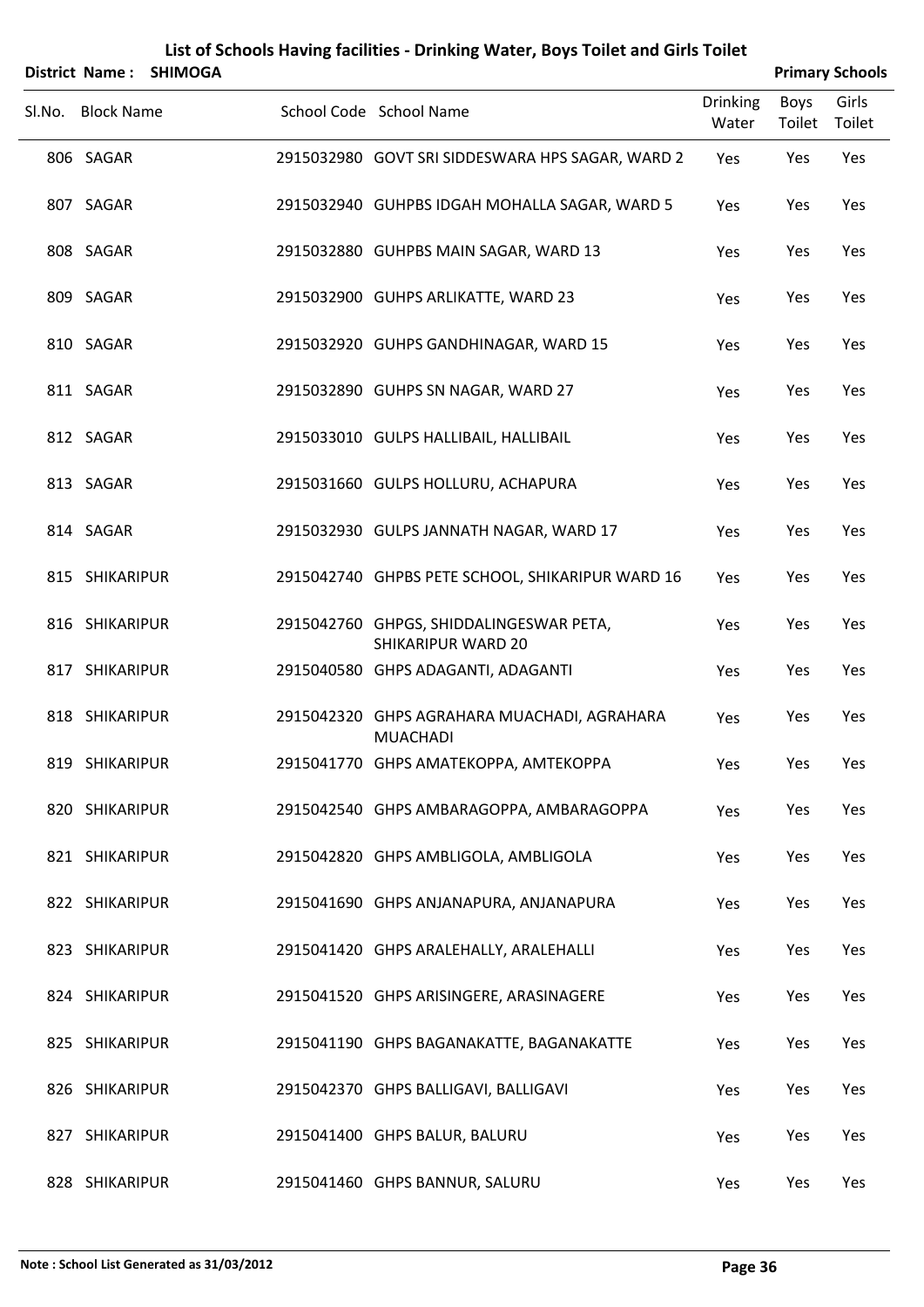| List of Schools Having facilities - Drinking Water, Boys Toilet and Girls Toilet |                        |  |                                                             |                          |                       |                        |  |  |  |
|----------------------------------------------------------------------------------|------------------------|--|-------------------------------------------------------------|--------------------------|-----------------------|------------------------|--|--|--|
|                                                                                  | District Name: SHIMOGA |  |                                                             |                          |                       | <b>Primary Schools</b> |  |  |  |
| Sl.No. Block Name                                                                |                        |  | School Code School Name                                     | <b>Drinking</b><br>Water | <b>Boys</b><br>Toilet | Girls<br>Toilet        |  |  |  |
| 829 SHIKARIPUR                                                                   |                        |  | 2915040450 GHPS BASAVANANDIHALLI,<br>BASAVANANDIHALLI       | Yes                      | Yes                   | Yes                    |  |  |  |
| 830 SHIKARIPUR                                                                   |                        |  | 2915041180 GHPS BEGUR, BEGURU                               | Yes                      | Yes                   | Yes                    |  |  |  |
| 831 SHIKARIPUR                                                                   |                        |  | 2915040550 GHPS BELAVANTHANAKOPPA,<br>BELAVANTHANAKOPPA     | Yes                      | Yes                   | Yes                    |  |  |  |
| 832 SHIKARIPUR                                                                   |                        |  | 2915041920 GHPS BENDEKATTE, BENDEKATTE                      | Yes                      | Yes                   | Yes                    |  |  |  |
| 833 SHIKARIPUR                                                                   |                        |  | 2915040700 GHPS BHADRAPURA, BHADRAPURA                      | Yes                      | Yes                   | Yes                    |  |  |  |
| 834 SHIKARIPUR                                                                   |                        |  | 2915040770 GHPS BHOGI, BHOGI                                | Yes                      | Yes                   | Yes                    |  |  |  |
| 835 SHIKARIPUR                                                                   |                        |  | 2915040180 GHPS BILIKI, BILAKI                              | Yes                      | Yes                   | Yes                    |  |  |  |
| 836 SHIKARIPUR                                                                   |                        |  | 2915040260 GHPS BISALAHALLI, BISALAHALLI                    | Yes                      | Yes                   | Yes                    |  |  |  |
| 837 SHIKARIPUR                                                                   |                        |  | 2915041150 GHPS CHANNAHALLI, CHANNAHALLI                    | Yes                      | Yes                   | Yes                    |  |  |  |
| 838 SHIKARIPUR                                                                   |                        |  | 2915040890 GHPS CHICKLAVATHI, CHIKKALAVATHI                 | Yes                      | Yes                   | Yes                    |  |  |  |
| 839 SHIKARIPUR                                                                   |                        |  | 2915040020 GHPS CHICKMAGADI, CHIKKAMAGADI                   | Yes                      | Yes                   | Yes                    |  |  |  |
| 840 SHIKARIPUR                                                                   |                        |  | 2915040620 GHPS CHIKKAJAMBUR, CHIKKAJAMBURU                 | Yes                      | Yes                   | Yes                    |  |  |  |
| 841 SHIKARIPUR                                                                   |                        |  | 2915041460 GHPS CHIKKAPURA, SALURU                          | Yes                      | Yes                   | Yes                    |  |  |  |
| 842 SHIKARIPUR                                                                   |                        |  | 2915041550 GHPS CHOUDIHALLI, KALMANE                        | Yes                      | Yes                   | <b>Yes</b>             |  |  |  |
| 843 SHIKARIPUR                                                                   |                        |  | 2915041070 GHPS CHUNCHINAKOPPA,<br><b>CHUNCHINAKOPPA</b>    | <b>Yes</b>               | Yes                   | Yes                    |  |  |  |
| 844 SHIKARIPUR                                                                   |                        |  | 2915041590 GHPS CHURCHAGUNDI, CHURCHUGUNDI                  | Yes                      | Yes                   | Yes                    |  |  |  |
| 845 SHIKARIPUR                                                                   |                        |  | 2915041250 GHPS DABBANABHYANAHALLY,<br>DABBANABHYRANAHALLI  | <b>Yes</b>               | Yes                   | Yes                    |  |  |  |
| 846 SHIKARIPUR                                                                   |                        |  | 2915041220 GHPS DINDAHALLY, DINDADAHALLI                    | Yes                      | Yes                   | Yes                    |  |  |  |
| 847 SHIKARIPUR                                                                   |                        |  | 2915041360 GHPS GOGGA, GOGGA                                | <b>Yes</b>               | Yes                   | <b>Yes</b>             |  |  |  |
| 848 SHIKARIPUR                                                                   |                        |  | 2915040610 GHPS GUDDATHUMINAKATTE, GUDDADA<br>THUMMINAKATTE | Yes                      | Yes                   | Yes                    |  |  |  |
| 849 SHIKARIPUR                                                                   |                        |  | 2915042430 GHPS HALEGULADAHALLY,<br>HALEGULADAHALLY         | <b>Yes</b>               | Yes                   | <b>Yes</b>             |  |  |  |
| 850 SHIKARIPUR                                                                   |                        |  | 2915042460 GHPS HALEMUGULGERE, HALEMUGULGERE                | <b>Yes</b>               | Yes                   | Yes                    |  |  |  |
| 851 SHIKARIPUR                                                                   |                        |  | 2915040320 GHPS HARAGI, HARAGI                              | Yes                      | Yes                   | Yes                    |  |  |  |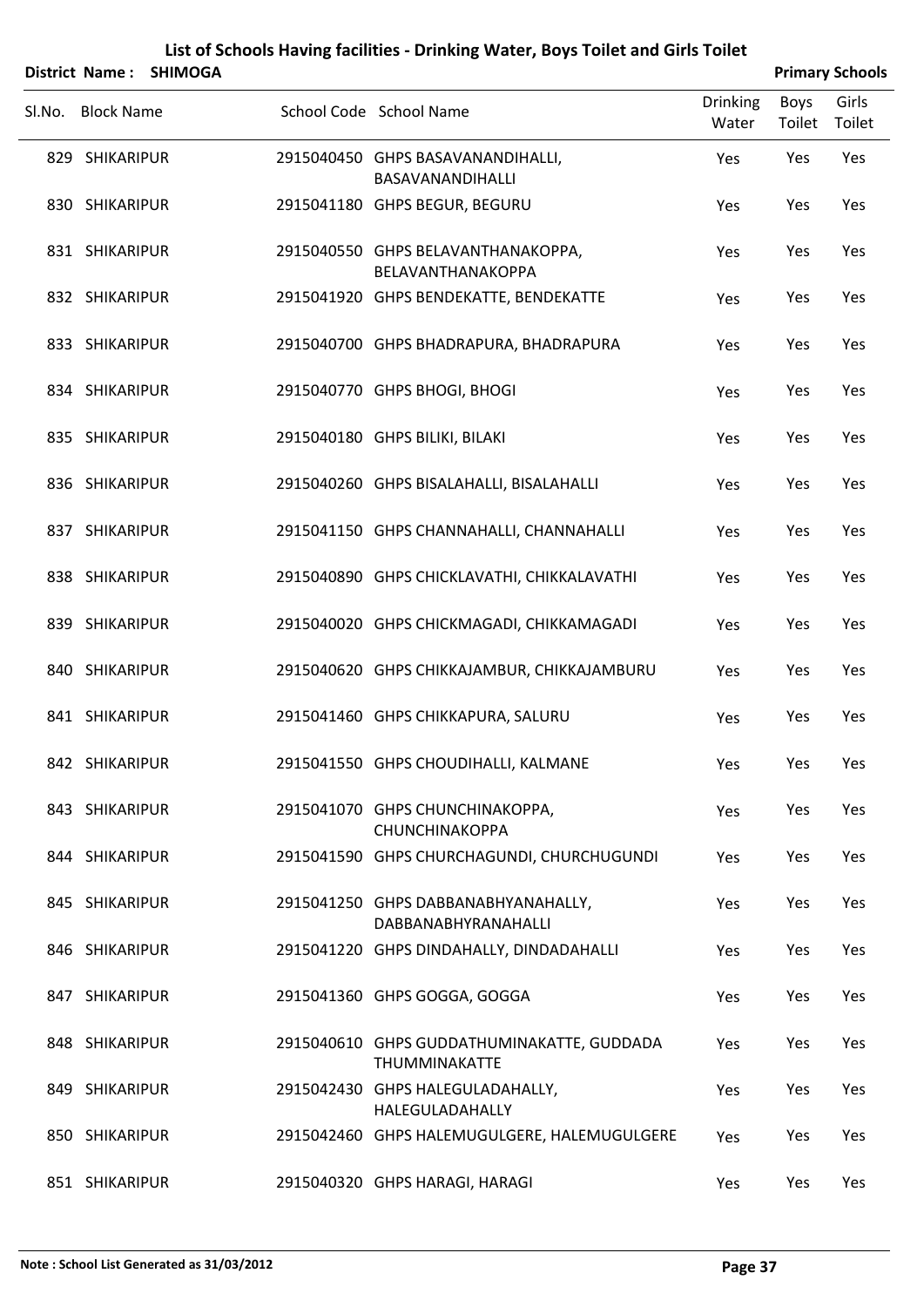|        | <b>District Name:</b> | <b>SHIMOGA</b> |                                                  |                          |                | <b>Primary Schools</b> |
|--------|-----------------------|----------------|--------------------------------------------------|--------------------------|----------------|------------------------|
| SI.No. | <b>Block Name</b>     |                | School Code School Name                          | <b>Drinking</b><br>Water | Boys<br>Toilet | Girls<br>Toilet        |
|        | 852 SHIKARIPUR        |                | 2915040870 GHPS HARAGUVALLI, HARAGUVALLI         | Yes                      | Yes            | Yes                    |
|        | 853 SHIKARIPUR        |                | 2915041730 GHPS HAROGOPPA, HAROGOPPA             | Yes                      | Yes            | Yes                    |
|        | 854 SHIKARIPUR        |                | 2915040730 GHPS HIREJAMBOOR, HIREJAMBURU         | Yes                      | Yes            | Yes                    |
|        | 855 SHIKARIPUR        |                | 2915041700 GHPS HIREKORALAHALLY, HIREKORALAHALLI | Yes                      | Yes            | Yes                    |
|        | 856 SHIKARIPUR        |                | 2915042460 GHPS HOSAMUGULGERE, HALEMUGULGERE     | Yes                      | Yes            | Yes                    |
|        | 857 SHIKARIPUR        |                | 2915041440 GHPS HOSUR, HOSURU                    | Yes                      | Yes            | Yes                    |
|        | 858 SHIKARIPUR        |                | 2915040460 GHPS HULIGANAKOPPA, HULUGINAKOPPA     | Yes                      | Yes            | Yes                    |
|        | 859 SHIKARIPUR        |                | 2915040340 GHPS HUNSEKATTE, HUNSEKATTE           | Yes                      | Yes            | Yes                    |
|        | 860 SHIKARIPUR        |                | 2915041320 GHPS ITTIGEHALLI, ITTIGEHALLI         | Yes                      | Yes            | Yes                    |
|        | 861 SHIKARIPUR        |                | 2915041410 GHPS JAKKINAKOPPA, JAKKINAKOPPA       | Yes                      | Yes            | Yes                    |
|        | 862 SHIKARIPUR        |                | 2915042440 GHPS JAVAGATTI, JAVACATTE             | Yes                      | Yes            | Yes                    |
|        | 863 SHIKARIPUR        |                | 2915040480 GHPS KADENANDIHALLY, KADENANDIHALLI   | Yes                      | Yes            | Yes                    |
|        | 864 SHIKARIPUR        |                | 2915040940 GHPS KALENAHALLI, KALENAHALLI         | Yes                      | Yes            | Yes                    |
|        | 865 SHIKARIPUR        |                | 2915041550 GHPS KALMANE, KALMANE                 | Yes                      | Yes            | Yes                    |
|        | 866 SHIKARIPUR        |                | 2915040170 GHPS KANASOGI, KANASOGI               | Yes                      | Yes            | Yes                    |
|        | 867 SHIKARIPUR        |                | 2915040950 GHPS KAPPANAHALLY, KAPPANAHALLI       | Yes                      | Yes            | Yes                    |
|        | 868 SHIKARIPUR        |                | 2915040210 GHPS KARNALLI, KARNELLI               | Yes                      | Yes            | Yes                    |
|        | 869 SHIKARIPUR        |                | 2915041550 GHPS KATTIGE HALLI, KALMANE           | Yes                      | Yes            | Yes                    |
|        | 870 SHIKARIPUR        |                | 2915041290 GHPS KENGATTI, KENGATTI               | Yes                      | Yes            | Yes                    |
|        | 871 SHIKARIPUR        |                | 2915042300 GHPS KITTADAHALLY, KITTADAHALLY       | Yes                      | Yes            | Yes                    |
|        | 872 SHIKARIPUR        |                | 2915040140 GHPS KOLAGI, KOLAGI                   | Yes                      | Yes            | Yes                    |
|        | 873 SHIKARIPUR        |                | 2915040240 GHPS KORATIKERE, KORATIGERE           | Yes                      | Yes            | Yes                    |
|        | 874 SHIKARIPUR        |                | 2915040290 GHPS KOWLI, KOWLI                     | Yes                      | Yes            | Yes                    |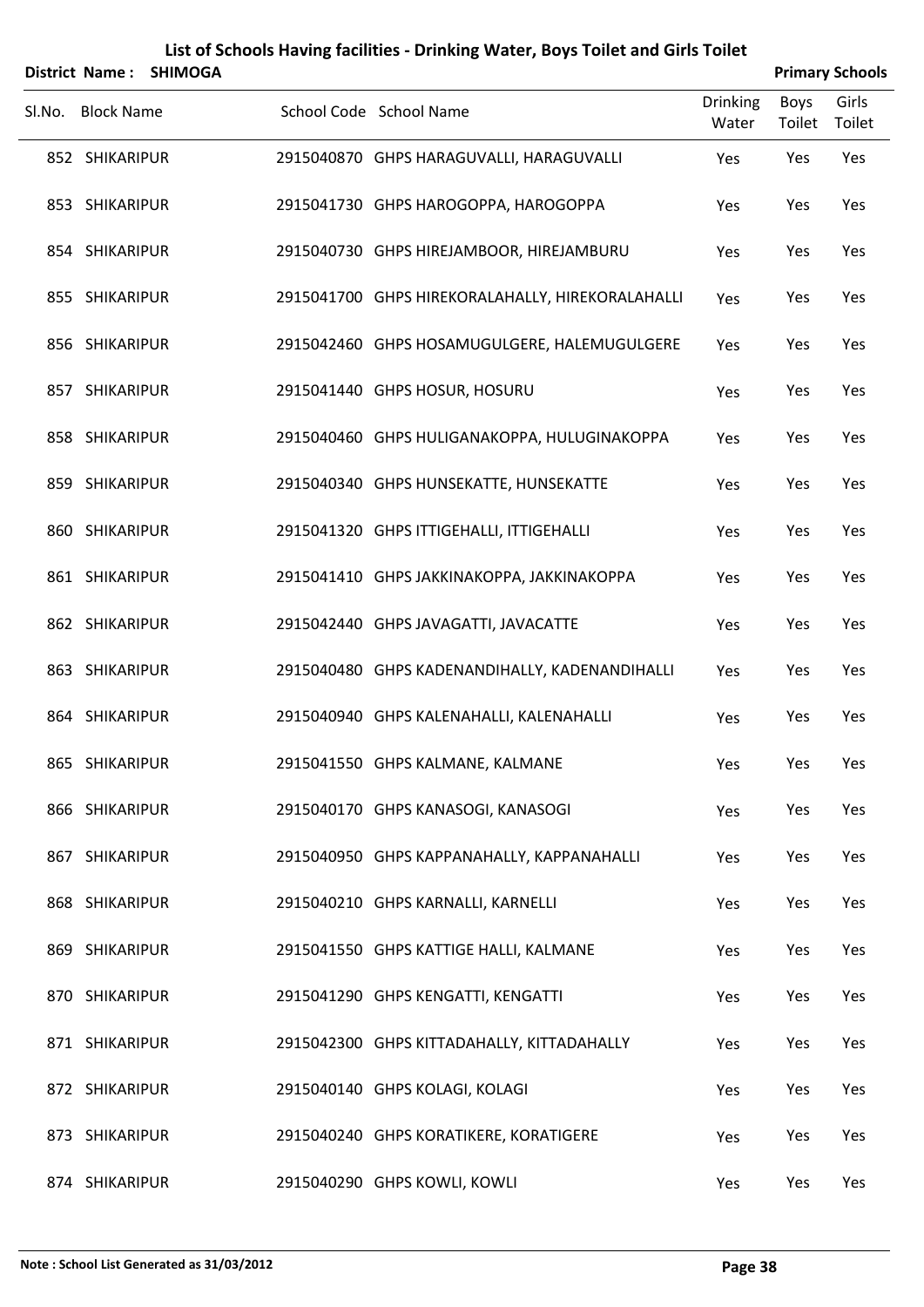|        | <b>District Name:</b> | <b>SHIMOGA</b> |                                                           |                          |                       | <b>Primary Schools</b> |
|--------|-----------------------|----------------|-----------------------------------------------------------|--------------------------|-----------------------|------------------------|
| SI.No. | <b>Block Name</b>     |                | School Code School Name                                   | <b>Drinking</b><br>Water | Boys<br>Toilet Toilet | Girls                  |
|        | 875 SHIKARIPUR        |                | 2915040710 GHPS KUSKUR, KUSKURU                           | Yes                      | Yes                   | Yes                    |
|        | 876 SHIKARIPUR        |                | 2915042400 GHPS MADAGA HARANAHALLY, MADAGA<br>HARANAHALLY | Yes                      | Yes                   | Yes                    |
|        | 877 SHIKARIPUR        |                | 2915040060 GHPS MALAVALLY, MALAVALLI                      | Yes                      | Yes                   | Yes                    |
|        | 878 SHIKARIPUR        |                | 2915040980 GHPS MALLAPURA, MALLAPURA                      | Yes                      | Yes                   | Yes                    |
|        | 879 SHIKARIPUR        |                | 2915040050 GHPS MALLENAHALLY, MALLENAHALLI                | Yes                      | Yes                   | Yes                    |
|        | 880 SHIKARIPUR        |                | 2915040360 GHPS MALUR, MALURU                             | Yes                      | Yes                   | Yes                    |
|        | 881 SHIKARIPUR        |                | 2915040560 GHPS MANCHIKOPPA VADDIGERE,<br>MANCHIKOPPA     | Yes                      | Yes                   | Yes                    |
|        | 882 SHIKARIPUR        |                | 2915041230 GHPS MARAVALLY, MARAVALLI                      | Yes                      | Yes                   | Yes                    |
|        | 883 SHIKARIPUR        |                | 2915041110 GHPS MATHIKOTTE, MATTIKOTE                     | Yes                      | Yes                   | Yes                    |
|        | 884 SHIKARIPUR        |                | 2915041280 GHPS MUDDANAHALLI, MUDDANAHALLI                | Yes                      | Yes                   | Yes                    |
|        | 885 SHIKARIPUR        |                | 2915040990 GHPS MUDUBASIDDAPUR,<br>MUDUBASIDDAPURA        | Yes                      | Yes                   | Yes                    |
|        | 886 SHIKARIPUR        |                | 2915040780 GHPS NAGIHALLY, NAGIHALLI                      | Yes                      | Yes                   | Yes                    |
|        | 887 SHIKARIPUR        |                | 2915041430 GHPS NALLINAKOPPA, NALLINAKOPPA                | Yes                      | Yes                   | Yes                    |
|        | 888 SHIKARIPUR        |                | 2915040100 GHPS NARASAPURA, NARASAPURA                    | Yes                      | Yes                   | Yes                    |
|        | 889 SHIKARIPUR        |                | 2915041090 GHPS NIMBEGONDI, NIMBEGONDI                    | Yes                      | Yes                   | Yes                    |
|        | 890 SHIKARIPUR        |                | 2915040830 GHPS PUNHEDEHALLY, PUNEDAHALLI                 | Yes                      | Yes                   | Yes                    |
|        | 891 SHIKARIPUR        |                | 2915041460 GHPS SALUR, SALURU                             | Yes                      | Yes                   | Yes                    |
|        | 892 SHIKARIPUR        |                | 2915040850 GHPS SANDA, SANDA                              | Yes                      | Yes                   | Yes                    |
|        | 893 SHIKARIPUR        |                | 2915042810 GHPS SHEERIHALLI, SHEERIHALLI                  | Yes                      | Yes                   | Yes                    |
|        | 894 SHIKARIPUR        |                | 2915040230 GHPS SUNNADAKOPPA, SUNNADAKOPPA                | Yes                      | Yes                   | Yes                    |
|        | 895 SHIKARIPUR        |                | 2915041080 GHPS SURAGIHALLI, SURAGIHALLI                  | Yes                      | Yes                   | Yes                    |
|        | 896 SHIKARIPUR        |                | 2915042360 GHPS TALAGUNDA, TALAGUNDA                      | Yes                      | Yes                   | Yes                    |
|        | 897 SHIKARIPUR        |                | 2915041610 GHPS TARALAGHATTA, THARALAGHATTA               | Yes                      | Yes                   | Yes                    |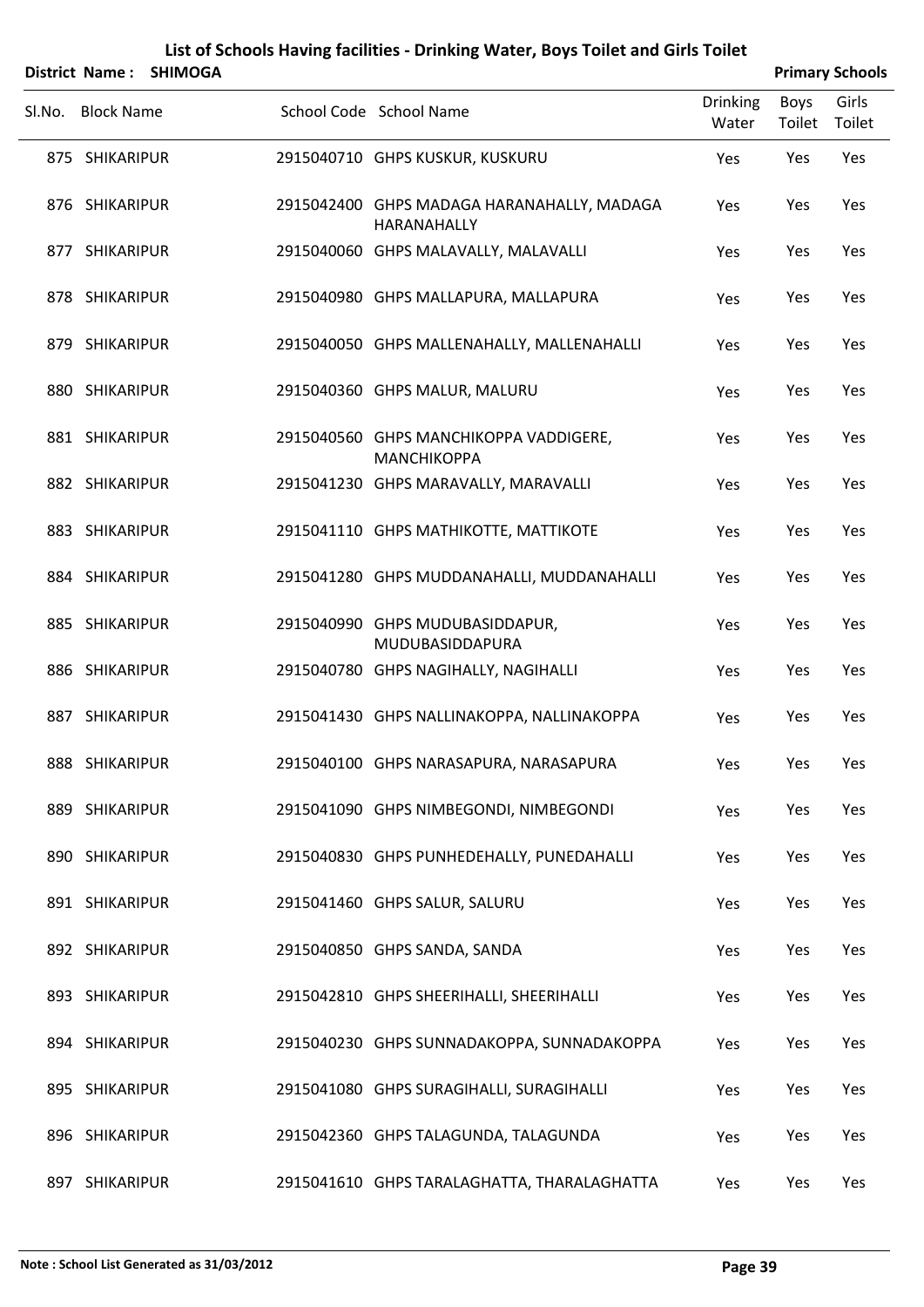| <b>District Name:</b> | <b>SHIMOGA</b> | List of Schools Having facilities - Drinking Water, Boys Toilet and Girls Toilet |                          |                       | <b>Primary Schools</b> |
|-----------------------|----------------|----------------------------------------------------------------------------------|--------------------------|-----------------------|------------------------|
| Sl.No. Block Name     |                | School Code School Name                                                          | <b>Drinking</b><br>Water | <b>Boys</b><br>Toilet | Girls<br>Toilet        |
| 898 SHIKARIPUR        |                | 2915040660 GHPS THADAGANI, THADAGANI                                             | Yes                      | Yes                   | Yes                    |
| 899 SHIKARIPUR        |                | 2915040470 GHPS THADASANAHALLI, THADASANAHALLI                                   | Yes                      | Yes                   | Yes                    |
| 900 SHIKARIPUR        |                | 2915041310 GHPS THIMALAPURA, THIMLAPURA                                          | Yes                      | Yes                   | Yes                    |
| 901 SHIKARIPUR        |                | 2915040950 GHPS TUMARI HOSUR, KAPPANAHALLI                                       | Yes                      | Yes                   | Yes                    |
| 902 SHIKARIPUR        |                | 2915042490 GHPS UDUGANI, UDAGANI                                                 | Yes                      | Yes                   | Yes                    |
| 903 SHIKARIPUR        |                | 2915041970 GHPS VITTALANAGAR, VITTALANAGAR                                       | Yes                      | Yes                   | Yes                    |
| 904 SHIKARIPUR        |                | 2915040010 GHPS YALAGERE, YELAGERE                                               | Yes                      | Yes                   | Yes                    |
| 905 SHIKARIPUR        |                | 2915041760 GHPS YALANEERKOPPA, YALANEERAKOPPA                                    | Yes                      | Yes                   | Yes                    |
| 906 SHIKARIPUR        |                | 2915041180 GKLPS APINAKATTE, BEGURU                                              | Yes                      | Yes                   | Yes                    |
| 907 SHIKARIPUR        |                | 2915040970 GKLPS HIREKALAVATHI, HIREKALAVATHI                                    | Yes                      | Yes                   | Yes                    |
| 908 SHIKARIPUR        |                | 2915040700 GKPS BADRAPUR, BHADRAPURA                                             | Yes                      | Yes                   | Yes                    |
| 909 SHIKARIPUR        |                | 2915042730 GLPGS, HALIYOOR, SHIKARIPUR WARD 12                                   | Yes                      | Yes                   | Yes                    |
| 910 SHIKARIPUR        |                | 2915042200 GLPS AGRAHARA MUTTALLI, AGRAHARA<br>MUTTHALLI                         | Yes                      | Yes                   | Yes                    |
| 911 SHIKARIPUR        |                | 2915041810 GLPS ANNAPURA 1, ANNAPPURA 1                                          | Yes                      | Yes                   | Yes                    |
| 912 SHIKARIPUR        |                | 2915042710 GLPS ASHRAYA BADAVANE, SHIKARIPUR<br>WARD 9                           | Yes                      | Yes                   | Yes                    |
| 913 SHIKARIPUR        |                | 2915041750 GLPS ATTIBYLU, ATHIBYLU                                               | Yes                      | Yes                   | Yes                    |
| 914 SHIKARIPUR        |                | 2915041270 GLPS BALEKOPPA, BALEKOPPA                                             | Yes                      | Yes                   | Yes                    |
| 915 SHIKARIPUR        |                | 2915040500 GLPS BDRAKOPPA, BIDARIKOPPA                                           | Yes                      | Yes                   | Yes                    |
| 916 SHIKARIPUR        |                | 2915041180 GLPS BEGURU MARADI THANDA, BEGURU                                     | Yes                      | Yes                   | Yes                    |
| 917 SHIKARIPUR        |                | 2915041180 GLPS BEGUR-VADDEGERE TANDA, BEGURU                                    | Yes                      | Yes                   | Yes                    |
| 918 SHIKARIPUR        |                | 2915041920 GLPS BENDEKATTE TANDA, BENDEKATTE                                     | Yes                      | Yes                   | Yes                    |
| 919 SHIKARIPUR        |                | 2915040650 GLPS BESTHARA KALONI (NERALAGI),<br><b>NERALAGI</b>                   | Yes                      | Yes                   | Yes                    |
| 920 SHIKARIPUR        |                | 2915040020 GLPS CHICKMAGADI THANDA,<br>CHIKKAMAGADI                              | Yes                      | Yes                   | Yes                    |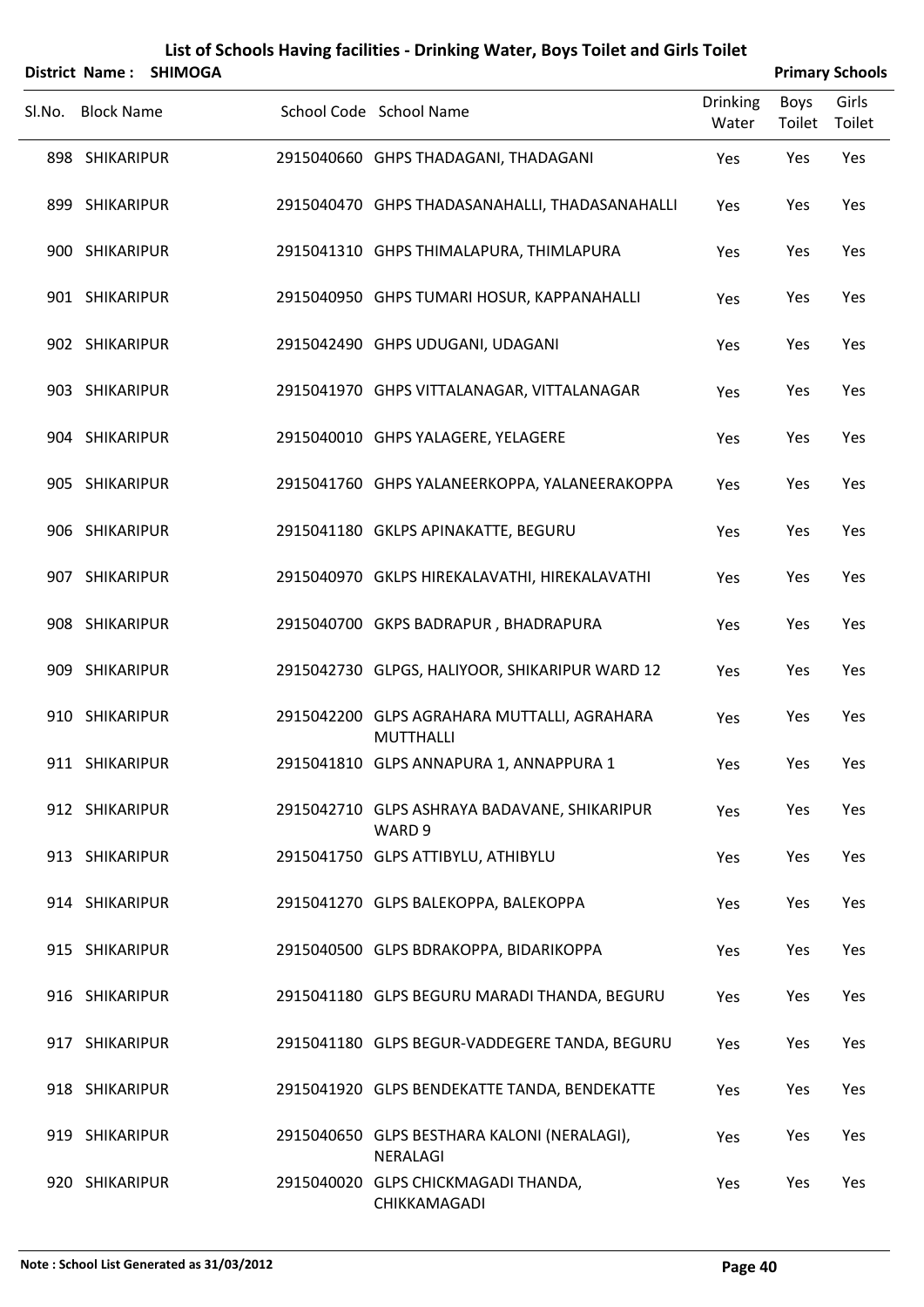|        |                   | District Name: SHIMOGA |                                                                |                          |                | <b>Primary Schools</b> |
|--------|-------------------|------------------------|----------------------------------------------------------------|--------------------------|----------------|------------------------|
| SI.No. | <b>Block Name</b> |                        | School Code School Name                                        | <b>Drinking</b><br>Water | Boys<br>Toilet | Girls<br>Toilet        |
|        | 921 SHIKARIPUR    |                        | 2915041370 GLPS CHOWDANAYAKANAKOPPA-II,<br>CHOWDANAYAKANAKOPPA | Yes                      | Yes            | Yes                    |
|        | 922 SHIKARIPUR    |                        | 2915041370 GLPS CHOWDANAYAKANKOPA-I,<br>CHOWDANAYAKANAKOPPA    | Yes                      | Yes            | Yes                    |
|        | 923 SHIKARIPUR    |                        | 2915041550 GLPS DEVARAHALLI, KALMANE                           | Yes                      | Yes            | Yes                    |
|        | 924 SHIKARIPUR    |                        | 2915040380 GLPS DEVIKOPPA, DEVIKOPPA                           | Yes                      | Yes            | Yes                    |
|        | 925 SHIKARIPUR    |                        | 2915041600 GLPS DODDA JOGIHALY, DODDAJOGIHALLI                 | Yes                      | Yes            | Yes                    |
|        | 926 SHIKARIPUR    |                        | 2915041300 GLPS DOOPADAHALLI, DOOPADAHALLI                     | Yes                      | Yes            | Yes                    |
|        | 927 SHIKARIPUR    |                        | 2915041860 GLPS GANDINAGAR, GANDINAGAR                         | Yes                      | Yes            | Yes                    |
|        | 928 SHIKARIPUR    |                        | 2915040950 GLPS GOPALAKANIYA, KAPPANAHALLI                     | Yes                      | Yes            | Yes                    |
|        | 929 SHIKARIPUR    |                        | 2915040020 GLPS GUDDADA TANDA(UJJINIPUR),<br>CHIKKAMAGADI      | Yes                      | Yes            | Yes                    |
|        | 930 SHIKARIPUR    |                        | 2915040350 GLPS GUDDADAHOSAHALLI,<br><b>GUDDADAHOSALLI</b>     | Yes                      | Yes            | Yes                    |
|        | 931 SHIKARIPUR    |                        | 2915040350 GLPS GUDDADAHOSALLI, GUDDADAHOSALLI                 | Yes                      | Yes            | Yes                    |
|        | 932 SHIKARIPUR    |                        | 2915041960 GLPS HALE MUTHIGE, HALEMUTHIGE                      | Yes                      | Yes            | Yes                    |
|        | 933 SHIKARIPUR    |                        | 2915042030 GLPS HALEGODDANAKOPPA,<br>HALEGODDANAKOPPA          | Yes                      | Yes            | Yes                    |
|        | 934 SHIKARIPUR    |                        | 2915040950 GLPS HALEKANIYA, KAPPANAHALLI                       | Yes                      | Yes            | Yes                    |
|        | 935 SHIKARIPUR    |                        | 2915041730 GLPS HAROGOPPA B CAMP, HAROGOPPA                    | Yes                      | Yes            | Yes                    |
|        | 936 SHIKARIPUR    |                        | 2915042070 GLPS HOSA GULADAHALLY, HOSA<br><b>GULADAHALLY</b>   | Yes                      | Yes            | Yes                    |
|        | 937 SHIKARIPUR    |                        | 2915041950 GLPS HOSA MUTHIGE, HOSA MUTHIGE                     | Yes                      | Yes            | Yes                    |
|        | 938 SHIKARIPUR    |                        | 2915040950 GLPS HOSAKANIYA, KAPPANAHALLI                       | Yes                      | Yes            | Yes                    |
|        | 939 SHIKARIPUR    |                        | 2915041160 GLPS HOSANAGARA NELAVAGILU,<br>NELAVAGILU           | Yes                      | Yes            | Yes                    |
|        | 940 SHIKARIPUR    |                        | 2915041060 GLPS HOTHANAKATTE, HOTHANAKATTE                     | Yes                      | Yes            | Yes                    |
|        | 941 SHIKARIPUR    |                        | 2915042050 GLPS HULLINAKATTE, HULLINAKATTE                     | Yes                      | Yes            | Yes                    |
|        | 942 SHIKARIPUR    |                        | 2915041560 GLPS HUNSEKOPPA, HUNSEKOPPA                         | Yes                      | Yes            | Yes                    |
|        | 943 SHIKARIPUR    |                        | 2915040370 GLPS IDUKINAHOSAKOPPA,<br>IDUKINAHOSAKOPPA          | Yes                      | Yes            | Yes                    |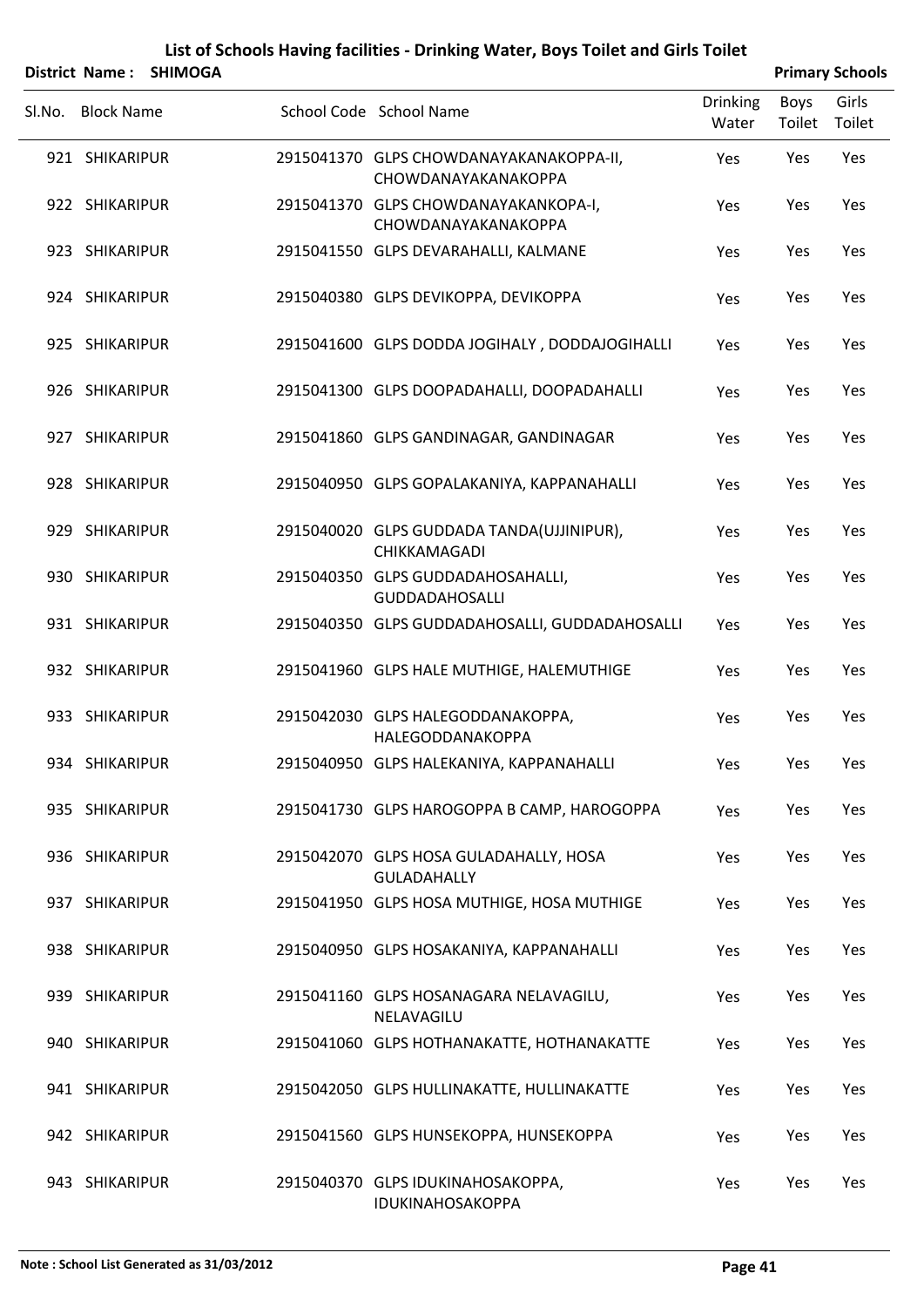|        | <b>District Name:</b> | <b>SHIMOGA</b> | List of Schools Having facilities - Drinking Water, Boys Toilet and Girls Toilet |                          |                | <b>Primary Schools</b> |
|--------|-----------------------|----------------|----------------------------------------------------------------------------------|--------------------------|----------------|------------------------|
| SI.No. | <b>Block Name</b>     |                | School Code School Name                                                          | <b>Drinking</b><br>Water | Boys<br>Toilet | Girls<br>Toilet        |
|        | 944 SHIKARIPUR        |                | 2915041320 GLPS ITTEGEHALLI TANDA, ITTIGEHALLI                                   | Yes                      | Yes            | Yes                    |
|        | 945 SHIKARIPUR        |                | 2915040840 GLPS JAKKANIHALLY, JAKKANAHALLI                                       | Yes                      | Yes            | Yes                    |
|        | 946 SHIKARIPUR        |                | 2915041180 GLPS JALIMARADI TANDA, BEGURU                                         | Yes                      | Yes            | Yes                    |
|        | 947 SHIKARIPUR        |                | 2915042780 GLPS KADETTINA HALLI, KADETTINAHALLI                                  | Yes                      | Yes            | Yes                    |
|        | 948 SHIKARIPUR        |                | 2915040270 GLPS KANAHALLY, KANAHALLI                                             | Yes                      | Yes            | Yes                    |
|        | 949 SHIKARIPUR        |                | 2915041840 GLPS KANIVEMANE, KANIVEMANE                                           | Yes                      | Yes            | Yes                    |
|        | 950 SHIKARIPUR        |                | 2915041210 GLPS KAVASPURA, KAVASPURA                                             | Yes                      | Yes            | Yes                    |
|        | 951 SHIKARIPUR        |                | 2915041260 GLPS KENCHIGONDANAKOPPA,<br>KENCHIGONDANAKOPPA                        | Yes                      | Yes            | Yes                    |
|        | 952 SHIKARIPUR        |                | 2915040310 GLPS KODIHALLY, KODIHALLI                                             | Yes                      | Yes            | Yes                    |
|        | 953 SHIKARIPUR        |                | 2915040740 GLPS KODIKOPPA, KODIKOPPA                                             | Yes                      | Yes            | Yes                    |
|        | 954 SHIKARIPUR        |                | 2915040140 GLPS KOLAGI GOLLARA THANDA, KOLAGI                                    | Yes                      | Yes            | Yes                    |
|        | 955 SHIKARIPUR        |                | 2915040240 GLPS KORATIGERE B THNDA, KORATIGERE                                   | Yes                      | Yes            | Yes                    |
|        | 956 SHIKARIPUR        |                | 2915040960 GLPS KOTIPURA, KOTIPURA                                               | Yes                      | Yes            | Yes                    |
|        | 957 SHIKARIPUR        |                | 2915040920 GLPS KOTTA, KOTTA                                                     | Yes                      | Yes            | Yes                    |
|        | 958 SHIKARIPUR        |                | 2915040680 GLPS KYADIGEKOPPA, KYADIGIKOPPA                                       | <b>Yes</b>               | Yes            | Yes                    |
|        | 959 SHIKARIPUR        |                | 2915040420 GLPS MALAGUNDANAKOPPA,<br>MALAGONDANAKOPPA                            | Yes                      | Yes            | Yes                    |
|        | 960 SHIKARIPUR        |                | 2915041700 GLPS MARATY CAMP, HIREKORALAHALLI                                     | Yes                      | Yes            | Yes                    |
|        | 961 SHIKARIPUR        |                | 2915041940 GLPS MARAVALLY TANDA, MARAVALLY B<br><b>THANDA</b>                    | Yes                      | Yes            | Yes                    |
|        | 962 SHIKARIPUR        |                | 2915041670 GLPS MATHIGATTA, MATHIGHATTA                                          | Yes                      | Yes            | Yes                    |
|        | 963 SHIKARIPUR        |                | 2915040240 GLPS MAYATHAMANA MUCHADI,<br><b>KORATIGERE</b>                        | Yes                      | Yes            | Yes                    |
|        | 964 SHIKARIPUR        |                | 2915041730 GLPS MCRP COLONY, HAROGOPPA                                           | Yes                      | Yes            | Yes                    |
|        | 965 SHIKARIPUR        |                | 2915040520 GLPS MUGALIKOPPA, MUGALIKOPPA                                         | Yes                      | Yes            | Yes                    |
|        | 966 SHIKARIPUR        |                | 2915040190 GLPS MULUKOPPA, MULAKOPPA                                             | Yes                      | Yes            | Yes                    |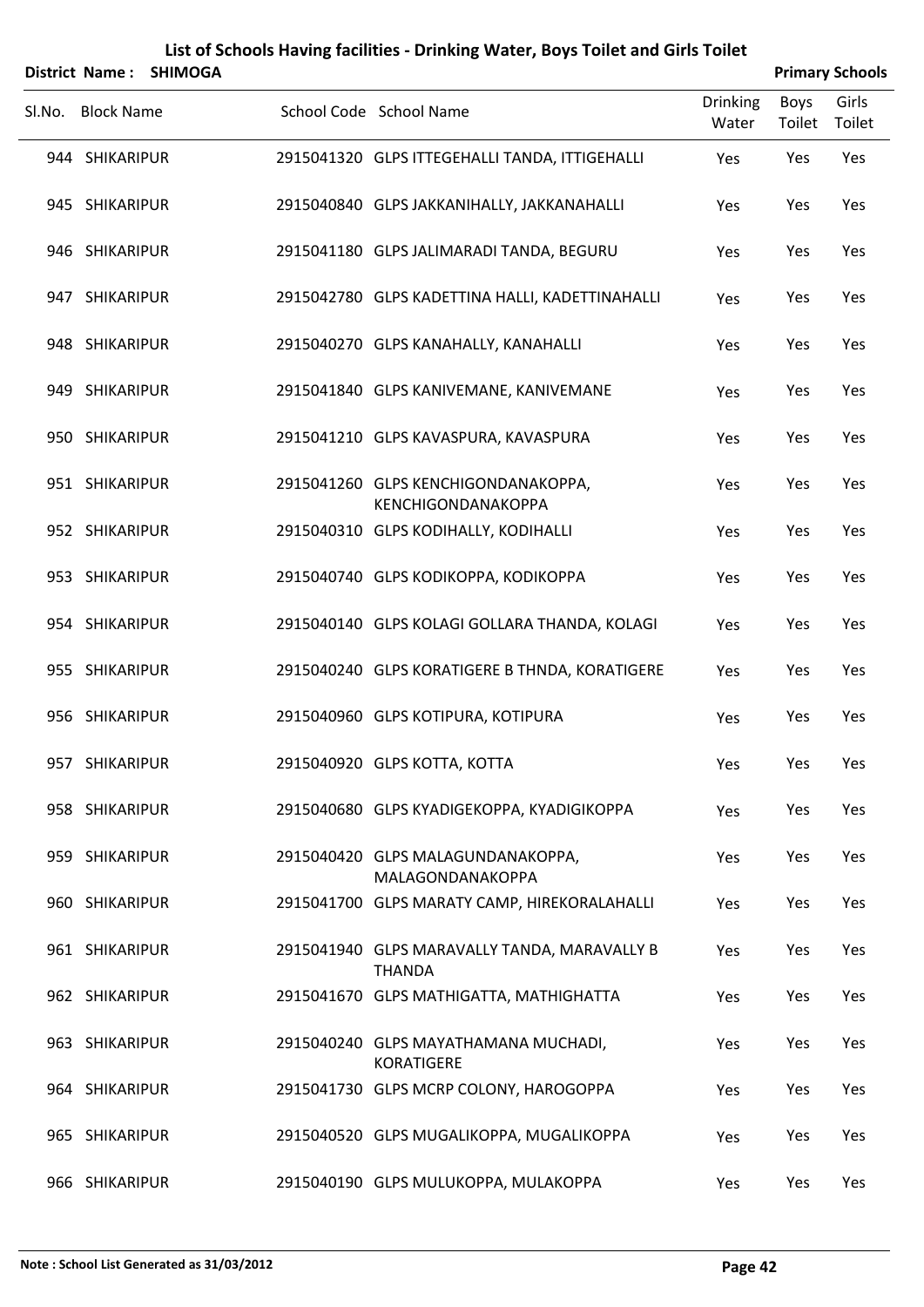|        |                   | District Name: SHIMOGA |                                                                  |                          |                | <b>Primary Schools</b> |
|--------|-------------------|------------------------|------------------------------------------------------------------|--------------------------|----------------|------------------------|
| Sl.No. | <b>Block Name</b> |                        | School Code School Name                                          | <b>Drinking</b><br>Water | Boys<br>Toilet | Girls<br>Toilet        |
|        | 967 SHIKARIPUR    |                        | 2915041620 GLPS NANDIHALLY, NANDIHALLI                           | Yes                      | Yes            | Yes                    |
|        | 968 SHIKARIPUR    |                        | 2915040650 GLPS NERELAGI, NERALAGI                               | Yes                      | Yes            | Yes                    |
|        | 969 SHIKARIPUR    |                        | 2915040200 GLPS RAGIKOPPA TANDA, RAGIKOPPA                       | Yes                      | Yes            | Yes                    |
|        | 970 SHIKARIPUR    |                        | 2915040200 GLPS RAGIKOPPA, RAGIKOPPA                             | Yes                      | Yes            | Yes                    |
|        | 971 SHIKARIPUR    |                        | 2915040930 GLPS SADASHIVAPURA, SADASHIVAPURA                     | Yes                      | Yes            | Yes                    |
|        | 972 SHIKARIPUR    |                        | 2915041460 GLPS SALUR A K COLONY (CHIKKASALUR),<br>SALURU        | Yes                      | Yes            | Yes                    |
|        | 973 SHIKARIPUR    |                        | 2915042830 GLPS SANKLAPUR, SANKLAPUR                             | Yes                      | Yes            | Yes                    |
|        | 974 SHIKARIPUR    |                        | 2915041980 GLPS SANKLAPURA V HATTI, SANKLAPURA V<br><b>HATTI</b> | Yes                      | Yes            | Yes                    |
|        | 975 SHIKARIPUR    |                        | 2915042570 GLPS SASARAVALLI, SASARAVALLI                         | Yes                      | Yes            | Yes                    |
|        | 976 SHIKARIPUR    |                        | 2915040120 GLPS SHANKARIKOPPA, SHANKRIKOPPA                      | Yes                      | Yes            | Yes                    |
|        | 977 SHIKARIPUR    |                        | 2915042800 GLPS SHEERIHALLI THANDA, SHEERIHALLI<br><b>THANDA</b> | Yes                      | Yes            | Yes                    |
|        | 978 SHIKARIPUR    |                        | 2915040910 GLPS SHETTIHALLY, SHETTIHALLI                         | Yes                      | Yes            | Yes                    |
|        | 979 SHIKARIPUR    |                        | 2915040400 GLPS SHIVAPURA GOLLARAHATTI,<br>SHIVAPURA             | Yes                      | Yes            | Yes                    |
|        | 980 SHIKARIPUR    |                        | 2915040400 GLPS SHIVAPURA, SHIVAPURA                             | Yes                      | Yes            | Yes                    |
|        | 981 SHIKARIPUR    |                        | 2915041730 GLPS SIDDANAL MARATI CAMP, HAROGOPPA                  | Yes                      | Yes            | Yes                    |
|        | 982 SHIKARIPUR    |                        | 2915042100 GLPS SIDDANAPURA, SIDDANAPURA                         | Yes                      | Yes            | Yes                    |
|        | 983 SHIKARIPUR    |                        | 2915040160 GLPS SIDDIHALLY, SIDDIHALLI                           | Yes                      | Yes            | Yes                    |
|        | 984 SHIKARIPUR    |                        | 2915041610 GLPS TARALAGATTA CAMP, THARALAGHATTA                  | Yes                      | Yes            | Yes                    |
|        | 985 SHIKARIPUR    |                        | 2915040150 GLPS THANDAGUNDA, THANDAGUNDA                         | Yes                      | Yes            | Yes                    |
|        | 986 SHIKARIPUR    |                        | 2915041030 GLPS YAREKOPPA, YAREKOPPA                             | Yes                      | Yes            | Yes                    |
|        | 987 SHIKARIPUR    |                        | 2915041630 GLPS YEREKATTE, YEREKATTE                             | Yes                      | Yes            | Yes                    |
|        | 988 SHIKARIPUR    |                        | 2915041820 GLPS, ANNAPURA 2, ANNAPPURA 2                         | Yes                      | Yes            | Yes                    |
|        | 989 SHIKARIPUR    |                        | 2915042690 GLPS, DEVARAJ ARAS NAGAR, SHIKARIPUR                  | Yes                      | Yes            | Yes                    |

WARD 7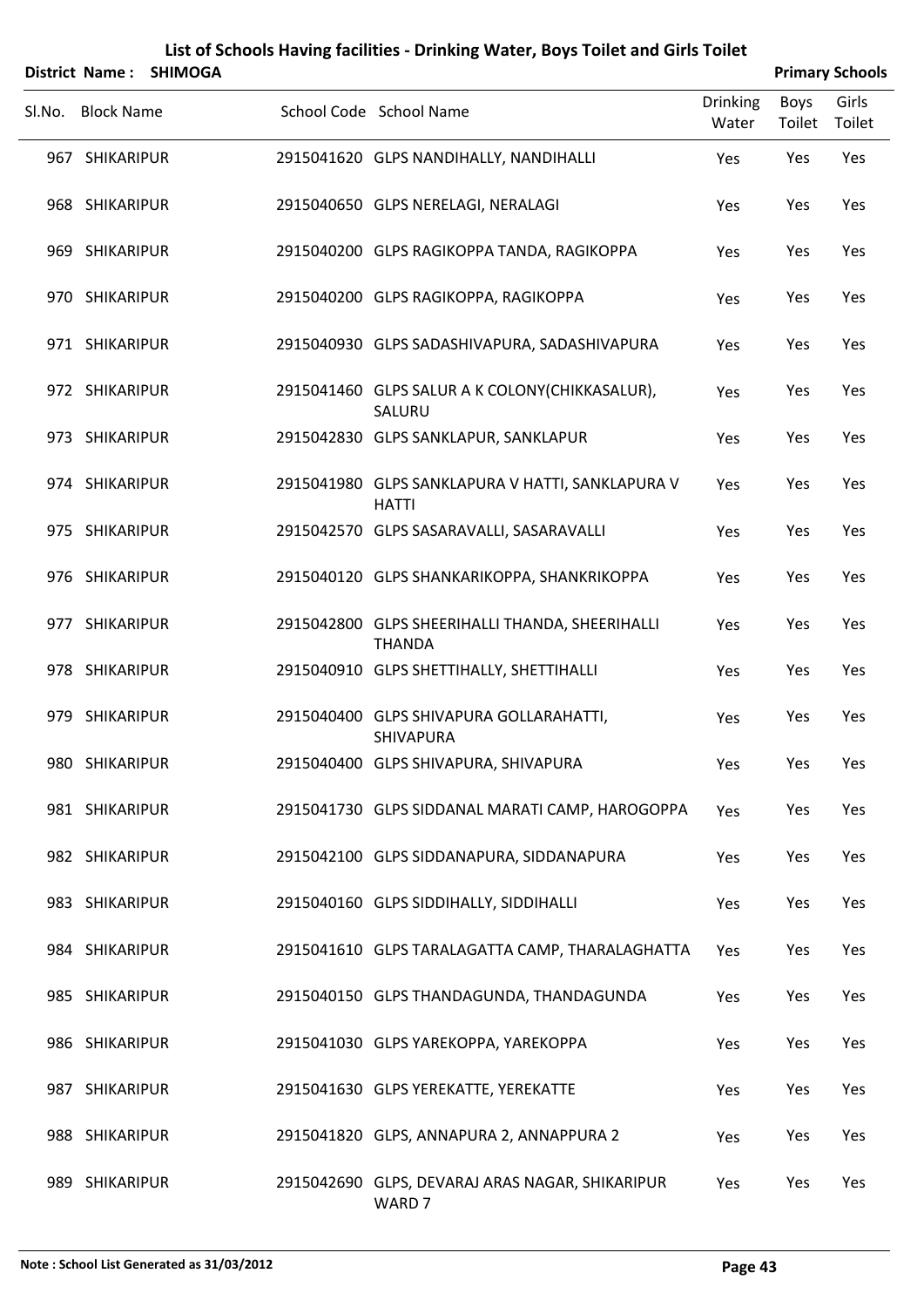|        | <b>District Name:</b> | List of Schools Having facilities - Drinking Water, Boys Toilet and Girls Toilet<br><b>SHIMOGA</b> | <b>Primary Schools</b>                                              |                          |                |                 |
|--------|-----------------------|----------------------------------------------------------------------------------------------------|---------------------------------------------------------------------|--------------------------|----------------|-----------------|
| SI.No. | <b>Block Name</b>     |                                                                                                    | School Code School Name                                             | <b>Drinking</b><br>Water | Boys<br>Toilet | Girls<br>Toilet |
|        | 990 SHIKARIPUR        |                                                                                                    | 2915042680 GLPS, GABBUR, SHIKARIPUR WARD 6                          | Yes                      | Yes            | Yes             |
|        | 991 SHIKARIPUR        |                                                                                                    | 2915040990 GLPS, HUNASEKATTE, MUDUBASIDDAPURA                       | Yes                      | Yes            | Yes             |
|        | 992 SHIKARIPUR        |                                                                                                    | 2915041550 GLPS, KOPPADAKERE, KALMANE                               | Yes                      | Yes            | Yes             |
|        | 993 SHIKARIPUR        |                                                                                                    | 2915042610 GMHPBS, SHIRALAKOPPA, SHIRALAKOPPA                       | Yes                      | Yes            | Yes             |
|        |                       |                                                                                                    | WARD 3                                                              |                          |                |                 |
|        | 994 SHIKARIPUR        |                                                                                                    | 2915042610 GMHPGS, SHIRALAKOPPA, SHIRALAKOPPA<br>WARD <sub>3</sub>  | Yes                      | Yes            | Yes             |
|        | 995 SHIKARIPUR        |                                                                                                    | 2915042670 GMHPGS, SHIKARIPUR, SHIKARIPUR WARD 4                    | Yes                      | Yes            | Yes             |
|        | 996 SHIKARIPUR        |                                                                                                    | 2915041490 GMHPS CHIKKAJOGIHALLI, CHIKKAJOGIHALLI                   | Yes                      | Yes            | Yes             |
|        | 997 SHIKARIPUR        |                                                                                                    | 2915041470 GMHPS GAMA, GAMA                                         | Yes                      | Yes            | Yes             |
|        | 998 SHIKARIPUR        |                                                                                                    | 2915041570 GMHPS HITTALA, HITHALA                                   | Yes                      | Yes            | Yes             |
|        | 999 SHIKARIPUR        |                                                                                                    | 2915042270 GMHPS HOSAGODDANAKOPPA,<br>HOSAGODDANAKOPPA              | Yes                      | Yes            | Yes             |
|        | 1000 SHIKARIPUR       |                                                                                                    | 2915042310 GMHPS ISSUR, ISSUR 1                                     | Yes                      | Yes            | Yes             |
|        | 1001 SHIKARIPUR       |                                                                                                    | 2915041390 GMHPS KAGINALLI, KAGINALLI                               | Yes                      | Yes            | Yes             |
|        | 1002 SHIKARIPUR       |                                                                                                    | 2915041160 GMHPS NELAVAGALU, NELAVAGILU                             | Yes                      | Yes            | Yes             |
|        | 1003 SHIKARIPUR       |                                                                                                    | 2915040300 GMHPS TOGARSI, THOGARSI                                  | Yes                      | Yes            | Yes             |
|        | 1004 SHIKARIPUR       |                                                                                                    | 2915042710 GMHPS, SOPPINAKERI, SHIKARIPUR WARD 9                    | Yes                      | Yes            | Yes             |
|        | 1005 SHIKARIPUR       |                                                                                                    | 2915042670 GSHA DHANARAJ HEMARAJ GKHPS,<br><b>SHIKARIPUR WARD 4</b> | Yes                      | Yes            | Yes             |
|        | 1006 SHIKARIPUR       |                                                                                                    | 2915041020 GUHPS AMBLIGOLA, HARIHARAPURA                            | Yes                      | Yes            | Yes             |
|        | 1007 SHIKARIPUR       |                                                                                                    | 2915041520 GUHPS ARISINGERE, ARASINAGERE                            | Yes                      | Yes            | Yes             |
|        | 1008 SHIKARIPUR       |                                                                                                    | 2915042370 GUHPS BALLIGAVI, BALLIGAVI                               | Yes                      | Yes            | Yes             |
|        | 1009 SHIKARIPUR       |                                                                                                    | 2915040180 GUHPS BILIKI, BILAKI                                     | Yes                      | Yes            | Yes             |
|        | 1010 SHIKARIPUR       |                                                                                                    | 2915041801 GUHPS CK MOHALLA, SHIKARIPURA                            | Yes                      | Yes            | Yes             |
|        | 1011 SHIKARIPUR       |                                                                                                    | 2915040620 GUHPS CHIKJAMBUR, CHIKKAJAMBURU                          | Yes                      | Yes            | Yes             |
|        | 1012 SHIKARIPUR       |                                                                                                    | 2915041250 GUHPS DABBANA BHAIRANAHALLI,                             | Yes                      | Yes            | Yes             |

DABBANABHYRANAHALLI

#### **Note : School List Generated as 31/03/2012 Page 44**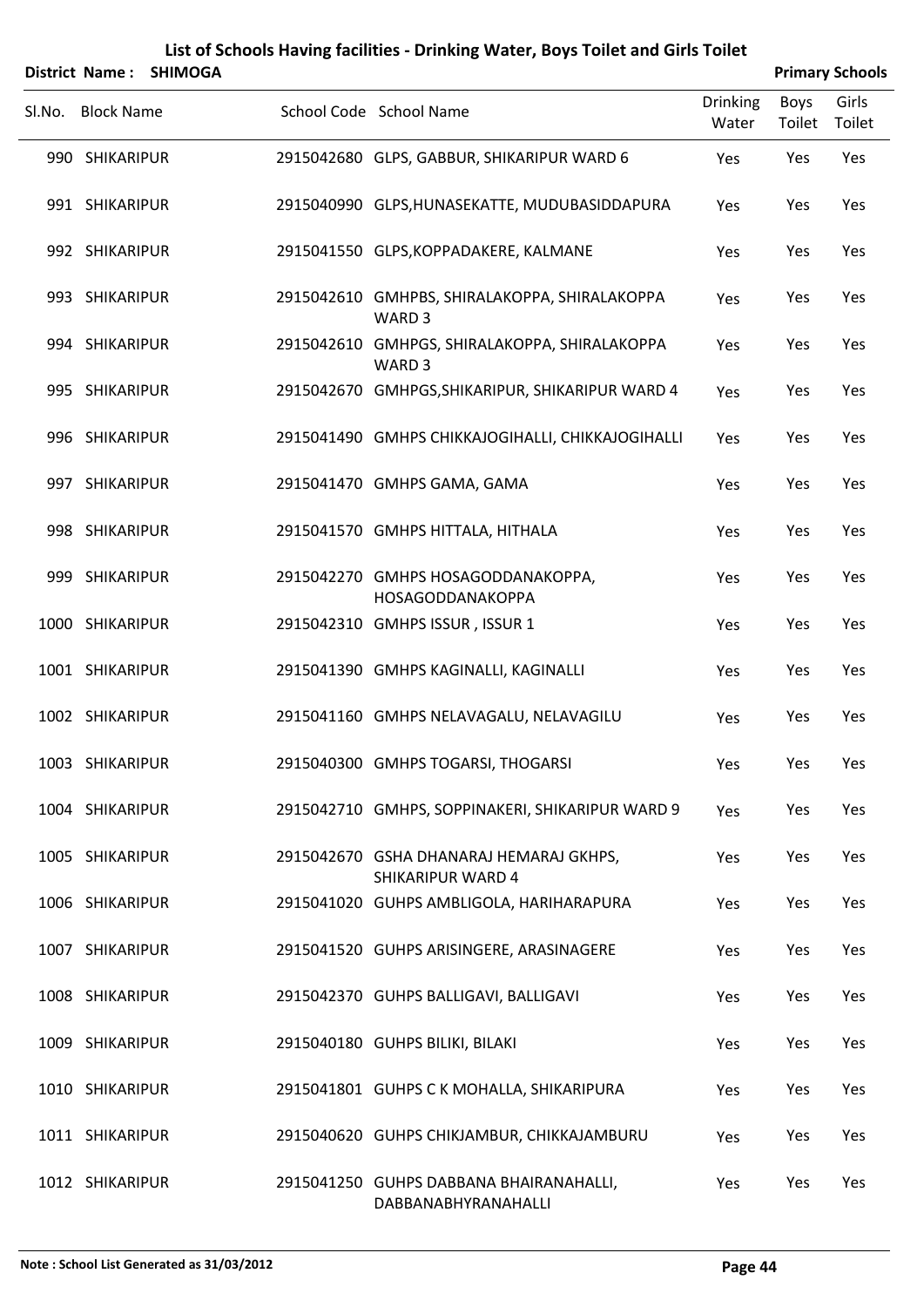|        | <b>District Name:</b> | <b>SHIMOGA</b> | List of Schools Having facilities - Drinking Water, Boys Toilet and Girls Toilet |                 |        | <b>Primary Schools</b> |
|--------|-----------------------|----------------|----------------------------------------------------------------------------------|-----------------|--------|------------------------|
|        |                       |                |                                                                                  | <b>Drinking</b> | Boys   | Girls                  |
| Sl.No. | <b>Block Name</b>     |                | School Code School Name                                                          | Water           | Toilet | Toilet                 |
|        | 1013 SHIKARIPUR       |                | 2915041800 GUHPS GAGRI, SHIKARIPURA                                              | Yes             | Yes    | Yes                    |
|        | 1014 SHIKARIPUR       |                | 2915042560 GUHPS HALLYUR SHIRALKOPPA,<br>SHIRALAKOPPA                            | Yes             | Yes    | Yes                    |
|        | 1015 SHIKARIPUR       |                | 2915041570 GUHPS HITTALA, HITHALA                                                | Yes             | Yes    | Yes                    |
|        | 1016 SHIKARIPUR       |                | 2915041210 GUHPS KAVASPURA, KAVASPURA                                            | Yes             | Yes    | Yes                    |
|        | 1017 SHIKARIPUR       |                | 2915041803 GUHPS KHAZI MOHALLA SHIKARIPUR,<br>SHIKARIPURA                        | Yes             | Yes    | Yes                    |
|        | 1018 SHIKARIPUR       |                | 2915041110 GUHPS MATHIKOTTE, MATTIKOTE                                           | Yes             | Yes    | Yes                    |
|        | 1019 SHIKARIPUR       |                | 2915040100 GUHPS NARASAPURA, NARASAPURA                                          | Yes             | Yes    | Yes                    |
|        | 1020 SHIKARIPUR       |                | 2915041803 GUHPS SHIKARIPUR MAIN, SHIKARIPURA                                    | Yes             | Yes    | Yes                    |
|        | 1021 SHIKARIPUR       |                | 2915042560 GUHPS SHIRALAKOPPA, SHIRALAKOPPA                                      | Yes             | Yes    | Yes                    |
|        | 1022 SHIKARIPUR       |                | 2915042490 GUHPS UDUGANI, UDAGANI                                                | Yes             | Yes    | Yes                    |
|        | 1023 SHIKARIPUR       |                | 2915042560 GUHPS URS NAGAR SHIRALAKOPPA,<br>SHIRALAKOPPA                         | Yes             | Yes    | Yes                    |
|        | 1024 SHIKARIPUR       |                | 2915041030 GUHPS YAREKOPPA, YAREKOPPA                                            | Yes             | Yes    | Yes                    |
|        | 1025 SHIKARIPUR       |                | 2915042580 GUHPS, SHIRALAKOPPA, SHIRALAKOPPA<br>WARD 13                          | Yes             | Yes    | Yes                    |
|        | 1026 SHIKARIPUR       |                | 2915041690 GULPS ANJANAPURA, ANJANAPURA                                          | Yes             | Yes    | Yes                    |
|        | 1027 SHIKARIPUR       |                | 2915042550 GULPS APPINAKATTE, BEGUR APINAKATTE                                   | Yes             | Yes    | Yes                    |
|        | 1028 SHIKARIPUR       |                | 2915042910 GULPS ASHRAYA BADAVANE, SHIKARIPUR<br>WARD-22                         | Yes             | Yes    | Yes                    |
|        | 1029 SHIKARIPUR       |                | 2915042550 GULPS BEGUR, BEGUR APINAKATTE                                         | Yes             | Yes    | Yes                    |
|        | 1030 SHIKARIPUR       |                | 2915040770 GULPS BHOGI, BHOGI                                                    | Yes             | Yes    | Yes                    |
|        | 1031 SHIKARIPUR       |                | 2915041590 GULPS CHURCHUGUNDI, CHURCHUGUNDI                                      | Yes             | Yes    | Yes                    |
|        | 1032 SHIKARIPUR       |                | 2915041800 GULPS D URS NAGARA SHIKARIPUR,<br>SHIKARIPURA                         | Yes             | Yes    | Yes                    |
|        | 1033 SHIKARIPUR       |                | 2915041470 GULPS GAMA, GAMA                                                      | Yes             | Yes    | Yes                    |
|        | 1034 SHIKARIPUR       |                | 2915041500 GULPS ISSURU, ISSURU                                                  | Yes             | Yes    | Yes                    |
|        | 1035 SHIKARIPUR       |                | 2915042880 GULPS KEB EXTN.SHIKARIPUR, SHIKARIPUR                                 | Yes             | Yes    | Yes                    |

WARD‐1

#### **Note : School List Generated as 31/03/2012 Page 45**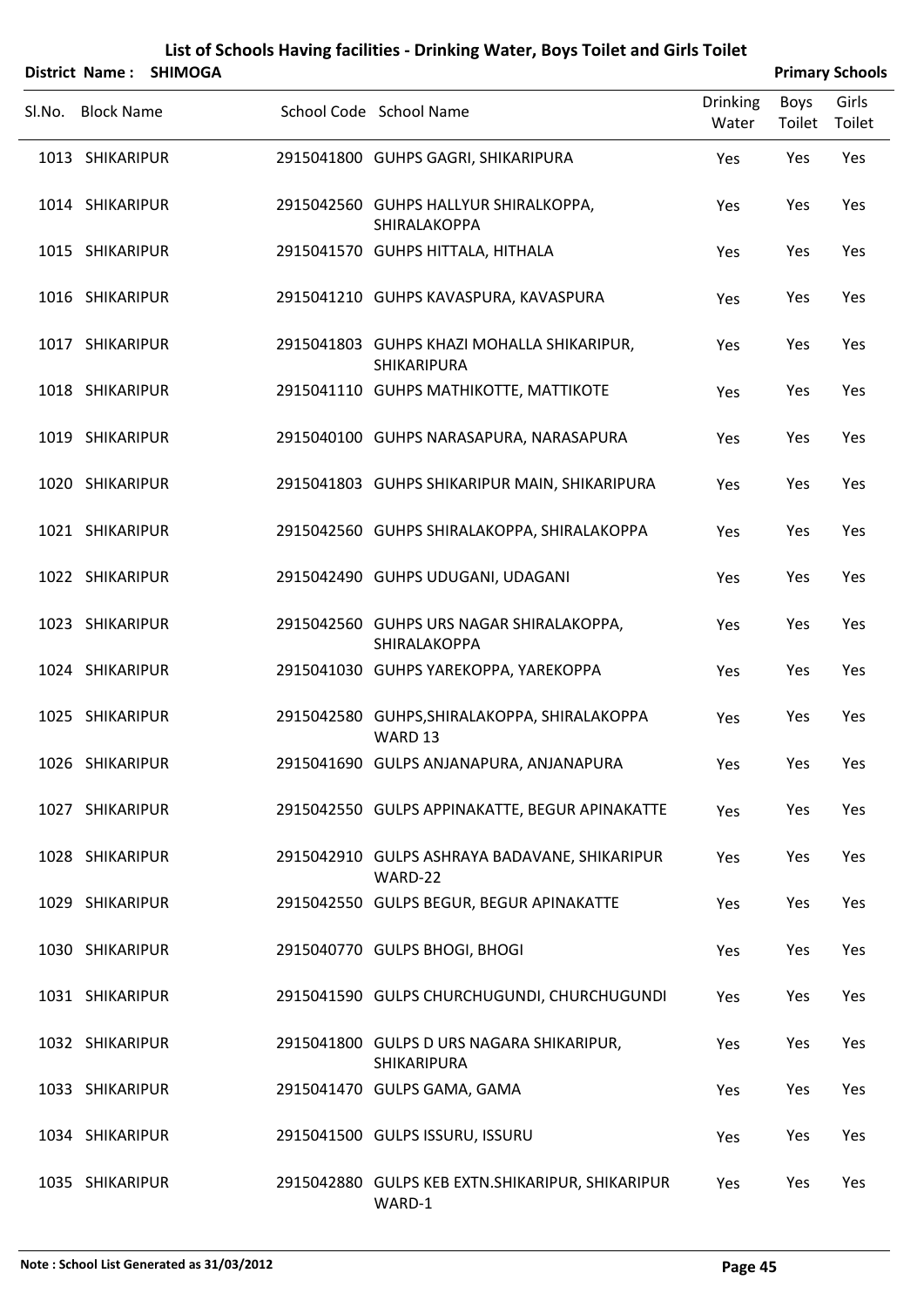| List of Schools Having facilities - Drinking Water, Boys Toilet and Girls Toilet<br><b>Primary Schools</b><br>District Name:<br><b>SHIMOGA</b> |                   |  |  |                                                               |                          |                |                 |  |
|------------------------------------------------------------------------------------------------------------------------------------------------|-------------------|--|--|---------------------------------------------------------------|--------------------------|----------------|-----------------|--|
|                                                                                                                                                | Sl.No. Block Name |  |  | School Code School Name                                       | <b>Drinking</b><br>Water | Boys<br>Toilet | Girls<br>Toilet |  |
|                                                                                                                                                | 1036 SHIKARIPUR   |  |  | 2915042300 GULPS KITTADAHALLI, KITTADAHALLY                   | Yes                      | Yes            | Yes             |  |
|                                                                                                                                                | 1037 SHIKARIPUR   |  |  | 2915040680 GULPS KYADIGEKOPPA, KYADIGIKOPPA                   | Yes                      | Yes            | Yes             |  |
|                                                                                                                                                | 1038 SHIKARIPUR   |  |  | 2915041800 GULPS M S MOHALLA, SHIKARIPURA                     | Yes                      | Yes            | Yes             |  |
|                                                                                                                                                | 1039 SHIKARIPUR   |  |  | 2915040830 GULPS PUNEDHALLI, PUNEDAHALLI                      | Yes                      | Yes            | Yes             |  |
|                                                                                                                                                | 1040 SHIKARIPUR   |  |  | 2915041460 GULPS SALUR, SALURU                                | Yes                      | Yes            | Yes             |  |
|                                                                                                                                                | 1041 SHIKARIPUR   |  |  | 2915040850 GULPS SANDA, SANDA                                 | Yes                      | Yes            | Yes             |  |
|                                                                                                                                                | 1042 SHIKARIPUR   |  |  | 2915040300 GULPS THOGARSI, THOGARSI                           | Yes                      | Yes            | Yes             |  |
|                                                                                                                                                | 1043 SHIKARIPUR   |  |  | 2915040920 GULPSKOTTA, KOTTA                                  | Yes                      | Yes            | Yes             |  |
|                                                                                                                                                | 1044 SHIMOGA      |  |  | 2915053500 G H P S HOLEBELAGALU, HOLEBELAGALU                 | Yes                      | Yes            | Yes             |  |
|                                                                                                                                                | 1045 SHIMOGA      |  |  | 2915051500 G H P S KUDLI, KUDLI                               | Yes                      | Yes            | Yes             |  |
|                                                                                                                                                | 1046 SHIMOGA      |  |  | 2915053490 GLPS ABBANAGATTA, ABBANAGATTA                      | Yes                      | Yes            | Yes             |  |
|                                                                                                                                                | 1047 SHIMOGA      |  |  | 2915053790 GLPS ADAGADI, ADAGADI                              | Yes                      | Yes            | Yes             |  |
|                                                                                                                                                | 1048 SHIMOGA      |  |  | 2915053530 GLPS CHIKKA KUDLI, CHIKKA KUDLI                    | Yes                      | Yes            | Yes             |  |
|                                                                                                                                                | 1049 SHIMOGA      |  |  | 2915053440 G L P S CHODNALA, CHODNALA                         | Yes                      | Yes            | Yes             |  |
|                                                                                                                                                | 1050 SHIMOGA      |  |  | 2915052050 GLPS GANEDAL-B, HURULI HALLI                       | Yes                      | Yes            | Yes             |  |
|                                                                                                                                                | 1051 SHIMOGA      |  |  | 2915051270 G L P S HADONAHALLI COLONY, HADONA<br><b>HALLI</b> | Yes                      | Yes            | Yes             |  |
|                                                                                                                                                | 1052 SHIMOGA      |  |  | 2915051260 G L P S MADIKE CHILURU, MADIKE CHILURU             | Yes                      | Yes            | Yes             |  |
|                                                                                                                                                | 1053 SHIMOGA      |  |  | 2915053840 GLPS RECHIKOPPA, RECHIKOPPA                        | Yes                      | Yes            | Yes             |  |
|                                                                                                                                                | 1054 SHIMOGA      |  |  | 2915053520 GLPS VENKATAPURA, VENKATAPURA                      | Yes                      | Yes            | Yes             |  |
|                                                                                                                                                | 1055 SHIMOGA      |  |  | 2915053420 GH P S OLD KUMSI, OLD KUMSI                        | Yes                      | Yes            | Yes             |  |
|                                                                                                                                                | 1056 SHIMOGA      |  |  | 2915050020 GH P S TUPPURU, THUPPURU                           | Yes                      | Yes            | Yes             |  |
|                                                                                                                                                | 1057 SHIMOGA      |  |  | 2915050480 GHPBS HARANA HALLI, HARANA HALLI                   | Yes                      | Yes            | Yes             |  |
|                                                                                                                                                | 1058 SHIMOGA      |  |  | 2915050120 GHPBS KUMSI, KUMSI                                 | Yes                      | Yes            | Yes             |  |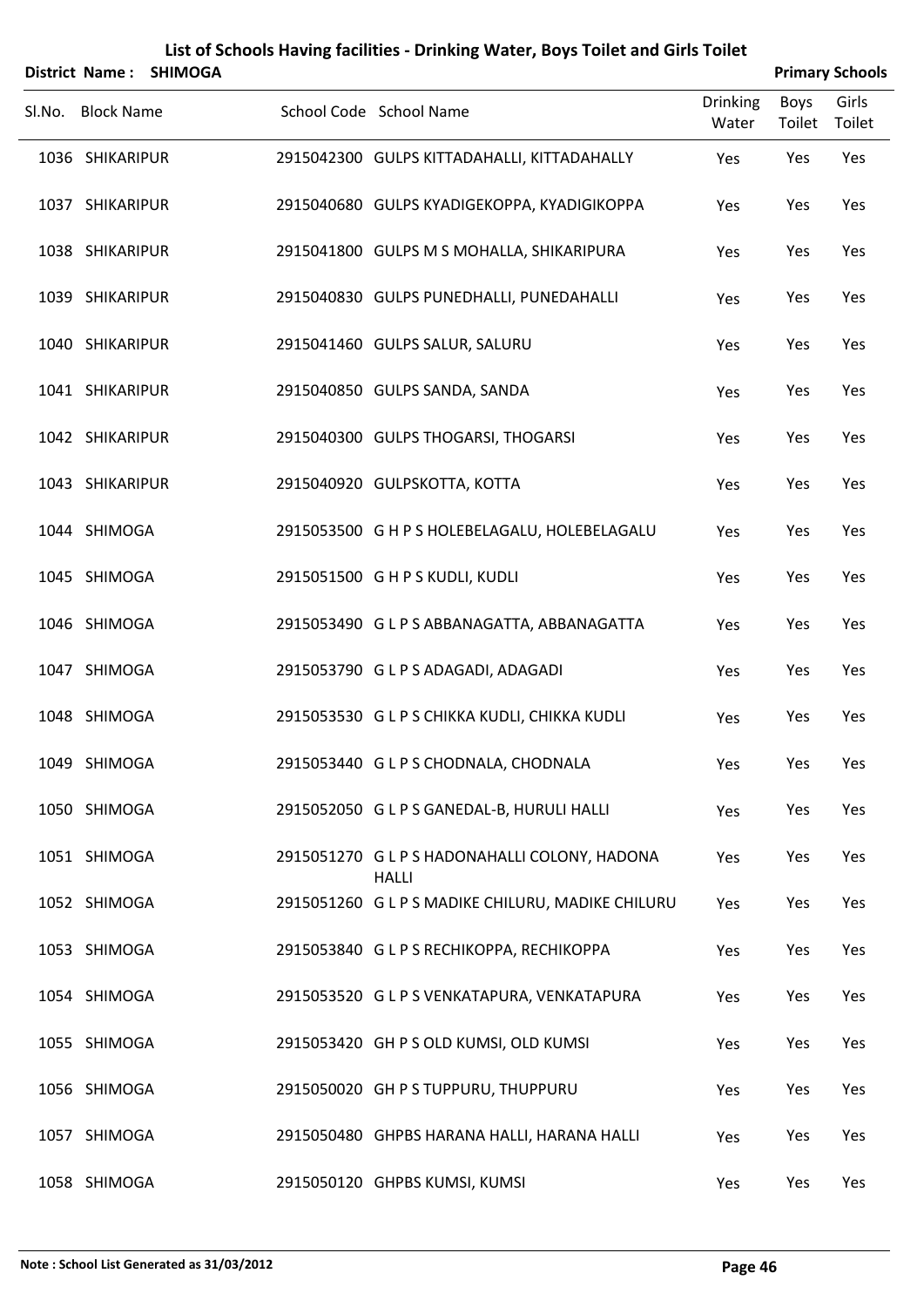| District Name:    | <b>SHIMOGA</b> | List of Schools Having facilities - Drinking Water, Boys Toilet and Girls Toilet |                          |                       | <b>Primary Schools</b> |
|-------------------|----------------|----------------------------------------------------------------------------------|--------------------------|-----------------------|------------------------|
| Sl.No. Block Name |                | School Code School Name                                                          | <b>Drinking</b><br>Water | <b>Boys</b><br>Toilet | Girls<br>Toilet        |
| 1059 SHIMOGA      |                | 2915052140 GHPBS UMBLEBYLU, UMBLE BYLU                                           | Yes                      | Yes                   | Yes                    |
| 1060 SHIMOGA      |                | 2915050480 GHPGS HARANA HALLI, HARANA HALLI                                      | Yes                      | Yes                   | Yes                    |
| 1061 SHIMOGA      |                | 2915050120 GHPGS KUMSI, KUMSI                                                    | Yes                      | Yes                   | Yes                    |
| 1062 SHIMOGA      |                | 2915051370 GHPS ABBALAGERE, ABBALAGERE                                           | Yes                      | Yes                   | Yes                    |
| 1063 SHIMOGA      |                | 2915053650 GHPS AGASAVALLI HOSUR, AGASAVALLI                                     | Yes                      | Yes                   | Yes                    |
| 1064 SHIMOGA      |                | 2915052420 GHPS AK COLONY ASHOK NAGAR, A K<br><b>COLONY ASHOKNAGAR</b>           | Yes                      | Yes                   | Yes                    |
| 1065 SHIMOGA      |                | 2915051340 GHPS ALADA HALLI, ALADA HALLI                                         | Yes                      | Yes                   | Yes                    |
| 1066 SHIMOGA      |                | 2915054120 GHPS AMRUTHUR, AMRUTHUR                                               | Yes                      | Yes                   | Yes                    |
| 1067 SHIMOGA      |                | 2915052328 GHPS B B STREET, SHIMOGA CITY                                         | Yes                      | Yes                   | Yes                    |
| 1068 SHIMOGA      |                | 2915051580 GHPS B BEERANAHALLI, B BEERANAHALLI                                   | Yes                      | Yes                   | Yes                    |
| 1069 SHIMOGA      |                | 2915052328 GHPS B P O AREA, SHIMOGA CITY                                         | Yes                      | Yes                   | Yes                    |
| 1070 SHIMOGA      |                | 2915050190 GHPS BALE KOPPA, BALE KOPPA                                           | Yes                      | Yes                   | Yes                    |
| 1071 SHIMOGA      |                | 2915051230 GHPS BANNIKERE, BANNIKERE                                             | Yes                      | Yes                   | Yes                    |
| 1072 SHIMOGA      |                | 2915052324 GHPS BASAVANAGUDI, SHIMOGA CITY                                       | Yes                      | Yes                   | Yes                    |
| 1073 SHIMOGA      |                | 2915051390 GHPS BASAVANANA GANGURU,<br><b>BASAVANANA GANGURU</b>                 | Yes                      | Yes                   | Yes                    |
| 1074 SHIMOGA      |                | 2915051460 GHPS BEDARAHOSAHALLI, BEDARA<br><b>HOSAHALLI</b>                      | Yes                      | Yes                   | Yes                    |
| 1075 SHIMOGA      |                | 2915051210 GHPS BEERANA KERE, BEERANA KERE                                       | Yes                      | Yes                   | Yes                    |
| 1076 SHIMOGA      |                | 2915051430 GHPS BELALA KATTE, BELALA KATTE                                       | Yes                      | Yes                   | Yes                    |
| 1077 SHIMOGA      |                | 2915051500 GHPS BHADRAPURA, KUDLI                                                | Yes                      | Yes                   | Yes                    |
| 1078 SHIMOGA      |                | 2915051910 GHPS BIDARE, BIDARE                                                   | Yes                      | Yes                   | Yes                    |
| 1079 SHIMOGA      |                | 2915050870 GHPS BILGUNI, BILGUNI                                                 | Yes                      | Yes                   | Yes                    |
| 1080 SHIMOGA      |                | 2915052220 GHPS BOMMANAKATTE, BOMMANAKATTE                                       | Yes                      | Yes                   | Yes                    |
| 1081 SHIMOGA      |                | 2915051480 GHPS BULLAPURA, BULLAPURA                                             | Yes                      | Yes                   | Yes                    |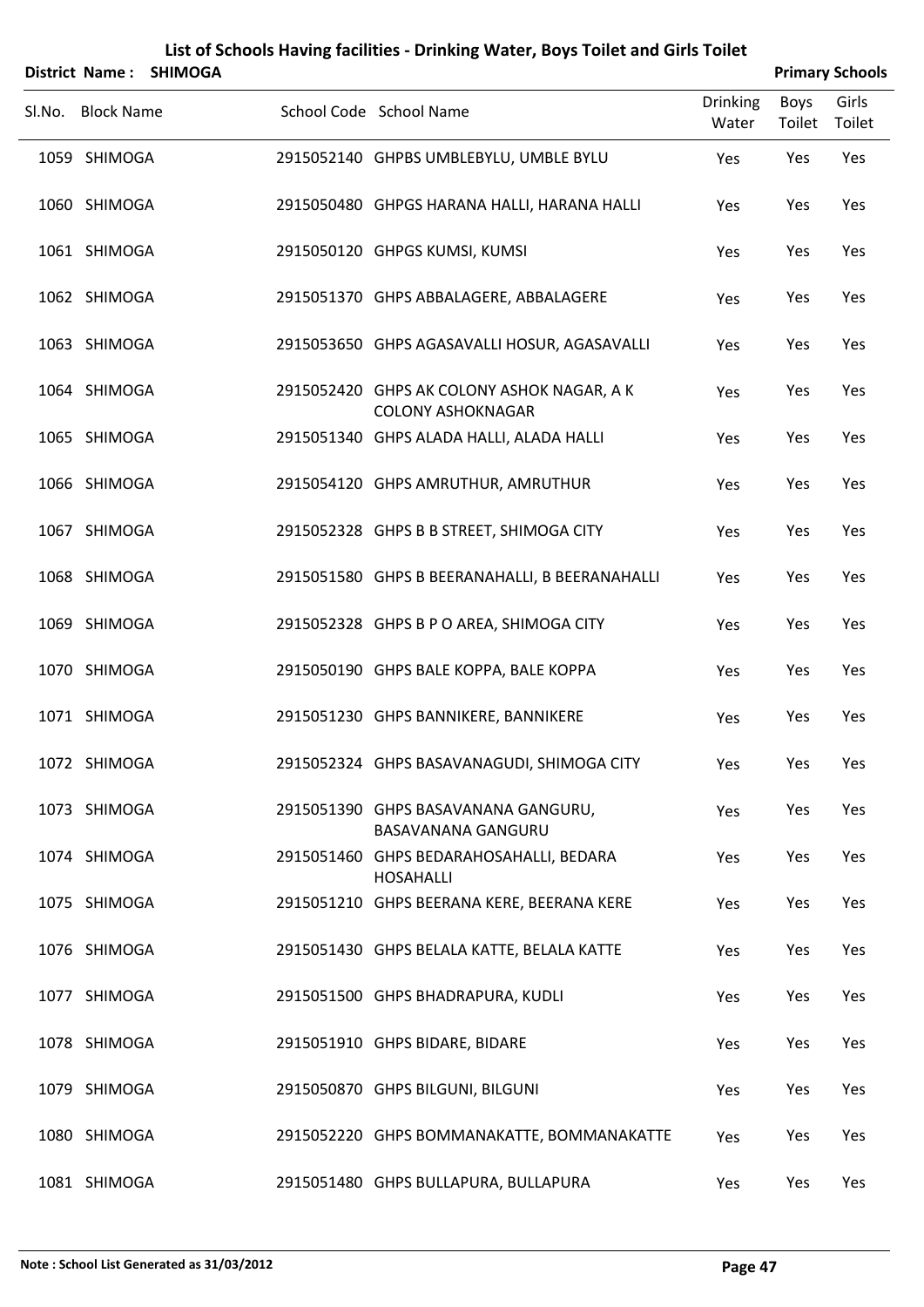|                   | District Name: SHIMOGA |                                                              |                          |                | <b>Primary Schools</b> |
|-------------------|------------------------|--------------------------------------------------------------|--------------------------|----------------|------------------------|
| Sl.No. Block Name |                        | School Code School Name                                      | <b>Drinking</b><br>Water | Boys<br>Toilet | Girls<br>Toilet        |
| 1082 SHIMOGA      |                        | 2915050200 GHPS CHAMENAHALLI, CHAMENA HALLI                  | Yes                      | Yes            | Yes                    |
| 1083 SHIMOGA      |                        | 2915053760 GHPS CHAMUNDIPUR, AYANUR                          | Yes                      | Yes            | Yes                    |
| 1084 SHIMOGA      |                        | 2915051410 GHPS CHANNAMUMBA PURA,<br>CHANNAMUMBA PURA        | Yes                      | Yes            | Yes                    |
| 1085 SHIMOGA      |                        | 2915052900 GHPS CHIKKA MARADI, CHIKKA MARADI                 | Yes                      | Yes            | Yes                    |
| 1086 SHIMOGA      |                        | 2915052550 GHPS CHILAKADRIHALLI, CHILAKADRIHALLI             | Yes                      | Yes            | Yes                    |
| 1087 SHIMOGA      |                        | 2915050320 GHPS CHINNAMANE, CHINNA MANE                      | Yes                      | Yes            | Yes                    |
| 1088 SHIMOGA      |                        | 2915050110 GHPS CHORADI, CHORADI                             | Yes                      | Yes            | Yes                    |
| 1089 SHIMOGA      |                        | 2915053350 GHPS DODDAMATHLI, DODDAMATHLI                     | Yes                      | Yes            | Yes                    |
| 1090 SHIMOGA      |                        | 2915054100 GHPS DODDAPETE, DODDAPETE                         | Yes                      | Yes            | Yes                    |
| 1091 SHIMOGA      |                        | 2915053460 GHPS DODDIMATTI, DODDI MATTY                      | Yes                      | Yes            | Yes                    |
| 1092 SHIMOGA      |                        | 2915051900 GHPS DUMMALLI, DUMMALLI                           | Yes                      | Yes            | Yes                    |
| 1093 SHIMOGA      |                        | 2915053900 GHPS DURGIGUDI (ENGLISH), DURGIGUDI               | Yes                      | Yes            | Yes                    |
| 1094 SHIMOGA      |                        | 2915052450 GHPS DURGIGUDI(KAN), MILLAGATTA                   | Yes                      | Yes            | Yes                    |
| 1095 SHIMOGA      |                        | 2915050340 GHPS DYAVANAKERE, DYAVANAKERE                     | Yes                      | Yes            | Yes                    |
| 1096 SHIMOGA      |                        | 2915052160 GHPS GADIKOPPA, GADIKOPPA                         | Yes                      | Yes            | Yes                    |
| 1097 SHIMOGA      |                        | 2915051800 GHPS GAJANUR AGRAHARA, GAJANURU<br>AGRAHARA       | Yes                      | Yes            | Yes                    |
| 1098 SHIMOGA      |                        | 2915051770 GHPS GAJNUR, GAJANURU                             | Yes                      | Yes            | Yes                    |
| 1099 SHIMOGA      |                        | 2915050980 GHPS GEJJENAHALLI, GEJJENAHALLI                   | Yes                      | Yes            | Yes                    |
| 1100 SHIMOGA      |                        | 2915050640 GHPS GIRLS AYANURU, AYANURU                       | Yes                      | Yes            | Yes                    |
| 1101 SHIMOGA      |                        | 2915051180 GHPS GONDICHATNAHALLI,<br><b>GONDICHATNAHALLI</b> | Yes                      | Yes            | Yes                    |
| 1102 SHIMOGA      |                        | 2915052400 GHPS GOPALA, GOPALA                               | Yes                      | Yes            | Yes                    |
| 1103 SHIMOGA      |                        | 2915052560 GHPS GURUPURA, GURUPURA                           | Yes                      | Yes            | Yes                    |
| 1104 SHIMOGA      |                        | 2915051270 GHPS HADONAHALLI, HADONA HALLI                    | Yes                      | Yes            | Yes                    |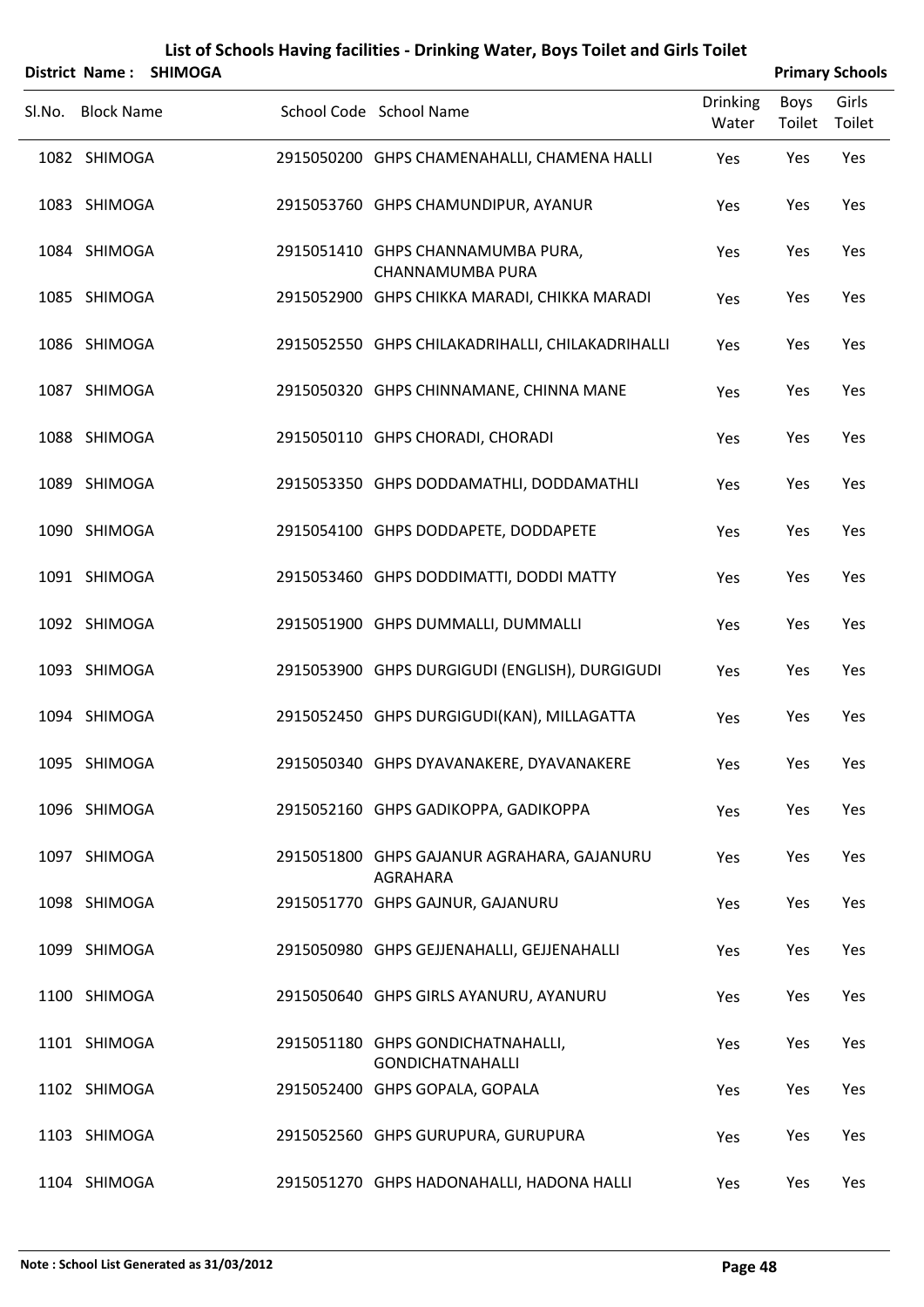| <b>District Name:</b> | <b>SHIMOGA</b> | List of Schools Having facilities - Drinking Water, Boys Toilet and Girls Toilet |                          |                | <b>Primary Schools</b> |
|-----------------------|----------------|----------------------------------------------------------------------------------|--------------------------|----------------|------------------------|
| Sl.No. Block Name     |                | School Code School Name                                                          | <b>Drinking</b><br>Water | Boys<br>Toilet | Girls<br>Toilet        |
| 1105 SHIMOGA          |                | 2915052690 GHPS HAKKI PIKKI CAMP, HAKKI PIKKI CAMP                               | Yes                      | Yes            | Yes                    |
| 1106 SHIMOGA          |                | 2915053580 GHPS HALALAKKAVALLI .B, HALALAKKAVALLI                                | Yes                      | Yes            | Yes                    |
| 1107 SHIMOGA          |                | 2915052520 GHPS HARAKERE, HARAKERE                                               | Yes                      | Yes            | Yes                    |
| 1108 SHIMOGA          |                | 2915054060 GHPS HARAMAGHATTA, HARMAGHATTA                                        | Yes                      | Yes            | Yes                    |
| 1109 SHIMOGA          |                | 2915051600 GHPS HARO BENAVALLI, HARO BENAVALLI                                   | Yes                      | Yes            | Yes                    |
| 1110 SHIMOGA          |                | 2915053620 GHPS HASUDI FARM, HASUDI FARM                                         | Yes                      | Yes            | Yes                    |
| 1111 SHIMOGA          |                | 2915052890 GHPS HASUDI, HASUDI                                                   | Yes                      | Yes            | Yes                    |
| 1112 SHIMOGA          |                | 2915054080 GHPS HITTUR, HITTUR                                                   | Yes                      | Yes            | Yes                    |
| 1113 SHIMOGA          |                | 2915051280 GHPS HOLALURU-A, HOLALURU                                             | Yes                      | Yes            | Yes                    |
| 1114 SHIMOGA          |                | 2915051280 GHPS HOLALURU-B, HOLALURU                                             | Yes                      | Yes            | Yes                    |
| 1115 SHIMOGA          |                | 2915052740 GHPS HOLEBENAVALLI THANDA,<br>HOLEBENAVALLI                           | Yes                      | Yes            | Yes                    |
| 1116 SHIMOGA          |                | 2915052740 GHPS HOLEBENAVALLI, HOLEBENAVALLI                                     | Yes                      | Yes            | Yes                    |
| 1117 SHIMOGA          |                | 2915051290 GHPS HOLEHATTI, HOLE HATTI                                            | Yes                      | Yes            | Yes                    |
| 1118 SHIMOGA          |                | 2915051970 GHPS HONNAVILE, HONNAVILE                                             | Yes                      | Yes            | Yes                    |
| 1119 SHIMOGA          |                | 2915051730 GHPS HOSAHALLI, HOSAHALLI                                             | Yes                      | Yes            | Yes                    |
| 1120 SHIMOGA          |                | 2915051720 GHPS HOSAKOPPA, HOSAKOPPA                                             | Yes                      | Yes            | Yes                    |
| 1121 SHIMOGA          |                | 2915053940 GHPS HOSAMANE, WARD 32                                                | Yes                      | Yes            | Yes                    |
| 1122 SHIMOGA          |                | 2915052770 GHPS HOYASANAHALLI, HOYASANAHALLI                                     | Yes                      | Yes            | Yes                    |
| 1123 SHIMOGA          |                | 2915050210 GHPS HUBBANA HALLI, HUBBANA HALLI                                     | Yes                      | Yes            | Yes                    |
| 1124 SHIMOGA          |                | 2915051380 GHPS HUNASODU, HUNASODU                                               | Yes                      | Yes            | Yes                    |
| 1125 SHIMOGA          |                | 2915050760 GHPS ITTIGE HALLI, ITTIGE HALLI                                       | Yes                      | Yes            | Yes                    |
| 1126 SHIMOGA          |                | 2915052820 GHPS JAYANTHI GRAMA, JAYANTHI GRAMA                                   | Yes                      | Yes            | Yes                    |
| 1127 SHIMOGA          |                | 2915052450 GHPS JOSEPH NAGARA, MILLAGATTA                                        | Yes                      | Yes            | Yes                    |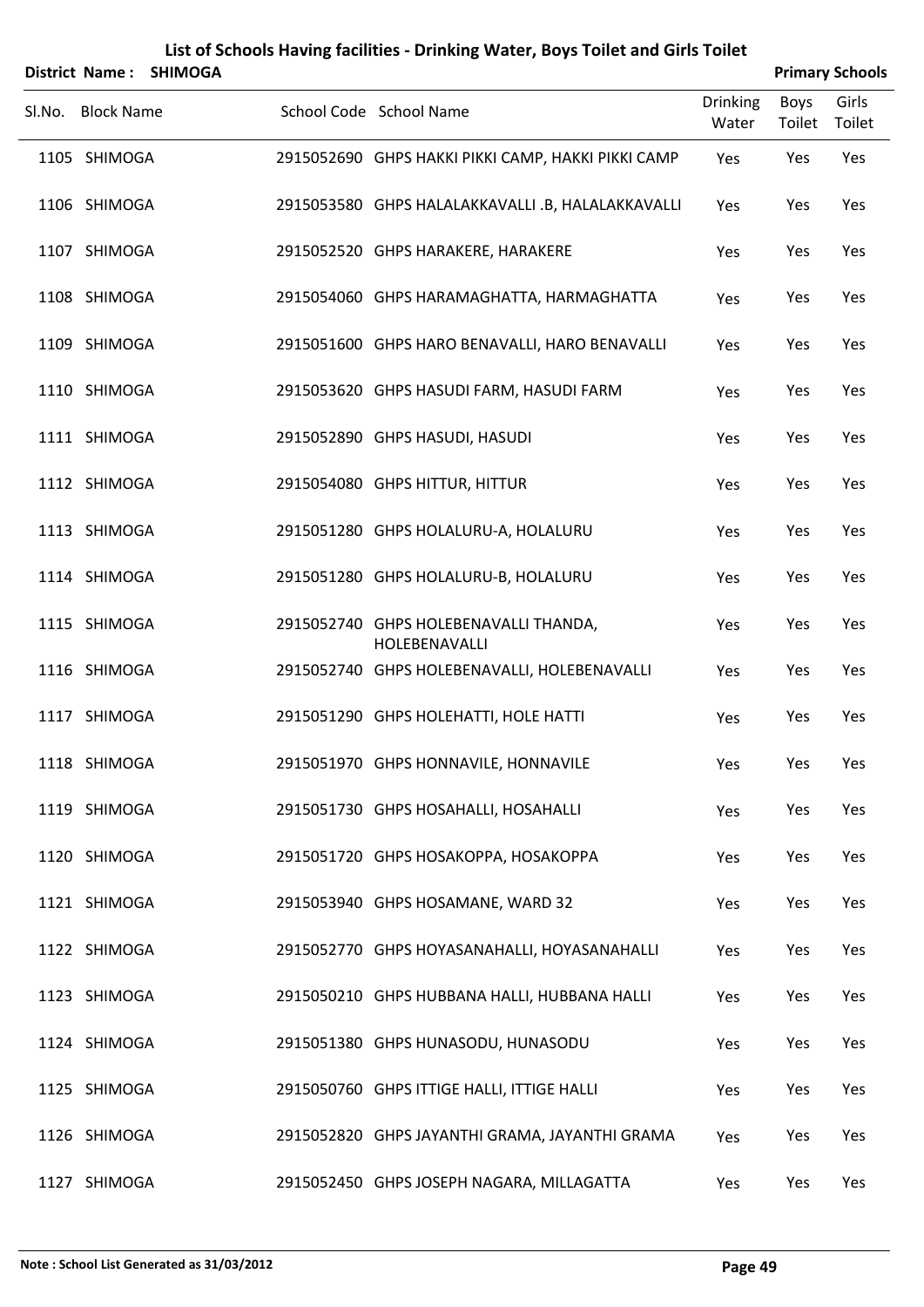|                   | District Name: SHIMOGA |                                                |                          |                | <b>Primary Schools</b> |
|-------------------|------------------------|------------------------------------------------|--------------------------|----------------|------------------------|
| Sl.No. Block Name |                        | School Code School Name                        | <b>Drinking</b><br>Water | Boys<br>Toilet | Girls<br>Toilet        |
| 1128 SHIMOGA      |                        | 2915052327 GHPS K R PURAM, SHIMOGA CITY        | Yes                      | Yes            | Yes                    |
| 1129 SHIMOGA      |                        | 2915052870 GHPS KACHINAKATTE, KACHINAKATTE     | Yes                      | Yes            | Yes                    |
| 1130 SHIMOGA      |                        | 2915051070 GHPS KADALEVODDU, PURADALU          | Yes                      | Yes            | Yes                    |
| 1131 SHIMOGA      |                        | 2915051840 GHPS KADEKAL, KADEKAL               | Yes                      | Yes            | Yes                    |
| 1132 SHIMOGA      |                        | 2915053900 GHPS KAMAKSHI STREET, DURGIGUDI     | Yes                      | Yes            | Yes                    |
| 1133 SHIMOGA      |                        | 2915052450 GHPS KANNADA MILLAGATTA, MILLAGATTA | Yes                      | Yes            | Yes                    |
| 1134 SHIMOGA      |                        | 2915054020 GHPS KASHIPURA, WARD13-14           | Yes                      | Yes            | Yes                    |
| 1135 SHIMOGA      |                        | 2915051670 GHPS KATI KERE, KATI KERE           | Yes                      | Yes            | Yes                    |
| 1136 SHIMOGA      |                        | 2915053370 GHPS KERE HALLI, KEREHALLI          | Yes                      | Yes            | Yes                    |
| 1137 SHIMOGA      |                        | 2915052400 GHPS KHB COLONY GOPALA, GOPALA      | Yes                      | Yes            | Yes                    |
| 1138 SHIMOGA      |                        | 2915051350 GHPS KOMMANALU, KOMMANALU           | Yes                      | Yes            | Yes                    |
| 1139 SHIMOGA      |                        | 2915050580 GHPS KONAGAVALLI, KONAGAVALLI       | Yes                      | Yes            | Yes                    |
| 1140 SHIMOGA      |                        | 2915050010 GHPS KONE HOSURU, KONE HOSURU       | Yes                      | Yes            | Yes                    |
| 1141 SHIMOGA      |                        | 2915050640 GHPS KOTE AYANURU, AYANURU          | Yes                      | Yes            | Yes                    |
| 1142 SHIMOGA      |                        | 2915051010 GHPS KOTE GANGURU, KOTE GANGURU     | Yes                      | Yes            | Yes                    |
| 1143 SHIMOGA      |                        | 2915051190 GHPS KUNCHENAHALLI, KUNCHENA HALLI  | Yes                      | Yes            | Yes                    |
| 1144 SHIMOGA      |                        | 2915051850 GHPS KUSKURU, KUSKURU               | Yes                      | Yes            | Yes                    |
| 1145 SHIMOGA      |                        | 2915051310 GHPS KYATHINA KOPPA, KYATHINA KOPPA | Yes                      | Yes            | Yes                    |
| 1146 SHIMOGA      |                        | 2915052040 GHPS LAKKINAKOPPA, LAKKINAKOPPA     | Yes                      | Yes            | Yes                    |
| 1147 SHIMOGA      |                        | 2915051300 GHPS LINGAPURA, LINGAPURA           | Yes                      | Yes            | Yes                    |
| 1148 SHIMOGA      |                        | 2915051260 GHPS MADIKE CHILURU, MADIKE CHILURU | Yes                      | Yes            | Yes                    |
| 1149 SHIMOGA      |                        | 2915054090 GHPS MALALAKOPPA, MALALAKOPPA       | Yes                      | Yes            | Yes                    |
| 1150 SHIMOGA      |                        | 2915052270 GHPS MALAVAGOPPA, MALAVAGOPPA       | Yes                      | Yes            | Yes                    |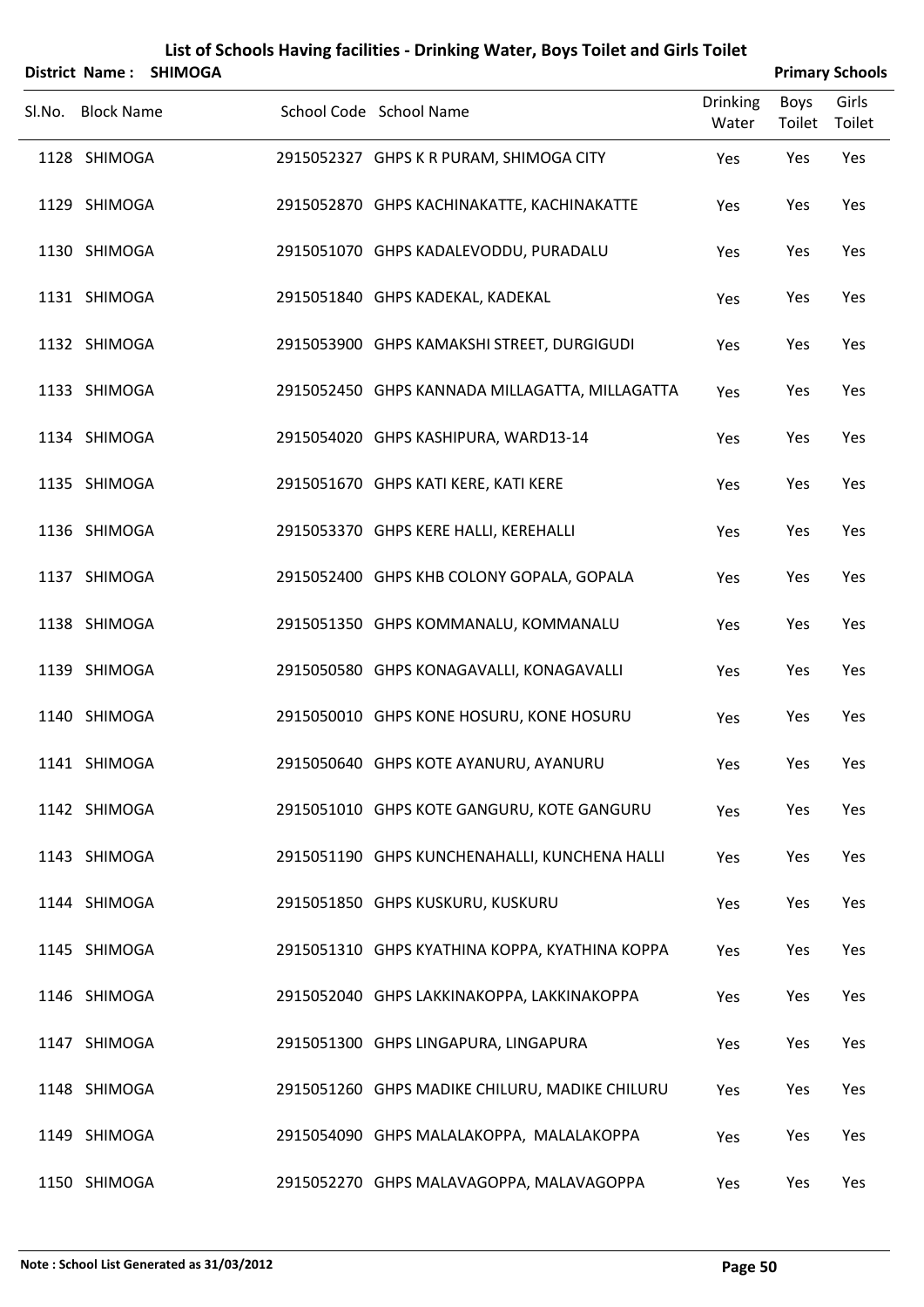|        | <b>District Name:</b> | <b>SHIMOGA</b> |                                                                |                          |                | <b>Primary Schools</b> |
|--------|-----------------------|----------------|----------------------------------------------------------------|--------------------------|----------------|------------------------|
| Sl.No. | <b>Block Name</b>     |                | School Code School Name                                        | <b>Drinking</b><br>Water | Boys<br>Toilet | Girls<br>Toilet        |
|        | 1151 SHIMOGA          |                | 2915051630 GHPS MALENA HALLI, MALENA HALLI                     | Yes                      | Yes            | Yes                    |
|        | 1152 SHIMOGA          |                | 2915050410 GHPS MALLAPURA, MALLAPURA                           | Yes                      | Yes            | Yes                    |
|        | 1153 SHIMOGA          |                | 2915050330 GHPS MANDAGATTA, MANDAGATTA                         | Yes                      | Yes            | Yes                    |
|        | 1154 SHIMOGA          |                | 2915051880 GHPS MANDENAKOPPA, MANDENAKOPPA                     | Yes                      | Yes            | Yes                    |
|        | 1155 SHIMOGA          |                | 2915050920 GHPS MANJARIKOPPA, MALE SHANKARA                    | Yes                      | Yes            | Yes                    |
|        | 1156 SHIMOGA          |                | 2915053280 GHPS MARATI CAMP, MARATI CAMP                       | Yes                      | Yes            | Yes                    |
|        | 1157 SHIMOGA          |                | 2915053910 GHPS MARNAVAMI BYLU, WARD 27                        | Yes                      | Yes            | Yes                    |
|        | 1158 SHIMOGA          |                | 2915051420 GHPS MATHODU, MATHODU                               | Yes                      | Yes            | Yes                    |
|        | 1159 SHIMOGA          |                | 2915051750 GHPS MATTUR, MATHURU                                | Yes                      | Yes            | Yes                    |
|        | 1160 SHIMOGA          |                | 2915051440 GHPS MELLINA HANSAVADI, MELLINA<br><b>HANSAVADI</b> | Yes                      | Yes            | Yes                    |
|        | 1161 SHIMOGA          |                | 2915050640 GHPS MODEL SCHOOL AYANURU, AYANURU                  | Yes                      | Yes            | Yes                    |
|        | 1162 SHIMOGA          |                | 2915050530 GHPS MUDUVALA, MUDUVALA                             | Yes                      | Yes            | Yes                    |
|        | 1163 SHIMOGA          |                | 2915050400 GHPS NARAYANAPURA, NARAYANA PURA                    | Yes                      | Yes            | Yes                    |
|        | 1164 SHIMOGA          |                | 2915052480 GHPS NAVULE, NAVULE                                 | Yes                      | Yes            | Yes                    |
|        | 1165 SHIMOGA          |                | 2915052328 GHPS NEW MANDLI, SHIMOGA CITY                       | Yes                      | Yes            | Yes                    |
|        | 1166 SHIMOGA          |                | 2915051990 GHPS NIDIGE, NIDIGE                                 | Yes                      | Yes            | Yes                    |
|        | 1167 SHIMOGA          |                | 2915052830 GHPS OTHIGATTA, OTHIGATTA                           | Yes                      | Yes            | Yes                    |
|        | 1168 SHIMOGA          |                | 2915052328 GHPS PETTA, SHIMOGA CITY                            | Yes                      | Yes            | Yes                    |
|        | 1169 SHIMOGA          |                | 2915052760 GHPS PILLANGERE, PILLANGERE                         | Yes                      | Yes            | Yes                    |
|        | 1170 SHIMOGA          |                | 2915051070 GHPS PURADAL, PURADALU                              | Yes                      | Yes            | Yes                    |
|        | 1171 SHIMOGA          |                | 2915052570 GHPS PURALE, PURALE                                 | Yes                      | Yes            | Yes                    |
|        | 1172 SHIMOGA          |                | 2915050470 GHPS RAMANAGARA, RAMA NAGARA                        | Yes                      | Yes            | Yes                    |
|        | 1173 SHIMOGA          |                | 2915053110 GHPS RAMENAKOPPA, RAMENA KOPPA                      | Yes                      | Yes            | Yes                    |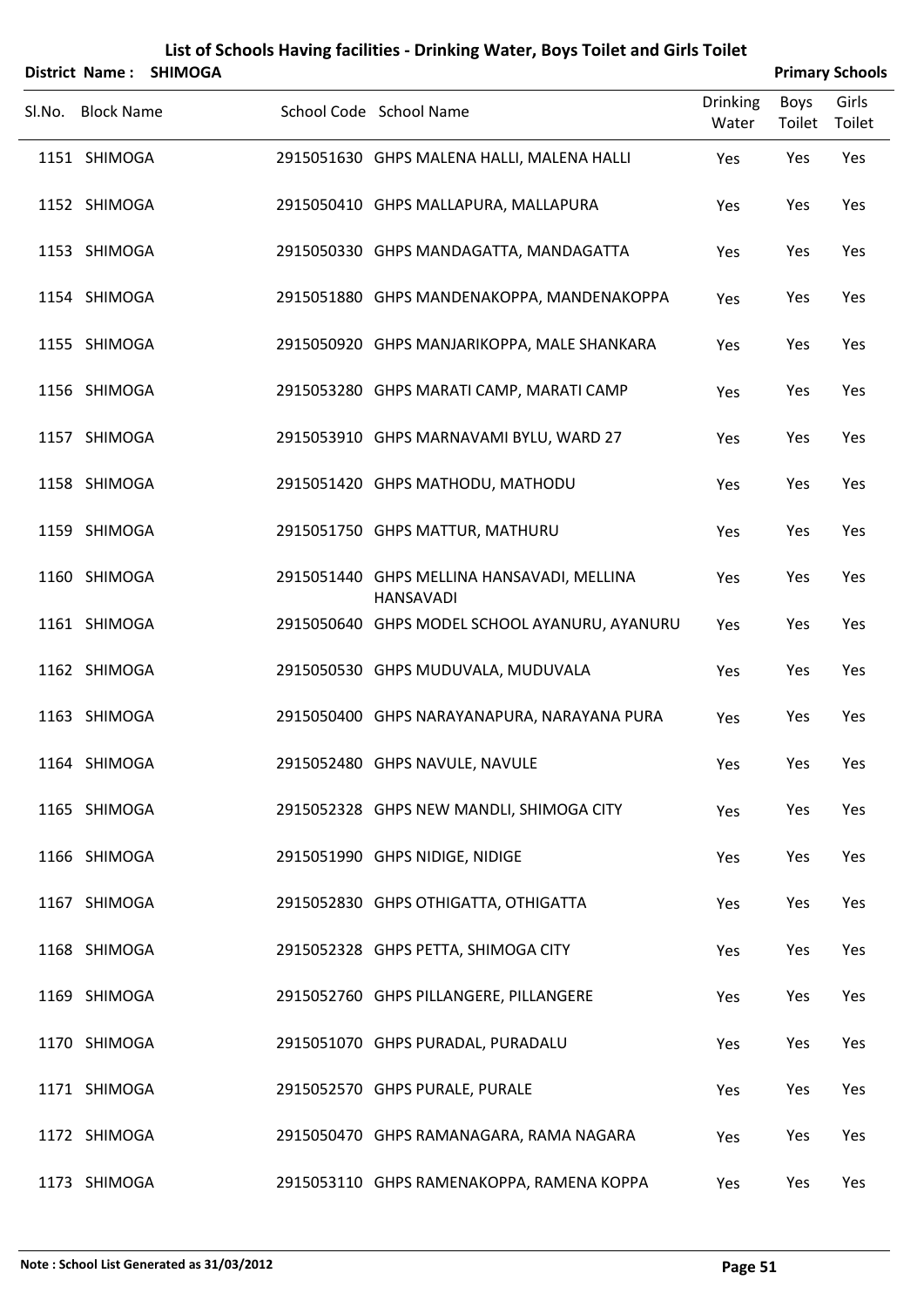|                   | District Name: SHIMOGA |                                                              |                          |                | <b>Primary Schools</b> |
|-------------------|------------------------|--------------------------------------------------------------|--------------------------|----------------|------------------------|
| Sl.No. Block Name |                        | School Code School Name                                      | <b>Drinking</b><br>Water | Boys<br>Toilet | Girls<br>Toilet        |
| 1174 SHIMOGA      |                        | 2915050430 GHPS RATTIHALLI, RATTE HALLI                      | Yes                      | Yes            | Yes                    |
| 1175 SHIMOGA      |                        | 2915052323 GHPS RAVINDRANAGAR, SHIMOGA CITY                  | Yes                      | Yes            | Yes                    |
| 1176 SHIMOGA      |                        | 2915053610 GHPS SANTHEKADURU, SANTHEKADURU                   | Yes                      | Yes            | Yes                    |
| 1177 SHIMOGA      |                        | 2915052323 GHPS SAVARLINE, SHIMOGA CITY                      | Yes                      | Yes            | Yes                    |
| 1178 SHIMOGA      |                        | 2915052328 GHPS SEGEHATTI, SHIMOGA CITY                      | Yes                      | Yes            | Yes                    |
| 1179 SHIMOGA      |                        | 2915053710 GHPS SHANKAR MINES, KALKOPPA                      | Yes                      | Yes            | Yes                    |
| 1180 SHIMOGA      |                        | 2915052323 GHPS SHANTHINAGAR, SHIMOGA CITY                   | Yes                      | Yes            | Yes                    |
| 1181 SHIMOGA      |                        | 2915052327 GHPS SHESHADRIPURAM, SHIMOGA CITY                 | Yes                      | Yes            | Yes                    |
| 1182 SHIMOGA      |                        | 2915050080 GHPS SHETTI KERE, SHETTI KERE                     | Yes                      | Yes            | Yes                    |
| 1183 SHIMOGA      |                        | 2915052720 GHPS SHETTYHALLI, SHETTYHALLI                     | Yes                      | Yes            | Yes                    |
| 1184 SHIMOGA      |                        | 2915053000 GHPS SIDDESHWARANAGAR, SIDDESWARA<br><b>NAGAR</b> | Yes                      | Yes            | Yes                    |
| 1185 SHIMOGA      |                        | 2915053010 GHPS SIDDHARA HALLI, SIDDHARA HALLI               | Yes                      | Yes            | Yes                    |
| 1186 SHIMOGA      |                        | 2915053360 GHPS SIRIGERE, SIRIGERE                           | Yes                      | Yes            | Yes                    |
| 1187 SHIMOGA      |                        | 2915052000 GHPS SOGANE, SOGANE                               | Yes                      | Yes            | Yes                    |
| 1188 SHIMOGA      |                        | 2915051330 GHPS SOMINAKOPPA, SOMINA KOPPA                    | Yes                      | Yes            | Yes                    |
| 1189 SHIMOGA      |                        | 2915053870 GHPS SRIRAMPURA, SRIRAMAPURA                      | Yes                      | Yes            | Yes                    |
| 1190 SHIMOGA      |                        | 2915053180 GHPS SUGURU, SUGURU                               | Yes                      | Yes            | Yes                    |
| 1191 SHIMOGA      |                        | 2915052240 GHPS SULEBYLU(KAN), SULEBYLU                      | Yes                      | Yes            | Yes                    |
| 1192 SHIMOGA      |                        | 2915050420 GHPS SUTHUKOTE, SUTHU KOTE                        | Yes                      | Yes            | Yes                    |
| 1193 SHIMOGA      |                        | 2915053880 GHPS TEVARACHATNALLI, WARD 8                      | Yes                      | Yes            | Yes                    |
| 1194 SHIMOGA      |                        | 2915050880 GHPS THAMMADIHALLI, THAMMADI H ALLI               | Yes                      | Yes            | Yes                    |
| 1195 SHIMOGA      |                        | 2915050570 GHPS THYAJA VALLI, THYAJA VALLI                   | Yes                      | Yes            | Yes                    |
| 1196 SHIMOGA      |                        | 2915052530 GHPS URAGADUR, URGADUR                            | Yes                      | Yes            | Yes                    |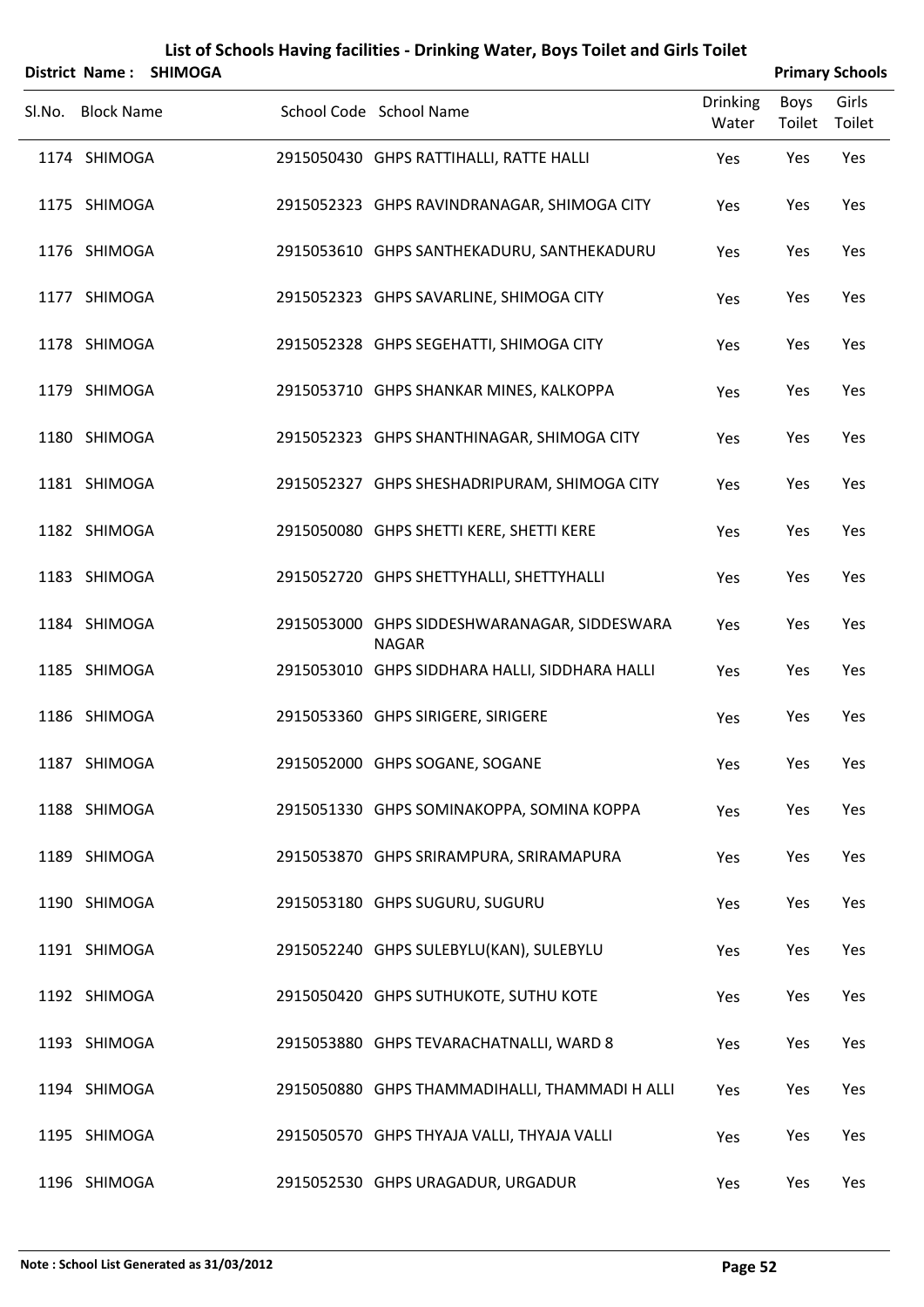|        | District Name:    | <b>SHIMOGA</b> | List of Schools Having facilities - Drinking Water, Boys Toilet and Girls Toilet |                          |                       | <b>Primary Schools</b> |
|--------|-------------------|----------------|----------------------------------------------------------------------------------|--------------------------|-----------------------|------------------------|
| Sl.No. | <b>Block Name</b> |                | School Code School Name                                                          | <b>Drinking</b><br>Water | <b>Boys</b><br>Toilet | Girls<br>Toilet        |
|        | 1197 SHIMOGA      |                | 2915052460 GHPS VADDARAHATTI, VADDERAHATTI                                       | Yes                      | Yes                   | Yes                    |
|        | 1198 SHIMOGA      |                | 2915054021 GHPS VADDINAKOPPA, WARD13-14                                          | Yes                      | Yes                   | Yes                    |
|        | 1199 SHIMOGA      |                | 2915054050 GHPS VADI-A HUDA, WARD 17                                             | Yes                      | Yes                   | Yes                    |
|        | 1200 SHIMOGA      |                | 2915050620 GHPS VEERANA BENAVALLI, VEERANNANA<br><b>BENAVALLI</b>                | Yes                      | Yes                   | Yes                    |
|        | 1201 SHIMOGA      |                | 2915053990 GHPS VENKATESHA NAGAR, VENKATSHA<br><b>NAGAR</b>                      | Yes                      | Yes                   | Yes                    |
|        | 1202 SHIMOGA      |                | 2915052328 GHPS VIDYANAGARA, SHIMOGA CITY                                        | Yes                      | Yes                   | Yes                    |
|        | 1203 SHIMOGA      |                | 2915053660 GHPS VINOBANAGARA, SHIMOGA WARD 30                                    | Yes                      | Yes                   | Yes                    |
|        | 1204 SHIMOGA      |                | 2915050350 GHPS VITAGONDANA KOPPA, VITAGONDANA<br><b>KOPPA</b>                   | Yes                      | Yes                   | Yes                    |
|        | 1205 SHIMOGA      |                | 2915050540 GHPS YADAVALA, YADAVALA                                               | Yes                      | Yes                   | Yes                    |
|        | 1206 SHIMOGA      |                | 2915051920 GHPS YALAVATTI, YALAVATTI                                             | Yes                      | Yes                   | Yes                    |
|        | 1207 SHIMOGA      |                | 2915054050 GKHPS ISLAPUR VIDYA NAGAR, WARD 17                                    | Yes                      | Yes                   | Yes                    |
|        | 1208 SHIMOGA      |                | 2915053430 GL P S BYADNAL, BYADNAL                                               | Yes                      | Yes                   | Yes                    |
|        | 1209 SHIMOGA      |                | 2915053830 GL P S KACHIKOPPA, KACHIKOPPA                                         | Yes                      | Yes                   | Yes                    |
|        | 1210 SHIMOGA      |                | 2915053820 GL P S KURAMBALLI, KURAMBALLI                                         | Yes                      | Yes                   | Yes                    |
|        | 1211 SHIMOGA      |                | 2915053810 GL P S SUDUR, SUDUR                                                   | Yes                      | Yes                   | Yes                    |
|        | 1212 SHIMOGA      |                | 2915053480 GL P S YALAVATTI THANDA, YALAVATTI<br><b>THANDA</b>                   | Yes                      | Yes                   | Yes                    |
|        | 1213 SHIMOGA      |                | 2915050640 GLPBS AYANUR, AYANURU                                                 | Yes                      | Yes                   | Yes                    |
|        | 1214 SHIMOGA      |                | 2915054020 GLPS MALAVAGOPPA TANDA, WARD13-14                                     | Yes                      | Yes                   | Yes                    |
|        | 1215 SHIMOGA      |                | 2915052440 GLPS MANJUNATHA BADAVANE PURALE,<br>MANJUNATHA BADAVANE               | Yes                      | Yes                   | Yes                    |
|        | 1216 SHIMOGA      |                | 2915050840 GLPS ADINA KOTTIGE, ADINA KOTTIGE                                     | Yes                      | Yes                   | Yes                    |
|        | 1217 SHIMOGA      |                | 2915053650 GLPS AGASAVALLI, AGASAVALLI                                           | Yes                      | Yes                   | Yes                    |
|        | 1218 SHIMOGA      |                | 2915052200 GLPS ALKOLA, ALKOLA                                                   | Yes                      | Yes                   | Yes                    |
|        | 1219 SHIMOGA      |                | 2915052920 GLPS AMARAVATHI CAMP, AMARAVATHI<br>CAMP                              | Yes                      | Yes                   | Yes                    |

#### **Note : School List Generated as 31/03/2012 Page 53**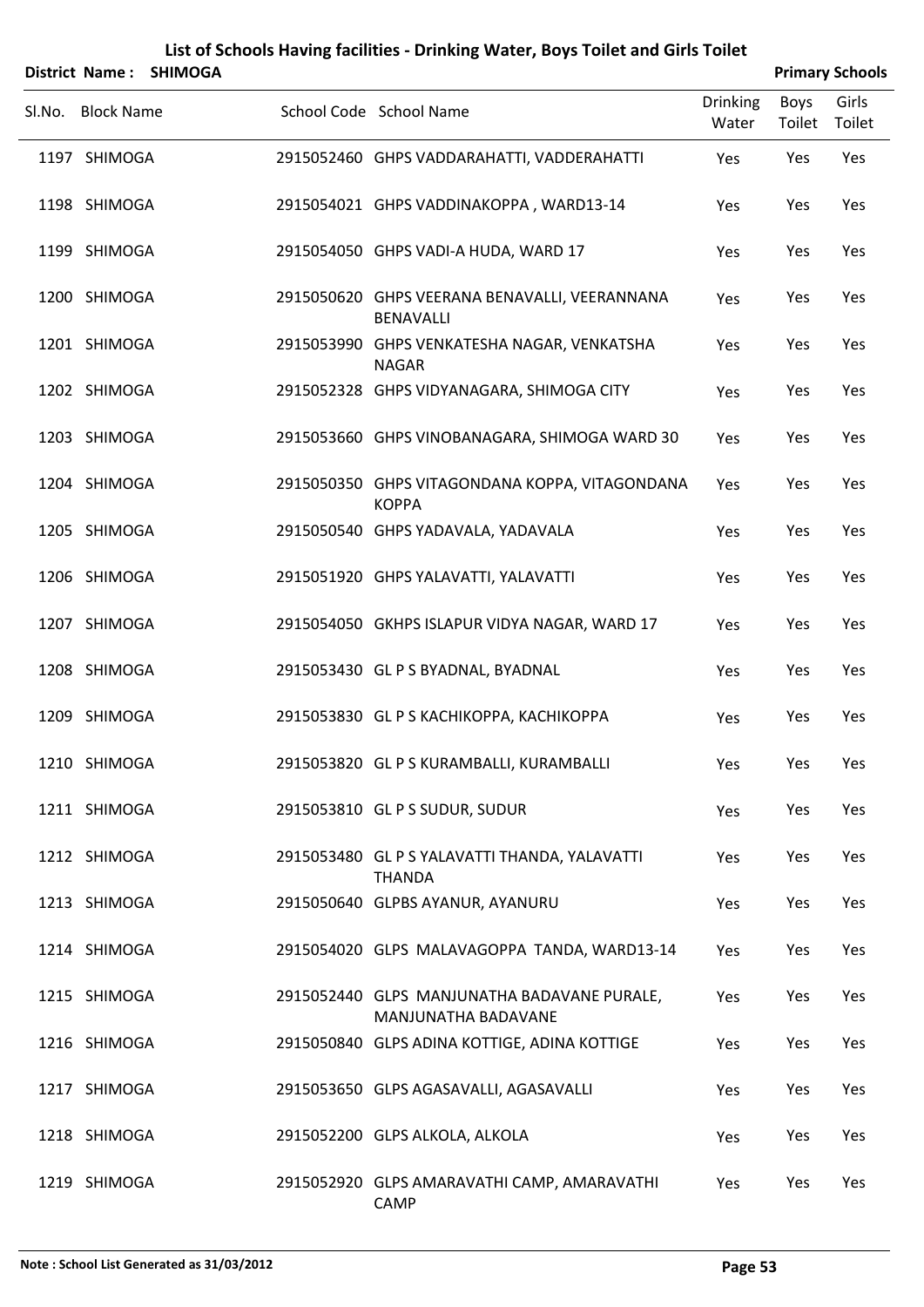|        |                   | District Name: SHIMOGA |                                                                                  |                          |                | <b>Primary Schools</b> |
|--------|-------------------|------------------------|----------------------------------------------------------------------------------|--------------------------|----------------|------------------------|
| Sl.No. | <b>Block Name</b> |                        | School Code School Name                                                          | <b>Drinking</b><br>Water | Boys<br>Toilet | Girls<br>Toilet        |
|        | 1220 SHIMOGA      |                        | 2915051080 GLPS ANUPINA KATTE, ANUPINA KATTE                                     | Yes                      | Yes            | Yes                    |
|        | 1221 SHIMOGA      |                        | 2915051140 GLPS BASAVPURA, BASAVPURA                                             | Yes                      | Yes            | Yes                    |
|        | 1222 SHIMOGA      |                        | 2915051460 GLPS BEDARA HOSAHALLI, BEDARA<br><b>HOSAHALLI</b>                     | Yes                      | Yes            | Yes                    |
|        | 1223 SHIMOGA      |                        | 2915052860 GLPS BHANDARI CAMP, BHANDARI CAMP                                     | Yes                      | Yes            | Yes                    |
|        | 1224 SHIMOGA      |                        | 2915054160 GLPS BHARATHI NAGAR, BHARATHI NAGAR                                   | Yes                      | Yes            | Yes                    |
|        | 1225 SHIMOGA      |                        | 2915053200 GLPS BHOVI COLONY MUDDINA KOPPA,<br><b>BHOVI COLONY MUDDINA KOPPA</b> | Yes                      | Yes            | Yes                    |
|        | 1226 SHIMOGA      |                        | 2915051000 GLPS BHYRANAKOPPA, BHAIRANAKOPPA                                      | Yes                      | Yes            | Yes                    |
|        | 1227 SHIMOGA      |                        | 2915051360 GLPS BIKKONA HALLI, BIKKONA HALLI                                     | Yes                      | Yes            | Yes                    |
|        | 1228 SHIMOGA      |                        | 2915052220 GLPS BOMMANAKATTE AHSRAYA EXTN,<br><b>BOMMANAKATTE</b>                | Yes                      | Yes            | Yes                    |
|        | 1229 SHIMOGA      |                        | 2915051220 GLPS BOODI GERE, BOODI GERE                                           | Yes                      | Yes            | Yes                    |
|        | 1230 SHIMOGA      |                        | 2915050740 GLPS CHANNA HALLI, CHANNA HALLI                                       | Yes                      | Yes            | Yes                    |
|        | 1231 SHIMOGA      |                        | 2915050170 GLPS CHIKKA MARASA (B), CHIKKA MARASA<br>(B)                          | Yes                      | Yes            | Yes                    |
|        | 1232 SHIMOGA      |                        | 2915053760 GLPS CHIKKADANAVADI, AYANUR                                           | Yes                      | Yes            | Yes                    |
|        | 1233 SHIMOGA      |                        | 2915053740 GLPS CHIKKAMATHLI, CHIKKAMATHLLI                                      | Yes                      | Yes            | Yes                    |
|        | 1234 SHIMOGA      |                        | 2915051770 GLPS CHITRA SHETTY HALLI, GAJANURU                                    | Yes                      | Yes            | Yes                    |
|        | 1235 SHIMOGA      |                        | 2915050550 GLPS DEVABALU, DEVABALU                                               | Yes                      | Yes            | Yes                    |
|        | 1236 SHIMOGA      |                        | 2915050970 GLPS DEVAKATHIKOPPA, DEVAKATHIKOPPA                                   | Yes                      | Yes            | Yes                    |
|        | 1237 SHIMOGA      |                        | 2915053780 GLPS DODDADANAVANDI,<br>DODDADANAVANDI                                | Yes                      | Yes            | Yes                    |
|        | 1238 SHIMOGA      |                        | 2915052390 GLPS GADIKOPPA CAMP, GADIKOPPA CAMP                                   | Yes                      | Yes            | Yes                    |
|        | 1239 SHIMOGA      |                        | 2915051700 GLPS GAJANUR VIDYAPEETA, GAJANURU<br><b>STATE FOREST</b>              | Yes                      | Yes            | Yes                    |
|        | 1240 SHIMOGA      |                        | 2915052050 GLPS GANEDAL-A, HURULI HALLI                                          | Yes                      | Yes            | Yes                    |
|        | 1241 SHIMOGA      |                        | 2915053330 GLPS GATETYAVARU, GATETYAVARU                                         | Yes                      | Yes            | Yes                    |
|        | 1242 SHIMOGA      |                        | 2915052170 GLPS GOPASETTIKOPPA, GOPASETTI KOPPA                                  | Yes                      | Yes            | Yes                    |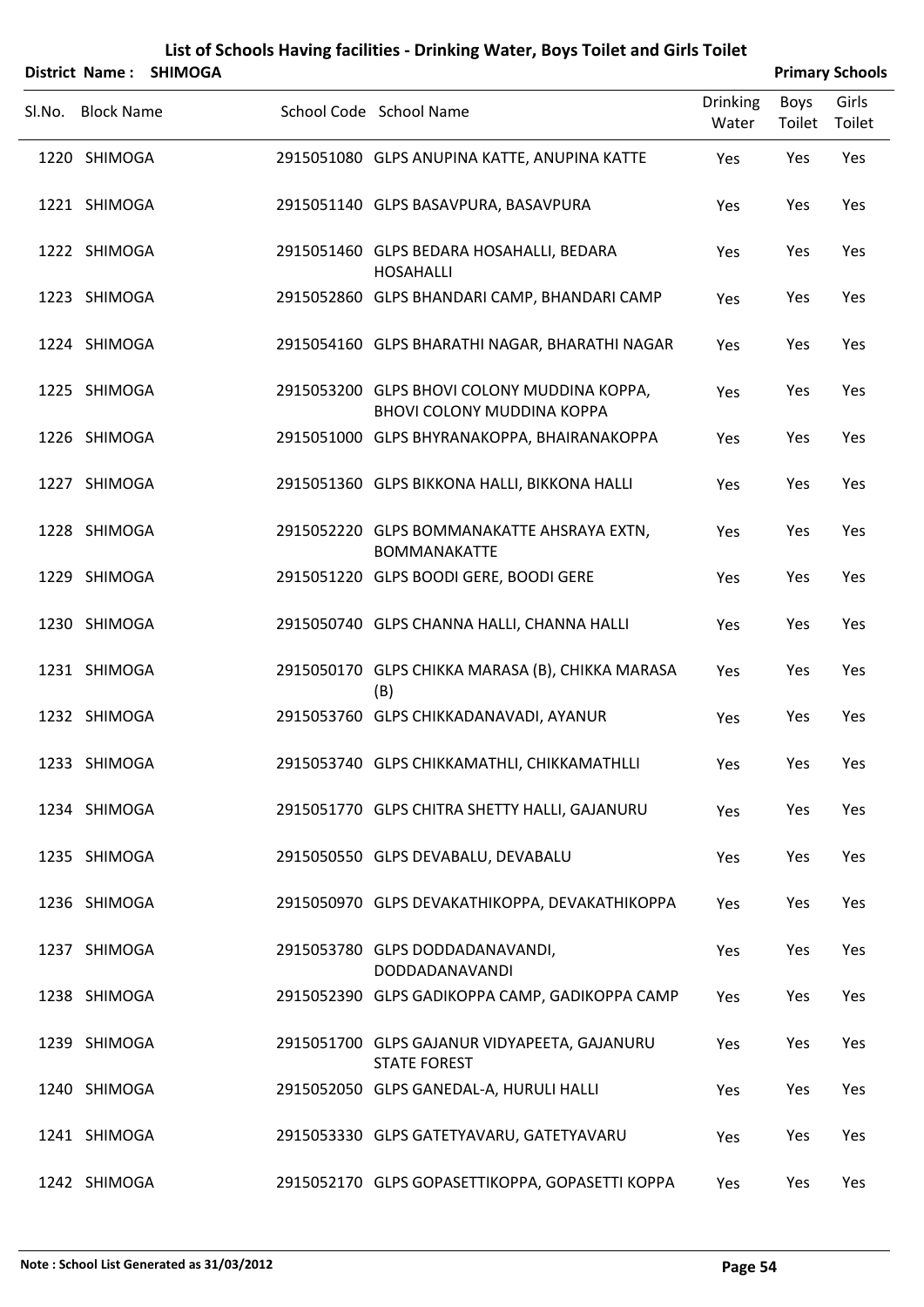|                   | District Name: SHIMOGA |                                                                      |                          |                | <b>Primary Schools</b> |
|-------------------|------------------------|----------------------------------------------------------------------|--------------------------|----------------|------------------------|
| Sl.No. Block Name |                        | School Code School Name                                              | <b>Drinking</b><br>Water | Boys<br>Toilet | Girls<br>Toilet        |
| 1243 SHIMOGA      |                        | 2915051100 GLPS GOVINDAPURA, GOVINDAPURA                             | Yes                      | Yes            | Yes                    |
| 1244 SHIMOGA      |                        | 2915053650 GLPS GOVLINGARA, AGASAVALLI                               | Yes                      | Yes            | Yes                    |
| 1245 SHIMOGA      |                        | 2915051040 GLPS GUDDADA HARAKERE, GUDDADA<br>ARAKERE                 | Yes                      | Yes            | Yes                    |
| 1246 SHIMOGA      |                        | 2915052730 GLPS GUDRUKOPPA, GUDRUKOPPA                               | Yes                      | Yes            | Yes                    |
| 1247 SHIMOGA      |                        | 2915050100 GLPS GUNDURU, GUNDURU                                     | Yes                      | Yes            | Yes                    |
| 1248 SHIMOGA      |                        | 2915054130 GLPS GUTHYAPPA COLONY, WARD 26                            | Yes                      | Yes            | Yes                    |
| 1249 SHIMOGA      |                        | 2915053580 GLPS HALALAKKAVALLI.A, HALALAKKAVALLI                     | Yes                      | Yes            | Yes                    |
| 1250 SHIMOGA      |                        | 2915051730 GLPS HALE HONNAPURA, HOSAHALLI                            | Yes                      | Yes            | Yes                    |
| 1251 SHIMOGA      |                        | 2915053455 GLPS HALKUNI, HALKUNI                                     | Yes                      | Yes            | Yes                    |
| 1252 SHIMOGA      |                        | 2915051950 GLPS HANUMANTHAPURA,<br>HANUMANTHAPURA                    | Yes                      | Yes            | Yes                    |
| 1253 SHIMOGA      |                        | 2915050480 GLPS HARANAHALLI, HARANA HALLI                            | Yes                      | Yes            | Yes                    |
| 1254 SHIMOGA      |                        | 2915052840 GLPS HAREKATTE, HAREKATTE                                 | Yes                      | Yes            | Yes                    |
| 1255 SHIMOGA      |                        | 2915053510 GLPS HAROBENAVALLI TANDA, HARO<br><b>BENAVALLI THANDA</b> | Yes                      | Yes            | Yes                    |
| 1256 SHIMOGA      |                        | 2915051290 GLPS HOLE HATTI, HOLE HATTI                               | Yes                      | Yes            | Yes                    |
| 1257 SHIMOGA      |                        | 2915050050 GLPS HORABYLU, HORABYLU                                   | Yes                      | Yes            | Yes                    |
| 1258 SHIMOGA      |                        | 2915051740 GLPS HOSAHALLI TANDA, LAKSHMI PURA                        | Yes                      | Yes            | Yes                    |
| 1259 SHIMOGA      |                        | 2915051950 GLPS HOSAMANE TANDA,<br>HANUMANTHAPURA                    | Yes                      | Yes            | Yes                    |
| 1260 SHIMOGA      |                        | 2915053760 GLPS HOSUR, AYANUR                                        | Yes                      | Yes            | Yes                    |
| 1261 SHIMOGA      |                        | 2915051790 GLPS INDIRANAGARA, GAJANURU<br>MULLAKERE                  | Yes                      | Yes            | Yes                    |
| 1262 SHIMOGA      |                        | 2915051990 GLPS JANATA COLONY, NIDIGE                                | Yes                      | Yes            | Yes                    |
| 1263 SHIMOGA      |                        | 2915052640 GLPS JAVALLI, JAVALLI                                     | Yes                      | Yes            | Yes                    |
| 1264 SHIMOGA      |                        | 2915051990 GLPS JYOTHI NAGARA, NIDIGE                                | Yes                      | Yes            | Yes                    |
| 1265 SHIMOGA      |                        | 2915053600 GLPS KAIDOTTILU, KAIDOTTILU                               | Yes                      | Yes            | Yes                    |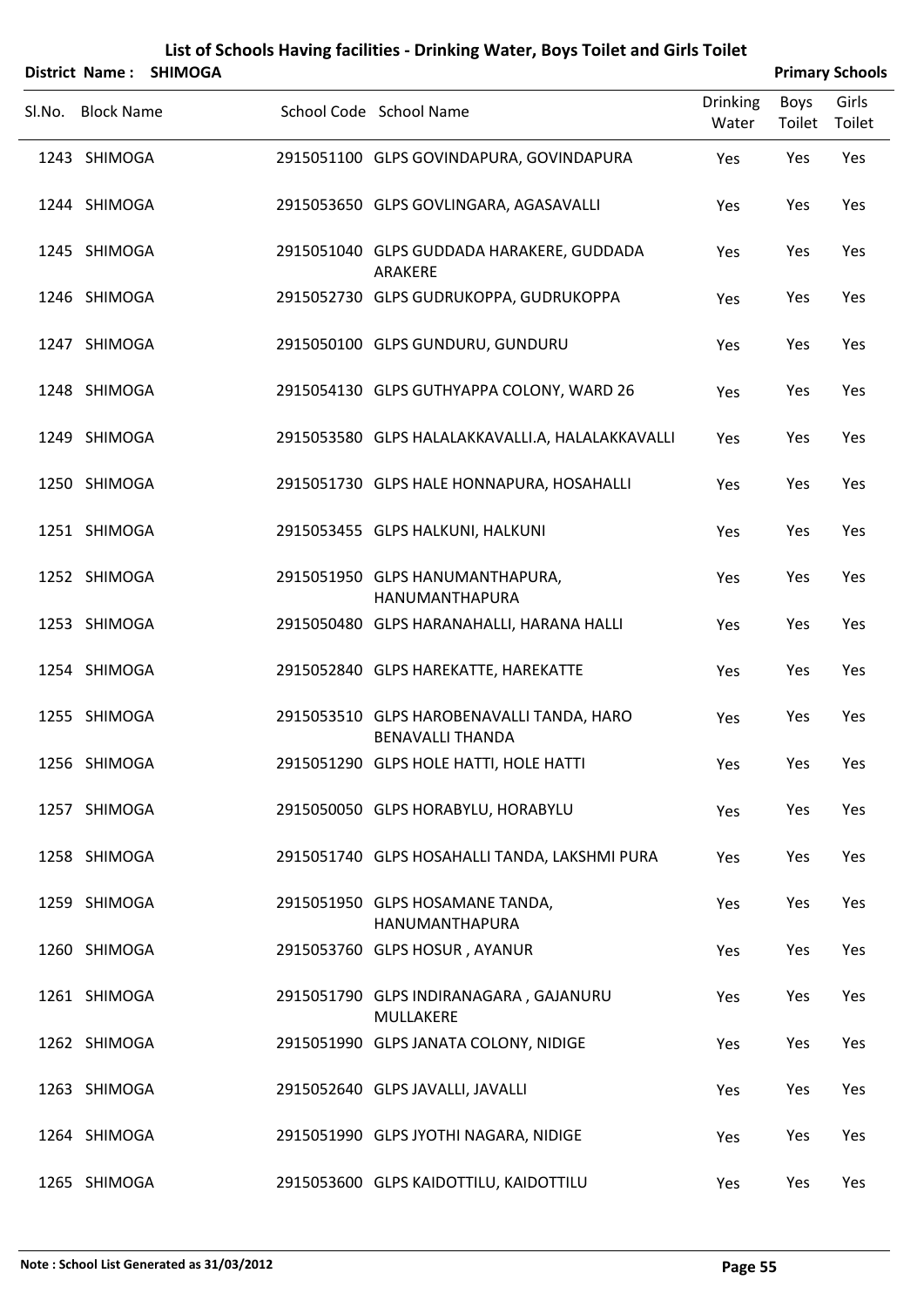|        | <b>District Name:</b> | <b>SHIMOGA</b> |                                                                 |                          |                       | <b>Primary Schools</b> |
|--------|-----------------------|----------------|-----------------------------------------------------------------|--------------------------|-----------------------|------------------------|
| Sl.No. | <b>Block Name</b>     |                | School Code School Name                                         | <b>Drinking</b><br>Water | <b>Boys</b><br>Toilet | Girls<br>Toilet        |
|        | 1266 SHIMOGA          |                | 2915052970 GLPS KAKANAHASOODI, KAKANAHASOODI                    | Yes                      | Yes                   | Yes                    |
|        | 1267 SHIMOGA          |                | 2915054110 GLPS KALKURCHI, KALKURCHI                            | Yes                      | Yes                   | Yes                    |
|        | 1268 SHIMOGA          |                | 2915050990 GLPS KALLAGANGURU, KALLAGANGURU                      | Yes                      | Yes                   | Yes                    |
|        | 1269 SHIMOGA          |                | 2915051170 GLPS KALLUR, KALLURU                                 | Yes                      | Yes                   | Yes                    |
|        | 1270 SHIMOGA          |                | 2915051660 GLPS KATI KERE CAMP, BUKLAPURA                       | Yes                      | Yes                   | Yes                    |
|        | 1271 SHIMOGA          |                | 2915050580 GLPS KONAGAVALLI TANDA, KONAGAVALLI                  | Yes                      | Yes                   | Yes                    |
|        | 1272 SHIMOGA          |                | 2915050850 GLPS KOODI, KOODI                                    | Yes                      | Yes                   | Yes                    |
|        | 1273 SHIMOGA          |                | 2915050060 GLPS KORAGI, KORAGI                                  | Yes                      | Yes                   | Yes                    |
|        | 1274 SHIMOGA          |                | 2915050110 GLPS KOTEHALU, CHORADI                               | Yes                      | Yes                   | Yes                    |
|        | 1275 SHIMOGA          |                | 2915054000 GLPS LAKKINAKOPPA-A, LAKKINAKOPPA                    | Yes                      | Yes                   | Yes                    |
|        | 1276 SHIMOGA          |                | 2915051980 GLPS MACHENAHALLI, MACHENA HALLI                     | Yes                      | Yes                   | Yes                    |
|        | 1277 SHIMOGA          |                | 2915050940 GLPS MALESHANKARA, MANJARI KOPPA                     | Yes                      | Yes                   | Yes                    |
|        | 1278 SHIMOGA          |                | 2915052390 GLPS MALLIGENAHALLI, GADIKOPPA CAMP                  | Yes                      | Yes                   | Yes                    |
|        | 1279 SHIMOGA          |                | 2915052410 GLPS MALLIKARJUNA NAGARA,<br>MALLIKARJUNA NAGARA     | Yes                      | Yes                   | Yes                    |
|        | 1280 SHIMOGA          |                | 2915052329 GLPS MANJUNATHA BADAVANE, SHIMOGA<br><b>CITY</b>     | Yes                      | Yes                   | Yes                    |
|        | 1281 SHIMOGA          |                | 2915053280 GLPS MARATI CAMP KANAGALASARA,<br><b>MARATI CAMP</b> | Yes                      | Yes                   | Yes                    |
|        | 1282 SHIMOGA          |                | 2915053850 GLPS MUDDINAKOPPA, MUDDINAKOPPA                      | Yes                      | Yes                   | Yes                    |
|        | 1283 SHIMOGA          |                | 2915051790 GLPS MULLAKERE, GAJANURU MULLAKERE                   | Yes                      | Yes                   | Yes                    |
|        | 1284 SHIMOGA          |                | 2915050510 GLPS MYSAVALLI, MYSAVALLI                            | Yes                      | Yes                   | Yes                    |
|        | 1285 SHIMOGA          |                | 2915053800 GLPS RAGIHOSAHALLI, RAGIHOSAHALLI                    | Yes                      | Yes                   | Yes                    |
|        | 1286 SHIMOGA          |                | 2915050080 GLPS SANIVASA, SHETTI KERE                           | Yes                      | Yes                   | Yes                    |
|        | 1287 SHIMOGA          |                | 2915052070 GLPS SARIGERE, SARI GERE                             | Yes                      | Yes                   | Yes                    |
|        | 1288 SHIMOGA          |                | 2915053910 GLPS SCAVENGER COLONY, WARD 27                       | Yes                      | Yes                   | Yes                    |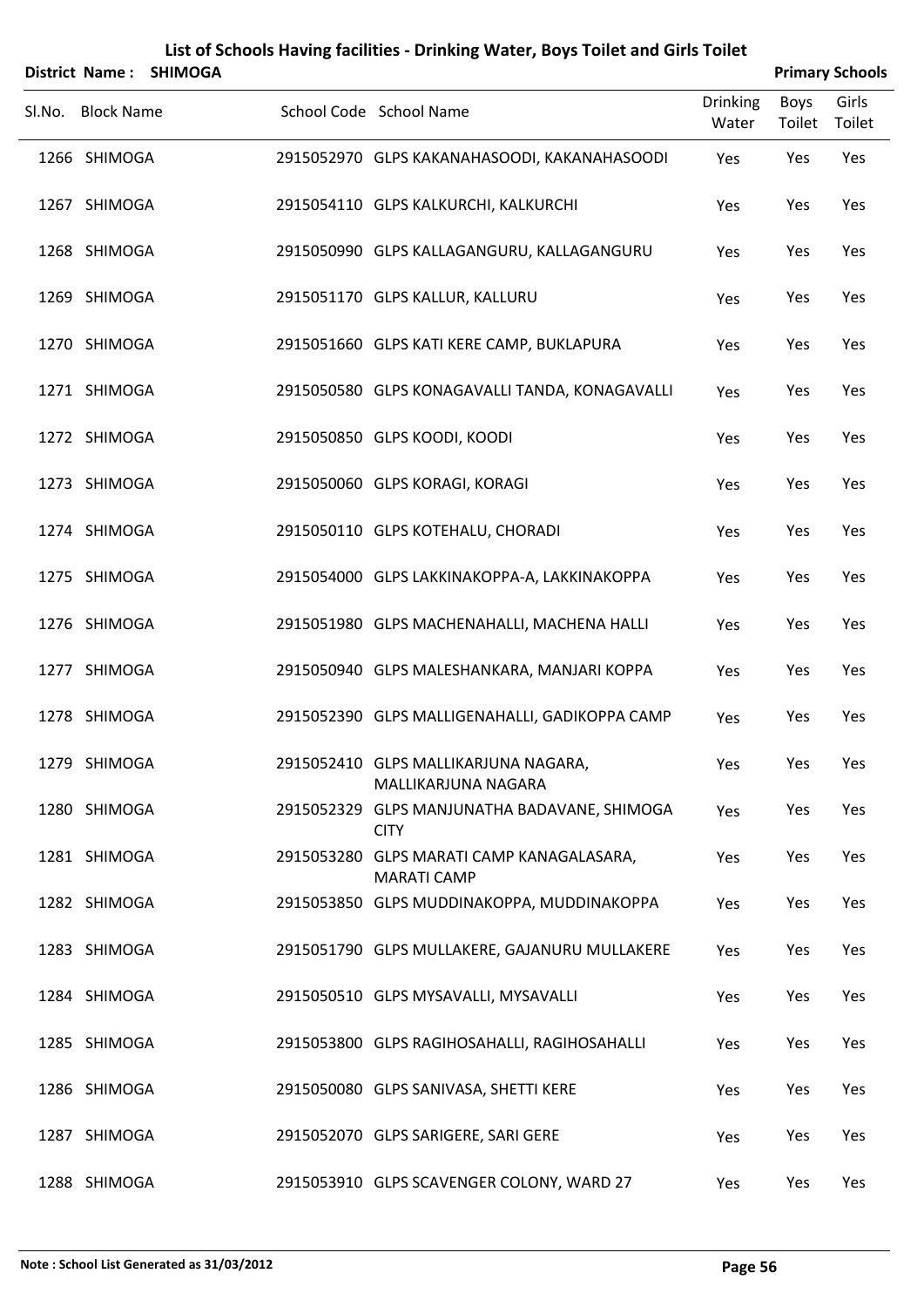|                   | District Name: SHIMOGA |                                                                     |                          |                | <b>Primary Schools</b> |
|-------------------|------------------------|---------------------------------------------------------------------|--------------------------|----------------|------------------------|
| Sl.No. Block Name |                        | School Code School Name                                             | <b>Drinking</b><br>Water | Boys<br>Toilet | Girls<br>Toilet        |
| 1289 SHIMOGA      |                        | 2915050070 GLPS SHANTHI KERE, SHANTHI KERE                          | Yes                      | Yes            | Yes                    |
| 1290 SHIMOGA      |                        | 2915052720 GLPS SHETTIHALLI PUNARVASATHI,<br>SHETTYHALLI            | Yes                      | Yes            | Yes                    |
| 1291 SHIMOGA      |                        | 2915052110 GLPS SIDDAMMAJI HOSURU, SIDDAMAJI<br><b>HOSURU</b>       | Yes                      | Yes            | Yes                    |
| 1292 SHIMOGA      |                        | 2915053000 GLPS SIDDESHWARA NAGAR, SIDDESWARA<br><b>NAGAR</b>       | Yes                      | Yes            | Yes                    |
| 1293 SHIMOGA      |                        | 2915050960 GLPS SIDLIPURA, SIDLIPURA                                | Yes                      | Yes            | Yes                    |
| 1294 SHIMOGA      |                        | 2915052000 GLPS SOGANE HOSUR, SOGANE                                | Yes                      | Yes            | Yes                    |
| 1295 SHIMOGA      |                        | 2915053020 GLPS SRI RAMNAGAR, SRI RAMNAGAR                          | Yes                      | Yes            | Yes                    |
| 1296 SHIMOGA      |                        | 2915053150 GLPS SUGURU COLONY, SUGURU COLONY                        | Yes                      | Yes            | Yes                    |
| 1297 SHIMOGA      |                        | 2915050410 GLPS SUTTUKOTE-TANDA, MALLAPURA                          | Yes                      | Yes            | Yes                    |
| 1298 SHIMOGA      |                        | 2915052670 GLPS TARAGANAHALLI, TARAGANAHALLI                        | Yes                      | Yes            | Yes                    |
| 1299 SHIMOGA      |                        | 2915050890 GLPS THAVARE KOPPA, THAVARE KOPPA                        | Yes                      | Yes            | Yes                    |
| 1300 SHIMOGA      |                        | 2915051820 GLPS THIMKAPURA, THIMKAPURA                              | Yes                      | Yes            | Yes                    |
| 1301 SHIMOGA      |                        | 2915052430 GLPS THUNGANAGAR(KANNADA), THUNGA<br><b>NAGAR</b>        | Yes                      | Yes            | Yes                    |
| 1302 SHIMOGA      |                        | 2915050090 GLPS VADERAKOPPA, VADERAKOPPA                            | Yes                      | Yes            | Yes                    |
| 1303 SHIMOGA      |                        | 2915052910 GLPS VEERABADHRA COLONY,<br><b>VEERABADHRA COLONY</b>    | Yes                      | Yes            | Yes                    |
| 1304 SHIMOGA      |                        | 2915053990 GLPS VENKATESHANAGARA, VENKATSHA<br><b>NAGAR</b>         | Yes                      | Yes            | Yes                    |
| 1305 SHIMOGA      |                        | 2915051990 GLPS VINAYAKA NAGARA, NIDIGE                             | Yes                      | Yes            | Yes                    |
| 1306 SHIMOGA      |                        | 2915051020 GLPS VIRUPINA KOPPA, VIRUPINA KOPPA                      | Yes                      | Yes            | Yes                    |
| 1307 SHIMOGA      |                        | 2915051860 GLPS YERAGANAL, YARAGANALU                               | Yes                      | Yes            | Yes                    |
| 1308 SHIMOGA      |                        | 2915050600 GLPS YEREKOPPA, YARE KOPPA                               | Yes                      | Yes            | Yes                    |
| 1309 SHIMOGA      |                        | 2915051895 GLPS, KSRP COLONY, MACHENAHALLY,<br><b>SANTHE KADURU</b> | Yes                      | Yes            | Yes                    |
| 1310 SHIMOGA      |                        | 2915053930 GMHPS B.H.ROAD, WARD 20                                  | Yes                      | Yes            | Yes                    |
| 1311 SHIMOGA      |                        | 2915052329 GMHPS SPM ROAD, SHIMOGA CITY                             | Yes                      | Yes            | Yes                    |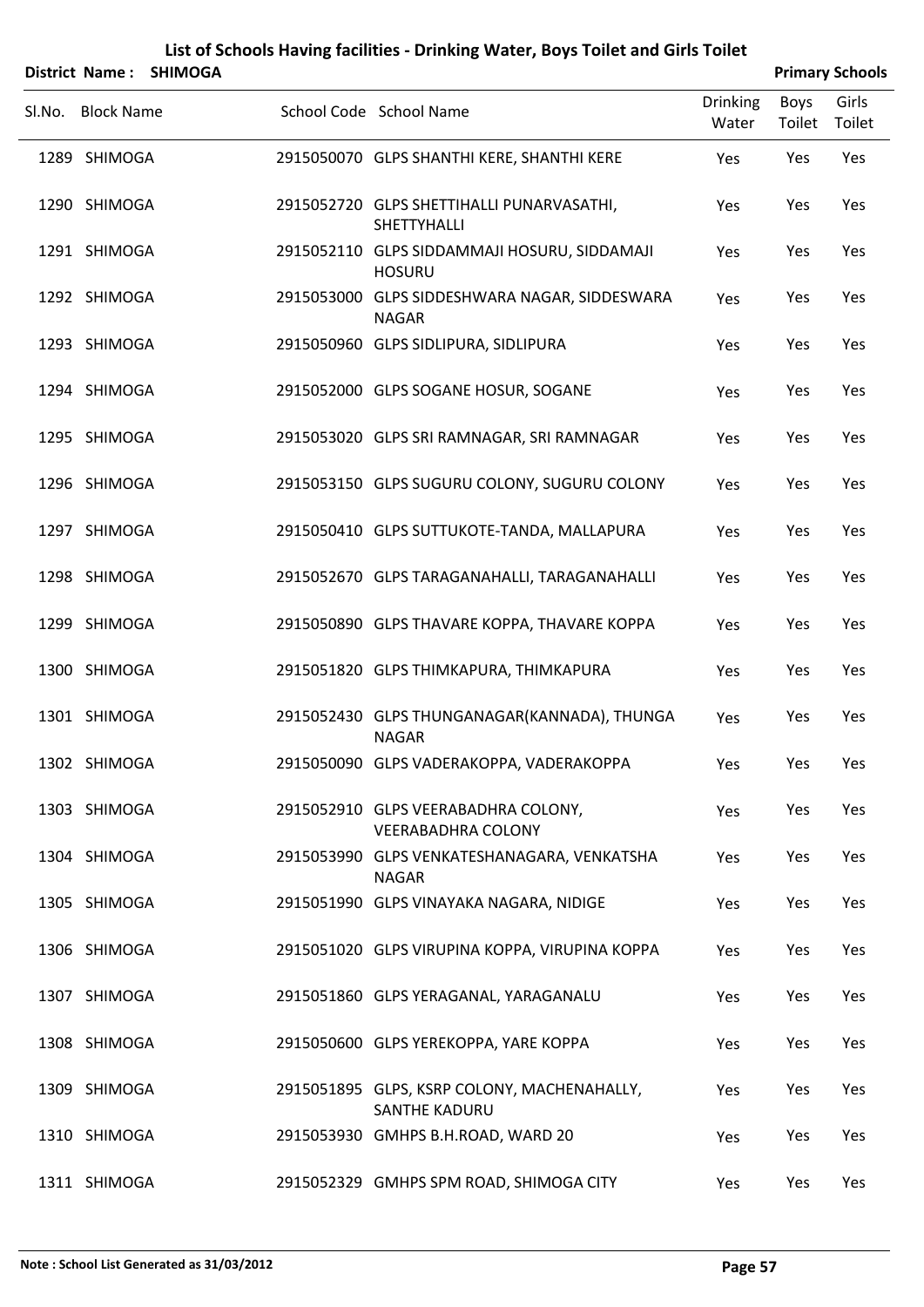|                   | District Name: SHIMOGA |                                                                            |                          |                | <b>Primary Schools</b> |
|-------------------|------------------------|----------------------------------------------------------------------------|--------------------------|----------------|------------------------|
| Sl.No. Block Name |                        | School Code School Name                                                    | <b>Drinking</b><br>Water | Boys<br>Toilet | Girls<br>Toilet        |
| 1312 SHIMOGA      |                        | 2915053650 GOVT HPS HAYHOLE, AGASAVALLI                                    | Yes                      | Yes            | Yes                    |
| 1313 SHIMOGA      |                        | 2915053200 GPS BHOVI COLONY, HAYHOLE, BHOVI<br><b>COLONY MUDDINA KOPPA</b> | Yes                      | Yes            | Yes                    |
| 1314 SHIMOGA      |                        | 2915053930 GTHPS B H ROAD, WARD 20                                         | Yes                      | Yes            | Yes                    |
| 1315 SHIMOGA      |                        | 2915051180 GTLPS GONDICHATNAHALLI,<br><b>GONDICHATNAHALLI</b>              | Yes                      | Yes            | Yes                    |
| 1316 SHIMOGA      |                        | 2915052530 GTLPS URGADUR, URGADUR                                          | Yes                      | Yes            | Yes                    |
| 1317 SHIMOGA      |                        | 2915053620 GTPS HOSUDI FARM, HASUDI FARM                                   | Yes                      | Yes            | Yes                    |
| 1318 SHIMOGA      |                        | 2915052450 GTPS MILLAGATTA, MILLAGATTA                                     | Yes                      | Yes            | Yes                    |
| 1319 SHIMOGA      |                        | 2915054150 GUHPBS MADARI PALYA, WARD 16                                    | Yes                      | Yes            | Yes                    |
| 1320 SHIMOGA      |                        | 2915050410 GUHPBS MALLAPURA, MALLAPURA                                     | Yes                      | Yes            | Yes                    |
| 1321 SHIMOGA      |                        | 2915052451 GUHPBS MILGATTA, MILLAGATTA                                     | Yes                      | Yes            | Yes                    |
| 1322 SHIMOGA      |                        | 2915053550 GUHPBS NT ROAD, WARD NO 28                                      | Yes                      | Yes            | Yes                    |
| 1323 SHIMOGA      |                        | 2915051330 GUHPBS SOMINKOPPA, SOMINA KOPPA                                 | Yes                      | Yes            | Yes                    |
| 1324 SHIMOGA      |                        | 2915053880 GUHPS AA COLONY, WARD 8                                         | Yes                      | Yes            | Yes                    |
| 1325 SHIMOGA      |                        | 2915053860 GUHPS AYANURU BAZAAR, KOHALLI AYANUR                            | Yes                      | Yes            | Yes                    |
| 1326 SHIMOGA      |                        | 2915052513 GUHPS 'B' TIPPUNAGAR, SHIMOGA CITY1                             | Yes                      | Yes            | Yes                    |
| 1327 SHIMOGA      |                        | 2915054030 GUHPS CHIKKAL, WARD 12                                          | Yes                      | Yes            | Yes                    |
| 1328 SHIMOGA      |                        | 2915052511 GUHPS CLERKPETE, SHIMOGA CITY1                                  | Yes                      | Yes            | Yes                    |
| 1329 SHIMOGA      |                        | 2915052400 GUHPS GHOUSIYA NAGAR, GOPALA                                    | Yes                      | Yes            | Yes                    |
| 1330 SHIMOGA      |                        | 2915050480 GUHPS HARANA HALLI, HARANA HALLI                                | Yes                      | Yes            | Yes                    |
| 1331 SHIMOGA      |                        | 2915051280 GUHPS HOLALURU, HOLALURU                                        | Yes                      | Yes            | Yes                    |
| 1332 SHIMOGA      |                        | 2915051760 GUHPS HONNAPURA, HONNA PURA                                     | Yes                      | Yes            | Yes                    |
| 1333 SHIMOGA      |                        | 2915051960 GUHPS HOSUDI, HOSUDI                                            | Yes                      | Yes            | Yes                    |
| 1334 SHIMOGA      |                        | 2915052514 GUHPS ISLAPURA, SHIMOGA CITY1                                   | Yes                      | Yes            | Yes                    |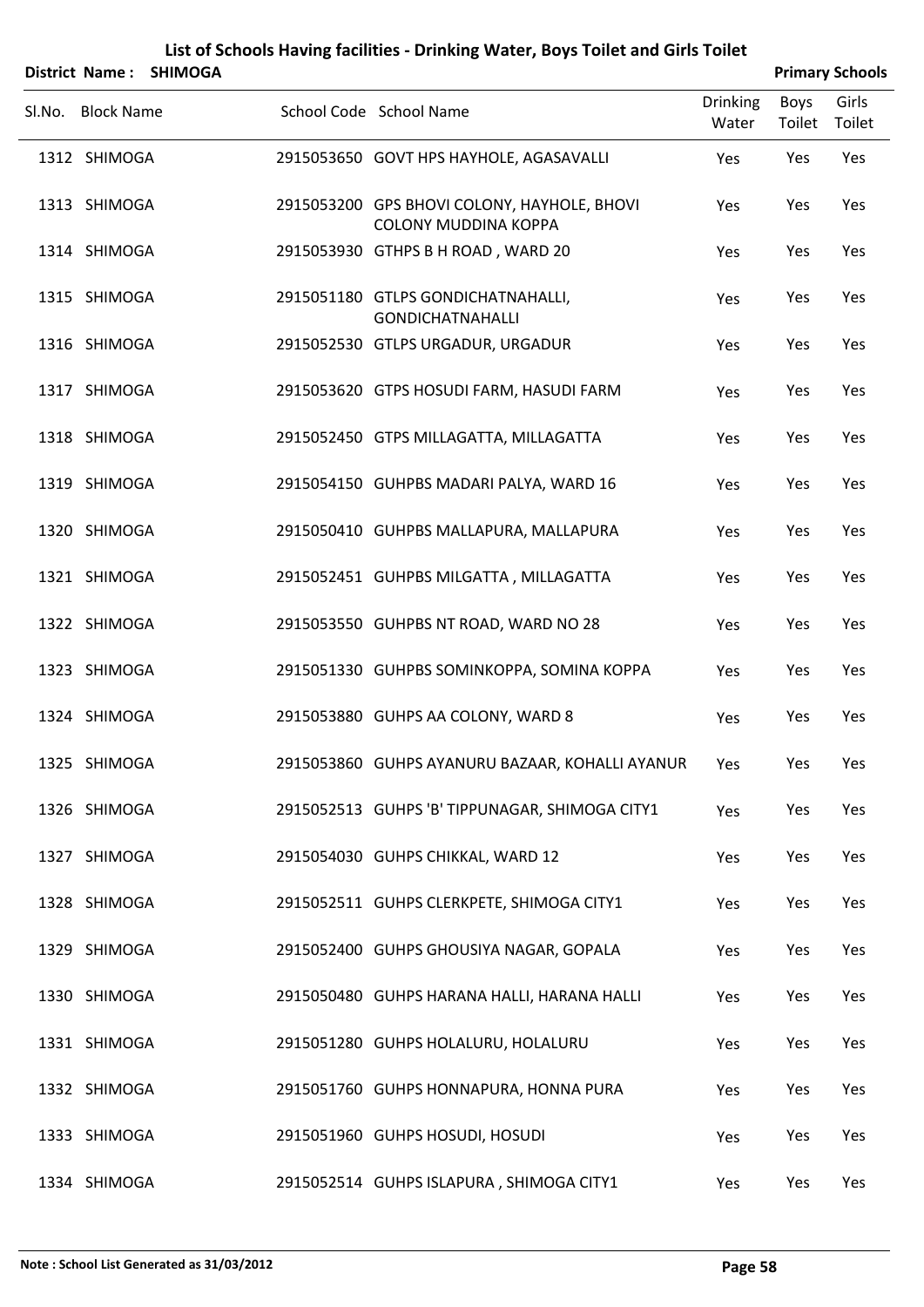|        | District Name:    | <b>SHIMOGA</b> |                                                               |                          |                | <b>Primary Schools</b> |
|--------|-------------------|----------------|---------------------------------------------------------------|--------------------------|----------------|------------------------|
| Sl.No. | <b>Block Name</b> |                | School Code School Name                                       | <b>Drinking</b><br>Water | Boys<br>Toilet | Girls<br>Toilet        |
|        | 1335 SHIMOGA      |                | 2915051840 GUHPS KADEKAL, KADEKAL                             | Yes                      | Yes            | Yes                    |
|        | 1336 SHIMOGA      |                | 2915051500 GUHPS KUDLI, KUDLI                                 | Yes                      | Yes            | Yes                    |
|        | 1337 SHIMOGA      |                | 2915050120 GUHPS KUMSI, KUMSI                                 | Yes                      | Yes            | Yes                    |
|        | 1338 SHIMOGA      |                | 2915052512 GUHPS LASHKAR MOHALLA, SHIMOGA CITY1               | Yes                      | Yes            | Yes                    |
|        | 1339 SHIMOGA      |                | 2915052514 GUHPS NEW MANDLI, SHIMOGA CITY1                    | Yes                      | Yes            | Yes                    |
|        | 1340 SHIMOGA      |                | 2915053990 GUHPS OLD MANDLI, VENKATSHA NAGAR                  | Yes                      | Yes            | Yes                    |
|        | 1341 SHIMOGA      |                | 2915052760 GUHPS PILLANGERE, PILLANGERE                       | Yes                      | Yes            | Yes                    |
|        | 1342 SHIMOGA      |                | 2915051160 GUHPS RAMENAKOPPA, RAMENAKOPPA                     | Yes                      | Yes            | Yes                    |
|        | 1343 SHIMOGA      |                | 2915053880 GUHPS SHANTHINAGAR, WARD 8                         | Yes                      | Yes            | Yes                    |
|        | 1344 SHIMOGA      |                | 2915052240 GUHPS SULEBYLU, SULEBYLU                           | Yes                      | Yes            | Yes                    |
|        | 1345 SHIMOGA      |                | 2915052512 GUHPS TANK MOHALLA, SHIMOGA CITY1                  | Yes                      | Yes            | Yes                    |
|        | 1346 SHIMOGA      |                | 2915053990 GUHPS TIPPU NAGAR-A, VENKATSHA NAGAR               | Yes                      | Yes            | Yes                    |
|        | 1347 SHIMOGA      |                | 2915050490 GULPS ARENA KOPPA, ARENA KOPPA                     | Yes                      | Yes            | Yes                    |
|        | 1348 SHIMOGA      |                | 2915050640 GULPS AYANURU KOTE, AYANURU                        | Yes                      | Yes            | Yes                    |
|        | 1349 SHIMOGA      |                | 2915051390 GULPS BASAVANANA GANGURU,<br>BASAVANANA GANGURU    | Yes                      | Yes            | Yes                    |
|        | 1350 SHIMOGA      |                | 2915052220 GULPS BOMMANAKATTE ASHRAYA,<br><b>BOMMANAKATTE</b> | Yes                      | Yes            | Yes                    |
|        | 1351 SHIMOGA      |                | 2915050110 GULPS CHORADI, CHORADI                             | Yes                      | Yes            | Yes                    |
|        | 1352 SHIMOGA      |                | 2915053330 GULPS GHATETEVARU, GATETYAVARU                     | Yes                      | Yes            | Yes                    |
|        | 1353 SHIMOGA      |                | 2915052520 GULPS HARAKERE, HARAKERE                           | Yes                      | Yes            | Yes                    |
|        | 1354 SHIMOGA      |                | 2915050360 GULPS KESAVINA KATTE, KESAVINA KATTE               | Yes                      | Yes            | Yes                    |
|        | 1355 SHIMOGA      |                | 2915052040 GULPS LAKKINAKOPPA, LAKKINAKOPPA                   | Yes                      | Yes            | Yes                    |
|        | 1356 SHIMOGA      |                | 2915051400 GULPS MOJAPPANA HOSURU, MOJAPPANA<br><b>HOSURU</b> | Yes                      | Yes            | Yes                    |
|        | 1357 SHIMOGA      |                | 2915052512 GULPS PENSION MOHALLA, SHIMOGA CITY1               | Yes                      | Yes            | Yes                    |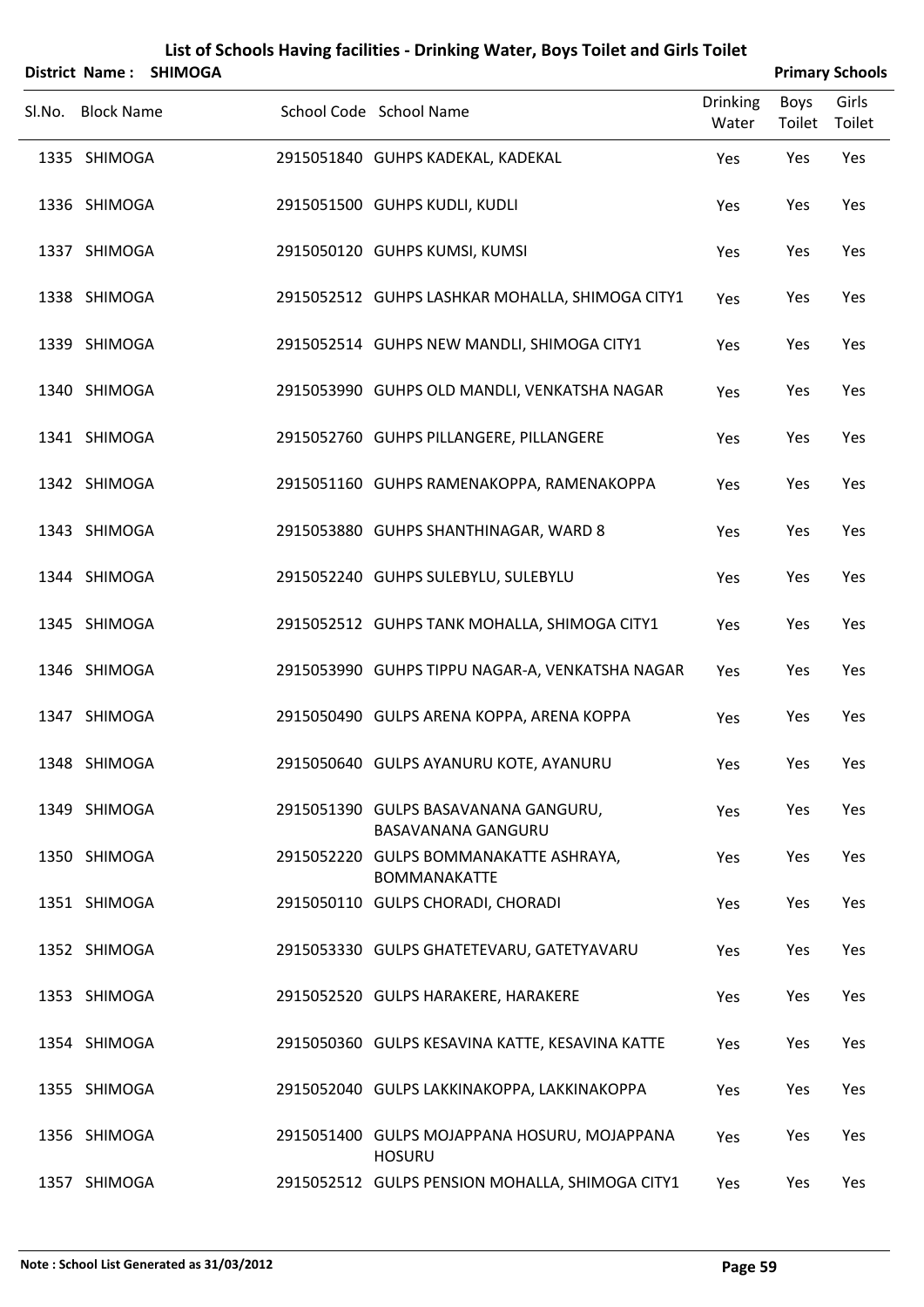|                   | District Name: SHIMOGA |                                                                         |                          |                | <b>Primary Schools</b> |
|-------------------|------------------------|-------------------------------------------------------------------------|--------------------------|----------------|------------------------|
| Sl.No. Block Name |                        | School Code School Name                                                 | <b>Drinking</b><br>Water | Boys<br>Toilet | Girls<br>Toilet        |
| 1358 SHIMOGA      |                        | 2915050470 GULPS RAMA NAGARA, RAMA NAGARA                               | Yes                      | Yes            | Yes                    |
| 1359 SHIMOGA      |                        | 2915054040 GULPS SAVAI PALYA, WARD 25                                   | Yes                      | Yes            | Yes                    |
| 1360 SHIMOGA      |                        | 2915050900 GULPS SIRIGERE, BILVADERA KOPPA                              | Yes                      | Yes            | Yes                    |
| 1361 SHIMOGA      |                        | 2915051820 GULPS THIMKAPURA, THIMKAPURA                                 | Yes                      | Yes            | Yes                    |
| 1362 SHIMOGA      |                        | 2915053400 GULPS THOTALKERE, THOTALKERE                                 | Yes                      | Yes            | Yes                    |
| 1363 SHIMOGA      |                        | 2915052430 GULPS THUNGA NAGAR, THUNGA NAGAR                             | Yes                      | Yes            | Yes                    |
| 1364 SHIMOGA      |                        | 2915050570 GULPS THYAJA VALLI, THYAJA VALLI                             | Yes                      | Yes            | Yes                    |
| 1365 SHIMOGA      |                        | 2915052140 GULPS UMBLEBYLU, UMBLE BYLU                                  | Yes                      | Yes            | Yes                    |
| 1366 SORAB        |                        | 2915060580 G.H.P.G.S. ANAVATTI, ANAVATTI                                | Yes                      | Yes            | Yes                    |
| 1367 SORAB        |                        | 2915063490 G.H.P.S TATTUR VADDIGERI, TATTUR                             | Yes                      | Yes            | Yes                    |
| 1368 SORAB        |                        | 2915061010 G.H.P.S. GENDLA HOSUR, GENDLA                                | Yes                      | Yes            | Yes                    |
| 1369 SORAB        |                        | 2915062150 G.H.P.S. SCHOOL YALAVALLI, YALAVALLI                         | Yes                      | Yes            | Yes                    |
| 1370 SORAB        |                        | 2915063410 G.H.P.S. AGASANAHALLI, AGASANAHALLI                          | Yes                      | Yes            | Yes                    |
| 1371 SORAB        |                        | 2915060050 G.H.P.S. ALAHALLI, ALAHALLI                                  | Yes                      | Yes            | Yes                    |
| 1372 SORAB        |                        | 2915060880 G.H.P.S. BASURU, BASURU                                      | Yes                      | Yes            | Yes                    |
| 1373 SORAB        |                        | 2915063350 G.H.P.S. BETTADAKURLY, BETTADAKURLY                          | Yes                      | Yes            | Yes                    |
| 1374 SORAB        |                        | 2915063460 G.H.P.S. BHARANGI, BHARANGI                                  | Yes                      | Yes            | Yes                    |
| 1375 SORAB        |                        | 2915060040 G.H.P.S. BILAGALI, BILAGALI                                  | Yes                      | Yes            | Yes                    |
| 1376 SORAB        |                        | 2915061030 G.H.P.S. BOMMANAHALLI, BOMMANAHALLI                          | Yes                      | Yes            | Yes                    |
| 1377 SORAB        |                        | 2915063430 G.H.P.S. DEVASTANADA HAKKALU,<br>DEVASTANADA HAKKALU KOTTPUR | Yes                      | Yes            | Yes                    |
| 1378 SORAB        |                        | 2915063390 G.H.P.S. DODDIKOPPA, DODDIKOPPA                              | Yes                      | Yes            | Yes                    |
| 1379 SORAB        |                        | 2915060390 G.H.P.S. DWARAHALLI, DWARAHALLI                              | Yes                      | Yes            | Yes                    |
| 1380 SORAB        |                        | 2915060940 G.H.P.S. DYAVANAHALLI, DYAVANAHALLI                          | Yes                      | Yes            | Yes                    |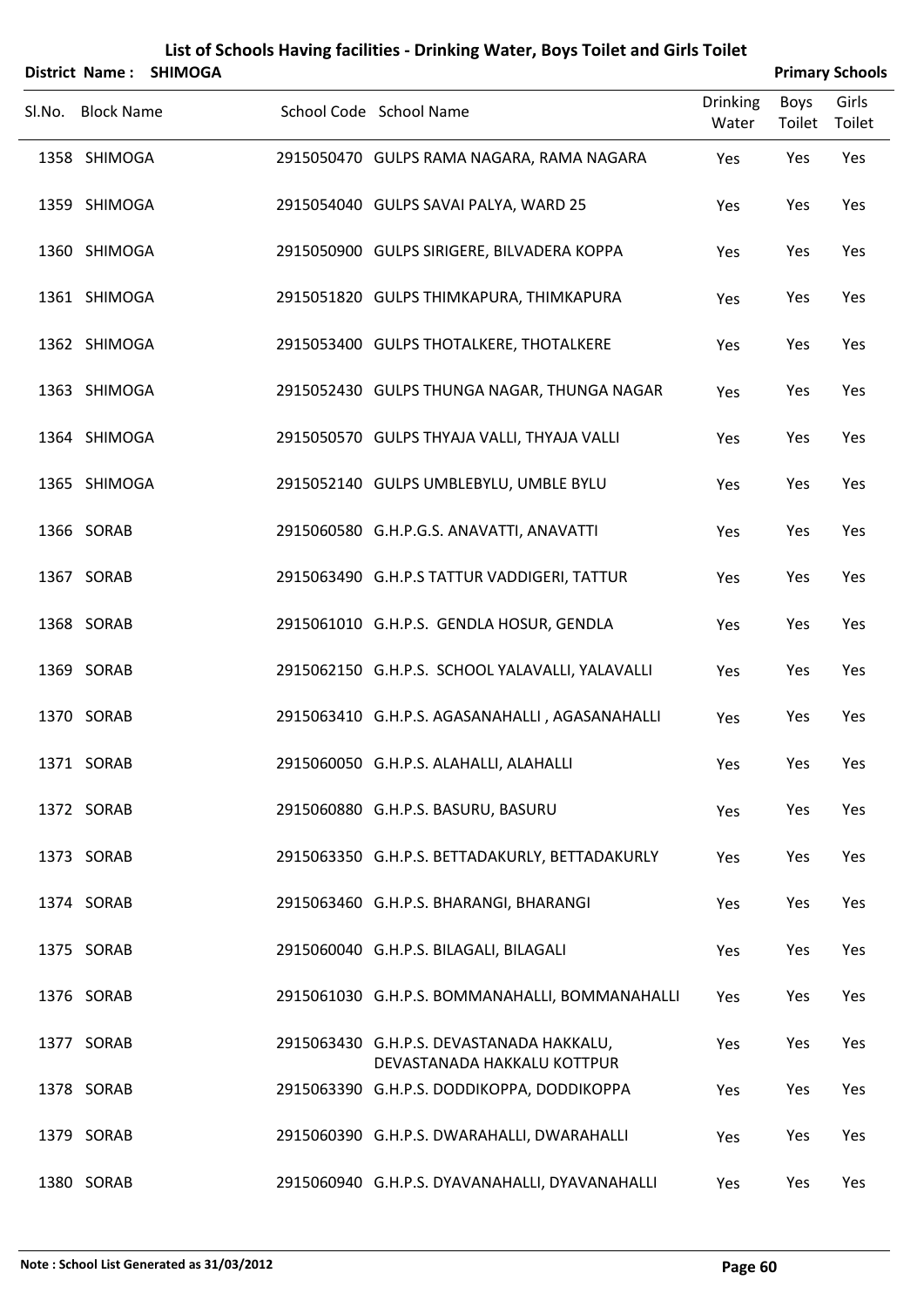|                   | District Name: SHIMOGA |                                                 |                          |                | <b>Primary Schools</b> |
|-------------------|------------------------|-------------------------------------------------|--------------------------|----------------|------------------------|
| Sl.No. Block Name |                        | School Code School Name                         | <b>Drinking</b><br>Water | Boys<br>Toilet | Girls<br>Toilet        |
| 1381 SORAB        |                        | 2915061740 G.H.P.S. GUDAVI, GUDAVI              | Yes                      | Yes            | Yes                    |
| 1382 SORAB        |                        | 2915061380 G.H.P.S. HARISHI, HARISHI            | Yes                      | Yes            | Yes                    |
| 1383 SORAB        |                        | 2915061470 G.H.P.S. HOSABALE, HOSABALE          | Yes                      | Yes            | Yes                    |
| 1384 SORAB        |                        | 2915063910 G.H.P.S. JAMBEHALLI, JAMBEHALLI      | Yes                      | Yes            | Yes                    |
| 1385 SORAB        |                        | 2915060520 G.H.P.S. KATAVALLI, KATHUVALLI       | Yes                      | Yes            | Yes                    |
| 1386 SORAB        |                        | 2915061050 G.H.P.S. KEREKOPPA TEKKUR, KEREKOPPA | Yes                      | Yes            | Yes                    |
| 1387 SORAB        |                        | 2915062010 G.H.P.S. KODAKANI, KODAKANI          | Yes                      | Yes            | Yes                    |
| 1388 SORAB        |                        | 2915060570 G.H.P.S. KODIKOPPA, KODIKOPPA        | Yes                      | Yes            | Yes                    |
| 1389 SORAB        |                        | 2915060480 G.H.P.S. KUBATUR, KUBATURU           | Yes                      | Yes            | Yes                    |
| 1390 SORAB        |                        | 2915062460 G.H.P.S. KYASANUR, KYASANURU         | Yes                      | Yes            | Yes                    |
| 1391 SORAB        |                        | 2915063440 G.H.P.S. LAKKAVALLI, LAKKAVALLI      | Yes                      | Yes            | Yes                    |
| 1392 SORAB        |                        | 2915063420 G.H.P.S. MALLAPURA, MALLAPURA        | Yes                      | Yes            | Yes                    |
| 1393 SORAB        |                        | 2915062110 G.H.P.S. MAVALI, MAVALI              | Yes                      | Yes            | Yes                    |
| 1394 SORAB        |                        | 2915063380 G.H.P.S. MOODY, MOODY                | Yes                      | Yes            | Yes                    |
| 1395 SORAB        |                        | 2915060380 G.H.P.S. MUGUR, MUGURU               | Yes                      | Yes            | Yes                    |
| 1396 SORAB        |                        | 2915060460 G.H.P.S. NERALIGE, NERALIGE          | Yes                      | Yes            | Yes                    |
| 1397 SORAB        |                        | 2915061560 G.H.P.S. PURA C.H., PURA             | Yes                      | Yes            | Yes                    |
| 1398 SORAB        |                        | 2915063540 G.H.P.S. SAMANAVALLI, SAMANAVALLI    | Yes                      | Yes            | Yes                    |
| 1399 SORAB        |                        | 2915061060 G.H.P.S. SAREKOPPA, SAREKOPPA        | Yes                      | Yes            | Yes                    |
| 1400 SORAB        |                        | 2915060190 G.H.P.S. SHAKUNAVALLI, SHAKUNAVALLI  | Yes                      | Yes            | Yes                    |
| 1401 SORAB        |                        | 2915060630 G.H.P.S. TALLUR, THALLURU            | Yes                      | Yes            | Yes                    |
| 1402 SORAB        |                        | 2915063360 G.H.P.S. TAVANANDI, TAVANANDI        | Yes                      | Yes            | Yes                    |
| 1403 SORAB        |                        | 2915063530 G.H.P.S. THIMMAPUR, THIMMAPUR        | Yes                      | Yes            | Yes                    |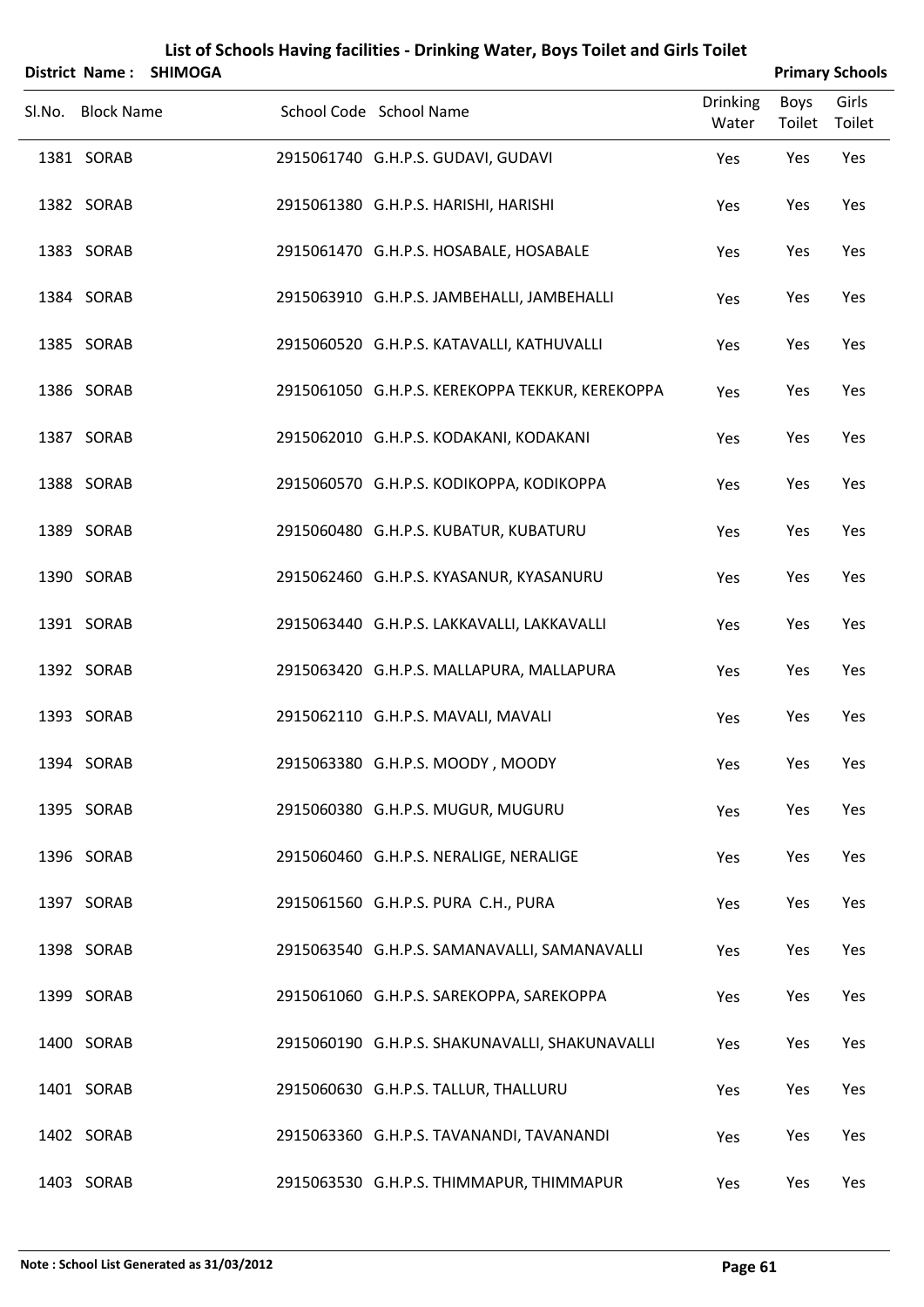| List of Schools Having facilities - Drinking Water, Boys Toilet and Girls Toilet<br><b>Primary Schools</b><br>District Name:<br><b>SHIMOGA</b> |                   |  |                                                                    |                          |                       |                 |  |
|------------------------------------------------------------------------------------------------------------------------------------------------|-------------------|--|--------------------------------------------------------------------|--------------------------|-----------------------|-----------------|--|
|                                                                                                                                                | Sl.No. Block Name |  | School Code School Name                                            | <b>Drinking</b><br>Water | <b>Boys</b><br>Toilet | Girls<br>Toilet |  |
|                                                                                                                                                | 1404 SORAB        |  | 2915063290 G.H.P.S.DYAUASA, DYAUASA                                | Yes                      | Yes                   | Yes             |  |
|                                                                                                                                                | 1405 SORAB        |  | 2915060240 G.K.H.P.S. TALAGADDE, TELAGADDE                         | Yes                      | Yes                   | Yes             |  |
|                                                                                                                                                | 1406 SORAB        |  | 2915061430 G.L.P.S HORABILU, HORABYLU                              | Yes                      | Yes                   | Yes             |  |
|                                                                                                                                                | 1407 SORAB        |  | 2915060710 G.L.P.S THEVARATHEPPA, TEVARTEPPA                       | Yes                      | Yes                   | Yes             |  |
|                                                                                                                                                | 1408 SORAB        |  | 2915061620 G.L.P.S THOURGUNDAN KOPPA,<br>THORAGONDANAKOPPA         | Yes                      | Yes                   | Yes             |  |
|                                                                                                                                                | 1409 SORAB        |  | 2915062120 G.L.P.S. TAVAREKOPPA, THAVAREKOPPA                      | Yes                      | Yes                   | Yes             |  |
|                                                                                                                                                | 1410 SORAB        |  | 2915062040 G.L.P.S. ANDIGE, ANDIGE                                 | Yes                      | Yes                   | Yes             |  |
|                                                                                                                                                | 1411 SORAB        |  | 2915063140 G.L.P.S. AREKOPPA, AREKOPPA                             | Yes                      | Yes                   | Yes             |  |
|                                                                                                                                                | 1412 SORAB        |  | 2915060170 G.L.P.S. ARETHLAGADDE, ARETHELAGADDE                    | Yes                      | Yes                   | Yes             |  |
|                                                                                                                                                | 1413 SORAB        |  | 2915061080 G.L.P.S. BANADAKOPPA, BENDEKOPPA                        | Yes                      | Yes                   | Yes             |  |
|                                                                                                                                                | 1414 SORAB        |  | 2915063570 G.L.P.S. BANDIGI, BANDGI                                | Yes                      | Yes                   | Yes             |  |
|                                                                                                                                                | 1415 SORAB        |  | 2915061070 G.L.P.S. BILAVAGODU, BILAVAGODU                         | Yes                      | Yes                   | Yes             |  |
|                                                                                                                                                | 1416 SORAB        |  | 2915063220 G.L.P.S. CHANNAPATTANA,<br>CHANNAPATTANA                | Yes                      | Yes                   | Yes             |  |
|                                                                                                                                                | 1417 SORAB        |  | 2915060620 G.L.P.S. CHIKKACHOUTI, CHIKKACHOWTI                     | Yes                      | Yes                   | Yes             |  |
|                                                                                                                                                | 1418 SORAB        |  | 2915063260 G.L.P.S. CHIKKADYAVASA, CHIKKADYAVASA                   | Yes                      | Yes                   | Yes             |  |
|                                                                                                                                                | 1419 SORAB        |  | 2915061980 G.L.P.S. CHIKKASHAKUNA, CHIKKASHAKUNA                   | Yes                      | Yes                   | Yes             |  |
|                                                                                                                                                | 1420 SORAB        |  | 2915063700 G.L.P.S. CHILANUR, CHILANUR                             | Yes                      | Yes                   | Yes             |  |
|                                                                                                                                                | 1421 SORAB        |  | 2915063450 G.L.P.S. GUDDADA BENNIGERI, GUDDADA<br><b>BENNIGERI</b> | Yes                      | Yes                   | Yes             |  |
|                                                                                                                                                | 1422 SORAB        |  | 2915063550 G.L.P.S. HARALIKOPPA, HARLIKOPPA                        | Yes                      | Yes                   | Yes             |  |
|                                                                                                                                                | 1423 SORAB        |  | 2915063710 G.L.P.S. HOSAGADDE, HOSAGADDE                           | Yes                      | Yes                   | Yes             |  |
|                                                                                                                                                | 1424 SORAB        |  | 2915060610 G.L.P.S. HURULIKOPPA, HURALI KOPPA                      | Yes                      | Yes                   | Yes             |  |
|                                                                                                                                                | 1425 SORAB        |  | 2915060830 G.L.P.S. JOGIHALLI, JOGIHALLI                           | Yes                      | Yes                   | Yes             |  |
|                                                                                                                                                | 1426 SORAB        |  | 2915063170 G.L.P.S. KADEJOLADA GUDDE, KADEJOLADA<br><b>GUDDE</b>   | Yes                      | Yes                   | Yes             |  |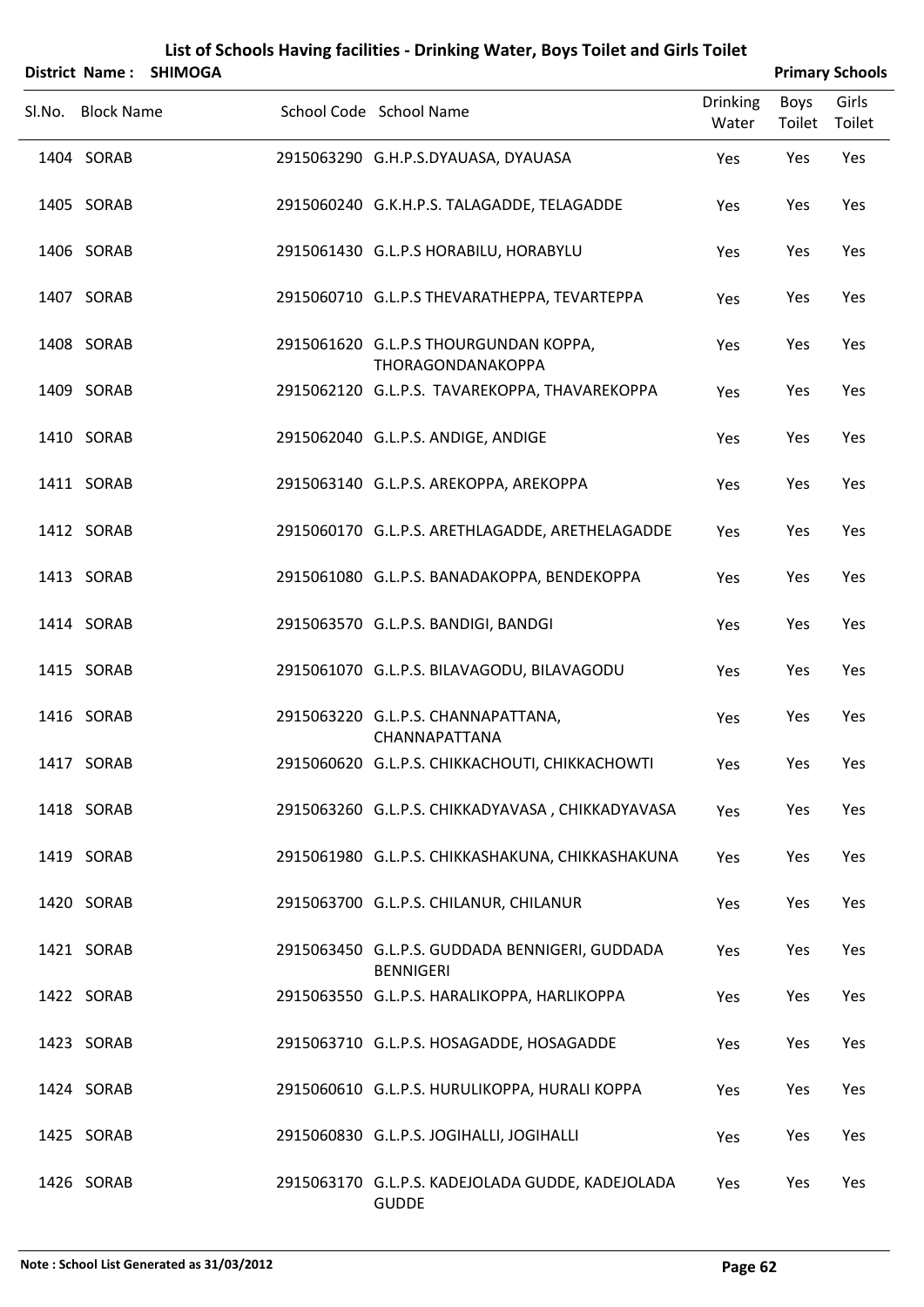|                   | District Name: SHIMOGA |                                                                 |                          |                | <b>Primary Schools</b> |
|-------------------|------------------------|-----------------------------------------------------------------|--------------------------|----------------|------------------------|
| Sl.No. Block Name |                        | School Code School Name                                         | <b>Drinking</b><br>Water | Boys<br>Toilet | Girls<br>Toilet        |
| 1427 SORAB        |                        | 2915063670 G.L.P.S. KASARAGUPPE, KASARAGUPPE                    | Yes                      | Yes            | Yes                    |
| 1428 SORAB        |                        | 2915062140 G.L.P.S. KASAVADIKOPPA, KASPADIKOPPA                 | Yes                      | Yes            | Yes                    |
| 1429 SORAB        |                        | 2915060930 G.L.P.S. KOOLAGA, KULAGA                             | Yes                      | Yes            | Yes                    |
| 1430 SORAB        |                        | 2915061160 G.L.P.S. KORAKODU, KORAKODU                          | Yes                      | Yes            | Yes                    |
| 1431 SORAB        |                        | 2915063300 G.L.P.S. KUMARI, KUMARI                              | Yes                      | Yes            | Yes                    |
| 1432 SORAB        |                        | 2915061400 G.L.P.S. KUNTAGALALE, KUNTAGALALE                    | Yes                      | Yes            | Yes                    |
| 1433 SORAB        |                        | 2915062410 G.L.P.S. MAGADI, MAGADI                              | Yes                      | Yes            | Yes                    |
| 1434 SORAB        |                        | 2915063680 G.L.P.S. MOODUGODU, MOODUGODU                        | Yes                      | Yes            | Yes                    |
| 1435 SORAB        |                        | 2915063250 G.L.P.S. NELLURU, NELLURU                            | Yes                      | Yes            | Yes                    |
| 1436 SORAB        |                        | 2915063330 G.L.P.S. NITTAKKI, NITTAKKI                          | Yes                      | Yes            | Yes                    |
| 1437 SORAB        |                        | 2915060950 G.L.P.S. PUTTANAHALLI BADAVANE,<br>PUTTANAHALLI      | Yes                      | Yes            | Yes                    |
| 1438 SORAB        |                        | 2915062430 G.L.P.S. RAMAGONDANA KOPPA,<br>RAMAGONDANAKOPPA      | Yes                      | Yes            | Yes                    |
| 1439 SORAB        |                        | 2915062060 G.L.P.S. SCHOOL HIRIYAVALI, HIRIYAVALI               | Yes                      | Yes            | Yes                    |
| 1440 SORAB        |                        | 2915063310 G.L.P.S. T.G.KOPPA,<br>THOTTALAGONDANKOPPA           | Yes                      | Yes            | Yes                    |
| 1441 SORAB        |                        | 2915062470 G.L.P.S. TALAKALAKOPPA, THALAKALAKOPPA               | Yes                      | Yes            | Yes                    |
| 1442 SORAB        |                        | 2915060710 G.L.P.S. THEVERTHEPPAVADDIGERI,<br><b>TEVARTEPPA</b> | Yes                      | Yes            | Yes                    |
| 1443 SORAB        |                        | 2915063280 G.L.P.S. THOUDATTI, THOUDATTI                        | Yes                      | Yes            | Yes                    |
| 1444 SORAB        |                        | 2915063400 G.L.P.S. VENKATAPURA, VENKATAPURA                    | Yes                      | Yes            | Yes                    |
| 1445 SORAB        |                        | 2915060720 G.L.P.S. VRUTHIKOPPA, VRITHIKOPPA                    | Yes                      | Yes            | Yes                    |
| 1446 SORAB        |                        | 2915063320 G.L.P.S. YAKSHI, YAKSHI                              | Yes                      | Yes            | Yes                    |
| 1447 SORAB        |                        | 2915063160 G.L.PS. HOLLEJOLADA GUDDEY,<br>HOLLEJOLADA GUDDEY    | Yes                      | Yes            | Yes                    |
| 1448 SORAB        |                        | 2915063270 G.L.R.S. EDOOR, EDOOR                                | Yes                      | Yes            | Yes                    |
| 1449 SORAB        |                        | 2915063960 G.LP.S. HANCHI TANDA, HANCHI TANDA                   | Yes                      | Yes            | Yes                    |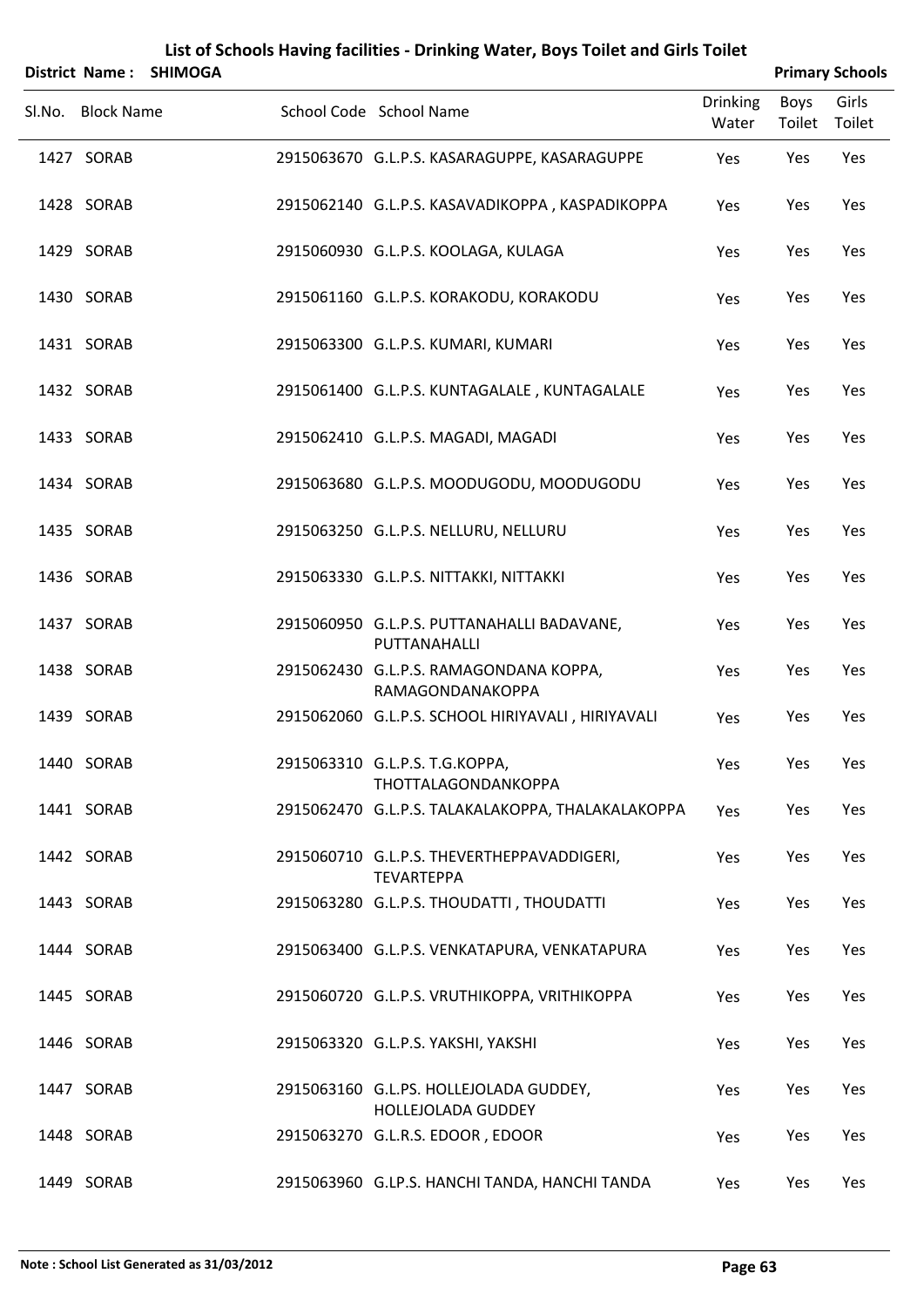|        |                   | District Name: SHIMOGA |                                                  |                          |                | <b>Primary Schools</b> |
|--------|-------------------|------------------------|--------------------------------------------------|--------------------------|----------------|------------------------|
| Sl.No. | <b>Block Name</b> |                        | School Code School Name                          | <b>Drinking</b><br>Water | Boys<br>Toilet | Girls<br>Toilet        |
|        | 1450 SORAB        |                        | 2915063920 G.M.H.P.S. HALESORAB, HALESORAB       | Yes                      | Yes            | Yes                    |
|        | 1451 SORAB        |                        | 2915063560 G.U.P.S. TATTIKERE, TATTIKERE         | Yes                      | Yes            | Yes                    |
|        | 1452 SORAB        |                        | 2915060800 GH P S BENNIGERE, BENNIGERE           | Yes                      | Yes            | Yes                    |
|        | 1453 SORAB        |                        | 2915060510 GH P S BENNURU, BENNURU               | Yes                      | Yes            | Yes                    |
|        | 1454 SORAB        |                        | 2915061580 GH P S CHIKKAMAKOPPA, CHIKKAMAKOPPA   | Yes                      | Yes            | Yes                    |
|        | 1455 SORAB        |                        | 2915062090 GH P S DEVATHIKOPPA, DEVATHIKOPPA     | Yes                      | Yes            | Yes                    |
|        | 1456 SORAB        |                        | 2915060760 GH P S GANGAVALLI, GANGAVALLI         | Yes                      | Yes            | Yes                    |
|        | 1457 SORAB        |                        | 2915062180 GH P S GERUKOPPA, GERUKOPPA           | Yes                      | Yes            | Yes                    |
|        | 1458 SORAB        |                        | 2915061760 GH P S GUNJANUR, GUNJANUR             | Yes                      | Yes            | Yes                    |
|        | 1459 SORAB        |                        | 2915060680 GH P S HIRECHOWTI, HIRECHOWTI         | Yes                      | Yes            | Yes                    |
|        | 1460 SORAB        |                        | 2915060770 GH P S HIREMAGADI, HIREMAGADI         | Yes                      | Yes            | Yes                    |
|        | 1461 SORAB        |                        | 2915060070 GH P S KAMARURU, KAMARURU             | Yes                      | Yes            | Yes                    |
|        | 1462 SORAB        |                        | 2915061170 GH P S KUPPAGADDE, KUPPAGADDE         | Yes                      | Yes            | Yes                    |
|        | 1463 SORAB        |                        | 2915062250 GH P S MANAMANE, MANAMANE             | Yes                      | Yes            | Yes                    |
|        | 1464 SORAB        |                        | 2915061260 GH P S NEGAVADI, NEGAVADI             | Yes                      | Yes            | Yes                    |
|        | 1465 SORAB        |                        | 2915063120 GH P S P W D COLONY SORAB, SORAB CITY | Yes                      | Yes            | Yes                    |
|        | 1466 SORAB        |                        | 2915060910 GH P S SAMPAGODU, SAMPAGODU           | Yes                      | Yes            | Yes                    |
|        | 1467 SORAB        |                        | 2915061310 GH P S TELAGUNDLI, TALAGUNDA          | Yes                      | Yes            | Yes                    |
|        | 1468 SORAB        |                        | 2915062080 GH P S UDRI, UDRI                     | Yes                      | Yes            | Yes                    |
|        | 1469 SORAB        |                        | 2915062050 GH P S URAGANAHALLI, URAGANAHALLI     | Yes                      | Yes            | Yes                    |
|        | 1470 SORAB        |                        | 2915060580 GH.P B.S. ANAVATTI, ANAVATTI          | Yes                      | Yes            | Yes                    |
|        | 1471 SORAB        |                        | 2915060510 GH.P.S. BENNUR, BENNURU               | Yes                      | Yes            | Yes                    |
|        | 1472 SORAB        |                        | 2915061600 GH.P.S. KATHAVAI, KATHAVAI            | Yes                      | Yes            | Yes                    |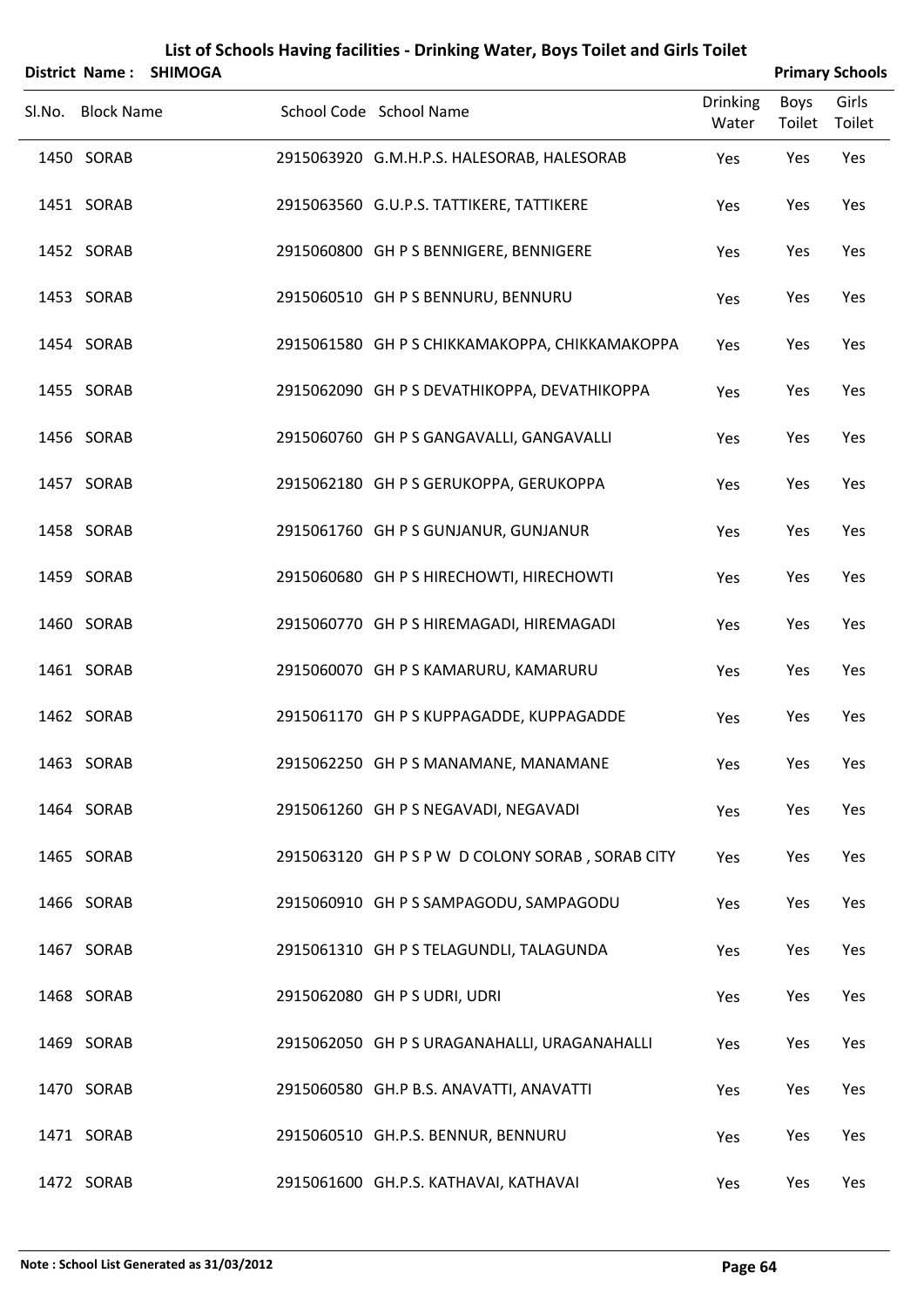|        |                   | District Name: SHIMOGA |                                             |                          |                       | <b>Primary Schools</b> |
|--------|-------------------|------------------------|---------------------------------------------|--------------------------|-----------------------|------------------------|
| Sl.No. | <b>Block Name</b> |                        | School Code School Name                     | <b>Drinking</b><br>Water | <b>Boys</b><br>Toilet | Girls<br>Toilet        |
|        | 1473 SORAB        |                        | 2915062340 GH.P.S. NISARANI, NISARANI       | Yes                      | Yes                   | Yes                    |
|        | 1474 SORAB        |                        | 2915060420 GH.P.S. THORAVANDA, THORAVANDA   | Yes                      | Yes                   | Yes                    |
|        | 1475 SORAB        |                        | 2915060660 GH.P.S. YENNEKOPPA, YENNEKOPPA   | Yes                      | Yes                   | Yes                    |
|        | 1476 SORAB        |                        | 2915063121 GHPBS SORAB, SORAB CITY          | Yes                      | Yes                   | Yes                    |
|        | 1477 SORAB        |                        | 2915063121 GHPGS SORAB, SORAB CITY          | Yes                      | Yes                   | Yes                    |
|        | 1478 SORAB        |                        | 2915061650 GHPS HECHE, HECHE                | Yes                      | Yes                   | Yes                    |
|        | 1479 SORAB        |                        | 2915062920 GHPS SHIGGA, SHIGGA              | Yes                      | Yes                   | Yes                    |
|        | 1480 SORAB        |                        | 2915061640 GHPS ANDAVALLI, ANDAVALLI        | Yes                      | Yes                   | Yes                    |
|        | 1481 SORAB        |                        | 2915064040 GHPS BANKASANA, BANKASANA        | Yes                      | Yes                   | Yes                    |
|        | 1482 SORAB        |                        | 2915062730 GHPS BARIGE, BARIGE              | Yes                      | Yes                   | Yes                    |
|        | 1483 SORAB        |                        | 2915063760 GHPS BIDAGERI, BIDAGERI          | Yes                      | Yes                   | Yes                    |
|        | 1484 SORAB        |                        | 2915062200 GHPS BILAVANI, BILAVANI          | Yes                      | Yes                   | Yes                    |
|        | 1485 SORAB        |                        | 2915060330 GHPS CHAGATUR- HANAJI, CHAGATURU | Yes                      | Yes                   | Yes                    |
|        | 1486 SORAB        |                        | 2915061280 GHPS CHIKKABBURU, CHIKKABBURU    | Yes                      | Yes                   | Yes                    |
|        | 1487 SORAB        |                        | 2915060730 GHPS CHIKKAIDAGODU, CHIKKADAGODU | Yes                      | Yes                   | Yes                    |
|        | 1488 SORAB        |                        | 2915063030 GHPS CHITTUR, CHITTUR            | Yes                      | Yes                   | Yes                    |
|        | 1489 SORAB        |                        | 2915062720 GHPS DUGUR, DUGURU               | Yes                      | Yes                   | Yes                    |
|        | 1490 SORAB        |                        | 2915064000 GHPS GINIVALA, GINIVALA          | Yes                      | Yes                   | Yes                    |
|        | 1491 SORAB        |                        | 2915063980 GHPS HANCHI, HANCHI              | Yes                      | Yes                   | Yes                    |
|        | 1492 SORAB        |                        | 2915061180 GHPS HAYA, HAYA                  | Yes                      | Yes                   | Yes                    |
|        | 1493 SORAB        |                        | 2915062550 GHPS HEGGODU, HEGGODU            | Yes                      | Yes                   | Yes                    |
|        | 1494 SORAB        |                        | 2915063010 GHPS HESARI, HESARI              | Yes                      | Yes                   | Yes                    |
|        | 1495 SORAB        |                        | 2915063630 GHPS HIRE KASAVI, HIRE KASAVI    | Yes                      | Yes                   | Yes                    |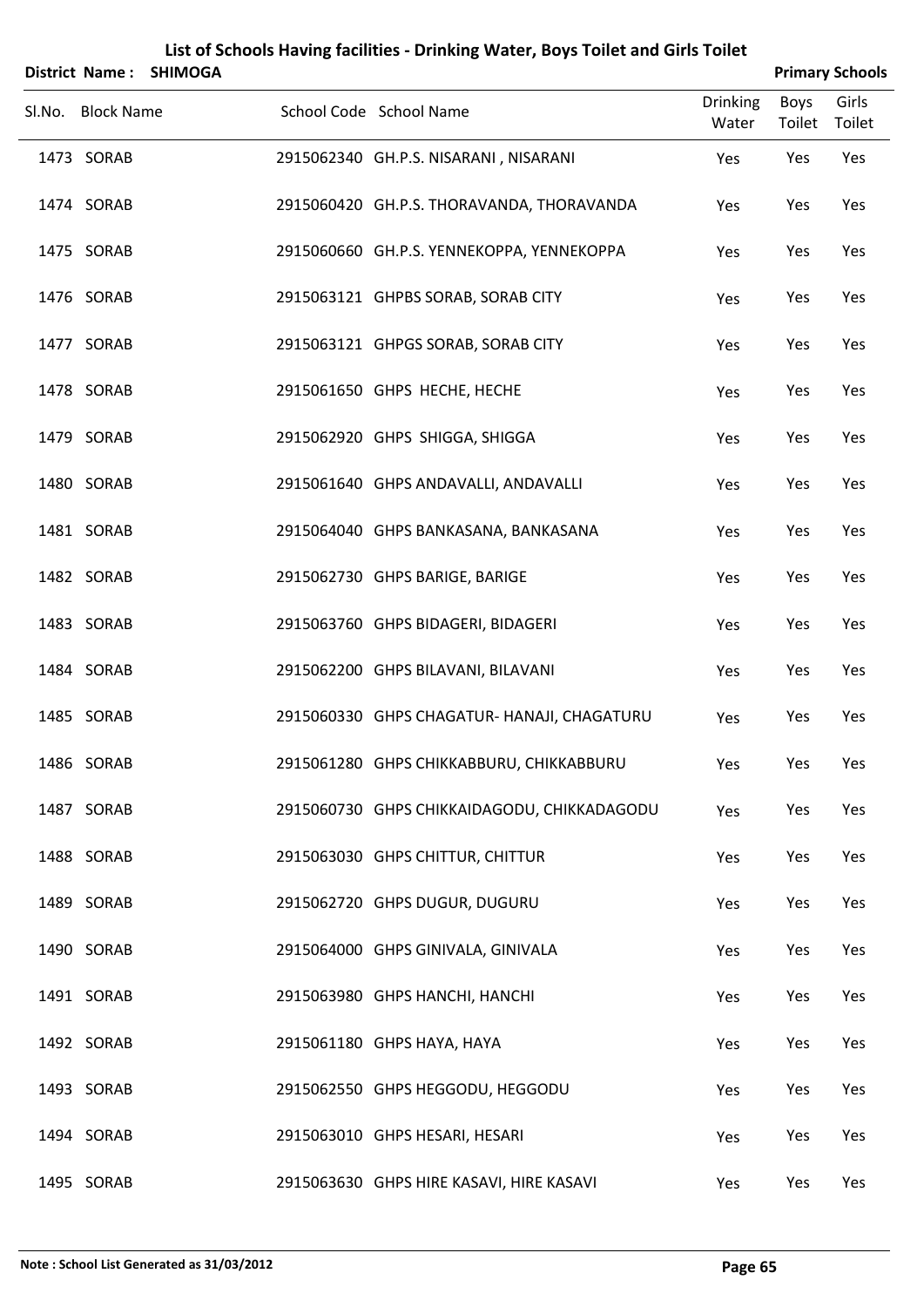|        | District Name:    | <b>SHIMOGA</b> |                                                    |                          |                | <b>Primary Schools</b> |
|--------|-------------------|----------------|----------------------------------------------------|--------------------------|----------------|------------------------|
| Sl.No. | <b>Block Name</b> |                | School Code School Name                            | <b>Drinking</b><br>Water | Boys<br>Toilet | Girls<br>Toilet        |
|        | 1496 SORAB        |                | 2915060640 GHPS HIREDAGODU, HIREIDAGODU            | Yes                      | Yes            | Yes                    |
|        | 1497 SORAB        |                | 2915060560 GHPS HOSAHALLI, HOSAHALLI               | Yes                      | Yes            | Yes                    |
|        | 1498 SORAB        |                | 2915063620 GHPS HULTHIKOPPA, HULTHIKOPPA           | Yes                      | Yes            | Yes                    |
|        | 1499 SORAB        |                | 2915062900 GHPS HUNAVALLI, HUNAVALLI               | Yes                      | Yes            | Yes                    |
|        | 1500 SORAB        |                | 2915060600 GHPS HURALI, HURALI                     | Yes                      | Yes            | Yes                    |
|        | 1501 SORAB        |                | 2915063050 GHPS INDIHALLI, INDIHALLI               | Yes                      | Yes            | Yes                    |
|        | 1502 SORAB        |                | 2915062990 GHPS INDUVALLI, INDUVALLI               | Yes                      | Yes            | Yes                    |
|        | 1503 SORAB        |                | 2915061660 GHPS KADAUSRU, KADASURU                 | Yes                      | Yes            | Yes                    |
|        | 1504 SORAB        |                | 2915062880 GHPS KAISODI, KAISODI                   | Yes                      | Yes            | Yes                    |
|        | 1505 SORAB        |                | 2915061750 GHPS KALLAMBI, KALLAMBI                 | Yes                      | Yes            | Yes                    |
|        | 1506 SORAB        |                | 2915060070 GHPS KAMARUR MELINA GOMALA,<br>KAMARURU | Yes                      | Yes            | Yes                    |
|        | 1507 SORAB        |                | 2915060070 GHPS KAMARUR, KAMARURU                  | Yes                      | Yes            | Yes                    |
|        | 1508 SORAB        |                | 2915062870 GHPS KANNAHALLI, KANAHALLI              | Yes                      | Yes            | Yes                    |
|        | 1509 SORAB        |                | 2915060870 GHPS KEREHALLI, KEREHALLI               | Yes                      | Yes            | Yes                    |
|        | 1510 SORAB        |                | 2915060450 GHPS KODIHALLI, KODIHALLI               | Yes                      | Yes            | Yes                    |
|        | 1511 SORAB        |                | 2915062820 GHPS KULAVALLI, KULAVALLI               | Yes                      | Yes            | Yes                    |
|        | 1512 SORAB        |                | 2915061140 GHPS KUMMURU, KUMMURU                   | Yes                      | Yes            | Yes                    |
|        | 1513 SORAB        |                | 2915063930 GHPS KUNETHEPPA, KUNETHEPPA             | Yes                      | Yes            | Yes                    |
|        | 1514 SORAB        |                | 2915062510 GHPS KUPPE, KUPPE                       | Yes                      | Yes            | Yes                    |
|        | 1515 SORAB        |                | 2915062600 GHPS MALALAGADDE, MALALAGADDE           | Yes                      | Yes            | Yes                    |
|        | 1516 SORAB        |                | 2915063580 GHPS MUTUGUPPE, MUTUGUPPE               | Yes                      | Yes            | Yes                    |
|        | 1517 SORAB        |                | 2915063640 GHPS N HOLLEKATE, N HOLLEKATTE          | Yes                      | Yes            | Yes                    |
|        | 1518 SORAB        |                | 2915061940 GHPS NADAHALLI, NADAHALLI               | Yes                      | Yes            | Yes                    |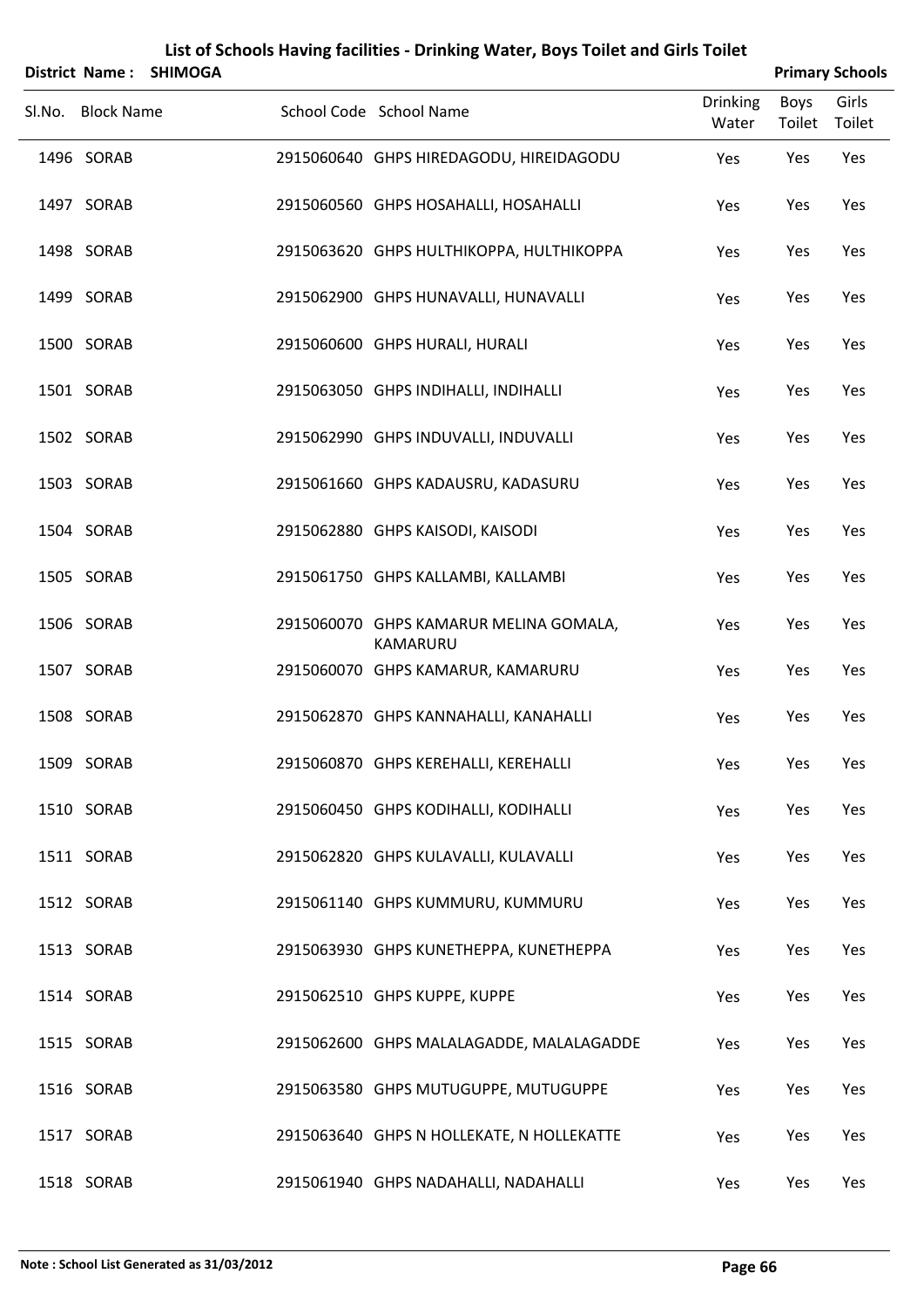|                   | District Name: SHIMOGA |                                                         |                          |                | <b>Primary Schools</b> |
|-------------------|------------------------|---------------------------------------------------------|--------------------------|----------------|------------------------|
| Sl.No. Block Name |                        | School Code School Name                                 | <b>Drinking</b><br>Water | Boys<br>Toilet | Girls<br>Toilet        |
| 1519 SORAB        |                        | 2915060740 GHPS NELLIKOPPA, NELLIKOPPA                  | Yes                      | Yes            | Yes                    |
| 1520 SORAB        |                        | 2915061900 GHPS OTURU, OTURU                            | Yes                      | Yes            | Yes                    |
| 1521 SORAB        |                        | 2915062580 GHPS PURA, PURA                              | Yes                      | Yes            | Yes                    |
| 1522 SORAB        |                        | 2915060980 GHPS SHIDDIHALLI, SIDDIHALLI                 | Yes                      | Yes            | Yes                    |
| 1523 SORAB        |                        | 2915060190 GHPS TALAGUNDA, SHAKUNAVALLI                 | Yes                      | Yes            | Yes                    |
| 1524 SORAB        |                        | 2915063340 GHPS TALAGUPPA, TALAGUPPA                    | Yes                      | Yes            | Yes                    |
| 1525 SORAB        |                        | 2915063490 GHPS TATTUR, TATTUR                          | Yes                      | Yes            | Yes                    |
| 1526 SORAB        |                        | 2915063770 GHPS UDRI VADDIGERE, UDRI VADDIGERE          | Yes                      | Yes            | Yes                    |
| 1527 SORAB        |                        | 2915062760 GHPS ULAVI, ULAVI                            | Yes                      | Yes            | Yes                    |
| 1528 SORAB        |                        | 2915063200 GHPS YADAGOPPA, YADAGOOPPA                   | Yes                      | Yes            | Yes                    |
| 1529 SORAB        |                        | 2915060820 GHPS YALIWALA, YALAVALA                      | Yes                      | Yes            | Yes                    |
| 1530 SORAB        |                        | 2915061860 GHPS YELASI, YELASI                          | Yes                      | Yes            | Yes                    |
| 1531 SORAB        |                        | 2915060020 GL P S BANKUVALLI, BANKAVALLI                | Yes                      | Yes            | Yes                    |
| 1532 SORAB        |                        | 2915061610 GL P S BASTHIKOPPA, BASTHIKOPPA              | Yes                      | Yes            | Yes                    |
| 1533 SORAB        |                        | 2915060690 GL P S BELAVANTANAKOPPA,<br>BELAVANTANAKOPPA | Yes                      | Yes            | Yes                    |
| 1534 SORAB        |                        | 2915062710 GL P S BHADRAPURA, BHADRAPURA                | Yes                      | Yes            | Yes                    |
| 1535 SORAB        |                        | 2915061130 GL P S BILAGI, BILAGI                        | Yes                      | Yes            | Yes                    |
| 1536 SORAB        |                        | 2915062100 GL P S CHANNAPURA, CHANNAPURA                | Yes                      | Yes            | Yes                    |
| 1537 SORAB        |                        | 2915062220 GL P S CHATRADAHALLI, CHATRADAHALLI          | Yes                      | Yes            | Yes                    |
| 1538 SORAB        |                        | 2915062070 GL P S CHIKKAVALI, CHIKKAVALI                | Yes                      | Yes            | Yes                    |
| 1539 SORAB        |                        | 2915061010 GL P S GENDLA, GENDLA                        | Yes                      | Yes            | Yes                    |
| 1540 SORAB        |                        | 2915061240 GL P S GUDDEKOPPA, GUDDEKOPPA                | Yes                      | Yes            | Yes                    |
| 1541 SORAB        |                        | 2915062540 GL P S HALAGALALE, HALAGALALE                | Yes                      | Yes            | Yes                    |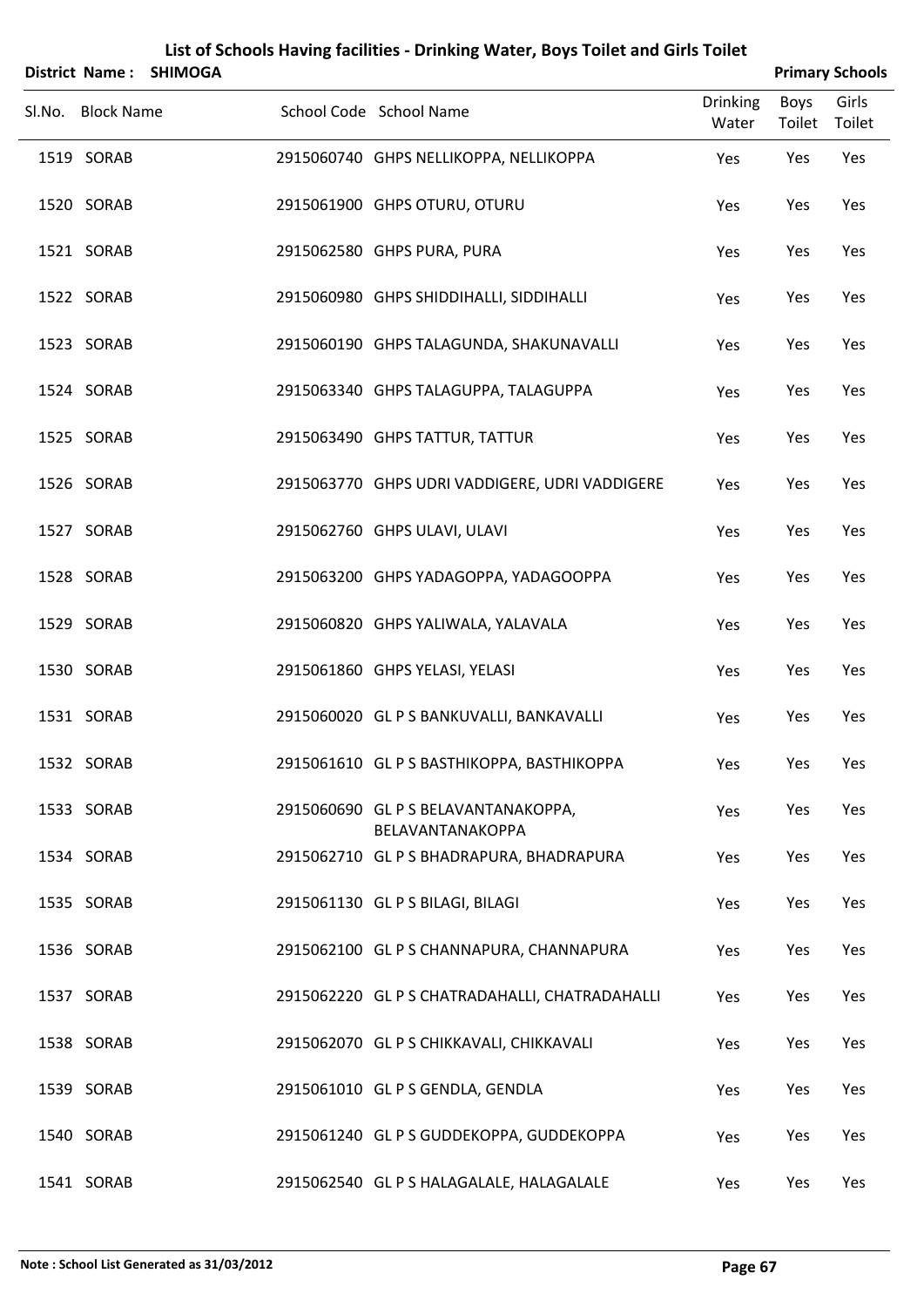|                   | District Name: SHIMOGA |                                                         |                          |                | <b>Primary Schools</b> |
|-------------------|------------------------|---------------------------------------------------------|--------------------------|----------------|------------------------|
| Sl.No. Block Name |                        | School Code School Name                                 | <b>Drinking</b><br>Water | Boys<br>Toilet | Girls<br>Toilet        |
| 1542 SORAB        |                        | 2915062130 GL P S HARUR, HARURU                         | Yes                      | Yes            | Yes                    |
| 1543 SORAB        |                        | 2915060990 GL P S HASAVI, HASAVI                        | Yes                      | Yes            | Yes                    |
| 1544 SORAB        |                        | 2915062690 GL P S HOLEKOPPA, HOLEKOPPA                  | Yes                      | Yes            | Yes                    |
| 1545 SORAB        |                        | 2915060360 GL P S HOSAKOPPA, HOSAKOPPA                  | Yes                      | Yes            | Yes                    |
| 1546 SORAB        |                        | 2915060890 GL P S JADDIHALLI, JADDIHALLI                | Yes                      | Yes            | Yes                    |
| 1547 SORAB        |                        | 2915062260 GL P S JIRALEKOPPA, JIRALEKOPPA              | Yes                      | Yes            | Yes                    |
| 1548 SORAB        |                        | 2915060250 GL P S KACHAVI, KACHAVI                      | Yes                      | Yes            | Yes                    |
| 1549 SORAB        |                        | 2915061670 GL P S KAKKARASI, KAKKARASI                  | Yes                      | Yes            | Yes                    |
| 1550 SORAB        |                        | 2915062860 GL P S KANNURU, KANNURU                      | Yes                      | Yes            | Yes                    |
| 1551 SORAB        |                        | 2915062530 GL P S KAPPAGALALE, KAPPAGALALE              | Yes                      | Yes            | Yes                    |
| 1552 SORAB        |                        | 2915062970 GL P S KAVADI, KAVADI                        | Yes                      | Yes            | Yes                    |
| 1553 SORAB        |                        | 2915061050 GL P S KEREKOPPA, KEREKOPPA                  | Yes                      | Yes            | Yes                    |
| 1554 SORAB        |                        | 2915062810 GL P S KUMBATHI, KUMBATHI                    | Yes                      | Yes            | Yes                    |
| 1555 SORAB        |                        | 2915062940 GL P S KUNDAGASAVI, KUNDAGASAVI              | Yes                      | Yes            | Yes                    |
| 1556 SORAB        |                        | 2915061150 GL P S MALEKOPPA, MALEKOPPA                  | Yes                      | Yes            | Yes                    |
| 1557 SORAB        |                        | 2915061370 GL P S MANGARSHIKOPPA,<br>MANGARSHIKOPPA     | Yes                      | Yes            | Yes                    |
| 1558 SORAB        |                        | 2915061510 GL P S MAVINABALLIKOPPA,<br>MAVINABALLIKOPPA | Yes                      | Yes            | Yes                    |
| 1559 SORAB        |                        | 2915061420 GL P S NARCHI, NARCHI                        | Yes                      | Yes            | Yes                    |
| 1560 SORAB        |                        | 2915061550 GL P S NYARSHI, NYARSHI                      | Yes                      | Yes            | Yes                    |
| 1561 SORAB        |                        | 2915060950 GL P S PUTTANAHALLI, PUTTANAHALLI            | Yes                      | Yes            | Yes                    |
| 1562 SORAB        |                        | 2915060200 GL P S SHANKRIKOPPA, SHANKARIKOPPA           | Yes                      | Yes            | Yes                    |
| 1563 SORAB        |                        | 2915062030 GL P S SHANTHAGERE, SHANTHAGERE              | Yes                      | Yes            | Yes                    |
| 1564 SORAB        |                        | 2915062210 GL P S SUTHUKOTE, SUTHUKOTE                  | Yes                      | Yes            | Yes                    |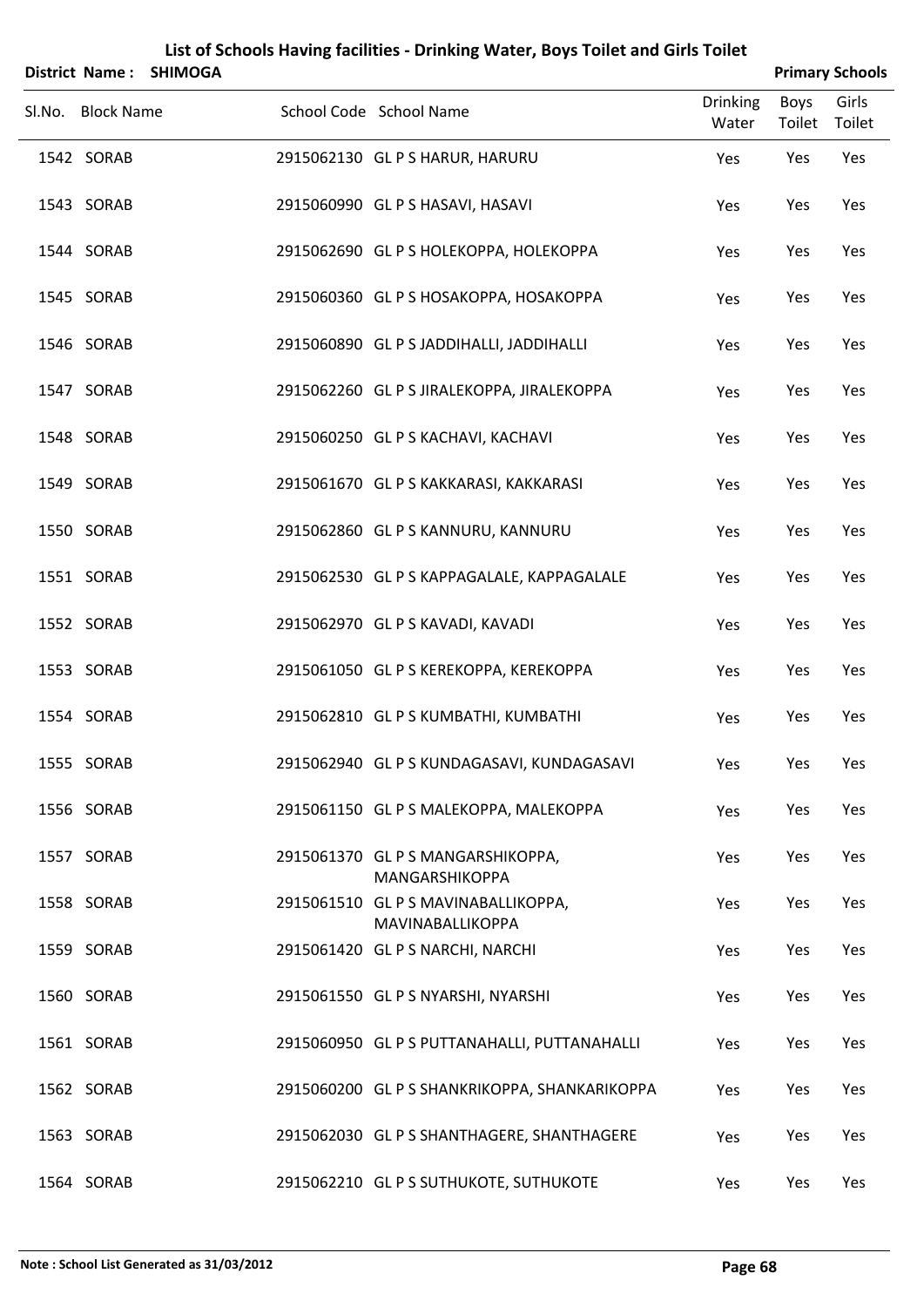|        |                   | District Name: SHIMOGA |                                                                       |                          |                | <b>Primary Schools</b> |
|--------|-------------------|------------------------|-----------------------------------------------------------------------|--------------------------|----------------|------------------------|
| Sl.No. | <b>Block Name</b> |                        | School Code School Name                                               | <b>Drinking</b><br>Water | Boys<br>Toilet | Girls<br>Toilet        |
|        | 1565 SORAB        |                        | 2915060370 GL P S TUMARIKOPPA, TUMARIKOPPA                            | Yes                      | Yes            | Yes                    |
|        | 1566 SORAB        |                        | 2915063940 GL.P.S HIREMAGADIMANNAODDIGERI,<br>HIREMAGADI MANNODDIGERI | Yes                      | Yes            | Yes                    |
|        | 1567 SORAB        |                        | 2915061680 GL.P.S. ABASI, ABASI                                       | Yes                      | Yes            | Yes                    |
|        | 1568 SORAB        |                        | 2915063230 GL.P.S. AMBLI KOPPA, AMBLI KOPPA                           | Yes                      | Yes            | Yes                    |
|        | 1569 SORAB        |                        | 2915063190 GL.P.S. BADADA BYLU, BADADA BYLU                           | Yes                      | Yes            | Yes                    |
|        | 1570 SORAB        |                        | 2915063210 GL.P.S. BARDAVALLI, BARADAVALLI                            | Yes                      | Yes            | Yes                    |
|        | 1571 SORAB        |                        | 2915063370 GL.P.S. GOLLARA DODDI, GOLLARDODDI                         | Yes                      | Yes            | Yes                    |
|        | 1572 SORAB        |                        | 2915061630 GL.P.S. HOLEMARURU, HOLEMARURU                             | Yes                      | Yes            | Yes                    |
|        | 1573 SORAB        |                        | 2915061440 GL.P.S. MANGALORU, MANGALORE                               | Yes                      | Yes            | Yes                    |
|        | 1574 SORAB        |                        | 2915061740 GLP S GUDAVI AMBEDKAR EXTN, GUDAVI                         | Yes                      | Yes            | Yes                    |
|        | 1575 SORAB        |                        | 2915063750 GLPS MANCHI, MANCHI                                        | Yes                      | Yes            | Yes                    |
|        | 1576 SORAB        |                        | 2915061770 GLPS ANKARAVALLI, ANKARAVALLI                              | Yes                      | Yes            | Yes                    |
|        | 1577 SORAB        |                        | 2915062760 GLPS B.DODDERI, ULAVI                                      | Yes                      | Yes            | Yes                    |
|        | 1578 SORAB        |                        | 2915063890 GLPS BALLIBIALU, BALLI BIALU                               | Yes                      | Yes            | Yes                    |
|        | 1579 SORAB        |                        | 2915062160 GLPS BEDAVATTI, BEDAVATTI                                  | Yes                      | Yes            | Yes                    |
|        | 1580 SORAB        |                        | 2915060580 GLPS BENDEKATTE, ANAVATTI                                  | Yes                      | Yes            | Yes                    |
|        | 1581 SORAB        |                        | 2915062520 GLPS BYREKOPPA, BYREKOPPA                                  | Yes                      | Yes            | Yes                    |
|        | 1582 SORAB        |                        | 2915064020 GLPS CHIKKALGODU, CHIKKALGODU                              | Yes                      | Yes            | Yes                    |
|        | 1583 SORAB        |                        | 2915062950 GLPS CHIKKASAVI, CHIKKASAVI                                | Yes                      | Yes            | Yes                    |
|        | 1584 SORAB        |                        | 2915062560 GLPS CHIMANUR, CHIMANURU                                   | Yes                      | Yes            | Yes                    |
|        | 1585 SORAB        |                        | 2915063850 GLPS CHODIKOPPA, CHODIKOPPA                                | Yes                      | Yes            | Yes                    |
|        | 1586 SORAB        |                        | 2915063880 GLPS DUGLI HOSUR, DUGLI HOSUR                              | Yes                      | Yes            | Yes                    |
|        | 1587 SORAB        |                        | 2915063870 GLPS DUGLI, DUGLI                                          | Yes                      | Yes            | Yes                    |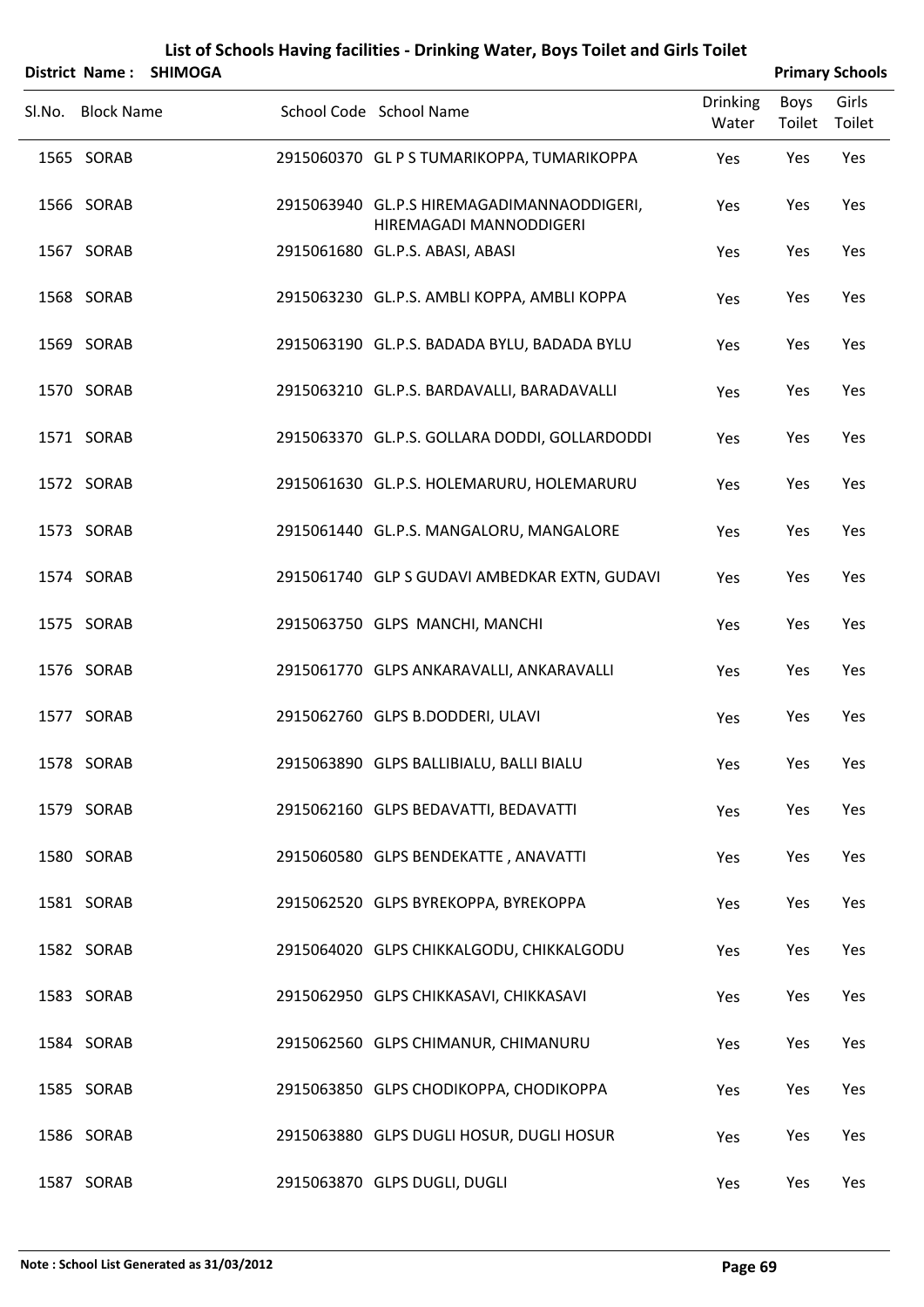|        |                   | District Name: SHIMOGA |                                                                |                          | <b>Primary Schools</b> |                 |
|--------|-------------------|------------------------|----------------------------------------------------------------|--------------------------|------------------------|-----------------|
| Sl.No. | <b>Block Name</b> |                        | School Code School Name                                        | <b>Drinking</b><br>Water | Boys<br>Toilet         | Girls<br>Toilet |
|        | 1588 SORAB        |                        | 2915063970 GLPS GINIWALA SADDIGERE, GINIWALA<br>SADDIGERE      | Yes                      | Yes                    | Yes             |
|        | 1589 SORAB        |                        | 2915063970 GLPS GINIWALA VADDIGERE, GINIWALA<br>SADDIGERE      | Yes                      | Yes                    | Yes             |
|        | 1590 SORAB        |                        | 2915063370 GLPS GOLLARDODDI-HURALI, GOLLARDODDI                | Yes                      | Yes                    | Yes             |
|        | 1591 SORAB        |                        | 2915061300 GLPS GUDUGINAKOPPA, GUDUGINAKOPPA                   | Yes                      | Yes                    | Yes             |
|        | 1592 SORAB        |                        | 2915061930 GLPS GUNDA SETTI KOPPA, GUNDA SETTI<br><b>KOPPA</b> | Yes                      | Yes                    | Yes             |
|        | 1593 SORAB        |                        | 2915062670 GLPS HALASINAKOPPA, HALASINAKOPPA                   | Yes                      | Yes                    | Yes             |
|        | 1594 SORAB        |                        | 2915063920 GLPS HALESORABA, HALESORAB                          | Yes                      | Yes                    | Yes             |
|        | 1595 SORAB        |                        | 2915061690 GLPS HARALIGE, HARALIGE                             | Yes                      | Yes                    | Yes             |
|        | 1596 SORAB        |                        | 2915063500 GLPS HIRE KABBUR, HIRE KABBUR                       | Yes                      | Yes                    | Yes             |
|        | 1597 SORAB        |                        | 2915061330 GLPS HIREKALAGOD, HIREKALAGODU                      | Yes                      | Yes                    | Yes             |
|        | 1598 SORAB        |                        | 2915063990 GLPS HIREMAGADI TANDA, HIREMAGADI<br><b>THANDA</b>  | Yes                      | Yes                    | Yes             |
|        | 1599 SORAB        |                        | 2915060770 GLPS HIREMAGADI-VADDIGERE, HIREMAGADI               | Yes                      | Yes                    | Yes             |
|        | 1600 SORAB        |                        | 2915062750 GLPS HODABATTE, HODABATTE                           | Yes                      | Yes                    | Yes             |
|        | 1601 SORAB        |                        | 2915062740 GLPS HORABAILU, HORABAILU                           | Yes                      | Yes                    | Yes             |
|        | 1602 SORAB        |                        | 2915060360 GLPS HOSAKOPPA, HOSAKOPPA                           | Yes                      | Yes                    | Yes             |
|        | 1603 SORAB        |                        | 2915063780 GLPS HOSSAPETE HAKKALU, HOSSAPETE<br><b>HAKKALU</b> | Yes                      | Yes                    | Yes             |
|        | 1604 SORAB        |                        | 2915063840 GLPS HULEMARADI, HULEMARADI                         | Yes                      | Yes                    | Yes             |
|        | 1605 SORAB        |                        | 2915060650 GLPS HUNASAVALLI, HUNSAVALLI                        | Yes                      | Yes                    | Yes             |
|        | 1606 SORAB        |                        | 2915061950 GLPS J- MARURU, MARURU                              | Yes                      | Yes                    | Yes             |
|        | 1607 SORAB        |                        | 2915063480 GLPS JADE KOTE, JADEKOTE                            | Yes                      | Yes                    | Yes             |
|        | 1608 SORAB        |                        | 2915063470 GLPS JADE YADA KOPPA, JADE YADA KOPPA               | Yes                      | Yes                    | Yes             |
|        | 1609 SORAB        |                        | 2915063810 GLPS JAN GINA KOPPA, JAN GINA KOPPA                 | Yes                      | Yes                    | Yes             |

1610 SORAB 2915063790 GLPS JEDAGERI, JEDAGERI Yes Yes Yes Yes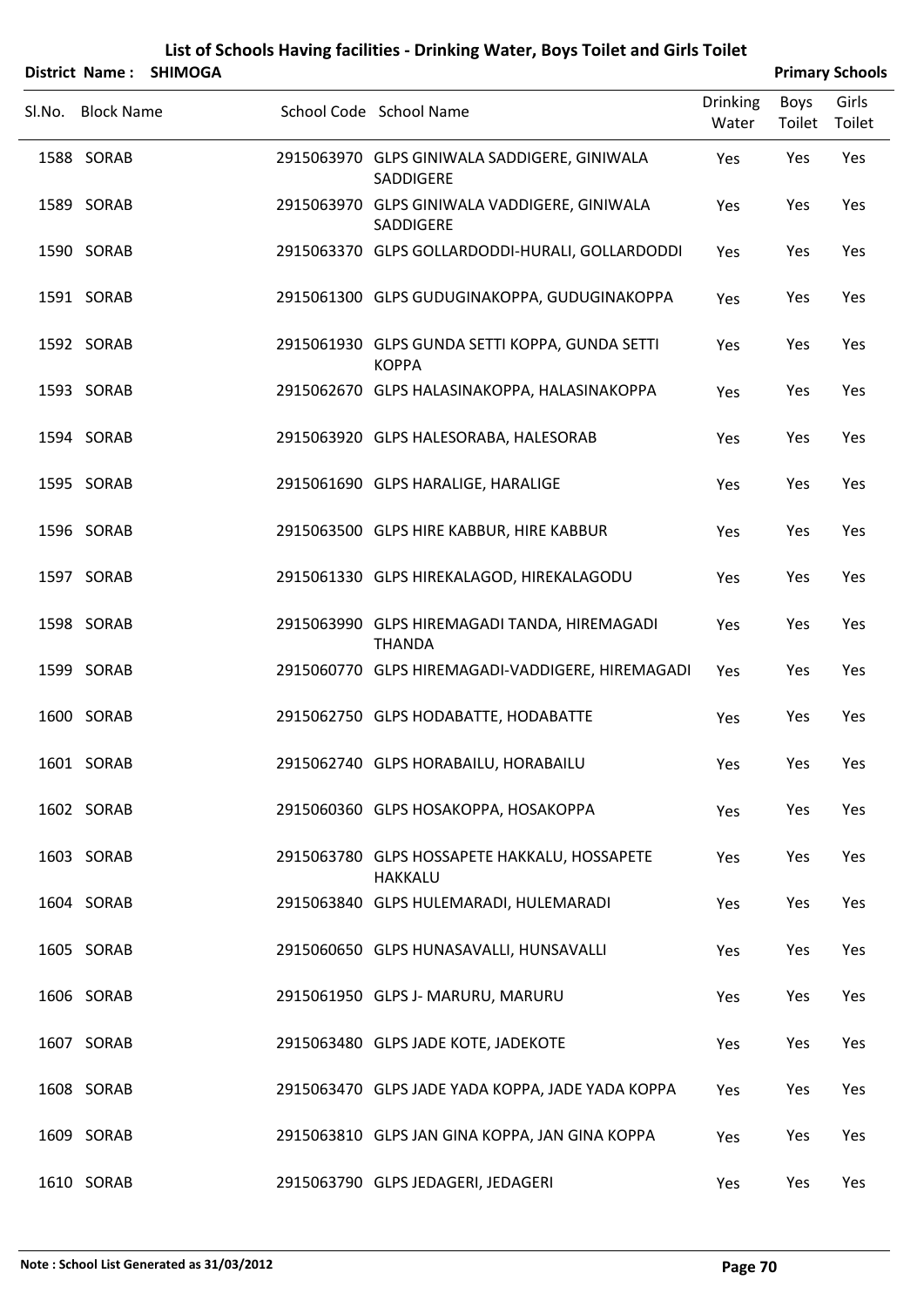|                   | District Name: SHIMOGA |                                                                        |                          | <b>Primary Schools</b> |                 |
|-------------------|------------------------|------------------------------------------------------------------------|--------------------------|------------------------|-----------------|
| Sl.No. Block Name |                        | School Code School Name                                                | <b>Drinking</b><br>Water | Boys<br>Toilet         | Girls<br>Toilet |
| 1611 SORAB        |                        | 2915063860 GLPS KADE GADDE, KADE GADDE                                 | Yes                      | Yes                    | Yes             |
| 1612 SORAB        |                        | 2915060080 GLPS KALKOPPA, KALKOPPA                                     | Yes                      | Yes                    | Yes             |
| 1613 SORAB        |                        | 2915060070 GLPS KAMARURKELAGINAGOMALA,<br>KAMARURU                     | Yes                      | Yes                    | Yes             |
| 1614 SORAB        |                        | 2915063121 GLPS KANAKERI, SORAB CITY                                   | Yes                      | Yes                    | Yes             |
| 1615 SORAB        |                        | 2915061290 GLPS KANAKOPPA HOSUR, KANAKOPPA                             | Yes                      | Yes                    | Yes             |
| 1616 SORAB        |                        | 2915061250 GLPS KANTHANAHALLI, KANTHANAHALLI                           | Yes                      | Yes                    | Yes             |
| 1617 SORAB        |                        | 2915061920 GLPS KARADIGERE, KARADIGERE                                 | Yes                      | Yes                    | Yes             |
| 1618 SORAB        |                        | 2915064030 GLPS KARAGODU, KARAGODU                                     | Yes                      | Yes                    | Yes             |
| 1619 SORAB        |                        | 2915062610 GLPS KAREKOPPA, KAREKOPPA                                   | Yes                      | Yes                    | Yes             |
| 1620 SORAB        |                        | 2915063590 GLPS KERE HONDA, KERE HONDA                                 | Yes                      | Yes                    | Yes             |
| 1621 SORAB        |                        | 2915061520 GLPS KODAMBI, KODAMBI                                       | Yes                      | Yes                    | Yes             |
| 1622 SORAB        |                        | 2915062590 GLPS KOLISALU, KOLISALU                                     | Yes                      | Yes                    | Yes             |
| 1623 SORAB        |                        | 2915062220 GLPS KOLUGUNASI, CHATRADAHALLI                              | Yes                      | Yes                    | Yes             |
| 1624 SORAB        |                        | 2915063600 GLPS KONANMANE3, KONANMANE                                  | Yes                      | Yes                    | Yes             |
| 1625 SORAB        |                        | 2915060530 GLPS KOTEKOPPA, KOTEKOPPA                                   | Yes                      | Yes                    | Yes             |
| 1626 SORAB        |                        | 2915063820 GLPS KUDREGANI CHITRTTIHALLI,<br>KUDAREGANI CHITRATTI HALLI | Yes                      | Yes                    | Yes             |
| 1627 SORAB        |                        | 2915062170 GLPS KUMSHI, KUMSI                                          | Yes                      | Yes                    | Yes             |
| 1628 SORAB        |                        | 2915063040 GLPS MALALIKOPPA, MALALIKOPPA                               | Yes                      | Yes                    | Yes             |
| 1629 SORAB        |                        | 2915062110 GLPS MAVALI, MAVALI                                         | Yes                      | Yes                    | Yes             |
| 1630 SORAB        |                        | 2915064010 GLPS MOODADEEVALIGE, MOODADEEVALIGE                         | Yes                      | Yes                    | Yes             |
| 1631 SORAB        |                        | 2915062890 GLPS MYSAVI, MAISAVI                                        | Yes                      | Yes                    | Yes             |
| 1632 SORAB        |                        | 2915062780 GLPS N SAGADDE, N SAGADDE                                   | Yes                      | Yes                    | Yes             |
| 1633 SORAB        |                        | 2915062410 GLPS N-DODDERI, MAGADI                                      | Yes                      | Yes                    | Yes             |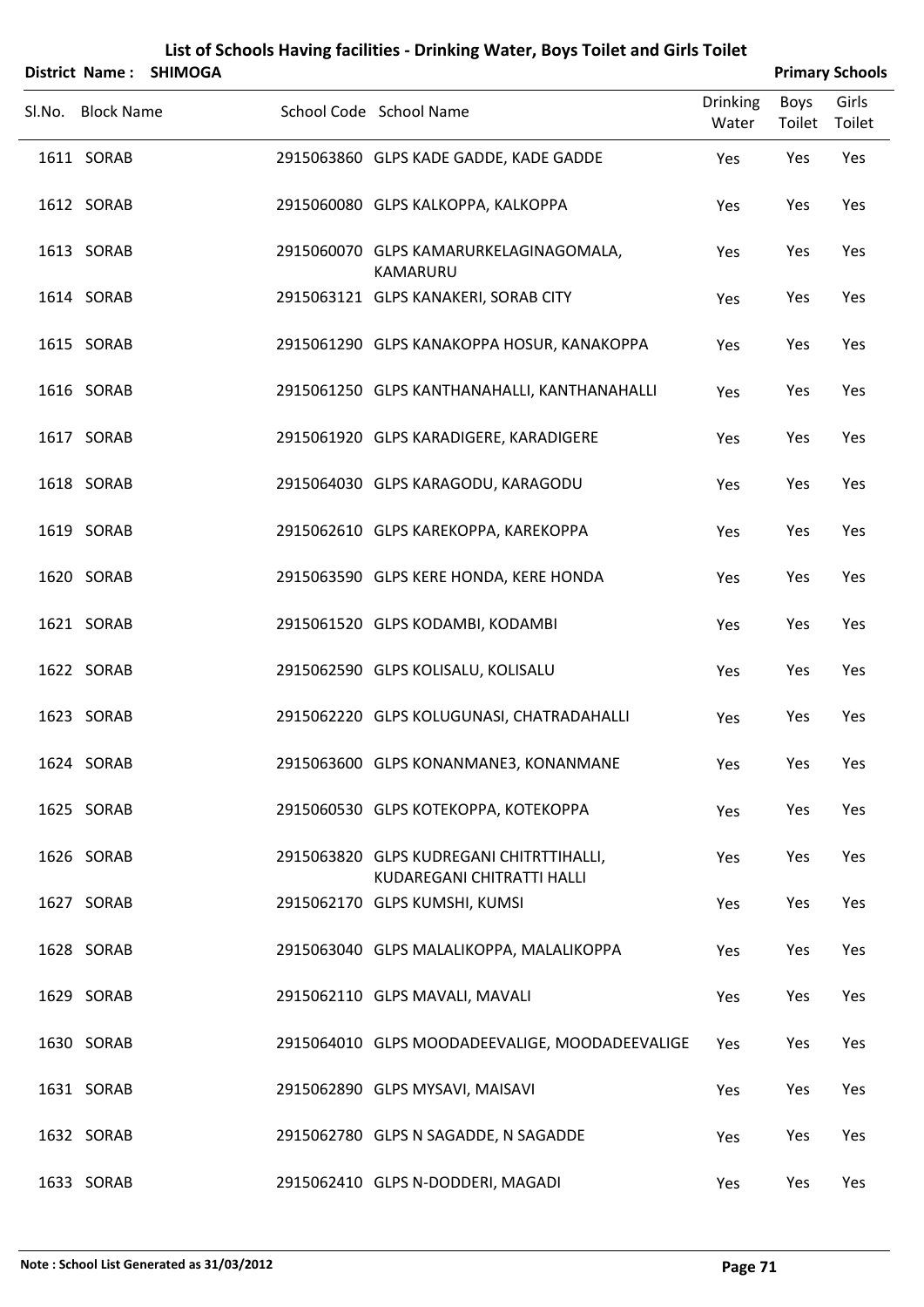|                   | District Name: SHIMOGA |                                                           |                          |                | <b>Primary Schools</b> |
|-------------------|------------------------|-----------------------------------------------------------|--------------------------|----------------|------------------------|
| Sl.No. Block Name |                        | School Code School Name                                   | <b>Drinking</b><br>Water | Boys<br>Toilet | Girls<br>Toilet        |
| 1634 SORAB        |                        | 2915063490 GLPS S.N.K.THANDA, TATTUR                      | Yes                      | Yes            | Yes                    |
| 1635 SORAB        |                        | 2915060190 GLPS SABARA, SHAKUNAVALLI                      | Yes                      | Yes            | Yes                    |
| 1636 SORAB        |                        | 2915060280 GLPS SALIGE, SALIGE                            | Yes                      | Yes            | Yes                    |
| 1637 SORAB        |                        | 2915063830 GLPS SAREMARUR, SAREMARUR                      | Yes                      | Yes            | Yes                    |
| 1638 SORAB        |                        | 2915060190 GLPS SHANUVALLI, SHAKUNAVALLI                  | Yes                      | Yes            | Yes                    |
| 1639 SORAB        |                        | 2915063520 GLPS SHIRENAYAKANAKOPPA,<br>SHIRENAYAKANAKOPPA | Yes                      | Yes            | Yes                    |
| 1640 SORAB        |                        | 2915062200 GLPS SHIVAPURA, BILAVANI                       | Yes                      | Yes            | Yes                    |
| 1641 SORAB        |                        | 2915061310 GLPS SOORANGI GOMALA, TALAGUNDA                | Yes                      | Yes            | Yes                    |
| 1642 SORAB        |                        | 2915060010 GLPS SURANIGE, SURANAGI                        | Yes                      | Yes            | Yes                    |
| 1643 SORAB        |                        | 2915062830 GLPS TALEBYLU, TALEBYLU                        | Yes                      | Yes            | Yes                    |
| 1644 SORAB        |                        | 2915063800 GLPS TAVARE HALLI, TAVARE HALLI                | Yes                      | Yes            | Yes                    |
| 1645 SORAB        |                        | 2915061840 GLPS THANDIGE, THANDIGE                        | Yes                      | Yes            | Yes                    |
| 1646 SORAB        |                        | 2915063540 GLPS THUDINEERU, SAMANAVALLI                   | Yes                      | Yes            | Yes                    |
| 1647 SORAB        |                        | 2915060220 GLPS THUILIKOPPA, THUILIKOPPA                  | Yes                      | Yes            | Yes                    |
| 1648 SORAB        |                        | 2915061810 GLPS THYAVAGODU, THYAVAGODU                    | Yes                      | Yes            | Yes                    |
| 1649 SORAB        |                        | 2915062080 GLPS UDRI-YADAGOPPA, UDRI                      | Yes                      | Yes            | Yes                    |
| 1650 SORAB        |                        | 2915061990 GLPS UPPALLI, UPPALLI                          | Yes                      | Yes            | Yes                    |
| 1651 SORAB        |                        | 2915063610 GLPS VAKKALAKOPPA, VAKKALAKOPPA                | Yes                      | Yes            | Yes                    |
| 1652 SORAB        |                        | 2915060490 GLPS VITTALAPURA, VITTALAPURA                  | Yes                      | Yes            | Yes                    |
| 1653 SORAB        |                        | 2915063730 GLPS YALAVATA, YALAVATA                        | Yes                      | Yes            | Yes                    |
| 1654 SORAB        |                        | 2915060820 GLPS YALIWALA BADAVANI, YALAVALA               | Yes                      | Yes            | Yes                    |
| 1655 SORAB        |                        | 2915063180 GM.H.P.S. CHANDRAGUTTI, CHANDRAGUTTI           | Yes                      | Yes            | Yes                    |
| 1656 SORAB        |                        | 2915060090 GMHPS JADE, JADE                               | Yes                      | Yes            | Yes                    |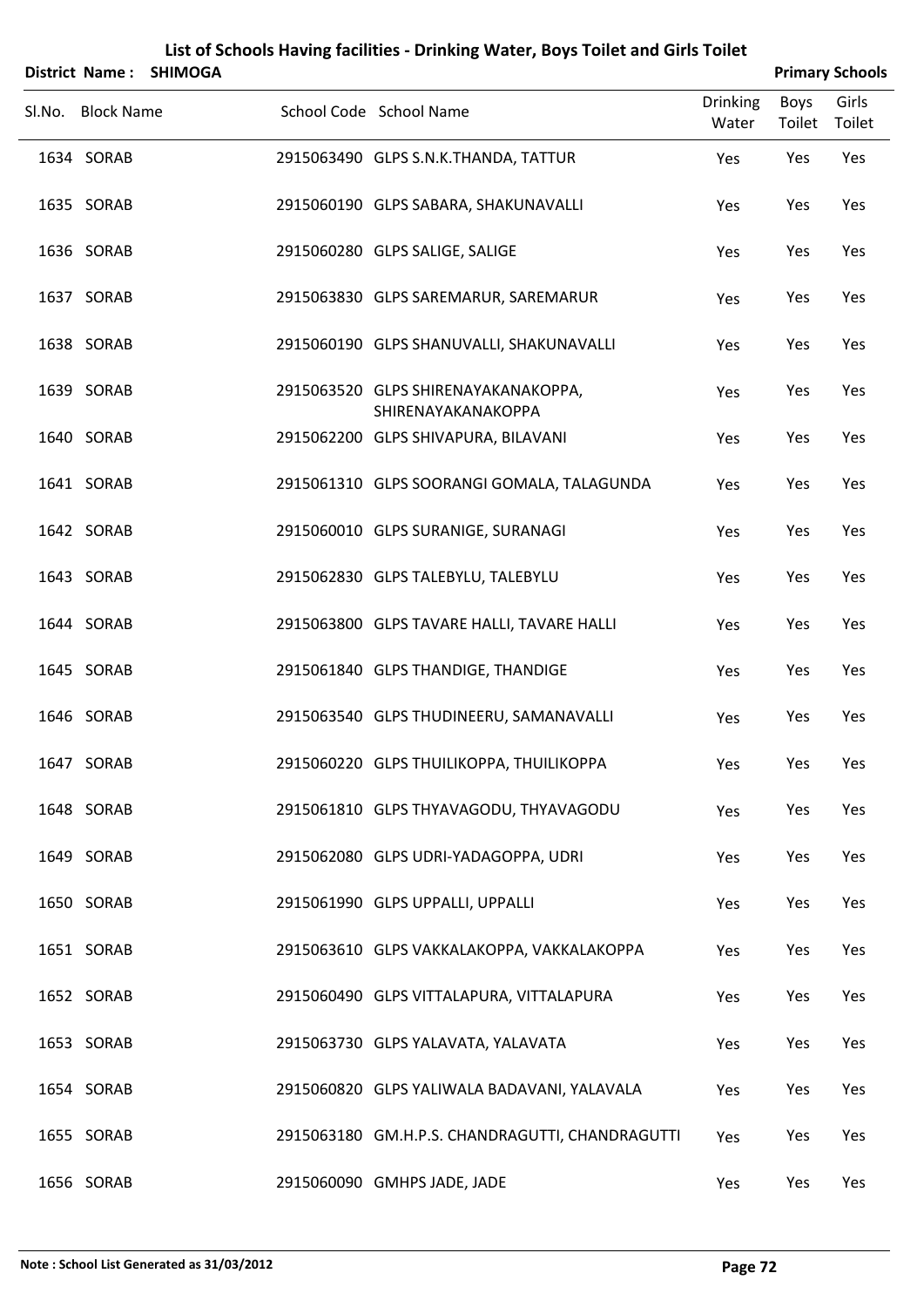|                   | District Name: SHIMOGA |                                                                 |                          |                | <b>Primary Schools</b> |
|-------------------|------------------------|-----------------------------------------------------------------|--------------------------|----------------|------------------------|
| Sl.No. Block Name |                        | School Code School Name                                         | <b>Drinking</b><br>Water | Boys<br>Toilet | Girls<br>Toilet        |
| 1657 SORAB        |                        | 2915060580 GUHPS ANAVATTI, ANAVATTI                             | Yes                      | Yes            | Yes                    |
| 1658 SORAB        |                        | 2915061770 GUHPS ANKARAVALLI, ANKARAVALLI                       | Yes                      | Yes            | Yes                    |
| 1659 SORAB        |                        | 2915060040 GUHPS BILAGALI, BILAGALI                             | Yes                      | Yes            | Yes                    |
| 1660 SORAB        |                        | 2915063121 GUHPS CHIKKAPETE SORAB, SORAB CITY                   | Yes                      | Yes            | Yes                    |
| 1661 SORAB        |                        | 2915063630 GUHPS HIREKASAVI, HIRE KASAVI                        | Yes                      | Yes            | Yes                    |
| 1662 SORAB        |                        | 2915060090 GUHPS JADE, JADE                                     | Yes                      | Yes            | Yes                    |
| 1663 SORAB        |                        | 2915063120 GUHPS KANAKERI, SORAB CITY                           | Yes                      | Yes            | Yes                    |
| 1664 SORAB        |                        | 2915063490 GUHPS TATTUR, TATTUR                                 | Yes                      | Yes            | Yes                    |
| 1665 SORAB        |                        | 2915062760 GUHPS ULAVI, ULAVI                                   | Yes                      | Yes            | Yes                    |
| 1666 SORAB        |                        | 2915060730 GULPS CHIKAEDAGODU, CHIKKADAGODU                     | Yes                      | Yes            | Yes                    |
| 1667 SORAB        |                        | 2915062040 GULPS ANDIGE, ANDIGE                                 | Yes                      | Yes            | Yes                    |
| 1668 SORAB        |                        | 2915060880 GULPS BASURU, BASURU                                 | Yes                      | Yes            | Yes                    |
| 1669 SORAB        |                        | 2915061580 GULPS CHIKKAMAKOPPA, CHIKKAMAKOPPA                   | Yes                      | Yes            | Yes                    |
| 1670 SORAB        |                        | 2915060780 GULPS HANCHI, HANCHI                                 | Yes                      | Yes            | Yes                    |
| 1671 SORAB        |                        | 2915063780 GULPS HOSSAPETE HAKKALU, HOSSAPETE<br><b>HAKKALU</b> | Yes                      | Yes            | Yes                    |
| 1672 SORAB        |                        | 2915060450 GULPS KODIHALLI, KODIHALLI                           | Yes                      | Yes            | Yes                    |
| 1673 SORAB        |                        | 2915061170 GULPS KUPPAGADDE, KUPPAGADDE                         | Yes                      | Yes            | Yes                    |
| 1674 SORAB        |                        | 2915060240 GULPS TALAGADDE, TELAGADDE                           | Yes                      | Yes            | Yes                    |
| 1675 SORAB        |                        | 2915064220 GULPS TUDINEERU, THUDINEER                           | Yes                      | Yes            | Yes                    |
| 1676 SORAB        |                        | 2915063180 GURDU L.P.S. CHADRAGUTTI,<br><b>CHANDRAGUTTI</b>     | Yes                      | Yes            | Yes                    |
| 1677 THIRTHAHALLI |                        | 2915073690 G H P G S THIRTHAHALLI, THIRTHAHALLI-10              | Yes                      | Yes            | Yes                    |
| 1678 THIRTHAHALLI |                        | 2915073700 G H P S SEEBINAKERE, SEEBINAKERE-05                  | Yes                      | Yes            | Yes                    |
| 1679 THIRTHAHALLI |                        | 2915073680 G H P S KURUVALLI, KURUVALLI                         | Yes                      | Yes            | Yes                    |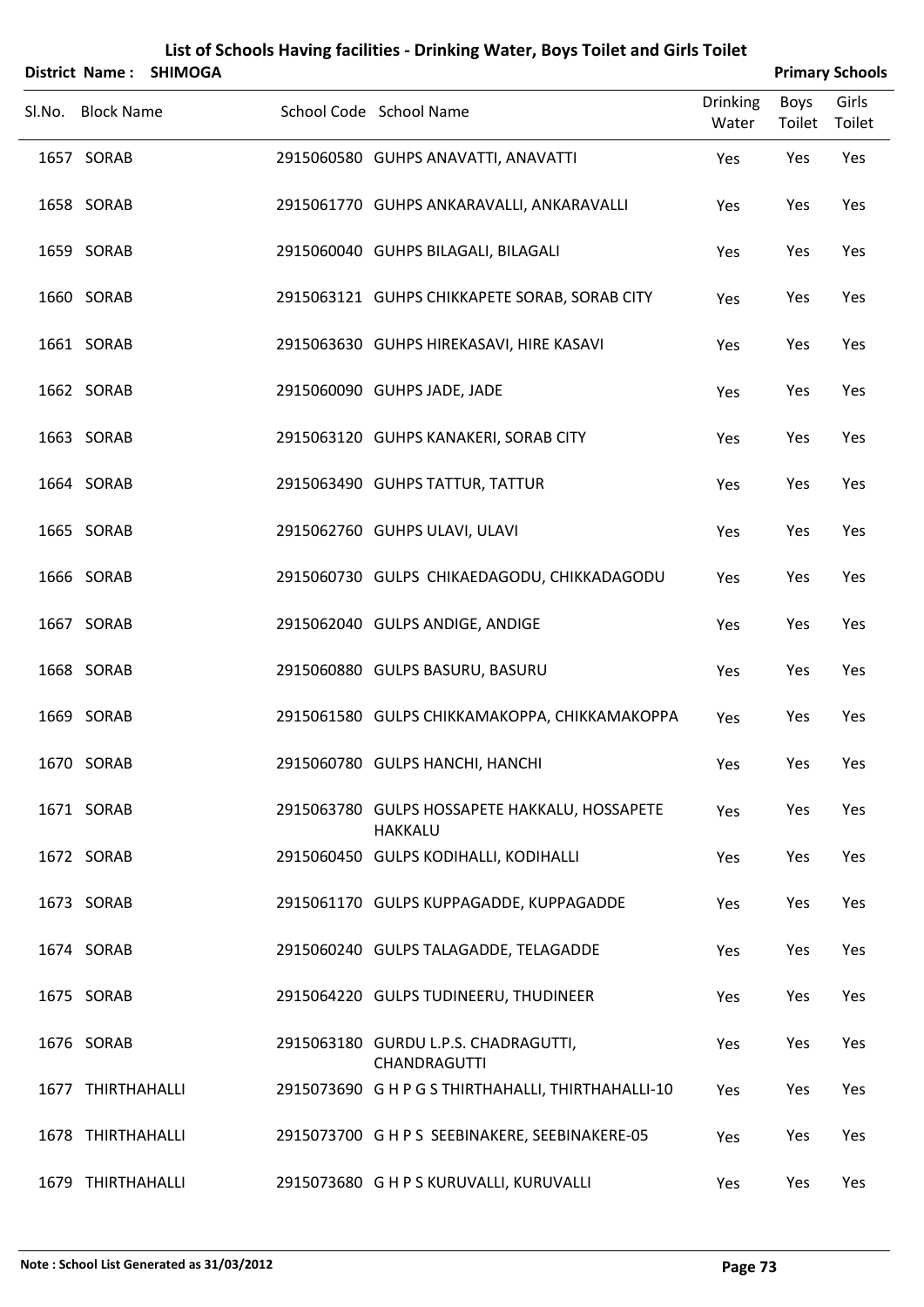|        | District Name:    | <b>SHIMOGA</b> |                                                |                          | <b>Primary Schools</b> |                 |
|--------|-------------------|----------------|------------------------------------------------|--------------------------|------------------------|-----------------|
| Sl.No. | <b>Block Name</b> |                | School Code School Name                        | <b>Drinking</b><br>Water | Boys<br>Toilet         | Girls<br>Toilet |
|        | 1680 THIRTHAHALLI |                | 2915071490 GLPS SHIRUPATHI, SHIRUPATHI         | Yes                      | Yes                    | Yes             |
|        | 1681 THIRTHAHALLI |                | 2915073670 GLPS SOPPUGUDDE, THIRTHAHALLI-1     | Yes                      | Yes                    | Yes             |
|        | 1682 THIRTHAHALLI |                | 2915071310 GH P S BYSARAVALLI-MARIGUNI, SALURU | Yes                      | Yes                    | Yes             |
|        | 1683 THIRTHAHALLI |                | 2915073710 GH P S HALASINAHALLI, YADAGUDDE     | Yes                      | Yes                    | Yes             |
|        | 1684 THIRTHAHALLI |                | 2915070510 GHPBS TYARANDUR, TYARANDOOR         | Yes                      | Yes                    | Yes             |
|        | 1685 THIRTHAHALLI |                | 2915070430 GHPS AGALABAGILU, AGALABAGILU       | Yes                      | Yes                    | Yes             |
|        | 1686 THIRTHAHALLI |                | 2915072320 GHPS AGUMBE, TALLURU                | Yes                      | Yes                    | Yes             |
|        | 1687 THIRTHAHALLI |                | 2915070240 GHPS AKLAPURA, AKLAPURA             | Yes                      | Yes                    | Yes             |
|        | 1688 THIRTHAHALLI |                | 2915071710 GHPS ALAGERI, ALAGERI               | Yes                      | Yes                    | Yes             |
|        | 1689 THIRTHAHALLI |                | 2915070580 GHPS ALASE, ALASE                   | Yes                      | Yes                    | Yes             |
|        | 1690 THIRTHAHALLI |                | 2915072060 GHPS ALEMANE, ALEMANE               | Yes                      | Yes                    | Yes             |
|        | 1691 THIRTHAHALLI |                | 2915070060 GHPS ALUR HOSAKOPPA, ALUR           | Yes                      | Yes                    | Yes             |
|        | 1692 THIRTHAHALLI |                | 2915070350 GHPS ARALASURALI, ARALASURALI       | Yes                      | Yes                    | Yes             |
|        | 1693 THIRTHAHALLI |                | 2915072360 GHPS AREHALLI, AREHALLI             | Yes                      | Yes                    | Yes             |
|        | 1694 THIRTHAHALLI |                | 2915070870 GHPS ATTIGADE M H, MARAHALLI        | Yes                      | Yes                    | Yes             |
|        | 1695 THIRTHAHALLI |                | 2915070400 GHPS BANDYA, BANDYA                 | Yes                      | Yes                    | Yes             |
|        | 1696 THIRTHAHALLI |                | 2915072100 GHPS BASAVANI, BASAVANI             | Yes                      | Yes                    | Yes             |
|        | 1697 THIRTHAHALLI |                | 2915070550 GHPS BAVI KAISARU, TRIYAMBAKAPURA   | Yes                      | Yes                    | Yes             |
|        | 1698 THIRTHAHALLI |                | 2915071140 GHPS BEGUVALLI, BEGUVALLI           | Yes                      | Yes                    | Yes             |
|        | 1699 THIRTHAHALLI |                | 2915070970 GHPS BEJJAVALLI, BEJJAVALLI         | Yes                      | Yes                    | Yes             |
|        | 1700 THIRTHAHALLI |                | 2915072160 GHPS BELLANGI, BELLANGI             | Yes                      | Yes                    | Yes             |
|        | 1701 THIRTHAHALLI |                | 2915072480 GHPS BETTAMAKKI, THIRTHAHALLI TOWN  | Yes                      | Yes                    | Yes             |
|        | 1702 THIRTHAHALLI |                | 2915071550 GHPS BHARATHIPURA, BHARATHIPURA     | Yes                      | Yes                    | Yes             |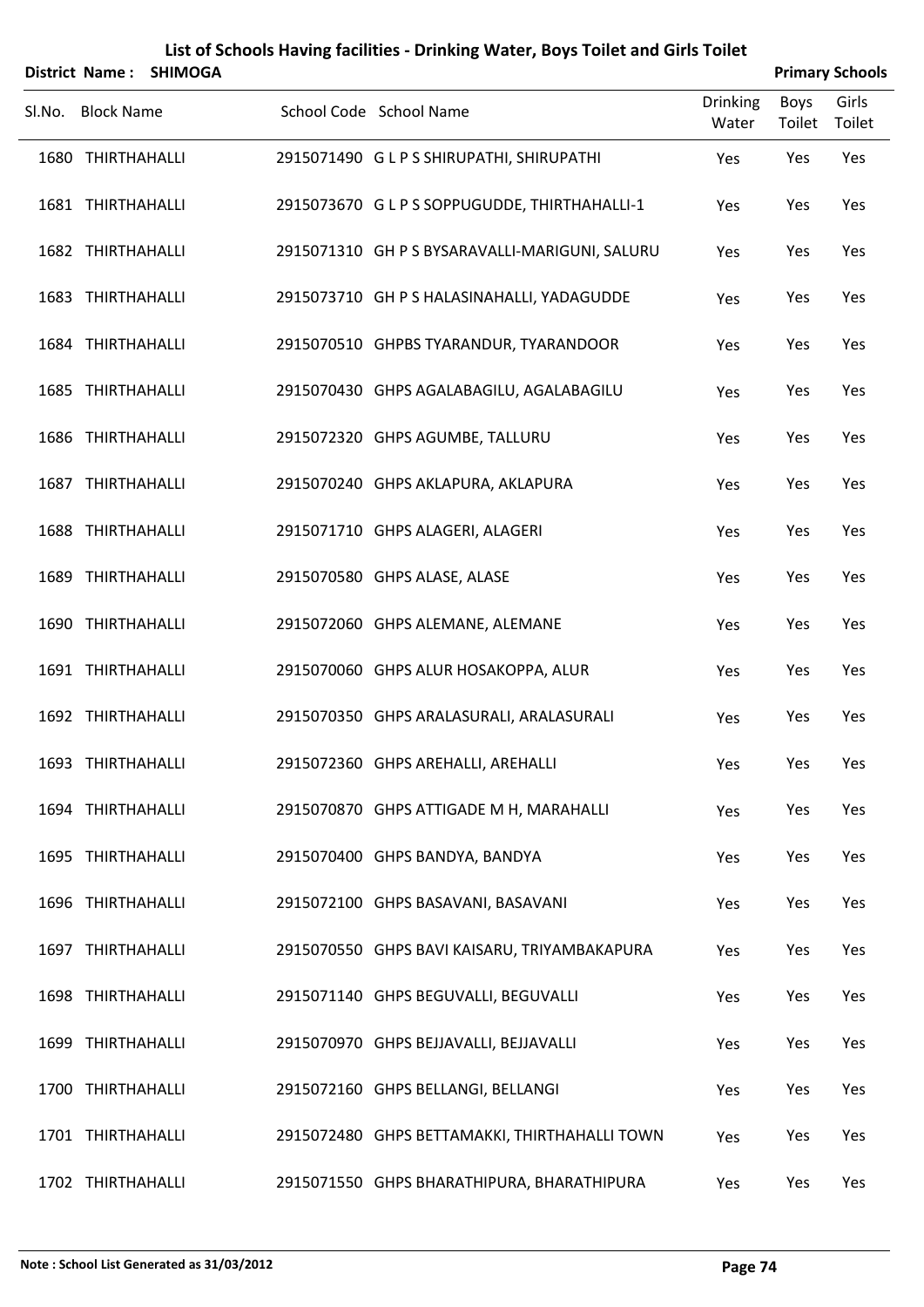|        | <b>District Name:</b> | <b>SHIMOGA</b> | List of Schools Having facilities - Drinking Water, Boys Toilet and Girls Toilet |                          |                       | <b>Primary Schools</b> |
|--------|-----------------------|----------------|----------------------------------------------------------------------------------|--------------------------|-----------------------|------------------------|
| SI.No. | <b>Block Name</b>     |                | School Code School Name                                                          | <b>Drinking</b><br>Water | <b>Boys</b><br>Toilet | Girls<br>Toilet        |
|        | 1703 THIRTHAHALLI     |                | 2915072460 GHPS BIDARGODU BADAVANE, BIDARAGODU                                   | Yes                      | Yes                   | Yes                    |
|        | 1704 THIRTHAHALLI     |                | 2915071620 GHPS BILALUKOPPA, MULUBAGILU                                          | Yes                      | Yes                   | Yes                    |
|        | 1705 THIRTHAHALLI     |                | 2915071590 GHPS BOBBI, YOGINARASIPURA                                            | Yes                      | Yes                   | Yes                    |
|        | 1706 THIRTHAHALLI     |                | 2915071750 GHPS BUKLAPURA, BUKLAPURA (RURAL)                                     | Yes                      | Yes                   | Yes                    |
|        | 1707 THIRTHAHALLI     |                | 2915072280 GHPS CHAKKODBILU, CHAKKODABYLU                                        | Yes                      | Yes                   | Yes                    |
|        | 1708 THIRTHAHALLI     |                | 2915072350 GHPS CHANGARU, CHANGARU                                               | Yes                      | Yes                   | Yes                    |
|        | 1709 THIRTHAHALLI     |                | 2915072420 GHPS CHIKKALURU, CHIKKALURU                                           | Yes                      | Yes                   | Yes                    |
|        | 1710 THIRTHAHALLI     |                | 2915072370 GHPS CHIPPALAKATTE, HOLALURBETAGERE                                   | Yes                      | Yes                   | Yes                    |
|        | 1711 THIRTHAHALLI     |                | 2915071830 GHPS DABBANAGADE, DABBANAGADDE                                        | Yes                      | Yes                   | Yes                    |
|        | 1712 THIRTHAHALLI     |                | 2915070910 GHPS DANASALE, DANASALE                                               | Yes                      | Yes                   | Yes                    |
|        | 1713 THIRTHAHALLI     |                | 2915070230 GHPS DEMLAPURA, DEMLAPURA                                             | Yes                      | Yes                   | Yes                    |
|        | 1714 THIRTHAHALLI     |                | 2915071910 GHPS DEVANGI, DEVANGI                                                 | Yes                      | Yes                   | Yes                    |
|        | 1715 THIRTHAHALLI     |                | 2915071620 GHPS DOORVASAPURAM, MULUBAGILU                                        | Yes                      | Yes                   | Yes                    |
|        | 1716 THIRTHAHALLI     |                | 2915072310 GHPS GUDDEKERI, HOSURU                                                | Yes                      | Yes                   | Yes                    |
|        | 1717 THIRTHAHALLI     |                | 2915070470 GHPS GUDDEKOPPA, GUDDEKOPPA                                           | Yes                      | Yes                   | Yes                    |
|        | 1718 THIRTHAHALLI     |                | 2915073360 GHPS GUTTIYADEHLI, GUTTIYADEHLI                                       | Yes                      | Yes                   | Yes                    |
|        | 1719 THIRTHAHALLI     |                | 2915070200 GHPS HADIGALLU, HADIGALLU                                             | Yes                      | Yes                   | Yes                    |
|        | 1720 THIRTHAHALLI     |                | 2915070810 GHPS HALAGA, HALAGA                                                   | Yes                      | Yes                   | Yes                    |
|        | 1721 THIRTHAHALLI     |                | 2915073950 GHPS HALEKESALUR, KESLUR                                              | Yes                      | Yes                   | Yes                    |
|        | 1722 THIRTHAHALLI     |                | 2915070610 GHPS HANAGERE, HANAGERE                                               | Yes                      | Yes                   | Yes                    |
|        | 1723 THIRTHAHALLI     |                | 2915072320 GHPS HANDALASU, TALLURU                                               | Yes                      | Yes                   | Yes                    |
|        | 1724 THIRTHAHALLI     |                | 2915072620 GHPS HARALIMATA, HARALIMATA                                           | Yes                      | Yes                   | Yes                    |
|        | 1725 THIRTHAHALLI     |                | 2915071880 GHPS HAROGOLIGE, HAROGOLIGE                                           | Yes                      | Yes                   | Yes                    |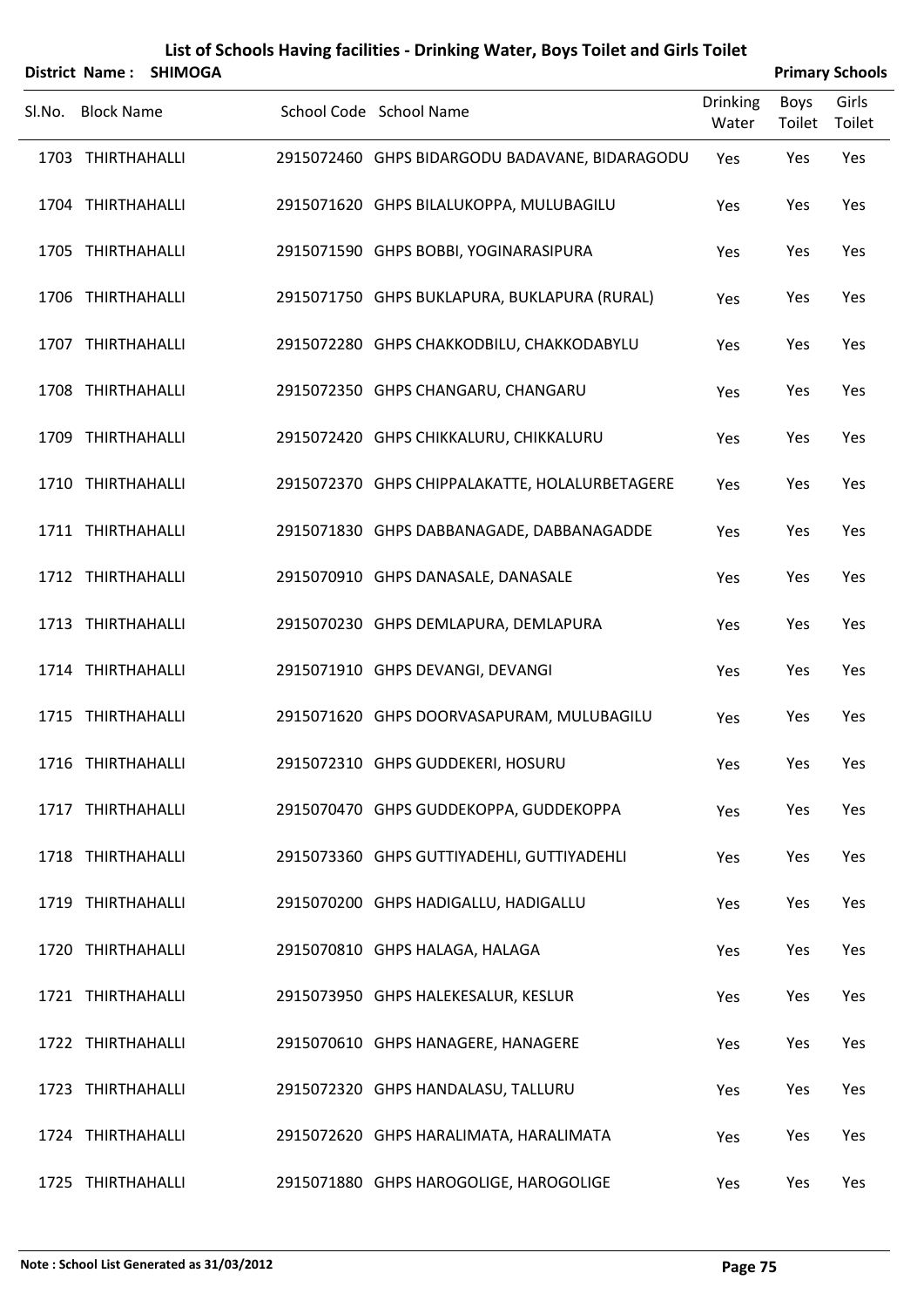|        | <b>District Name:</b> | <b>SHIMOGA</b> |                                                 |                          |                       | <b>Primary Schools</b> |
|--------|-----------------------|----------------|-------------------------------------------------|--------------------------|-----------------------|------------------------|
| Sl.No. | <b>Block Name</b>     |                | School Code School Name                         | <b>Drinking</b><br>Water | <b>Boys</b><br>Toilet | Girls<br>Toilet        |
|        | 1726 THIRTHAHALLI     |                | 2915071790 GHPS HEDDURU, HEDDURU                | Yes                      | Yes                   | Yes                    |
|        | 1727 THIRTHAHALLI     |                | 2915074060 GHPS HEGGODU, HERABAILU              | Yes                      | Yes                   | Yes                    |
|        | 1728 THIRTHAHALLI     |                | 2915072150 GHPS HERAMBAPURA, HERAMBAPURA        | Yes                      | Yes                   | Yes                    |
|        | 1729 THIRTHAHALLI     |                | 2915073800 GHPS HIREGADDE, HIREGADDE            | Yes                      | Yes                   | Yes                    |
|        | 1730 THIRTHAHALLI     |                | 2915071380 GHPS HIRESARA, HIRESARA              | Yes                      | Yes                   | Yes                    |
|        | 1731 THIRTHAHALLI     |                | 2915071500 GHPS HODALA, ARALAPURA               | Yes                      | Yes                   | Yes                    |
|        | 1732 THIRTHAHALLI     |                | 2915071820 GHPS HOLEKOPPA, HOLEKOPPA            | Yes                      | Yes                   | Yes                    |
|        | 1733 THIRTHAHALLI     |                | 2915072300 GHPS HONNETHALU, HONNETALU           | Yes                      | Yes                   | Yes                    |
|        | 1734 THIRTHAHALLI     |                | 2915073950 GHPS HORNEBYLU, KESLUR               | Yes                      | Yes                   | Yes                    |
|        | 1735 THIRTHAHALLI     |                | 2915071890 GHPS HOSAAGRAHAR, HOSAAGRAHARA       | Yes                      | Yes                   | Yes                    |
|        | 1736 THIRTHAHALLI     |                | 2915072330 GHPS HOSAGADDE, BALEHALLI            | Yes                      | Yes                   | Yes                    |
|        | 1737 THIRTHAHALLI     |                | 2915070370 GHPS HULISARA, SHANKARAPURA          | Yes                      | Yes                   | Yes                    |
|        | 1738 THIRTHAHALLI     |                | 2915070020 GHPS HUMCHDKATE, HUMCHADAKATTE       | Yes                      | Yes                   | Yes                    |
|        | 1739 THIRTHAHALLI     |                | 2915071720 GHPS HUNASAVALLI, HUNASAVALLI        | Yes                      | Yes                   | Yes                    |
|        | 1740 THIRTHAHALLI     |                | 2915070050 GHPS HUTTTHALLI, HUTTALLI            | Yes                      | Yes                   | Yes                    |
|        | 1741 THIRTHAHALLI     |                | 2915071410 GHPS IKKEI-BELUR, BELURU             | Yes                      | Yes                   | Yes                    |
|        | 1742 THIRTHAHALLI     |                | 2915071600 GHPS INDIRA NAGAR, SURALI BALE BAILU | Yes                      | Yes                   | Yes                    |
|        | 1743 THIRTHAHALLI     |                | 2915073890 GHPS JOGIKOPPA, JOGIKOPPA            | Yes                      | Yes                   | Yes                    |
|        | 1744 THIRTHAHALLI     |                | 2915071340 GHPS KADEGADDE, KADEGADDE            | Yes                      | Yes                   | Yes                    |
|        | 1745 THIRTHAHALLI     |                | 2915071630 GHPS KAIMARA, HOSAHALLI              | Yes                      | Yes                   | Yes                    |
|        | 1746 THIRTHAHALLI     |                | 2915071660 GHPS KAINALLI, LAKKUNDA              | Yes                      | Yes                   | Yes                    |
|        | 1747 THIRTHAHALLI     |                | 2915070720 GHPS KANNANGI, KANNANGI              | Yes                      | Yes                   | Yes                    |
|        | 1748 THIRTHAHALLI     |                | 2915071100 GHPS KASAGAR, KASAGARU               | Yes                      | Yes                   | Yes                    |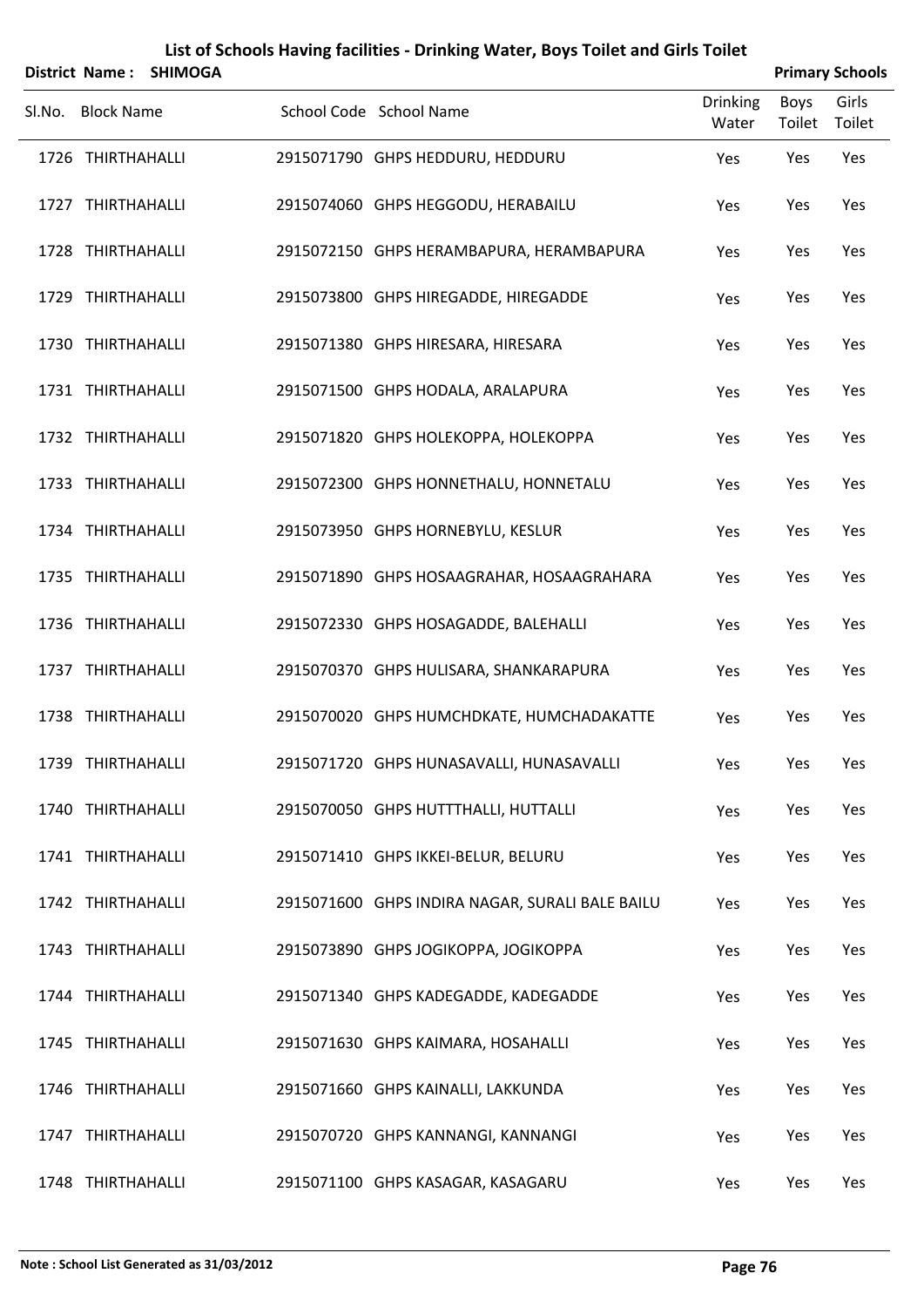|        |                   | District Name: SHIMOGA |                                               |                          |                       | <b>Primary Schools</b> |
|--------|-------------------|------------------------|-----------------------------------------------|--------------------------|-----------------------|------------------------|
| SI.No. | <b>Block Name</b> |                        | School Code School Name                       | <b>Drinking</b><br>Water | <b>Boys</b><br>Toilet | Girls<br>Toilet        |
|        | 1749 THIRTHAHALLI |                        | 2915072390 GHPS KASARVALLI, KASARAVALLI       | Yes                      | Yes                   | Yes                    |
|        | 1750 THIRTHAHALLI |                        | 2915073860 GHPS KATTEHAKKALU, KATAGAR         | Yes                      | Yes                   | Yes                    |
|        | 1751 THIRTHAHALLI |                        | 2915070750 GHPS KEEGADI, KEEGADI              | Yes                      | Yes                   | Yes                    |
|        | 1752 THIRTHAHALLI |                        | 2915070730 GHPS KIKKERI, KIKKERI              | Yes                      | Yes                   | Yes                    |
|        | 1753 THIRTHAHALLI |                        | 2915071430 GHPS KOKKUDU, KOKKODU              | Yes                      | Yes                   | Yes                    |
|        | 1754 THIRTHAHALLI |                        | 2915070260 GHPS KONANDUR (M), KONANDUR        | Yes                      | Yes                   | Yes                    |
|        | 1755 THIRTHAHALLI |                        | 2915071310 GHPS KONDLUR, SALURU               | Yes                      | Yes                   | Yes                    |
|        | 1756 THIRTHAHALLI |                        | 2915070940 GHPS KUDUMALIGE, KUDUMALLIGE       | Yes                      | Yes                   | Yes                    |
|        | 1757 THIRTHAHALLI |                        | 2915071010 GHPS KUDUVALLI, KUDUVALLI          | Yes                      | Yes                   | Yes                    |
|        | 1758 THIRTHAHALLI |                        | 2915070260 GHPS KUKKANAKODIGE, KONANDUR       | Yes                      | Yes                   | Yes                    |
|        | 1759 THIRTHAHALLI |                        | 2915070930 GHPS KUKKE, KUKKE                  | Yes                      | Yes                   | Yes                    |
|        | 1760 THIRTHAHALLI |                        | 2915070950 GHPS KURUNIMAKKI, BEKSHIKENJIGUDDE | Yes                      | Yes                   | Yes                    |
|        | 1761 THIRTHAHALLI |                        | 2915071730 GHPS M.KURUVALLI, MELINAKURUVALLI  | Yes                      | Yes                   | Yes                    |
|        | 1762 THIRTHAHALLI |                        | 2915073940 GHPS MALALUR, MALALURU             | Yes                      | Yes                   | Yes                    |
|        | 1763 THIRTHAHALLI |                        | 2915072330 GHPS MALLANDUR, BALEHALLI          | Yes                      | Yes                   | Yes                    |
|        | 1764 THIRTHAHALLI |                        | 2915070170 GHPS MALLESARA, MALLESARA          | Yes                      | Yes                   | Yes                    |
|        | 1765 THIRTHAHALLI |                        | 2915073530 GHPS MANDAGADDE, MANDAGADDE        | Yes                      | Yes                   | Yes                    |
|        | 1766 THIRTHAHALLI |                        | 2915070800 GHPS MATTHIGAR, KULUNDE            | Yes                      | Yes                   | Yes                    |
|        | 1767 THIRTHAHALLI |                        | 2915072260 GHPS MEGARAVALLI, MEGARAVALLI      | Yes                      | Yes                   | Yes                    |
|        | 1768 THIRTHAHALLI |                        | 2915071850 GHPS MELILGE (M), MELIGE           | Yes                      | Yes                   | Yes                    |
|        | 1769 THIRTHAHALLI |                        | 2915071990 GHPS MRUGAVADE, MRUGAVADHE         | Yes                      | Yes                   | Yes                    |
|        | 1770 THIRTHAHALLI |                        | 2915071800 GHPS MUNDUVALLI, MUNDUVALLI        | Yes                      | Yes                   | Yes                    |
|        | 1771 THIRTHAHALLI |                        | 2915073550 GHPS NALUR, NALUR                  | Yes                      | Yes                   | Yes                    |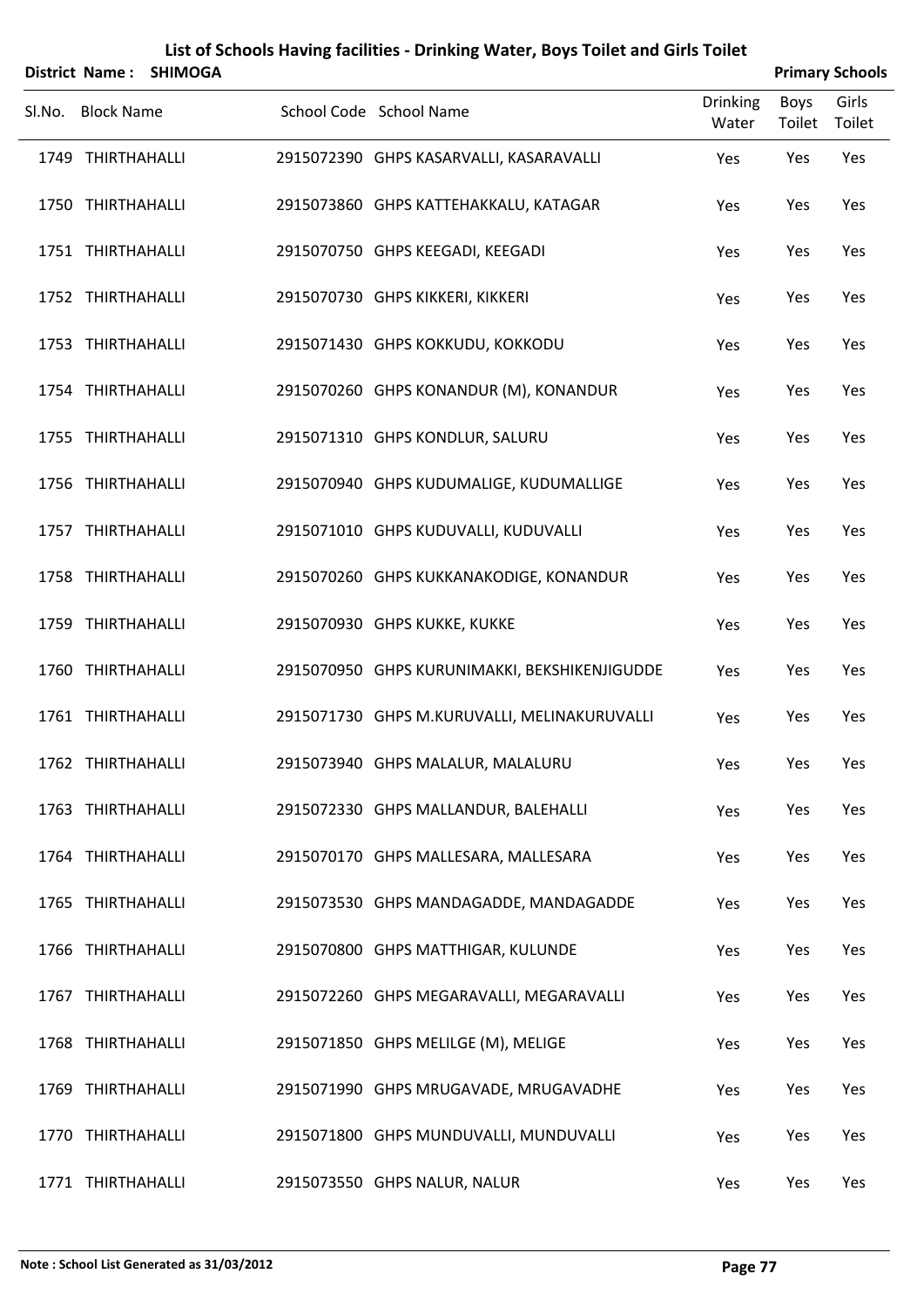|        | <b>District Name:</b> | <b>SHIMOGA</b> |                                                          |                          |                       | <b>Primary Schools</b> |
|--------|-----------------------|----------------|----------------------------------------------------------|--------------------------|-----------------------|------------------------|
| Sl.No. | <b>Block Name</b>     |                | School Code School Name                                  | <b>Drinking</b><br>Water | <b>Boys</b><br>Toilet | Girls<br>Toilet        |
|        | 1772 THIRTHAHALLI     |                | 2915070990 GHPS NAYADAVALLI, NAYADAVALLI                 | Yes                      | Yes                   | Yes                    |
|        | 1773 THIRTHAHALLI     |                | 2915071560 GHPS NELISARA CAMP, NELLISARA                 | Yes                      | Yes                   | Yes                    |
|        | 1774 THIRTHAHALLI     |                | 2915070340 GHPS NONABURU, SHIRAGARU                      | Yes                      | Yes                   | Yes                    |
|        | 1775 THIRTHAHALLI     |                | 2915070520 GHPS PATREKATTE, HALLUSALE                    | Yes                      | Yes                   | Yes                    |
|        | 1776 THIRTHAHALLI     |                | 2915073900 GHPS SALEKOPPA, MALLAPURA                     | Yes                      | Yes                   | Yes                    |
|        | 1777 THIRTHAHALLI     |                | 2915070220 GHPS SANNIKOPPA, SANNIKOPPA                   | Yes                      | Yes                   | Yes                    |
|        | 1778 THIRTHAHALLI     |                | 2915071480 GHPS SARALA, SARALA                           | Yes                      | Yes                   | Yes                    |
|        | 1779 THIRTHAHALLI     |                | 2915071050 GHPS SHEDGAR, SHEDGAR                         | Yes                      | Yes                   | Yes                    |
|        | 1780 THIRTHAHALLI     |                | 2915071640 GHPS SHETTIGALAKOPPA, SHETTIGALAKOPPA         | Yes                      | Yes                   | Yes                    |
|        | 1781 THIRTHAHALLI     |                | 2915072290 GHPS SHIRUR, SHIRURU                          | Yes                      | Yes                   | Yes                    |
|        | 1782 THIRTHAHALLI     |                | 2915070570 GHPS SIDDAPURA, YOGIMALALI                    | Yes                      | Yes                   | Yes                    |
|        | 1783 THIRTHAHALLI     |                | 2915073590 GHPS SINDUVALI, SINDUVADI                     | Yes                      | Yes                   | Yes                    |
|        | 1784 THIRTHAHALLI     |                | 2915071600 GHPS SURALI BALEBYLU, SURALI BALE BAILU       | Yes                      | Yes                   | Yes                    |
|        | 1785 THIRTHAHALLI     |                | 2915070900 GHPS TANIKAL JADDINAGADDE,<br>BETTADABASAVANI | Yes                      | Yes                   | Yes                    |
|        | 1786 THIRTHAHALLI     |                | 2915071260 GHPS TENKABAILU, TENKABYLU                    | Yes                      | Yes                   | Yes                    |
|        | 1787 THIRTHAHALLI     |                | 2915072190 GHPS THEMMEMANE, HURULI                       | Yes                      | Yes                   | Yes                    |
|        | 1788 THIRTHAHALLI     |                | 2915072410 GHPS THIRTAMUTUR, THIRTHAMUTHUR               | Yes                      | Yes                   | Yes                    |
|        | 1789 THIRTHAHALLI     |                | 2915073960 GHPS TUDURKATTE, TUDUR                        | Yes                      | Yes                   | Yes                    |
|        | 1790 THIRTHAHALLI     |                | 2915070070 GHPS VATAGARU, VATAGARU                       | Yes                      | Yes                   | Yes                    |
|        | 1791 THIRTHAHALLI     |                | 2915070450 GLPS ADUUGODU, MARAGALALE                     | Yes                      | Yes                   | Yes                    |
|        | 1792 THIRTHAHALLI     |                | 2915072330 GLPS AGASARAKONE, BALEHALLI                   | Yes                      | Yes                   | Yes                    |
|        | 1793 THIRTHAHALLI     |                | 2915071900 GLPS ANDHACERE, ANDAGERE                      | Yes                      | Yes                   | Yes                    |
|        | 1794 THIRTHAHALLI     |                | 2915073920 GLPS ARRANALLI, ARANALLI                      | Yes                      | Yes                   | Yes                    |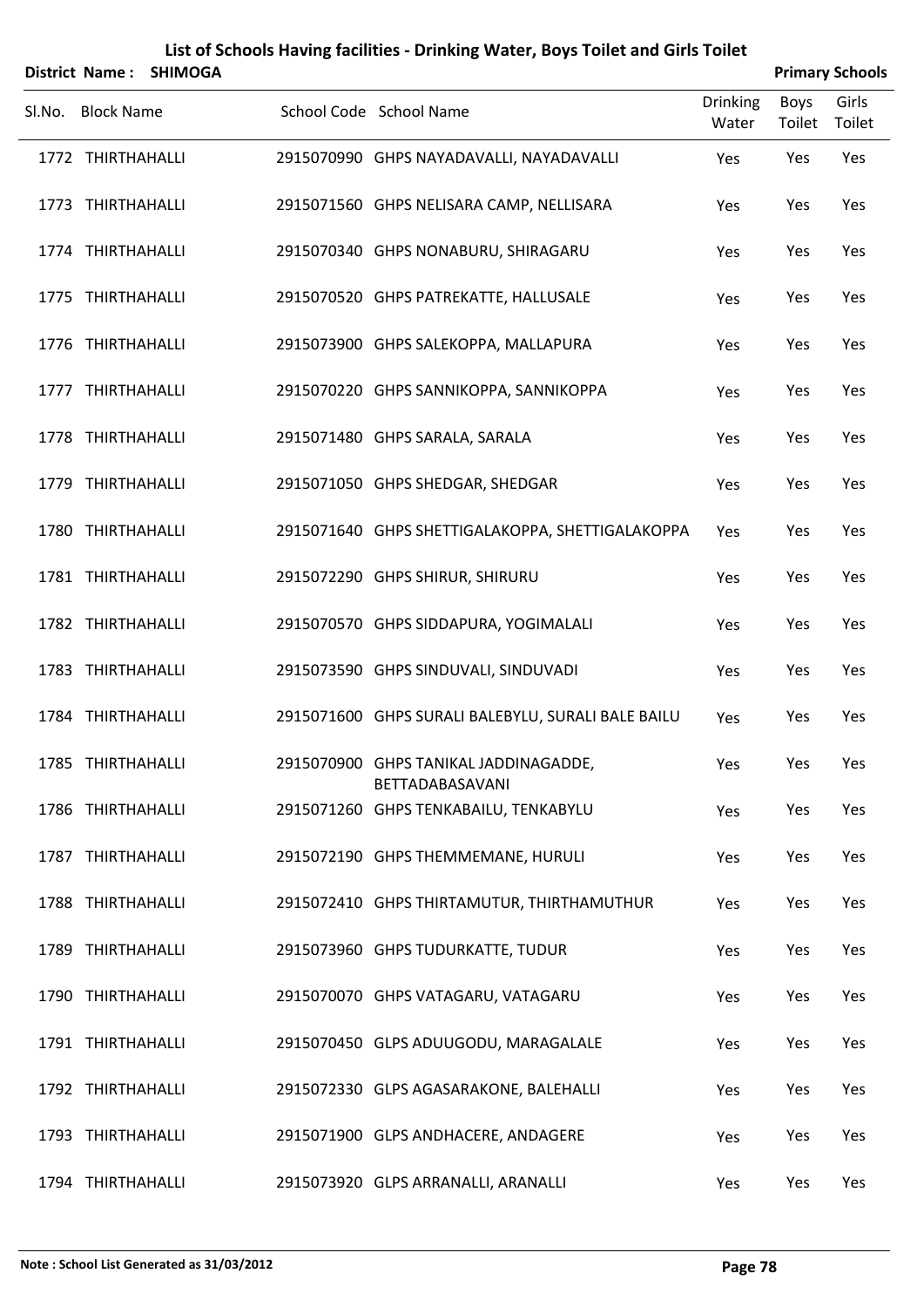|        | <b>District Name:</b> | <b>SHIMOGA</b> |                                                |                          |                       | <b>Primary Schools</b> |
|--------|-----------------------|----------------|------------------------------------------------|--------------------------|-----------------------|------------------------|
| SI.No. | <b>Block Name</b>     |                | School Code School Name                        | <b>Drinking</b><br>Water | <b>Boys</b><br>Toilet | Girls<br>Toilet        |
|        | 1795 THIRTHAHALLI     |                | 2915070950 GLPS B K GUDDE, BEKSHIKENJIGUDDE    | Yes                      | Yes                   | Yes                    |
|        | 1796 THIRTHAHALLI     |                | 2915072500 GLPS BALACARU, BALACARU             | Yes                      | Yes                   | Yes                    |
|        | 1797 THIRTHAHALLI     |                | 2915070370 GLPS BALAGADDE, SHANKARAPURA        | Yes                      | Yes                   | Yes                    |
|        | 1798 THIRTHAHALLI     |                | 2915072330 GLPS BALEHALLI, BALEHALLI           | Yes                      | Yes                   | Yes                    |
|        | 1799 THIRTHAHALLI     |                | 2915071500 GLPS BALEKODLU, ARALAPURA           | Yes                      | Yes                   | Yes                    |
|        | 1800 THIRTHAHALLI     |                | 2915074000 GLPS BANDIGADI, BANDIGADI           | Yes                      | Yes                   | Yes                    |
|        | 1801 THIRTHAHALLI     |                | 2915070650 GLPS BASAVANGADE, BASAVANAGADDE     | Yes                      | Yes                   | Yes                    |
|        | 1802 THIRTHAHALLI     |                | 2915073740 GLPS BEESANAGRAMA, BEESANAGRAMA     | Yes                      | Yes                   | Yes                    |
|        | 1803 THIRTHAHALLI     |                | 2915072340 GLPS BELLUR MASTIKATTE, NANTUR      | Yes                      | Yes                   | Yes                    |
|        | 1804 THIRTHAHALLI     |                | 2915071790 GLPS BENDEKOPPA, HEDDURU            | Yes                      | Yes                   | Yes                    |
|        | 1805 THIRTHAHALLI     |                | 2915071830 GLPS BHADRAJPUR, DABBANAGADDE       | Yes                      | Yes                   | Yes                    |
|        | 1806 THIRTHAHALLI     |                | 2915072460 GLPS BIDARGODU, BIDARAGODU          | Yes                      | Yes                   | Yes                    |
|        | 1807 THIRTHAHALLI     |                | 2915072220 GLPS BILUMANE, BILUMANE             | Yes                      | Yes                   | Yes                    |
|        | 1808 THIRTHAHALLI     |                | 2915071530 GLPS BILUVE, BILUVE                 | Yes                      | Yes                   | Yes                    |
|        | 1809 THIRTHAHALLI     |                | 2915071290 GLPS BOBLI, BOBLI                   | Yes                      | Yes                   | Yes                    |
|        | 1810 THIRTHAHALLI     |                | 2915072240 GLPS DASANKODIGE, DASANAKODIGE      | Yes                      | Yes                   | Yes                    |
|        | 1811 THIRTHAHALLI     |                | 2915073980 GLPS DATTARAJAPURA, THRIYAMBAKAPURA | Yes                      | Yes                   | Yes                    |
|        | 1812 THIRTHAHALLI     |                | 2915072310 GLPS DONIHAKKALU, HOSURU            | Yes                      | Yes                   | Yes                    |
|        | 1813 THIRTHAHALLI     |                | 2915070990 GLPS EREGODU, NAYADAVALLI           | Yes                      | Yes                   | Yes                    |
|        | 1814 THIRTHAHALLI     |                | 2915072090 GLPS GERGAL, HALAVANI               | Yes                      | Yes                   | Yes                    |
|        | 1815 THIRTHAHALLI     |                | 2915070010 GLPS GUNDIBYLLI, MUNIYUR            | Yes                      | Yes                   | Yes                    |
|        | 1816 THIRTHAHALLI     |                | 2915071770 GLPS HALUMAHISHI, HALUMAHISHI       | Yes                      | Yes                   | Yes                    |
|        | 1817 THIRTHAHALLI     |                | 2915070570 GLPS HARAMBALLI, YOGIMALALI         | Yes                      | Yes                   | Yes                    |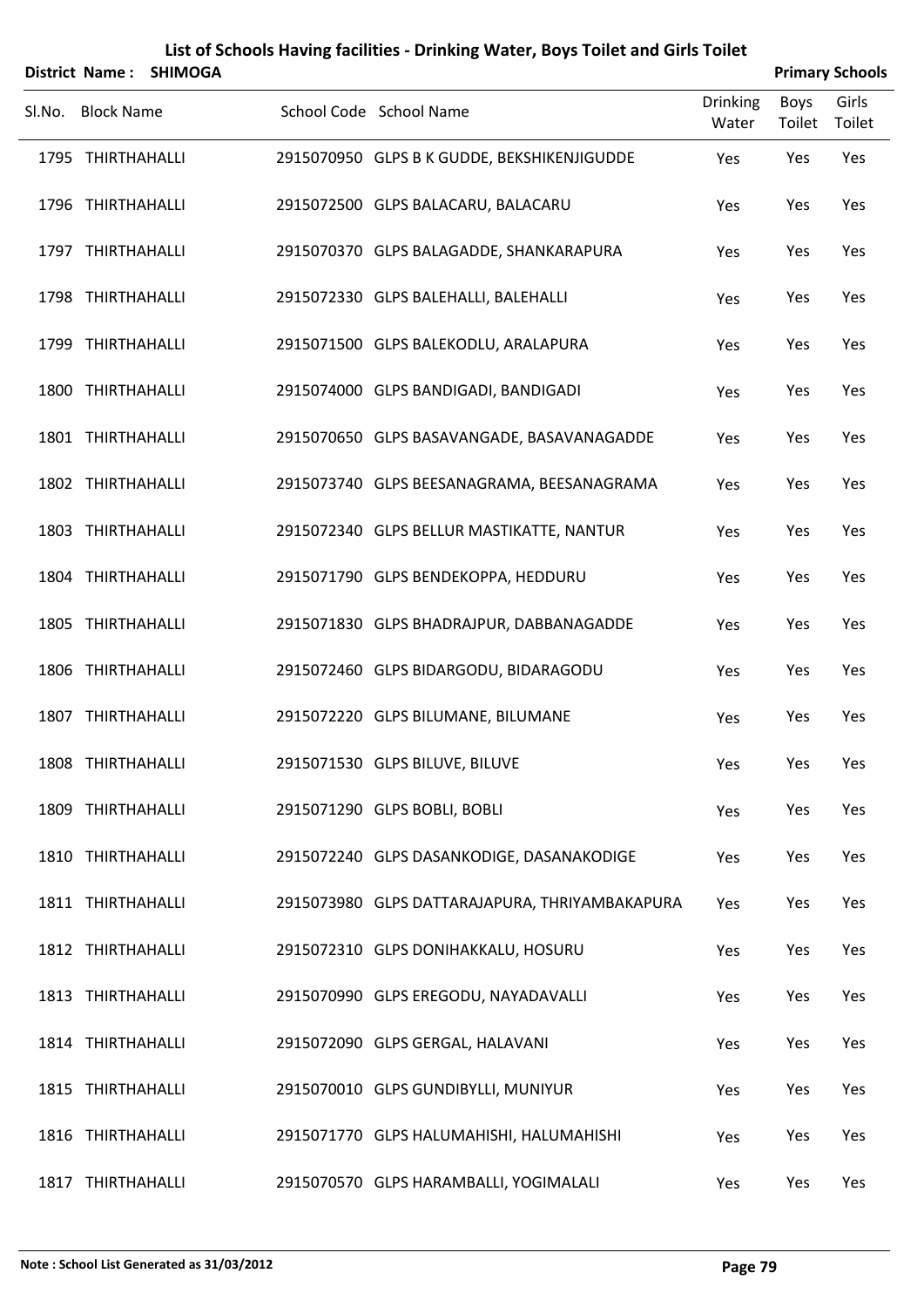| District Name: SHIMOGA |  |  | <b>Primary Schools</b>                                 |                          |                |                 |  |
|------------------------|--|--|--------------------------------------------------------|--------------------------|----------------|-----------------|--|
| Sl.No. Block Name      |  |  | School Code School Name                                | <b>Drinking</b><br>Water | Boys<br>Toilet | Girls<br>Toilet |  |
| 1818 THIRTHAHALLI      |  |  | 2915070630 GLPS HEGALATHI, HEGALATHI                   | Yes                      | Yes            | Yes             |  |
| 1819 THIRTHAHALLI      |  |  | 2915070100 GLPS HIREKALLALI, HIREKALLAHALLI            | Yes                      | Yes            | Yes             |  |
| 1820 THIRTHAHALLI      |  |  | 2915070720 GLPS HONNASGADDE, KANNANGI                  | Yes                      | Yes            | Yes             |  |
| 1821 THIRTHAHALLI      |  |  | 2915074020 GLPS HORABYLU, HORABYLU                     | Yes                      | Yes            | Yes             |  |
| 1822 THIRTHAHALLI      |  |  | 2915070370 GLPS HOSAGADDE SHANKARAPUR,<br>SHANKARAPURA | Yes                      | Yes            | Yes             |  |
| 1823 THIRTHAHALLI      |  |  | 2915070400 GLPS HOSAKERE, BANDYA                       | Yes                      | Yes            | Yes             |  |
| 1824 THIRTHAHALLI      |  |  | 2915073930 GLPS HOSAKESALUR, KESALUR                   | Yes                      | Yes            | Yes             |  |
| 1825 THIRTHAHALLI      |  |  | 2915071240 GLPS HOSAKODIGE, HOSAKODIGE                 | Yes                      | Yes            | Yes             |  |
| 1826 THIRTHAHALLI      |  |  | 2915071370 GLPS HOSATHOTA, NIJAGURU                    | Yes                      | Yes            | Yes             |  |
| 1827 THIRTHAHALLI      |  |  | 2915072310 GLPS HOSURU, HOSURU                         | Yes                      | Yes            | Yes             |  |
| 1828 THIRTHAHALLI      |  |  | 2915071720 GLPS HULIGUDDU, HUNASAVALLI                 | Yes                      | Yes            | Yes             |  |
| 1829 THIRTHAHALLI      |  |  | 2915070250 GLPS HULLATTHI, HULLATHI                    | Yes                      | Yes            | Yes             |  |
| 1830 THIRTHAHALLI      |  |  | 2915070440 GLPS JAGATAGARU, JAGATAGARU                 | Yes                      | Yes            | Yes             |  |
| 1831 THIRTHAHALLI      |  |  | 2915071150 GLPS JAMBAVALLI, JAMBUVALLI                 | Yes                      | Yes            | Yes             |  |
| 1832 THIRTHAHALLI      |  |  | 2915070460 GLPS JAMBE, JAMBETALLURU                    | Yes                      | Yes            | Yes             |  |
| 1833 THIRTHAHALLI      |  |  | 2915070470 GLPS JAYAPURA, GUDDEKOPPA                   | Yes                      | Yes            | Yes             |  |
| 1834 THIRTHAHALLI      |  |  | 2915073720 GLPS JEDIKUNI, MITLUGODU                    | Yes                      | Yes            | Yes             |  |
| 1835 THIRTHAHALLI      |  |  | 2915072830 GLPS KALAKERE, KALAKERE                     | Yes                      | Yes            | Yes             |  |
| 1836 THIRTHAHALLI      |  |  | 2915070260 GLPS KALLUGUDDA, KONANDUR                   | Yes                      | Yes            | Yes             |  |
| 1837 THIRTHAHALLI      |  |  | 2915073790 GLPS KANABUR, KANABOOR                      | Yes                      | Yes            | Yes             |  |
| 1838 THIRTHAHALLI      |  |  | 2915070420 GLPS KANDAKA, KHANDAKA                      | Yes                      | Yes            | Yes             |  |
| 1839 THIRTHAHALLI      |  |  | 2915070330 GLPS KARADADAHAKKALU, NONABURU              | Yes                      | Yes            | Yes             |  |
| 1840 THIRTHAHALLI      |  |  | 2915070310 GLPS KATTEKOPPA, KATTEKOPPA                 | Yes                      | Yes            | Yes             |  |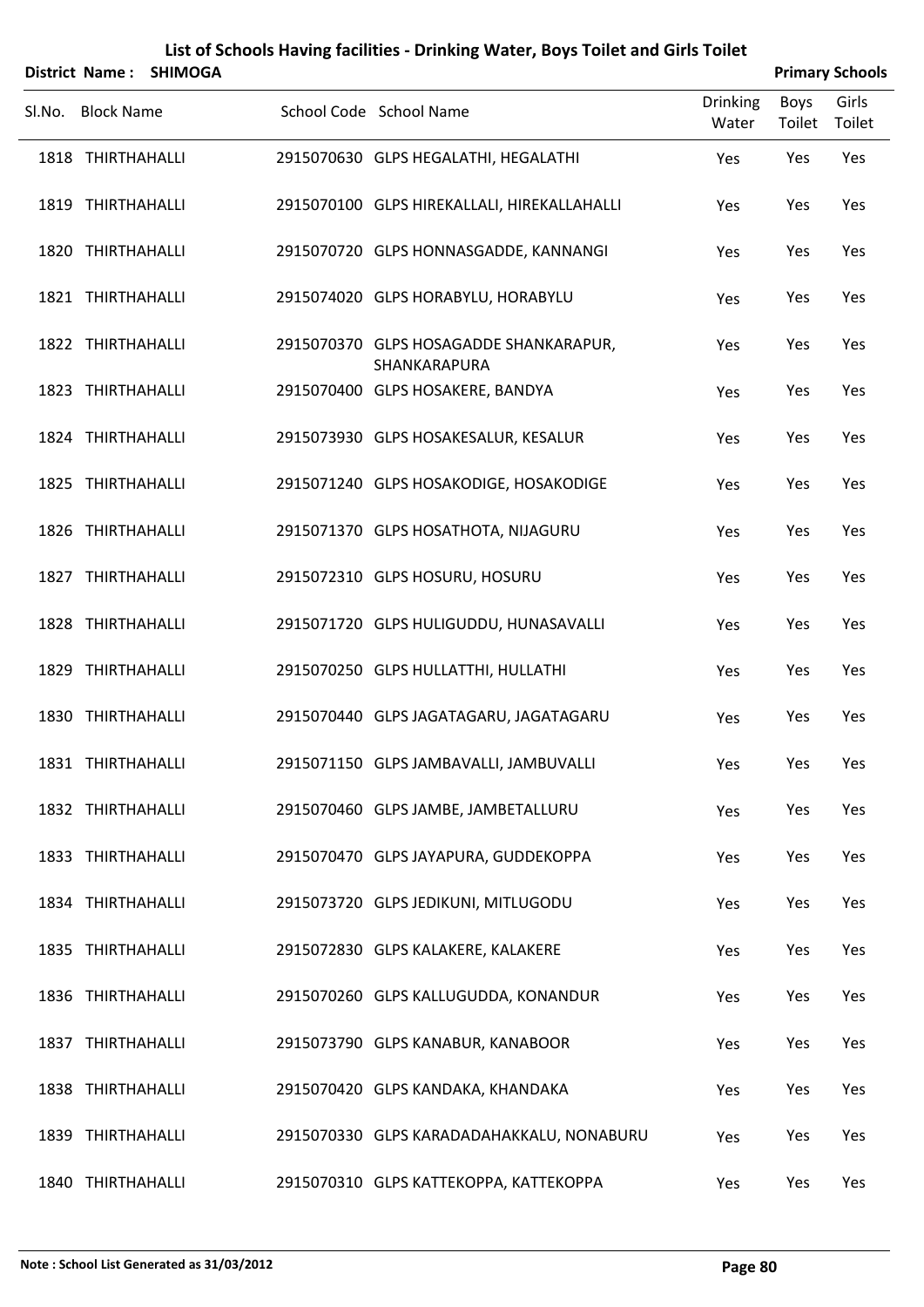|        | <b>District Name:</b> | <b>SHIMOGA</b> |                                              |                          |                | <b>Primary Schools</b> |
|--------|-----------------------|----------------|----------------------------------------------|--------------------------|----------------|------------------------|
| Sl.No. | <b>Block Name</b>     |                | School Code School Name                      | <b>Drinking</b><br>Water | Boys<br>Toilet | Girls<br>Toilet        |
|        | 1841 THIRTHAHALLI     |                | 2915070790 GLPS KELANARASE, KELANARASI       | Yes                      | Yes            | Yes                    |
|        | 1842 THIRTHAHALLI     |                | 2915073940 GLPS KELUR, MALALURU              | Yes                      | Yes            | Yes                    |
|        | 1843 THIRTHAHALLI     |                | 2915071700 GLPS KODLU, KODLU                 | Yes                      | Yes            | Yes                    |
|        | 1844 THIRTHAHALLI     |                | 2915070370 GLPS KOGILE, SHANKARAPURA         | Yes                      | Yes            | Yes                    |
|        | 1845 THIRTHAHALLI     |                | 2915070460 GLPS KOLAHALLI, JAMBETALLURU      | Yes                      | Yes            | Yes                    |
|        | 1846 THIRTHAHALLI     |                | 2915071720 GLPS KOMANE, HUNASAVALLI          | Yes                      | Yes            | Yes                    |
|        | 1847 THIRTHAHALLI     |                | 2915071510 GLPS KOWDALLI, BILUVEHARIHARAPURA | Yes                      | Yes            | Yes                    |
|        | 1848 THIRTHAHALLI     |                | 2915072890 GLPS KOWLEDURGA, KOWLEDURGA       | Yes                      | Yes            | Yes                    |
|        | 1849 THIRTHAHALLI     |                | 2915072320 GLPS KOWRIHAKKALU, TALLURU        | Yes                      | Yes            | Yes                    |
|        | 1850 THIRTHAHALLI     |                | 2915070830 GLPS KUCHLU, KUCHHALU             | Yes                      | Yes            | Yes                    |
|        | 1851 THIRTHAHALLI     |                | 2915071110 GLPS KUDIGE GABADI, KUDIGE        | Yes                      | Yes            | Yes                    |
|        | 1852 THIRTHAHALLI     |                | 2915070570 GLPS KUMUDWATHI GANI, YOGIMALALI  | Yes                      | Yes            | Yes                    |
|        | 1853 THIRTHAHALLI     |                | 2915072450 GLPS KUNDA, KUNDA                 | Yes                      | Yes            | Yes                    |
|        | 1854 THIRTHAHALLI     |                | 2915071810 GLPS KYADIGERE, KYADIGERE         | Yes                      | Yes            | Yes                    |
|        | 1855 THIRTHAHALLI     |                | 2915071660 GLPS LAKKUNDA, LAKKUNDA           | Yes                      | Yes            | Yes                    |
|        | 1856 THIRTHAHALLI     |                | 2915071780 GLPS MAHISHI, MAHISHI             | Yes                      | Yes            | Yes                    |
|        | 1857 THIRTHAHALLI     |                | 2915072390 GLPS MAITHAN, KASARAVALLI         | Yes                      | Yes            | Yes                    |
|        | 1858 THIRTHAHALLI     |                | 2915072320 GLPS MALALI, TALLURU              | Yes                      | Yes            | Yes                    |
|        | 1859 THIRTHAHALLI     |                | 2915072280 GLPS MALALIKOPPA, CHAKKODABYLU    | Yes                      | Yes            | Yes                    |
|        | 1860 THIRTHAHALLI     |                | 2915070260 GLPS ME KONANDUR, KONANDUR        | Yes                      | Yes            | Yes                    |
|        | 1861 THIRTHAHALLI     |                | 2915071620 GLPS MEENUGUNDA, MULUBAGILU       | Yes                      | Yes            | Yes                    |
|        | 1862 THIRTHAHALLI     |                | 2915072260 GLPS MEGARAVALLI, MEGARAVALLI     | Yes                      | Yes            | Yes                    |
|        | 1863 THIRTHAHALLI     |                | 2915073960 GLPS MELENATUDUR, TUDUR           | Yes                      | Yes            | Yes                    |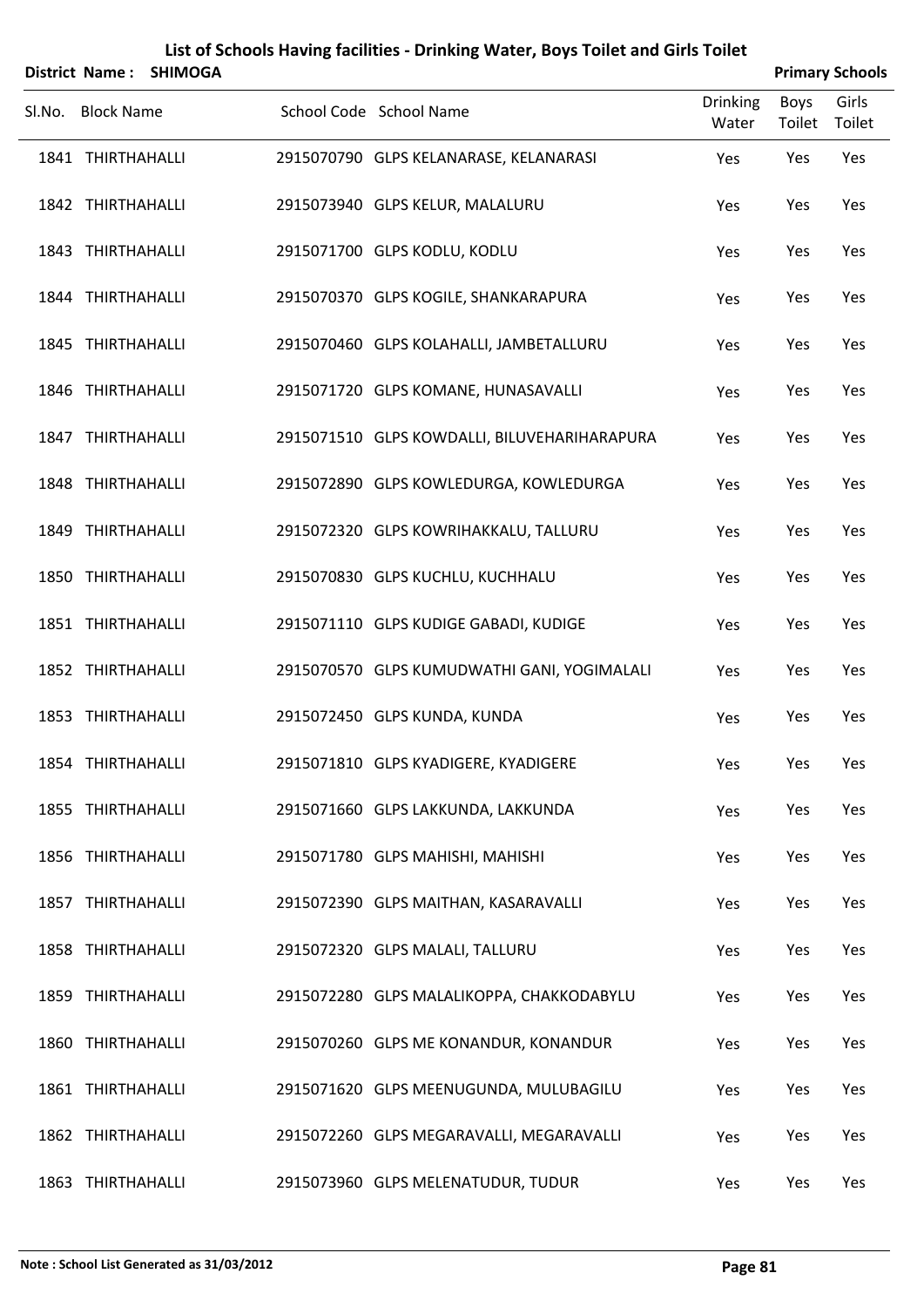|        | <b>District Name:</b> | <b>SHIMOGA</b> |                                                  |                          |                       | <b>Primary Schools</b> |
|--------|-----------------------|----------------|--------------------------------------------------|--------------------------|-----------------------|------------------------|
| Sl.No. | <b>Block Name</b>     |                | School Code School Name                          | <b>Drinking</b><br>Water | <b>Boys</b><br>Toilet | Girls<br>Toilet        |
|        | 1864 THIRTHAHALLI     |                | 2915070190 GLPS MULKEVI, KARADIGA                | Yes                      | Yes                   | Yes                    |
|        | 1865 THIRTHAHALLI     |                | 2915073910 GLPS MUNDASKOPPA, ADINASARA           | Yes                      | Yes                   | Yes                    |
|        | 1866 THIRTHAHALLI     |                | 2915070010 GLPS MUNIYOUR, MUNIYUR                | Yes                      | Yes                   | Yes                    |
|        | 1867 THIRTHAHALLI     |                | 2915072130 GLPS MUSSINAKOPPA SIDIYA, BEKKANUR    | Yes                      | Yes                   | Yes                    |
|        | 1868 THIRTHAHALLI     |                | 2915072260 GLPS MUTHANA, MEGARAVALLI             | Yes                      | Yes                   | Yes                    |
|        | 1869 THIRTHAHALLI     |                | 2915072400 GLPS MUTHUVALLI, MUTHUVALLI           | Yes                      | Yes                   | Yes                    |
|        | 1870 THIRTHAHALLI     |                | 2915072340 GLPS NABALA, NANTUR                   | Yes                      | Yes                   | Yes                    |
|        | 1871 THIRTHAHALLI     |                | 2915072160 GLPS NALLIKUKKE, BELLANGI             | Yes                      | Yes                   | Yes                    |
|        | 1872 THIRTHAHALLI     |                | 2915073040 GLPS NAMBALA, NAMBALA                 | Yes                      | Yes                   | Yes                    |
|        | 1873 THIRTHAHALLI     |                | 2915072340 GLPS NANTUR, NANTUR                   | Yes                      | Yes                   | Yes                    |
|        | 1874 THIRTHAHALLI     |                | 2915070330 GLPS NONABUR, NONABURU                | Yes                      | Yes                   | Yes                    |
|        | 1875 THIRTHAHALLI     |                | 2915072290 GLPS PADUVALLI, SHIRURU               | Yes                      | Yes                   | Yes                    |
|        | 1876 THIRTHAHALLI     |                | 2915070261 GLPS PETE KONANDUR, KONANDUR          | Yes                      | Yes                   | Yes                    |
|        | 1877 THIRTHAHALLI     |                | 2915073830 GLPS RAGIHAKKALU, PATTALAMANE         | Yes                      | Yes                   | Yes                    |
|        | 1878 THIRTHAHALLI     |                | 2915071470 GLPS SANKADAHOLE, NERATURU            | Yes                      | Yes                   | Yes                    |
|        | 1879 THIRTHAHALLI     |                | 2915073120 GLPS SANKALAPURA, SANKALAPURA         | Yes                      | Yes                   | Yes                    |
|        | 1880 THIRTHAHALLI     |                | 2915071090 GLPS SEEKE ROAD, MALUR                | Yes                      | Yes                   | Yes                    |
|        | 1881 THIRTHAHALLI     |                | 2915070150 GLPS SHANKARHALLI, SHANKARAHALLI      | Yes                      | Yes                   | Yes                    |
|        | 1882 THIRTHAHALLI     |                | 2915070340 GLPS SHIRAGARU, SHIRAGARU             | Yes                      | Yes                   | Yes                    |
|        | 1883 THIRTHAHALLI     |                | 2915072230 GLPS SHIVALLI, SHIVALLI               | Yes                      | Yes                   | Yes                    |
|        | 1884 THIRTHAHALLI     |                | 2915071600 GLPS SHIVARAJAPURA, SURALI BALE BAILU | Yes                      | Yes                   | Yes                    |
|        | 1885 THIRTHAHALLI     |                | 2915072180 GLPS SHUNTHIHAKKLU, SHUNTIHAKLU       | Yes                      | Yes                   | Yes                    |
|        | 1886 THIRTHAHALLI     |                | 2915070740 GLPS SINGANBIDRE, SINGANABIDARE       | Yes                      | Yes                   | Yes                    |